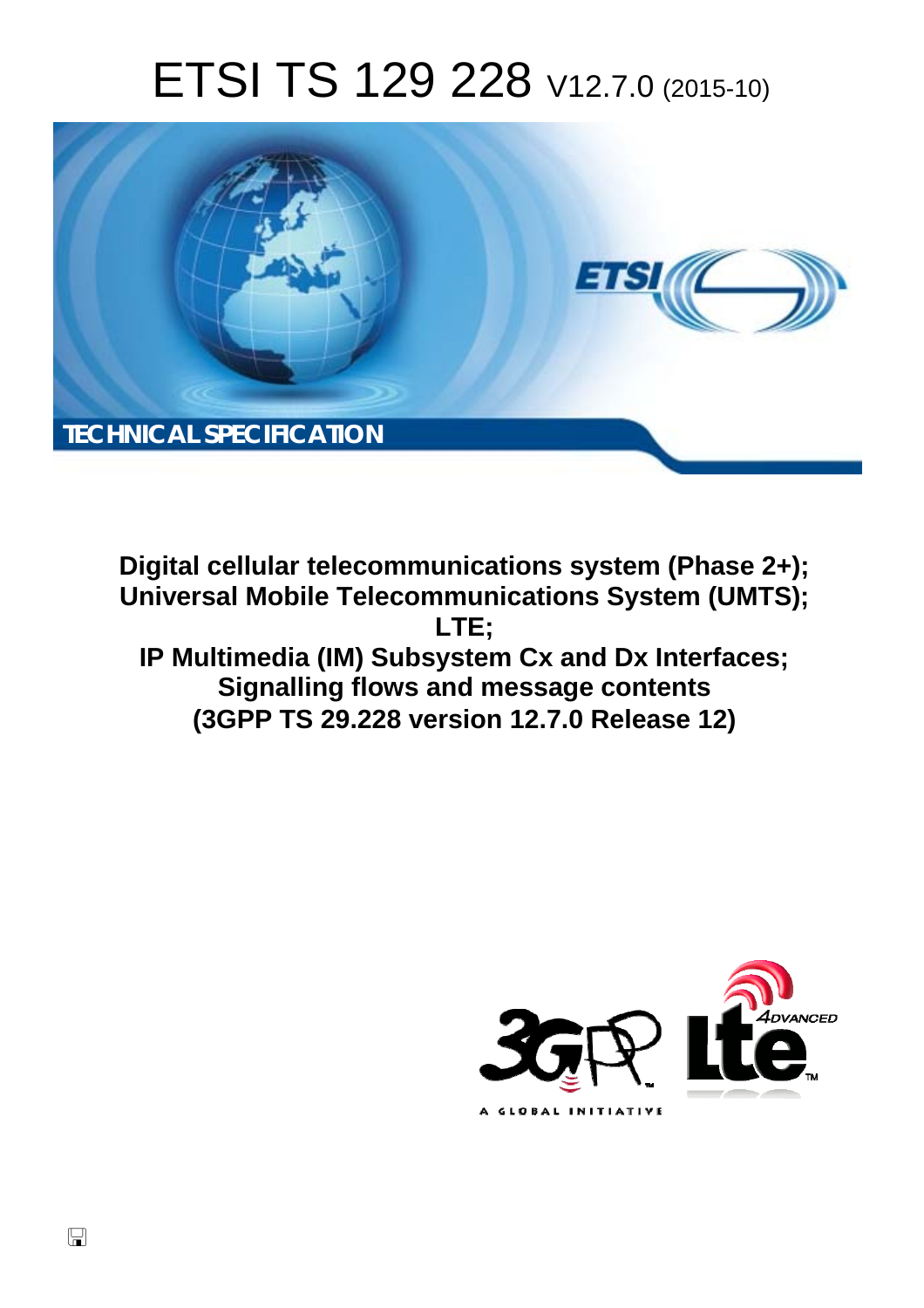Reference

RTS/TSGC-0429228vc70

Keywords GSM,LTE,UMTS

#### *ETSI*

#### 650 Route des Lucioles F-06921 Sophia Antipolis Cedex - FRANCE

Tel.: +33 4 92 94 42 00 Fax: +33 4 93 65 47 16

Siret N° 348 623 562 00017 - NAF 742 C Association à but non lucratif enregistrée à la Sous-Préfecture de Grasse (06) N° 7803/88

#### *Important notice*

The present document can be downloaded from: <http://www.etsi.org/standards-search>

The present document may be made available in electronic versions and/or in print. The content of any electronic and/or print versions of the present document shall not be modified without the prior written authorization of ETSI. In case of any existing or perceived difference in contents between such versions and/or in print, the only prevailing document is the print of the Portable Document Format (PDF) version kept on a specific network drive within ETSI Secretariat.

Users of the present document should be aware that the document may be subject to revision or change of status. Information on the current status of this and other ETSI documents is available at <http://portal.etsi.org/tb/status/status.asp>

If you find errors in the present document, please send your comment to one of the following services: <https://portal.etsi.org/People/CommiteeSupportStaff.aspx>

#### *Copyright Notification*

No part may be reproduced or utilized in any form or by any means, electronic or mechanical, including photocopying and microfilm except as authorized by written permission of ETSI.

The content of the PDF version shall not be modified without the written authorization of ETSI. The copyright and the foregoing restriction extend to reproduction in all media.

> © European Telecommunications Standards Institute 2015. All rights reserved.

**DECT**TM, **PLUGTESTS**TM, **UMTS**TM and the ETSI logo are Trade Marks of ETSI registered for the benefit of its Members. **3GPP**TM and **LTE**™ are Trade Marks of ETSI registered for the benefit of its Members and of the 3GPP Organizational Partners.

**GSM**® and the GSM logo are Trade Marks registered and owned by the GSM Association.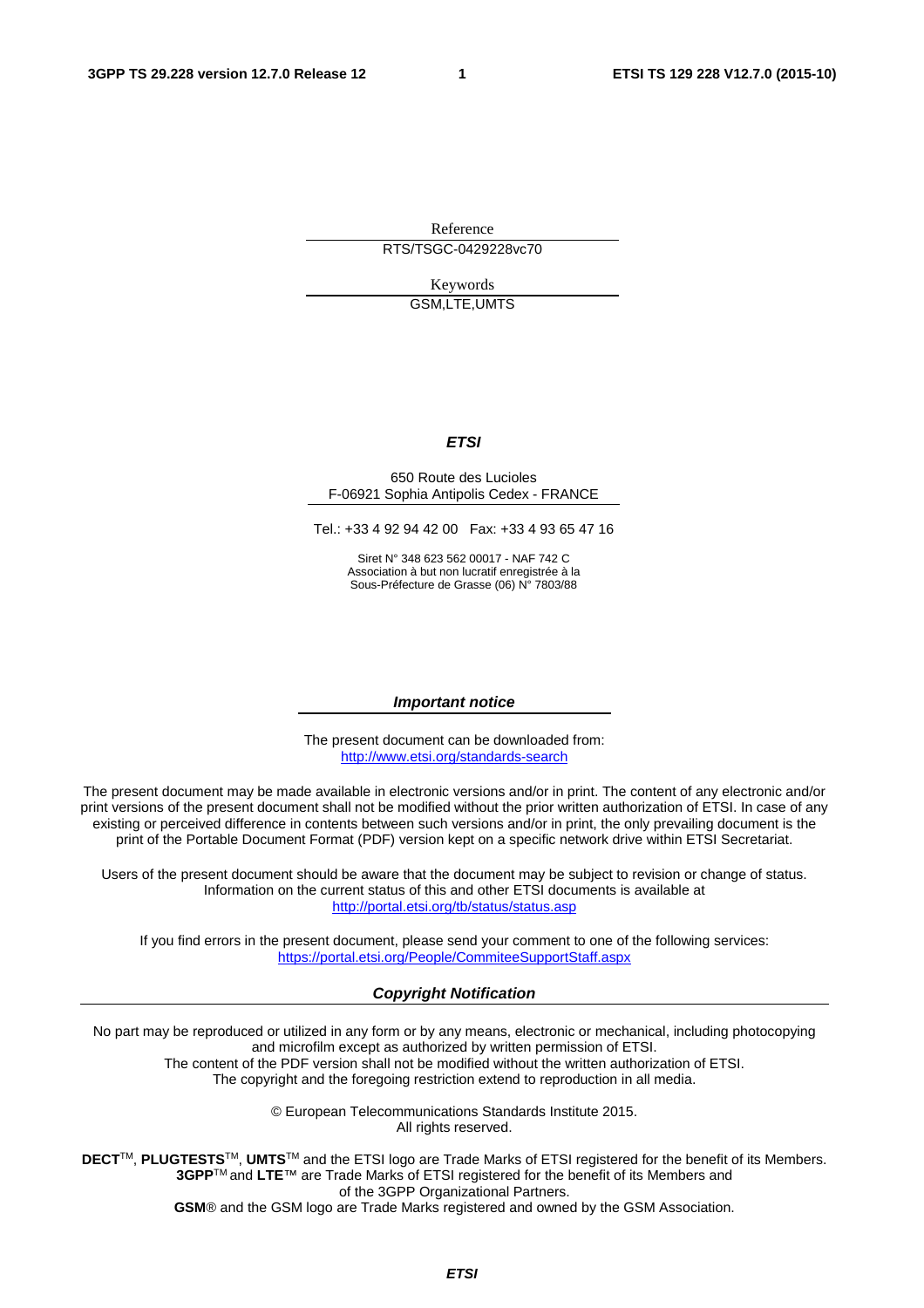# Intellectual Property Rights

IPRs essential or potentially essential to the present document may have been declared to ETSI. The information pertaining to these essential IPRs, if any, is publicly available for **ETSI members and non-members**, and can be found in ETSI SR 000 314: *"Intellectual Property Rights (IPRs); Essential, or potentially Essential, IPRs notified to ETSI in respect of ETSI standards"*, which is available from the ETSI Secretariat. Latest updates are available on the ETSI Web server ([http://ipr.etsi.org\)](http://webapp.etsi.org/IPR/home.asp).

Pursuant to the ETSI IPR Policy, no investigation, including IPR searches, has been carried out by ETSI. No guarantee can be given as to the existence of other IPRs not referenced in ETSI SR 000 314 (or the updates on the ETSI Web server) which are, or may be, or may become, essential to the present document.

# Foreword

This Technical Specification (TS) has been produced by ETSI 3rd Generation Partnership Project (3GPP).

The present document may refer to technical specifications or reports using their 3GPP identities, UMTS identities or GSM identities. These should be interpreted as being references to the corresponding ETSI deliverables.

The cross reference between GSM, UMTS, 3GPP and ETSI identities can be found under [http://webapp.etsi.org/key/queryform.asp.](http://webapp.etsi.org/key/queryform.asp)

# Modal verbs terminology

In the present document "**shall**", "**shall not**", "**should**", "**should not**", "**may**", "**need not**", "**will**", "**will not**", "**can**" and "**cannot**" are to be interpreted as described in clause 3.2 of the [ETSI Drafting Rules](http://portal.etsi.org/Help/editHelp!/Howtostart/ETSIDraftingRules.aspx) (Verbal forms for the expression of provisions).

"**must**" and "**must not**" are **NOT** allowed in ETSI deliverables except when used in direct citation.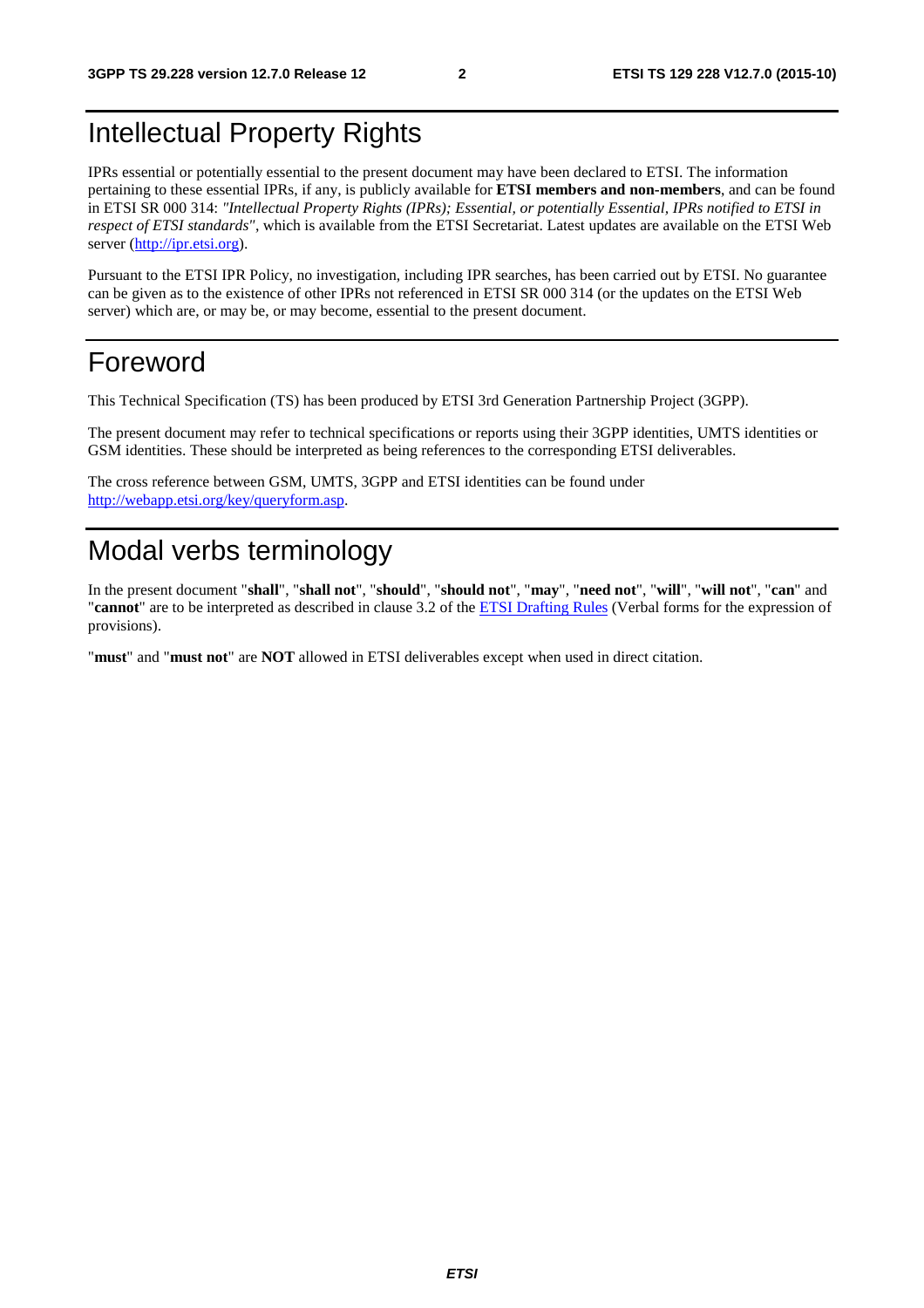$\mathbf{3}$ 

# Contents

| 1              |  |  |  |  |  |  |
|----------------|--|--|--|--|--|--|
| 2              |  |  |  |  |  |  |
| 3              |  |  |  |  |  |  |
| 3.1<br>3.2     |  |  |  |  |  |  |
| 4              |  |  |  |  |  |  |
|                |  |  |  |  |  |  |
| 5<br>5.1       |  |  |  |  |  |  |
| 5.1.1          |  |  |  |  |  |  |
| 5.1.2          |  |  |  |  |  |  |
| 5.1.3          |  |  |  |  |  |  |
| 5.1.4          |  |  |  |  |  |  |
| 5.1.5          |  |  |  |  |  |  |
| 5.1.6          |  |  |  |  |  |  |
|                |  |  |  |  |  |  |
| 6              |  |  |  |  |  |  |
| 6.1            |  |  |  |  |  |  |
| 6.1.1          |  |  |  |  |  |  |
| 6.1.1.1        |  |  |  |  |  |  |
| 6.1.2          |  |  |  |  |  |  |
| 6.1.2.1        |  |  |  |  |  |  |
| 6.1.3          |  |  |  |  |  |  |
| 6.1.3.1        |  |  |  |  |  |  |
| 6.1.4          |  |  |  |  |  |  |
| 6.1.4.1        |  |  |  |  |  |  |
| 6.2            |  |  |  |  |  |  |
| 6.2.1          |  |  |  |  |  |  |
| 6.2.2          |  |  |  |  |  |  |
| 6.2.2.1        |  |  |  |  |  |  |
| 6.3            |  |  |  |  |  |  |
| 6.3.1          |  |  |  |  |  |  |
| 6.4            |  |  |  |  |  |  |
| 6.5            |  |  |  |  |  |  |
| 6.5.1          |  |  |  |  |  |  |
| 6.5.1.1        |  |  |  |  |  |  |
| 6.5.1.2        |  |  |  |  |  |  |
| 6.5.1.3        |  |  |  |  |  |  |
| 6.5.1.4        |  |  |  |  |  |  |
| 6.5.1.5        |  |  |  |  |  |  |
| 6.5.2          |  |  |  |  |  |  |
| 6.5.2.1        |  |  |  |  |  |  |
| 6.5.2.2        |  |  |  |  |  |  |
| 6.5.2.3        |  |  |  |  |  |  |
| 6.5.2.4<br>6.6 |  |  |  |  |  |  |
|                |  |  |  |  |  |  |
| 6.6.1          |  |  |  |  |  |  |
| 6.6.2<br>6.7   |  |  |  |  |  |  |
|                |  |  |  |  |  |  |
| 7              |  |  |  |  |  |  |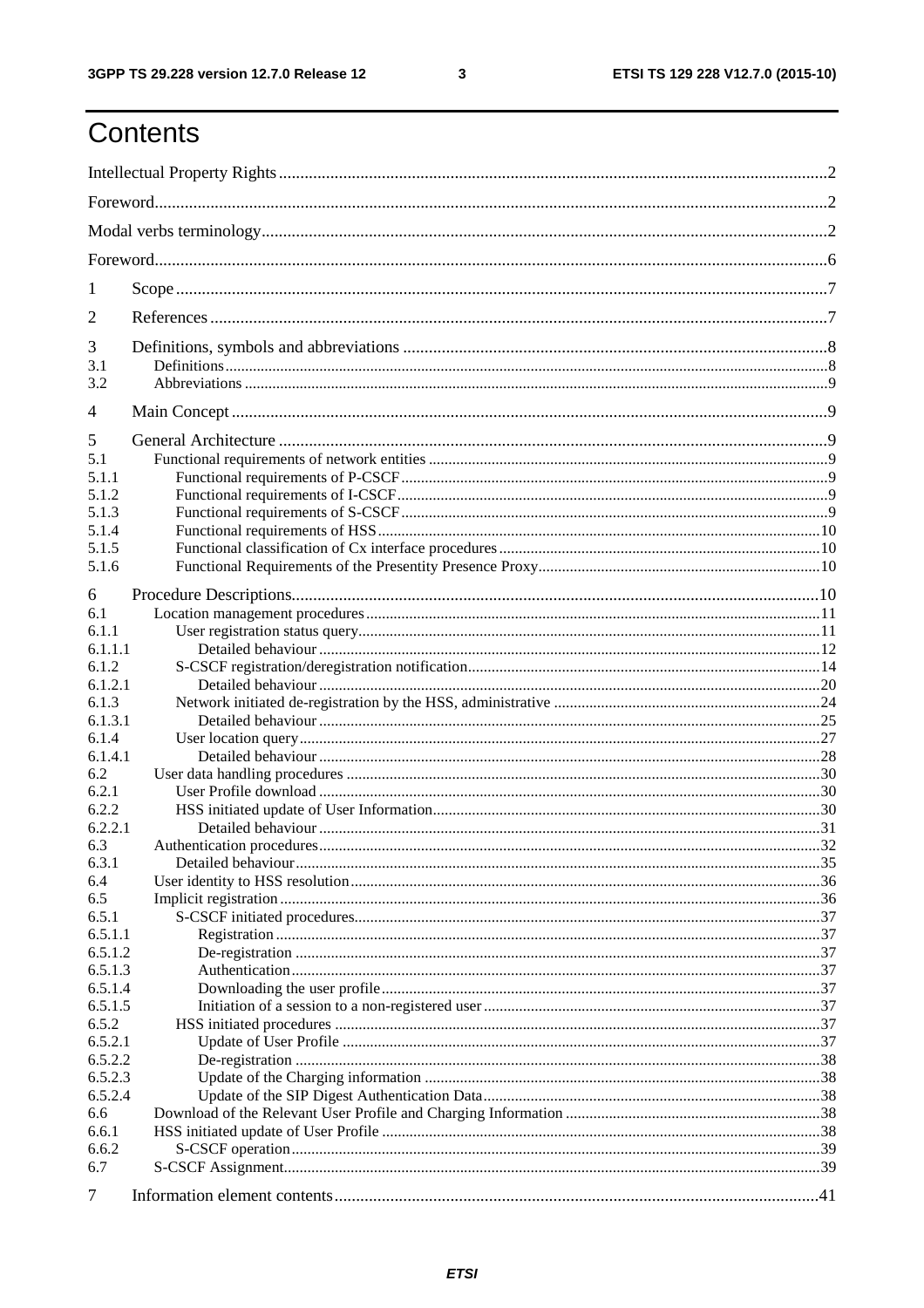#### $\overline{\mathbf{4}}$

| 7.1              |                            |  |
|------------------|----------------------------|--|
| 7.2              |                            |  |
| 7.2a             |                            |  |
| 7.2 <sub>b</sub> |                            |  |
| 7.2c             |                            |  |
| 7.3              |                            |  |
| 7.3a             |                            |  |
|                  |                            |  |
| 7.4              |                            |  |
| 7.4a             |                            |  |
| 7.5              |                            |  |
| 7.6              |                            |  |
| 7.7              |                            |  |
| 7.8              |                            |  |
| 7.9              |                            |  |
| 7.9.1            |                            |  |
| 7.9.2            |                            |  |
| 7.9.3            |                            |  |
| 7.9.4            |                            |  |
| 7.9.5            |                            |  |
| 7.9.6            |                            |  |
| 7.9.7            |                            |  |
| 7.9.8            |                            |  |
| 7.9.8.1          |                            |  |
| 7.9.8.2          |                            |  |
| 7.9.8.3          |                            |  |
| 7.9.8.4          |                            |  |
| 7.9.8.5          |                            |  |
| 7.9.9            |                            |  |
|                  |                            |  |
| 7.9.10           |                            |  |
| 7.9.11           |                            |  |
| 7.9.12           |                            |  |
| 7.9.8.1          |                            |  |
| 7.9.8.2          |                            |  |
| 7.9.8.3          |                            |  |
| 7.9.8.4          |                            |  |
| 7.9.8.5          |                            |  |
| 7.9.9            |                            |  |
| 7.10             |                            |  |
| 7.11             | Reason for de-registration |  |
| 7.12             |                            |  |
| 7.13             |                            |  |
| 7.14             |                            |  |
| 7.15             |                            |  |
| 7.16             |                            |  |
|                  |                            |  |
| 7.17             |                            |  |
| 7.18             |                            |  |
| 7.19             |                            |  |
| 7.20             |                            |  |
| 7.21             |                            |  |
| 7.22             |                            |  |
| 7.23             |                            |  |
| 7.24             |                            |  |
| 7.25             |                            |  |
| 7.26             |                            |  |
| 7.27             |                            |  |
| 7.28             |                            |  |
|                  |                            |  |
| 8                |                            |  |
| 8.1              |                            |  |
| 8.1.1            |                            |  |
| 8.1.2            |                            |  |
| 8.1.3            |                            |  |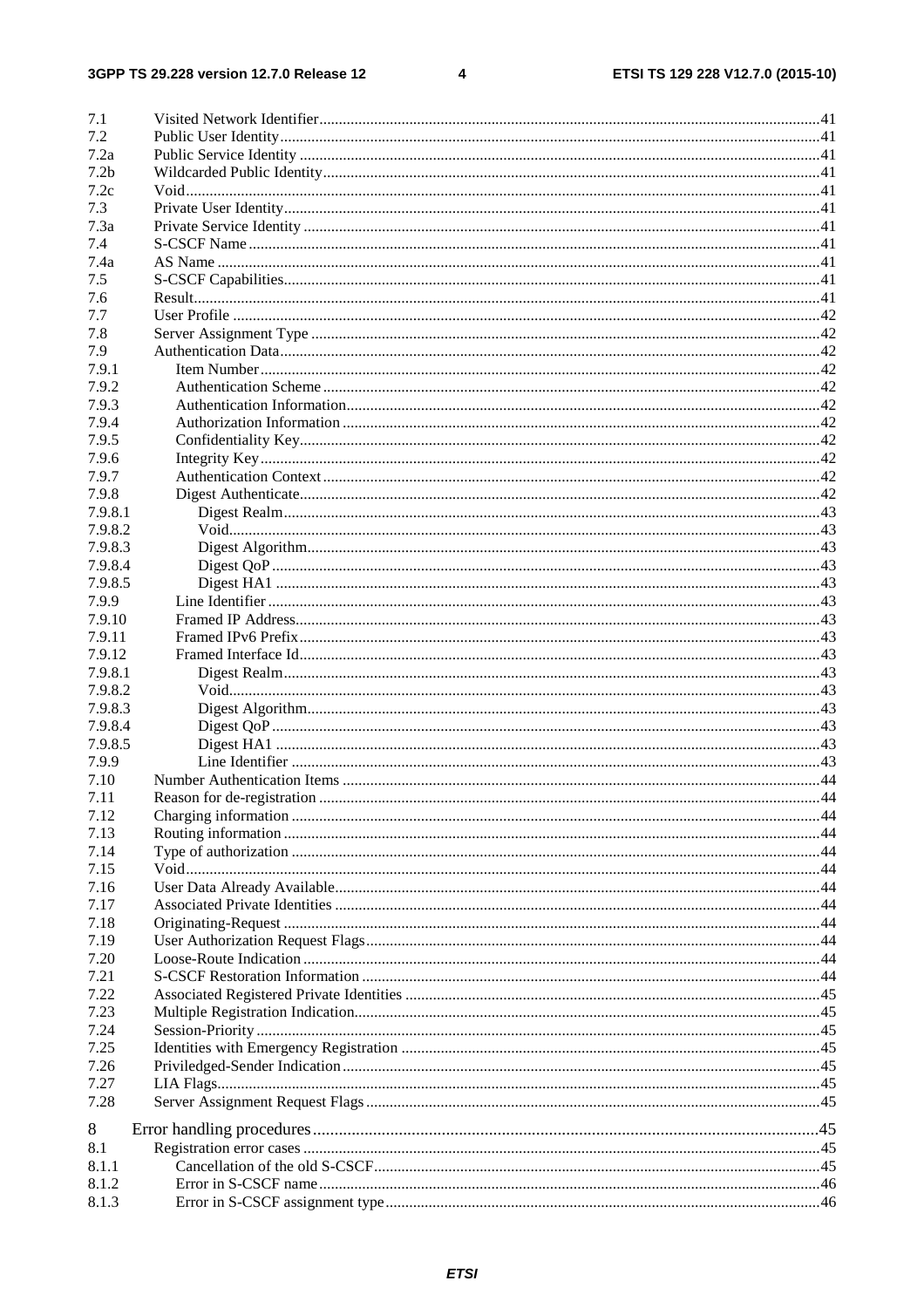#### $5\phantom{a}$

| 9               |                               |                                                              |  |  |  |  |  |
|-----------------|-------------------------------|--------------------------------------------------------------|--|--|--|--|--|
| 10              |                               |                                                              |  |  |  |  |  |
|                 | <b>Annex A (normative):</b>   | Mapping of Cx operations and terminology to Diameter 47      |  |  |  |  |  |
| A.1             |                               |                                                              |  |  |  |  |  |
| A.2             |                               |                                                              |  |  |  |  |  |
| A.3             |                               |                                                              |  |  |  |  |  |
| A.4             |                               |                                                              |  |  |  |  |  |
| A.4.1           |                               |                                                              |  |  |  |  |  |
| A.4.2           |                               |                                                              |  |  |  |  |  |
| A.4.3           |                               |                                                              |  |  |  |  |  |
| A.4.4           |                               |                                                              |  |  |  |  |  |
| A.4.4.1         |                               |                                                              |  |  |  |  |  |
| A.4.4.2         |                               |                                                              |  |  |  |  |  |
| A.4.4.3         |                               |                                                              |  |  |  |  |  |
| A.4.5           |                               |                                                              |  |  |  |  |  |
| A.4.6           |                               |                                                              |  |  |  |  |  |
| A.4.6a          |                               |                                                              |  |  |  |  |  |
| A.4.7           |                               |                                                              |  |  |  |  |  |
|                 | <b>Annex B</b> (informative): |                                                              |  |  |  |  |  |
| B.1             |                               |                                                              |  |  |  |  |  |
| B.2             |                               |                                                              |  |  |  |  |  |
| B.2.1           |                               |                                                              |  |  |  |  |  |
| <b>B.2.1A</b>   |                               |                                                              |  |  |  |  |  |
| <b>B.2.2</b>    |                               |                                                              |  |  |  |  |  |
| <b>B.2.3</b>    |                               |                                                              |  |  |  |  |  |
|                 | <b>Annex C</b> (informative): |                                                              |  |  |  |  |  |
|                 |                               |                                                              |  |  |  |  |  |
|                 | <b>Annex D</b> (informative): |                                                              |  |  |  |  |  |
|                 | <b>Annex E</b> (normative):   |                                                              |  |  |  |  |  |
|                 | <b>Annex F</b> (normative):   | efinition of parameters for service point trigger matching70 |  |  |  |  |  |
|                 | <b>Annex G</b> (normative):   |                                                              |  |  |  |  |  |
|                 | <b>Annex H</b> (normative):   |                                                              |  |  |  |  |  |
| H.1             |                               |                                                              |  |  |  |  |  |
| H <sub>.2</sub> |                               |                                                              |  |  |  |  |  |
| H.3             |                               |                                                              |  |  |  |  |  |
|                 |                               |                                                              |  |  |  |  |  |
| I.1             |                               |                                                              |  |  |  |  |  |
|                 |                               |                                                              |  |  |  |  |  |
|                 |                               |                                                              |  |  |  |  |  |
|                 |                               |                                                              |  |  |  |  |  |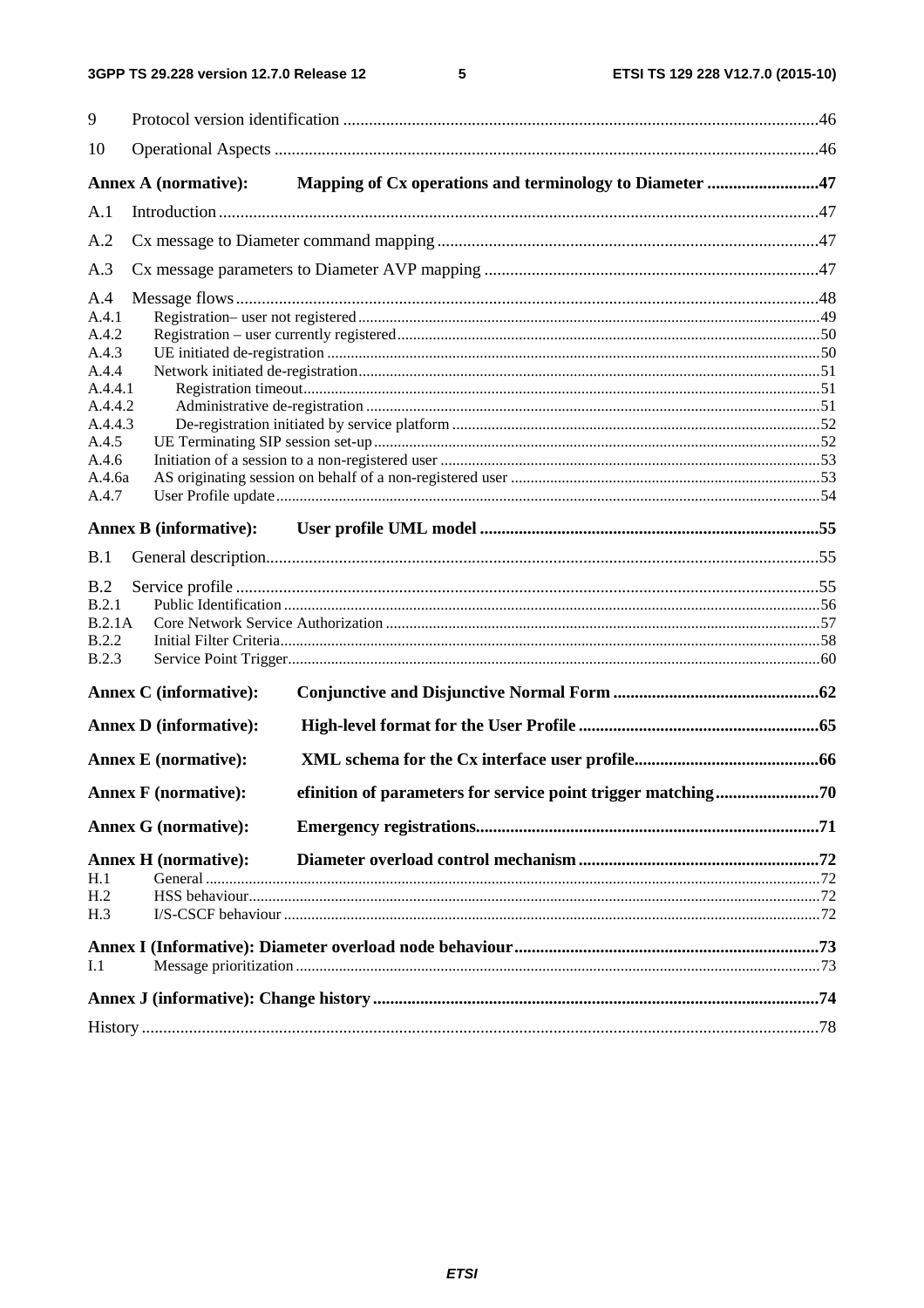# Foreword

This Technical Specification has been produced by the 3rd Generation Partnership Project (3GPP).

The contents of the present document are subject to continuing work within the TSG and may change following formal TSG approval. Should the TSG modify the contents of the present document, it will be re-released by the TSG with an identifying change of release date and an increase in version number as follows:

Version x.y.z

where:

- x the first digit:
	- 1 presented to TSG for information;
	- 2 presented to TSG for approval;
	- 3 or greater indicates TSG approved document under change control.
- y the second digit is incremented for all changes of substance, i.e. technical enhancements, corrections, updates, etc.
- z the third digit is incremented when editorial only changes have been incorporated in the document.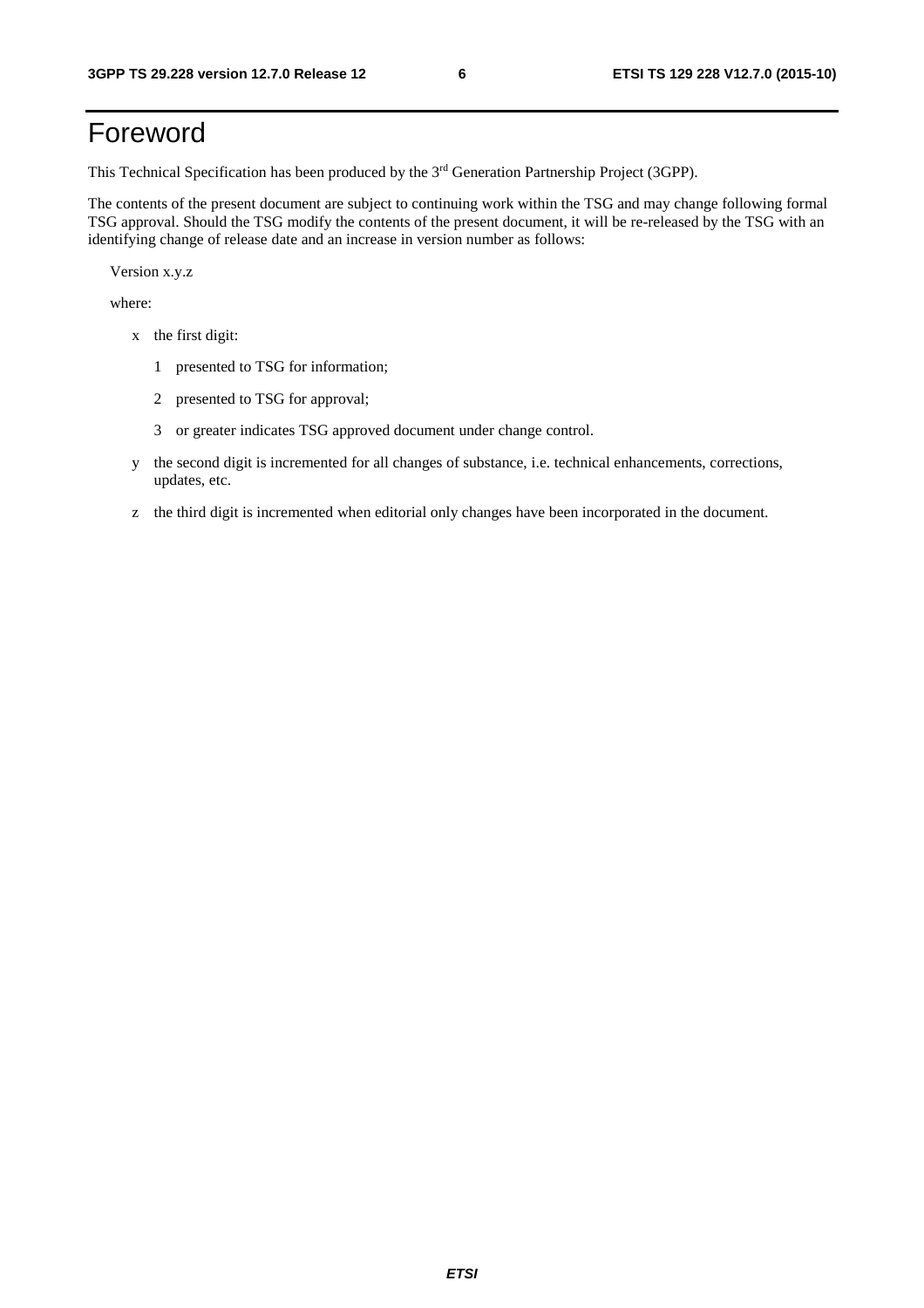# 1 Scope

This 3GPP Technical Specification (TS) specifies:

- 1. The interactions between the HSS (Home Subscriber Server) and the CSCF (Call Session Control Functions), referred to as the Cx interface.
- 2. The interactions between the CSCF and the SLF (Server Locator Function), referred to as the Dx interface.

The IP Multimedia (IM) Subsystem stage 2 is specified in 3GPP TS 23.228 [1] and the signalling flows for the IP multimedia call control based on SIP and SDP are specified in 3GPP TS 24.228 [2].

This document addresses the signalling flows for Cx and Dx interfaces.

This document also addresses how the functionality of Px interface is accomplished.

The Presence Service Stage 2 description (architecture and functional solution) is specified in 3GPP TS 23.141 [10].

# 2 References

| [1]    | 3GPP TS 23.228: "IP Multimedia (IM) Subsystem - Stage 2".                                                                       |
|--------|---------------------------------------------------------------------------------------------------------------------------------|
| $[2]$  | 3GPP TS 24.228: "Signalling flows for the IP multimedia call control based on SIP and SDP".                                     |
| $[3]$  | 3GPP TS 33.203: "Access security for IP-based services".                                                                        |
| $[4]$  | 3GPP TS 23.002: "Network architecture".                                                                                         |
| $[5]$  | 3GPP TS 29.229: "Cx Interface based on Diameter - Protocol details".                                                            |
| [6]    | 3GPP TS 23.218: "IP Multimedia (IM) Session Handling; IP Multimedia (IM) call model".                                           |
| $[7]$  | IETF RFC 2045 "Multipurpose Internet Mail Extensions (MIME) Part One: Format of Internet<br>Message Bodies".                    |
| [8]    | 3GPP TS 24.229: "IP Multimedia Call Control Protocol based on SIP and SDP" - stage 3.                                           |
| $[9]$  | IETF RFC 3588 "Diameter Base Protocol".                                                                                         |
| $[10]$ | 3GPP TS 23.141: "Presence Service; Architecture and Functional Description".                                                    |
| $[11]$ | IETF RFC 3261 "SIP: Session Initiation Protocol".                                                                               |
| $[12]$ | IETF RFC 4566 "SDP: Session Description Protocol".                                                                              |
| $[13]$ | IEEE 1003.1-2004, Part 1: Base Definitions.                                                                                     |
| $[14]$ | IETF RFC 2486 "The Network Access Identifier".                                                                                  |
| $[15]$ | IETF RFC 3966 "The tel URI for Telephone Numbers".                                                                              |
| $[16]$ | IETF RFC 2617 "HTTP Authentication: Basic and Digest Access Authentication".                                                    |
| $[17]$ | 3GPP TS 23.003: "Numbering, addressing and identification".                                                                     |
| $[18]$ | 3GPP TS 23.008: "Organization of subscriber data".                                                                              |
| $[19]$ | 3GPP TS 23.380: "IMS Restoration Procedures".                                                                                   |
| $[20]$ | IETF draft-dawes-sipping-debug-02 (August 2010): "Private Extension to the Session Initiation<br>Protocol (SIP) for Debugging". |
| $[21]$ | IETF RFC 4005: "Diameter Network Access Server Application".                                                                    |
| $[22]$ | IETF RFC 4412: "Communications Resource Priority for the Session Initiation Protocol (SIP)".                                    |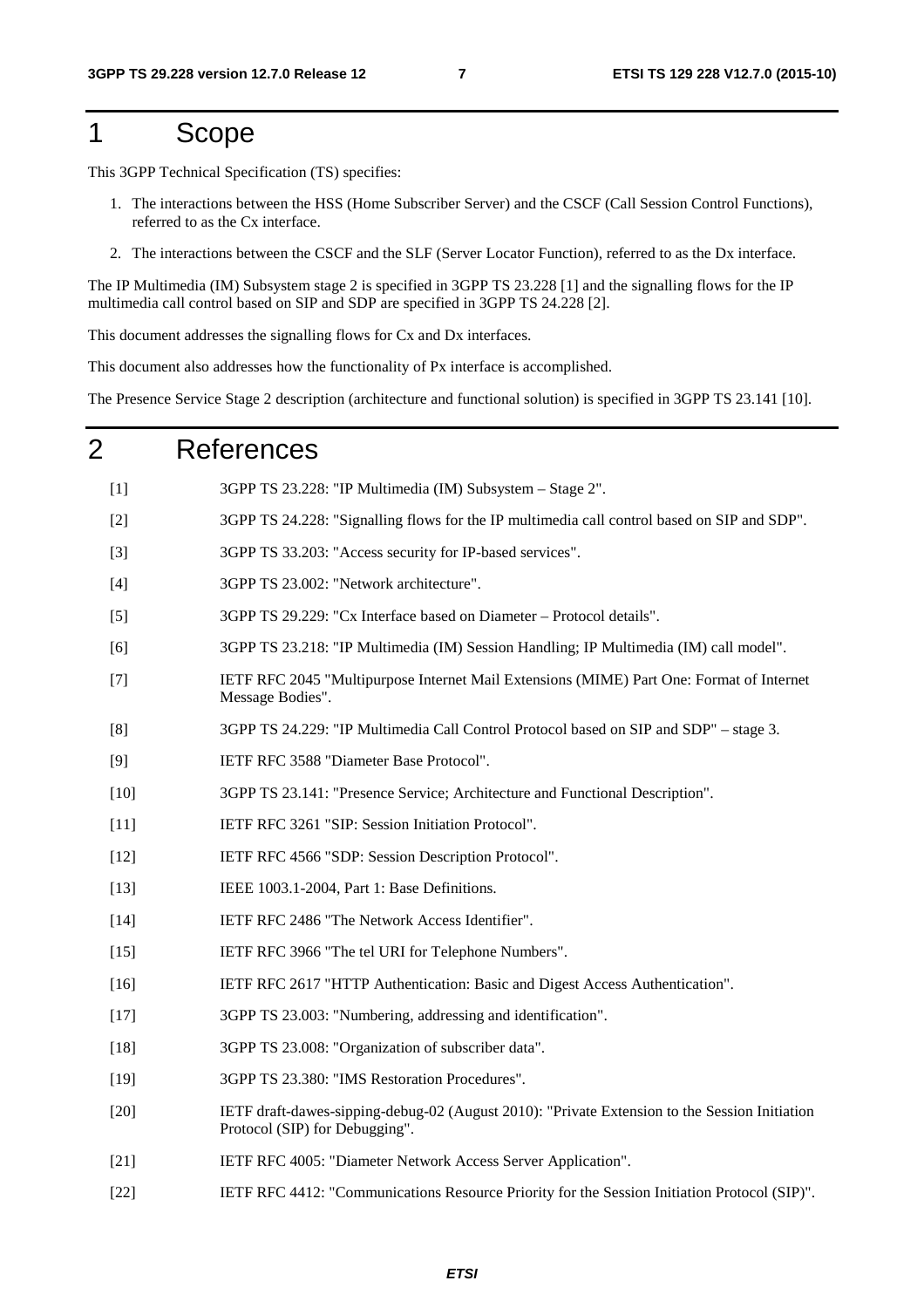- [23] 3GPP TS 23.167: "IP Multimedia Subsystem (IMS) emergency sessions".
- [24] IETF draft-ietf-dime-ovli-02: "Diameter Overload Indication Conveyance".
- [25] 3GPP TS 22.153: "Multimedia Priority Service".
- [26] ANSI X3.4: "Coded Character Set 7-bit American Standard Code for Information Interchange".

# 3 Definitions, symbols and abbreviations

## 3.1 Definitions

For the purposes of the present document, the following terms and definitions given in TS 23.003 [17] apply:

**Distinct Public Service Identity** 

**Distinct Public User Identity** 

**Public Service Identity** 

**Public User Identity** 

**Wildcarded Public Service Identity** 

**Wildcarded Public User Identity** 

For the purposes of the present document, the following terms and definitions apply.

**Common Part** (of a user profile): Contains Initial Filter Criteria instances that should be evaluated both for registered and unregistered Public User Identities, or for unregistered Public Service Identities in the S-CSCF.

**Complete user profile**: Contains the Initial Filter Criteria instances of all three different user profile parts; registered part, unregistered part and common part.

**IP Multimedia session:** IP Multimedia session and IP Multimedia call are treated as equivalent in this specification.

**Authentication pending flag**: A flag that indicates that the authentication of a Public User Identity - Private User Identity pair is pending and waiting for confirmation.

**Charging information**: Data that is sent in the Charging-Information AVP.

**Implicitly registered Public User Identity set:** A set of Public User Identities, which are registered and de-registered simultaneously when any of the Public User Identities belonging to that set is registered or de-registered.

**Not Registered State:** Public Identity is not Registered and has no S-CSCF assigned.

Private Identity: Either a Private User Identity or a Private Service Identity.

Public Identity: Either a Public User Identity or a Public Service Identity.

**Registered Part** (of a user profile): Contains Initial Filter Criteria instances that should be evaluated only for registered Public User Identities in the S-CSCF. iFCs from the registered part need not be evaluated when the Public Identity is unregistered.

**Registered State:** Public User Identity is Registered at the request of the user and has an S-CSCF assigned.

**S-CSCF reassignment pending flag**: A flag that is handled only when IMS Restoration Procedures are supported.and that indicates that the subscription may be reassigned to a new S-CSCF (i.e. the current S-CSCF is not responding)

**Unregistered part** (of a user profile): Contains Initial Filter Criteria instances that should be evaluated only for unregistered Public Identities in the S-CSCF. iFCs from the unregistered part need not be evaluated when the Public User Identity is registered.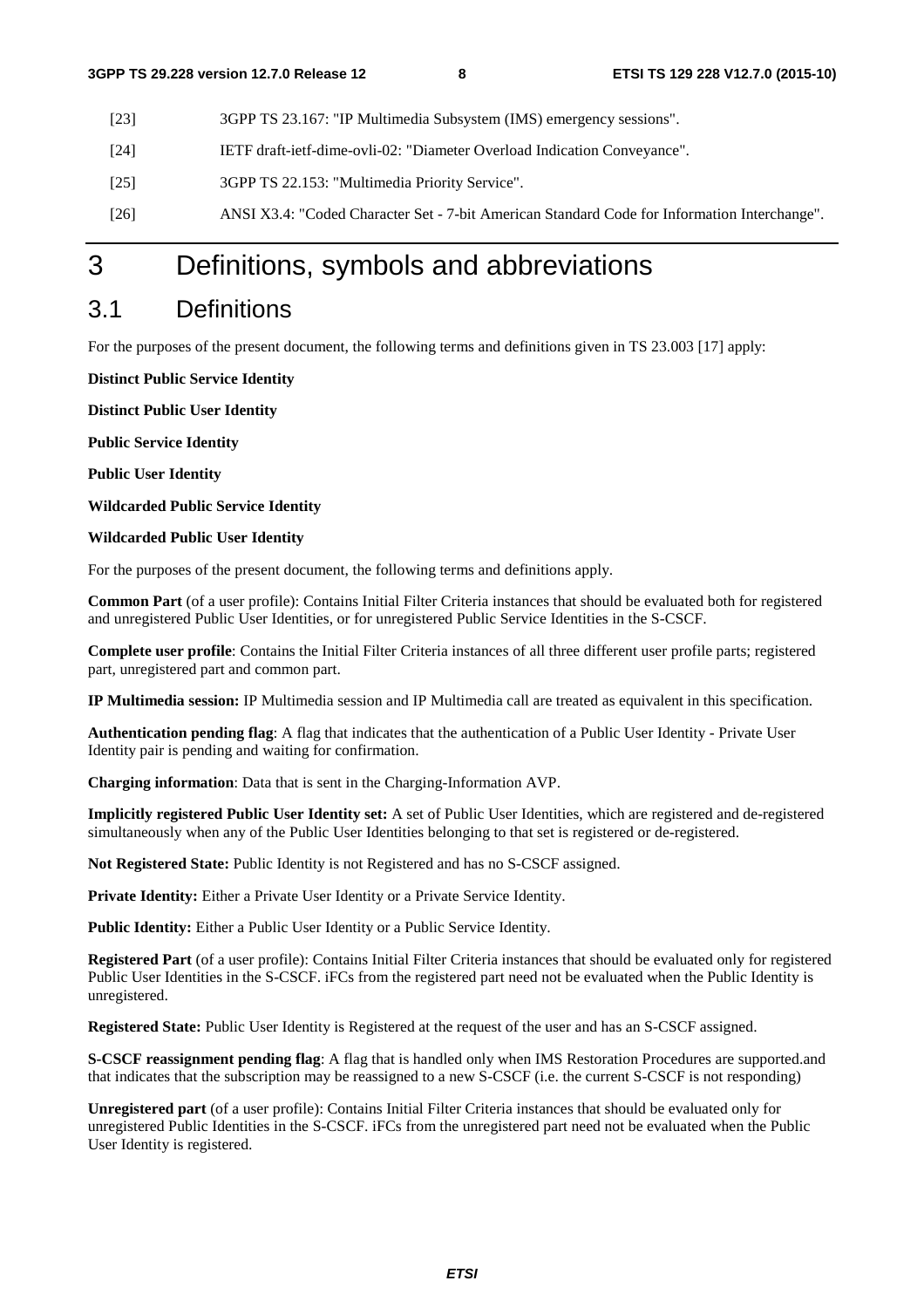**Unregistered State:** Public Identity is not Registered but has a serving S-CSCF assigned to execute Unregistered state services as a consequence of a terminating request, or an originating request from an AS on behalf of a user, or there is an S-CSCF keeping the user profile stored.

**User information:** The user related data that the S-CSCF requests from the HSS or HSS pushes to the S-CSCF, e.g. user profile,charging information and authentication information.

**User profile**: Data that is sent in the User-Data AVP.

# 3.2 Abbreviations

For the purposes of the present document, the following abbreviations apply:

| <b>AVP</b>    | Attribute Value Pair               |
|---------------|------------------------------------|
| C             | Conditional                        |
| <b>CSCF</b>   | Call Session Control Function      |
| <b>GIBA</b>   | GPRS-IMS-Bundled-Authentication    |
| <b>HSS</b>    | Home Subscriber Server             |
| IE            | <b>Information Element</b>         |
| <b>IP</b>     | Internet Protocol                  |
| I-CSCF        | <b>Interrogating CSCF</b>          |
| <b>IM</b>     | IP Multimedia                      |
| <b>IMS</b>    | IP Multimedia Subsystem            |
| M             | Mandatory                          |
| <b>MPS</b>    | Multimedia Priority Service        |
| <b>NASS</b>   | Network Attachment SubSystem       |
| Ω             | Optional                           |
| P-CSCF        | Proxy CSCF                         |
| <b>SIP</b>    | <b>Session Initiation Protocol</b> |
| <b>SLF</b>    | <b>Server Locator Function</b>     |
| <b>S-CSCF</b> | <b>Serving CSCF</b>                |
|               |                                    |

# 4 Main Concept

This document presents the Cx interface related functional requirements of the communicating entities.

It gives a functional classification of the procedures and describes the procedures and message parameters.

Error handling flows, protocol version identification, etc. procedures are also included.

# 5 General Architecture

This clause further specifies the architectural assumptions associated with the Cx reference point, building on 3GPP TS 23.228 [1] and also the Px reference point building upon 3GPP TS 23.141 [10].

# 5.1 Functional requirements of network entities

# 5.1.1 Functional requirements of P-CSCF

There is no requirement for the interaction between the P-CSCF and the HSS.

# 5.1.2 Functional requirements of I-CSCF

The I-CSCF communicates with the HSS over the Cx interface.

For functionality of the I-CSCF refer to 3GPP TS 23.002 [4].

# 5.1.3 Functional requirements of S-CSCF

The S-CSCF communicates with the HSS over the Cx interface.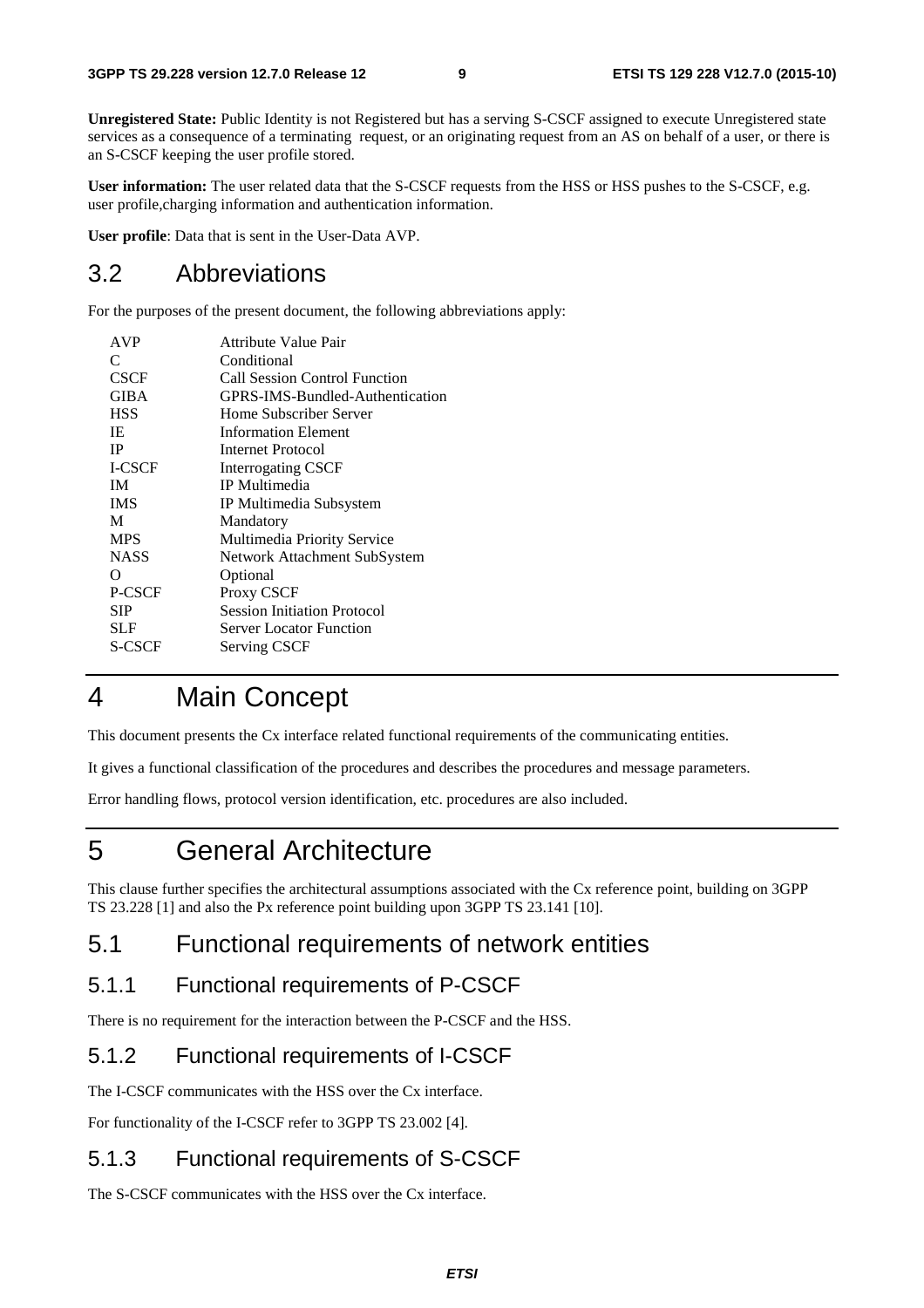For functionality of the S-CSCF refer to 3GPP TS 23.002 [4].

### 5.1.4 Functional requirements of HSS

The HSS communicates with the I-CSCF and the S-CSCF over the Cx interface.

For functionality of the HSS refer to 3GPP TS 23.002 [4].

### 5.1.5 Functional classification of Cx interface procedures

Operations on the Cx interface are classified in functional groups:

- 1. Location management procedures
	- The operations regarding registration and de-registration.
	- Location retrieval operation.
- 2. User data handling procedures
	- The download of user information during registration and to support recovery mechanisms.
	- Operations to support the updating of user data and recovery mechanisms.
- 3. User authentication procedures
- 4. IMS Restoration Procedures (see 3GPP TS 23.380 [19]) to support S-CSCF service interruption

### 5.1.6 Functional Requirements of the Presentity Presence Proxy

The interaction between the Presentity Presence Proxy and the HSS, referred to as the Px interface, is handled using the mechanisms defined for the Cx interface.

# 6 Procedure Descriptions

In the tables that describe the Information Elements transported by each command, each Information Element is marked as (M) Mandatory, (C) Conditional or (O) Optional in the Category "Cat." column. The application level specification overrides the ABNF defining the presence of the AVPs to be included in the Diameter commands. The category defined by the Information Element table shall always be the same, i.e. Optional; or more restrictive, i.e. Mandatory or Conditional, than the presence requirements defined by the ABNF syntax, e.g. a required AVP in the ABNF shall not be overridden by an Optional IE but an Optional AVP in the ABNF may be overridden by the Mandatory or Conditional IE Category.

- A mandatory Information Element shall always be present in the command. If this Information Element is absent, an application error occurs at the receiver and an answer message shall be sent back to the originator of the request with the Result-Code set to DIAMETER\_MISSING\_AVP. This message shall also include a Failed-AVP AVP containing the missing Information Element i.e. the corresponding Diameter AVP defined by the AVP Code and the other fields set as expected for this Information Element.
- A conditional Information Element (marked as (C) in the table) shall be present in the command if certain conditions are fulfilled.
	- If the receiver detects that those conditions are fulfilled and the Information Element is absent, an application error occurs and an answer message shall be sent back to the originator of the request with the Result-Code set to DIAMETER\_MISSING\_AVP. This message shall also include a Failed-AVP AVP containing the missing Information Element i.e. the corresponding Diameter AVP defined by the AVP Code and the other fields set as expected for this Information Element.
	- If those conditions are not fulfilled, the Information Element shall be absent. If however this Information Element appears in the message, it shall not cause an application error and it may be ignored by the receiver if this is not explicitly defined as an error case. Otherwise, an application error occurs at the receiver and an answer message with the Result-Code set to DIAMETER\_AVP\_NOT\_ALLOWED shall be sent back to the originator of the request. A Failed-AVP AVP containing a copy of the corresponding Diameter AVP shall be included in this message.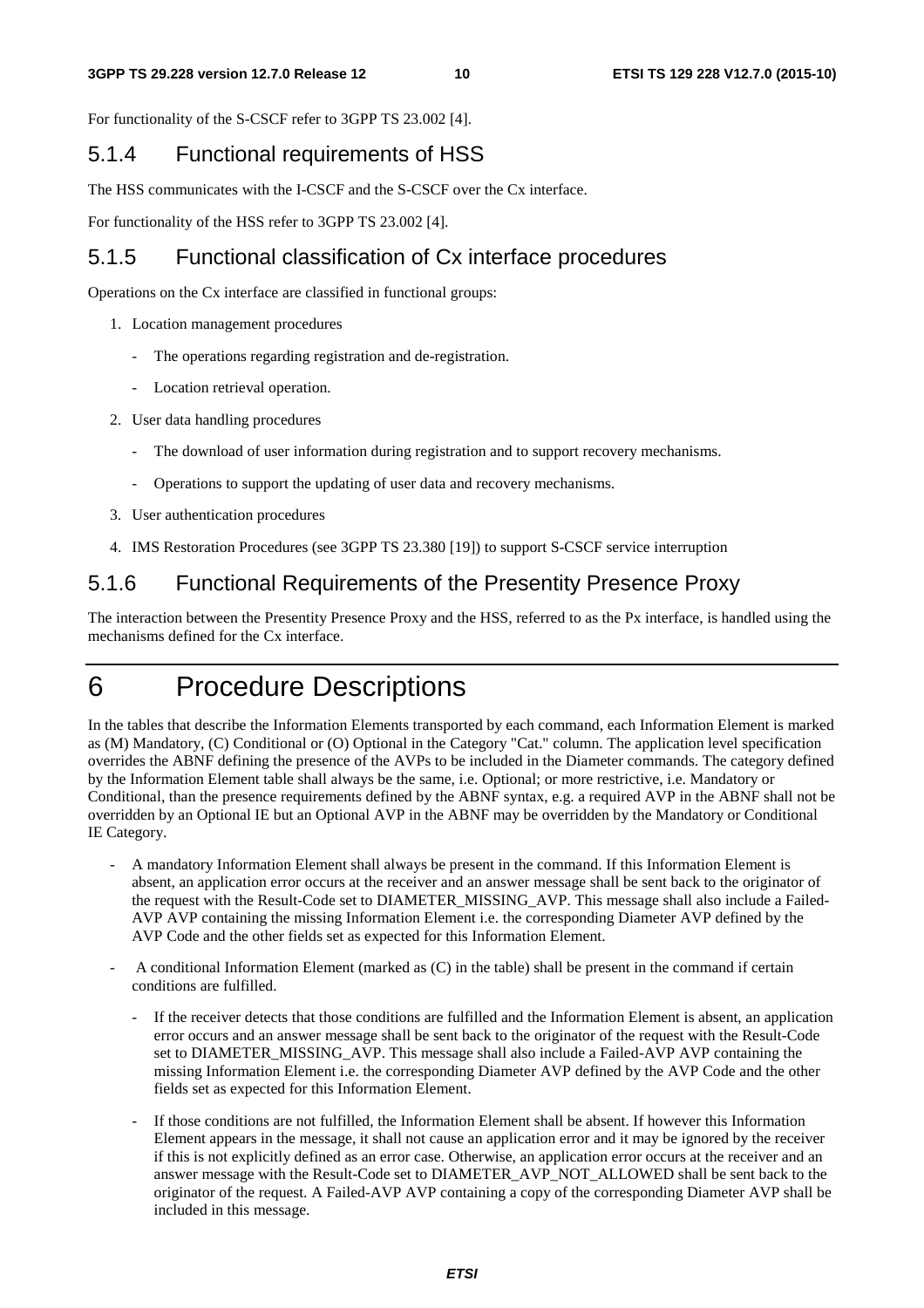- An optional Information Element (marked as (O) in the table) may be present or absent in the command, at the discretion of the application at the sending entity. Absence or presence of this Information Element shall not cause an application error and may be ignored by the receiver.

When a procedure is required to determine whether two S-CSCF names are equal, the rules for SIP URI comparison specified in RFC 3261 chapter 19.1.4 shall apply.

When a procedure is required to determine the Public Identity used for an identity lookup in HSS and SLF, the HSS and SLF shall use the Public Identity from the SIP URI or Tel URI as contained in the Public-Identity AVP that is in canonical form as described by 3GPP TS 23.003 [17].

Unknown permanent failure error codes shall be treated in the same way as DIAMETER\_UNABLE\_TO\_COMPLY. For unknown transient failure error codes the request may be repeated, or handled in the same way as DIAMETER\_UNABLE\_TO\_COMPLY.

# 6.1 Location management procedures

### 6.1.1 User registration status query

This procedure is used between the I-CSCF and the HSS during SIP registrations. The procedure is invoked by the I-CSCF, corresponds to the combination of the functional level operations Cx-Query and Cx-Select-Pull (see 3GPP TS 23.228 [1]) and is used:

- To authorize the registration of the distinct Public User Identity, checking multimedia subsystem access permissions and roaming agreements.
- To perform a first security check, determining whether the distinct Public User Identity in the message is associated with the Private User Identity sent in the message.
- To obtain either the S-CSCF where the distinct Public User Identity is registered or unregistered (i.e. registered as a consequence of an originating or terminating request or there is a S-CSCF keeping the user profile stored), or the list of capabilities that the S-CSCF has to support.

This procedure is mapped to the commands User-Authorization-Request/Answer in the Diameter application specified in 3GPP TS 29.229 [5]. Tables 6.1.1.1 and 6.1.1.2 detail the involved information elements.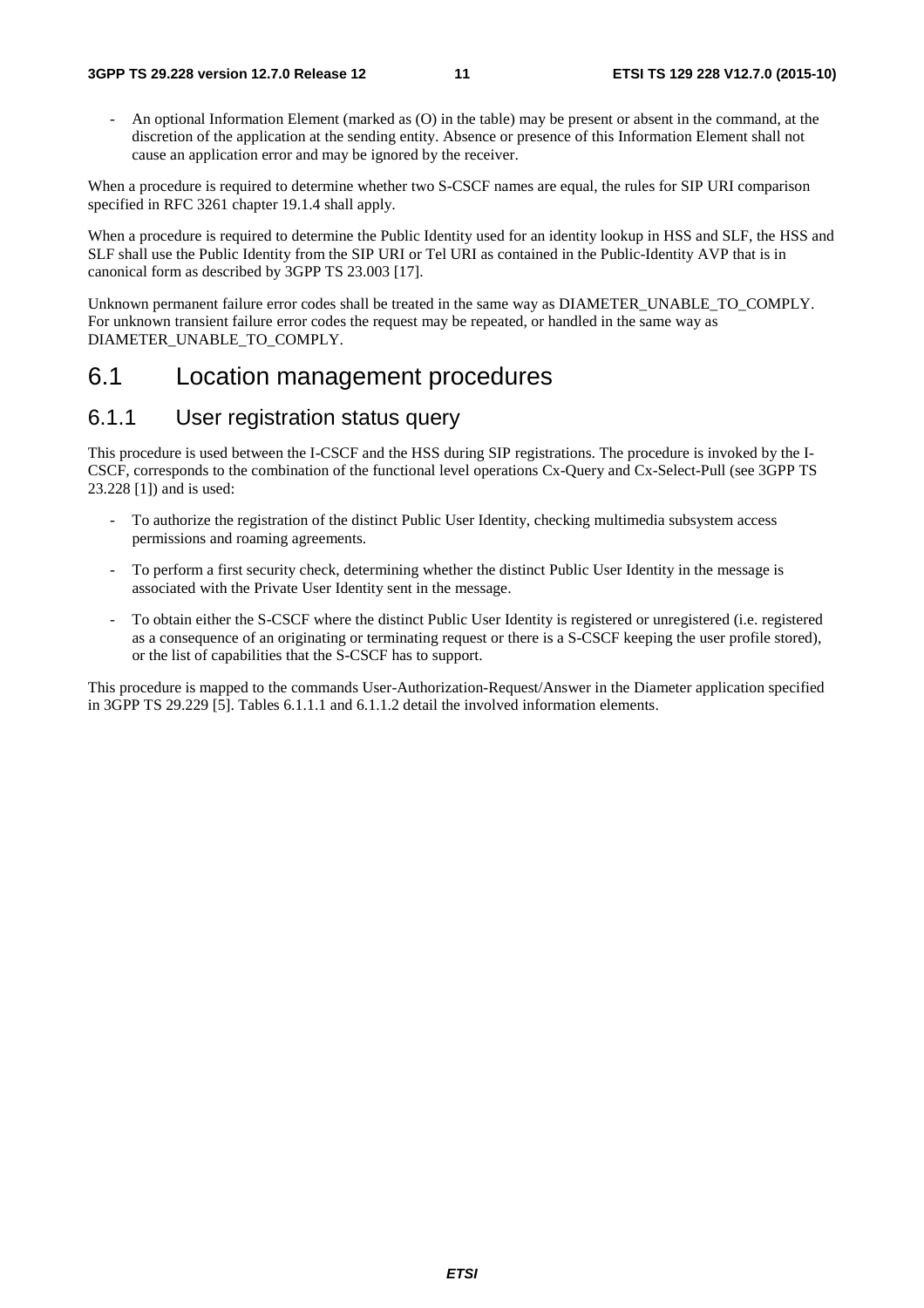| <b>Information</b><br>element name                          | <b>Mapping to</b><br><b>Diameter AVP</b>       | Cat.         | <b>Description</b>                                                                                                                                                                                                                                                                                                                                                                                                                                                                                                                                                                                                                                                                                                                                                                                                                                                                                                                                                                                                                                                        |
|-------------------------------------------------------------|------------------------------------------------|--------------|---------------------------------------------------------------------------------------------------------------------------------------------------------------------------------------------------------------------------------------------------------------------------------------------------------------------------------------------------------------------------------------------------------------------------------------------------------------------------------------------------------------------------------------------------------------------------------------------------------------------------------------------------------------------------------------------------------------------------------------------------------------------------------------------------------------------------------------------------------------------------------------------------------------------------------------------------------------------------------------------------------------------------------------------------------------------------|
| <b>Public User</b><br>Identity<br>(See 7.2)                 | Public-Identity                                | M            | Public User Identity to be registered                                                                                                                                                                                                                                                                                                                                                                                                                                                                                                                                                                                                                                                                                                                                                                                                                                                                                                                                                                                                                                     |
| Visited<br><b>Network</b><br><b>Identifier</b><br>(See 7.1) | Visited-<br>Network-<br>Identifier             | M            | Identifier that allows the home network to identify the visited network                                                                                                                                                                                                                                                                                                                                                                                                                                                                                                                                                                                                                                                                                                                                                                                                                                                                                                                                                                                                   |
| Type of<br>Authorization<br>(See 7.14)                      | User-<br>Authorization-<br><b>Type</b>         | C            | Type of authorization requested by the I-CSCF.<br>If the request corresponds to a de-registration, i.e. Expires field or expires<br>parameter in Contact field in the REGISTER method is equal to zero, this<br>AVP shall be present in the command and the value shall be set to DE-<br><b>REGISTRATION.</b><br>If the request corresponds to an initial registration or a re-registration, i.e.<br>Expires field or expires parameter in Contact field in the REGISTER<br>method is not equal to zero then this AVP may be absent from the<br>command. If present its value shall be set to REGISTRATION.<br>If the request corresponds to an initial registration or a re-registration or a<br>de-registration and the I-CSCF explicitly queries the S-CSCF capabilities,<br>then this AVP shall be present in the command and the value shall be set<br>to REGISTRATION_AND_CAPABILITIES. The I-CSCF shall use this value<br>when the S-CSCF currently assigned to the Public User Identity in the HSS,<br>cannot be contacted and a new S-CSCF needs to be selected. |
| Private User<br>Identity<br>(See 7.3)                       | User-Name                                      | M            | Private User Identity                                                                                                                                                                                                                                                                                                                                                                                                                                                                                                                                                                                                                                                                                                                                                                                                                                                                                                                                                                                                                                                     |
| Routing<br>Information<br>(See 7.13)                        | Destination-<br>Host.<br>Destination-<br>Realm | $\mathsf{C}$ | If the I-CSCF knows HSS name Destination-Host AVP shall be present in<br>the command. Otherwise, only Destination-Realm AVP shall be present<br>and the command shall be routed to the next Diameter node, e.g. SLF,<br>based on the Diameter routing table in the I-CSCF.                                                                                                                                                                                                                                                                                                                                                                                                                                                                                                                                                                                                                                                                                                                                                                                                |
| <b>UAR Flags</b><br>(See 7.19)                              | UAR-Flags                                      | $\circ$      | This Information Element contains a set of indications. See 7.19 for the<br>content of the information element.                                                                                                                                                                                                                                                                                                                                                                                                                                                                                                                                                                                                                                                                                                                                                                                                                                                                                                                                                           |

| Table 6.1.1.1: User registration status query |  |
|-----------------------------------------------|--|
|-----------------------------------------------|--|

#### **Table 6.1.1.2: User registration status response**

| <b>Information</b><br>element name  | <b>Mapping to</b><br><b>Diameter AVP</b> | Cat.    | <b>Description</b>                                                                                                                                                                                                                                                                                                    |
|-------------------------------------|------------------------------------------|---------|-----------------------------------------------------------------------------------------------------------------------------------------------------------------------------------------------------------------------------------------------------------------------------------------------------------------------|
| Result<br>(See 7.6)                 | Result-Code /<br>Experimental-<br>Result | м       | Result of the operation.<br>Result-Code AVP shall be used for errors defined in the Diameter Base<br>Protocol.<br>Experimental-Result AVP shall be used for Cx/Dx errors. This is a grouped<br>AVP which contains the 3GPP Vendor ID in the Vendor-Id AVP, and the<br>error code in the Experimental-Result-Code AVP. |
| S-CSCF<br>capabilities<br>(See 7.5) | Server-<br>Capabilities                  | $\circ$ | Required capabilities of the S-CSCF to be assigned to the IMS<br>Subscription.                                                                                                                                                                                                                                        |
| S-CSCF Name<br>(See 7.4)            | Server-Name                              | C       | Name of the assigned S-CSCF.                                                                                                                                                                                                                                                                                          |

#### 6.1.1.1 Detailed behaviour

The HSS shall, in the following order (if there is an error in any of the following steps the HSS shall stop processing and return the corresponding error code, see 3GPP TS 29.229 [5]):

- 1. Check that the Private User Identity and the Public User Identity exists in the HSS. If not Experimental-Result-Code shall be set to DIAMETER\_ERROR\_USER\_UNKNOWN.
- 2. Check that the Public User Identity matches a distinct Public User Identity in the HSS. If it doesn't, the Experimental-Result-Code shall be set to DIAMETER\_ERROR\_USER\_UNKNOWN.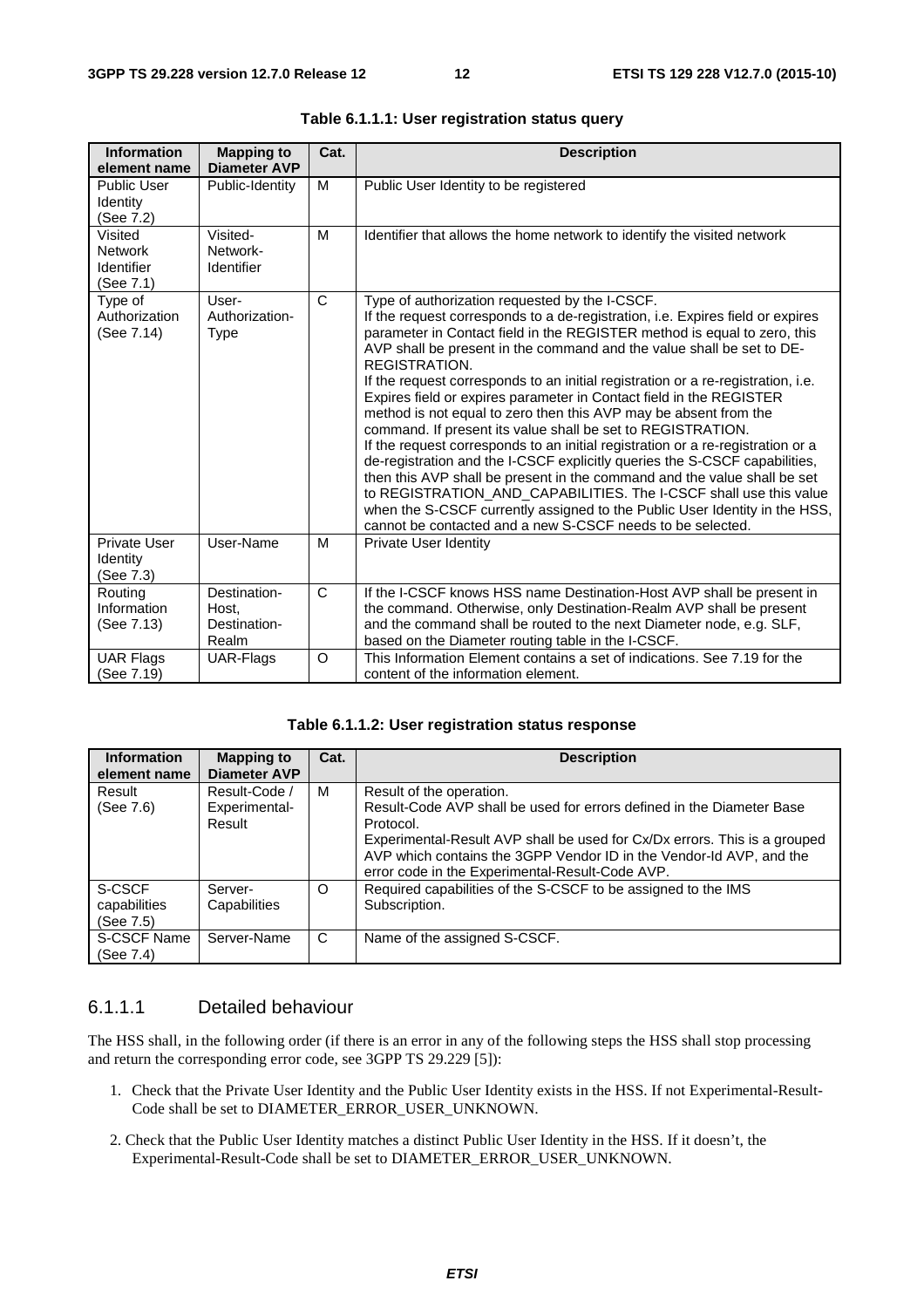- 3. Check that the Public User Identity received in the request is associated with the Private User Identity received in the request. If not Experimental-Result-Code shall be set to DIAMETER\_ERROR \_IDENTITIES\_DONT\_MATCH.
- 4. Check whether the Public User Identity received in the request is barred from the establishment of multimedia sessions.
	- If it is an IMS Emergency Registration (by checking the UAR Flags) or the Public User Identity received in the request is not barred, continue to step 5.
	- Otherwise, the HSS shall check whether there are other non-barred Public User Identities to be implicitly registered with that one.
		- If so, continue to step 5.
		- If not, Result-Code shall be set to DIAMETER\_AUTHORIZATION\_REJECTED.
- 5. Check the User-Authorization-Type received in the request:
	- If it is REGISTRATION or if User-Authorization-Type is absent from the request, the HSS shall check whether the UAR Flags indicate that this is an IMS Emergency Registration:
		- If it is not, and the Public User Identity is allowed to roam in the visited network (if not Experimental-Result-Code shall be set to DIAMETER\_ERROR \_ROAMING\_NOT\_ALLOWED) and authorized to register (if not Result-Code shall be set to DIAMETER\_AUTHORIZATION\_REJECTED) then continue to step 6.
		- If it is an IMS Emergency Registration, authorization shall be granted and the HSS shall not perform any check regarding roaming. Continue to step 6.
	- If it is DE\_REGISTRATION, the HSS may not perform any check regarding roaming. Continue to step 6.
	- If it is REGISTRATION\_AND\_CAPABILITIES, the HSS shall check whether the UAR Flags indicate that this is an IMS Emergency Registration:
		- If it is not, and the Public User Identity is allowed to roam in the visited network (if not Experimental-Result-Code shall be set to DIAMETER\_ERROR \_ROAMING\_NOT\_ALLOWED) and authorized to register (if not Result-Code shall be set to DIAMETER\_AUTHORIZATION\_REJECTED). The HSS may return the Server-Capabilities AVP, which enables the I-CSCF to select an S-CSCF. The returned capabilities, if any, shall satisfy all the requirements of all the service profiles associated with the IMS Subscription. If Server-Capabilities AVP is absent, it indicates to the I-CSCF that it can select any available S-CSCF. If an S-CSCF is already assigned in the HSS and IMS Restoration Procedures are supported in the HSS, the HSS shall set the S-CSCF reassignment pending flag and shall allow overwriting of the S-CSCF name in the next SAR request. Result-Code shall be set to DIAMETER\_SUCCESS. The HSS shall not return any S-CSCF name. Stop processing.
		- If it is an IMS Emergency Registration, authorization shall be granted and the HSS shall not perform any check regarding roaming. The HSS may return the Server-Capabilities AVP, which enables the I-CSCF to select an S-CSCF. The returned capabilities, if any, shall satisfy all the requirements of all the service profiles associated with the IMS Subscription. The Server-Capabilities AVP may be absent, to indicate to the I-CSCF that it can select any available S-CSCF. Result-Code shall be set to DIAMETER\_SUCCESS. The HSS shall not return any S-CSCF name. Stop processing.
- 6. Check the state of the Public User Identity received in the request:
	- If it is registered, the HSS shall return the stored S-CSCF name. No S-CSCF capabilities shall be present in the response. If User-Authorization-Type is equal to REGISTRATION or is absent, Experimental-Result-Code shall be set to DIAMETER\_SUBSEQUENT\_REGISTRATION. If User-Authorization-Type is equal to DE-REGISTRATION, Result-Code shall be set to DIAMETER\_SUCCESS.
	- If it is unregistered (i.e. registered as a consequence of an originating or terminating request or there is an S-CSCF keeping the user profile stored) and User-Authorization-Type is equal to DE-REGISTRATION, the HSS shall return the stored S-CSCF name and the Result-Code shall be set to DIAMETER\_SUCCESS. If the User-Authorization-Type is equal to REGISTRATION or is absent, then the HSS shall return the stored S-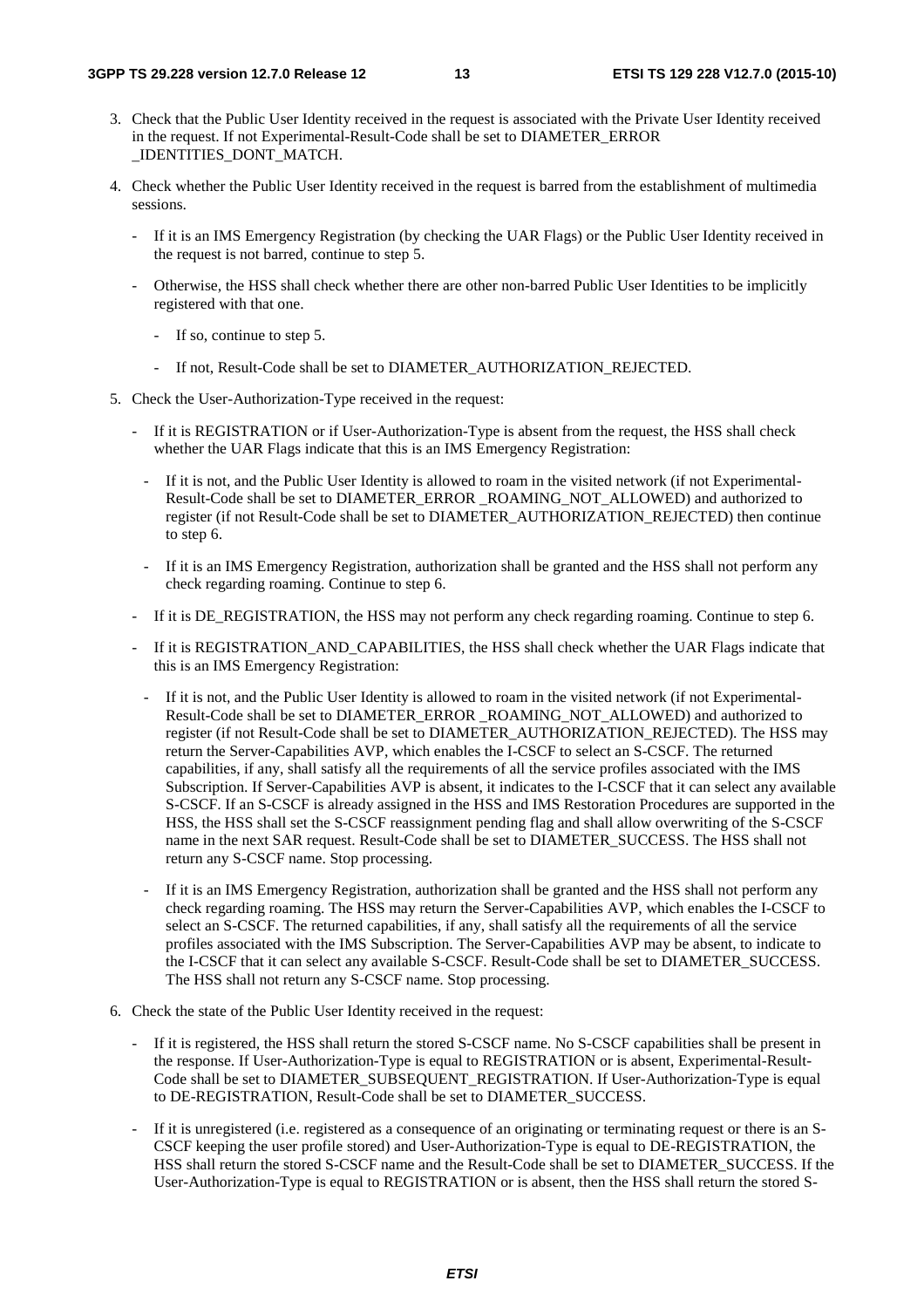CSCF name and the Experimental-Result-Code set to DIAMETER\_SUBSEQUENT\_REGISTRATION. The HSS shall not return any S-CSCF capabilities.

- If it is not registered yet, the HSS shall check the value of User-Authorization-Type received in the request:
	- If the value of User-Authorization-Type is DE\_REGISTRATION and the Authentication pending flag is set, the HSS shall return the stored S-CSCF name and Experimental-Result-Code set to DIAMETER\_SUCCESS. The HSS shall not return any S-CSCF capabilities. Otherwise, if Authentication pending flag is not set, the HSS shall not return any S-CSCF name or S-CSCF capabilities. The HSS shall set the Experimental-Result-Code to DIAMETER\_ERROR\_IDENTITY\_NOT\_REGISTERED in the response.
	- If the value of User-Authorization-Type is REGISTRATION or is absent, then the HSS shall check if there is at least one Public User Identity within the IMS Subscription with an S-CSCF name assigned.
		- If there is at least one Public User Identity within the IMS Subscription that is registered, the HSS shall return the S-CSCF name assigned for that Public User Identity and Experimental-Result-Code set to DIAMETER\_SUBSEQUENT\_REGISTRATION. The HSS shall not return any S-CSCF capabilities.
		- If there is at least one Public User Identity within the IMS Subscription that is unregistered (i.e. registered as a consequence of an originating or terminating request or there is an S-CSCF keeping the user profile stored), then the HSS shall return the stored S-CSCF name and the Experimental-Result-Code set to DIAMETER\_SUBSEQUENT\_REGISTRATION. The HSS shall not return any S-CSCF capabilities.
		- If there is no identity of the user within the same IMS Subscription that is registered or unregistered, the HSS shall check if there is an S-CSCF name stored for the user (e.g. the user is being authenticated by the S-CSCF as indicated by the Authentication pending flag). If it is, the HSS shall return the stored S-CSCF name and Experimental-Result-Code set to DIAMETER\_SUBSEQUENT\_REGISTRATION. The HSS shall not return any S-CSCF capabilities.
		- If there is not any Public User Identity within the IMS Subscription with an S-CSCF name assigned, then the HSS may return the Server-Capabilities AVP, which enables the I-CSCF to select an S-CSCF. The returned capabilities, if any, shall satisfy all the requirements of all the service profiles associated with the IMS Subscription. The Server-Capabilities AVP may be absent, to indicate to the I-CSCF that it may select any available S-CSCF. Experimental-Result-Code shall be set to DIAMETER\_FIRST\_REGISTRATION. The HSS shall not return any S-CSCF name.

If the HSS cannot fulfil received request, e.g. due to database error, it shall set Result-Code to DIAMETER\_UNABLE\_TO\_COMPLY. No S-CSCF name or S-CSCF capabilities shall be present in the response.

### 6.1.2 S-CSCF registration/deregistration notification

This procedure is used between the S-CSCF and the HSS. The procedure is invoked by the S-CSCF, corresponds to the combination of the operations Cx-Put and Cx-Pull (see 3GPP TS 23.228 [1]) and is used:

- To assign an S-CSCF to a Public Identity, or to clear the name of the S-CSCF assigned to one or more Public Identities.
- To download from HSS the relevant user information for the S-CSCF.
- To backup and retrieve the S-CSCF Restoration Information (see 3GPP TS 23.380 [19]) in the HSS.
- To provide a P-CSCF Restoration Indication to the HSS and trigger P-CSCF Restoration mechanism.

This procedure is mapped to the commands Server-Assignment-Request/Answer in the Diameter application specified in 3GPP TS 29.229 [5]. Tables 6.1.2.1 and 6.1.2.2 describe the involved information elements.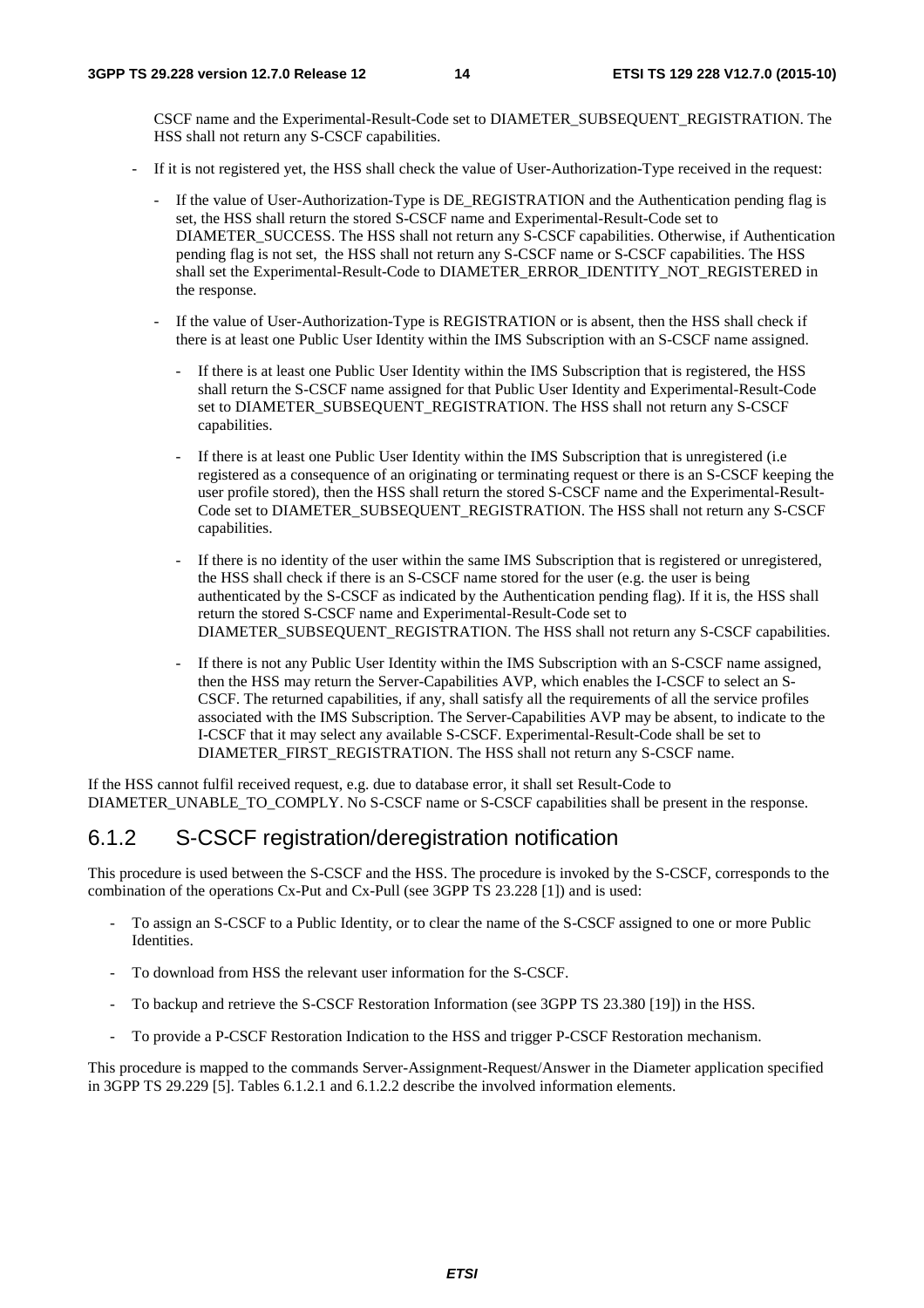**Table 6.1.2.1: S-CSCF registration/deregistration notification request**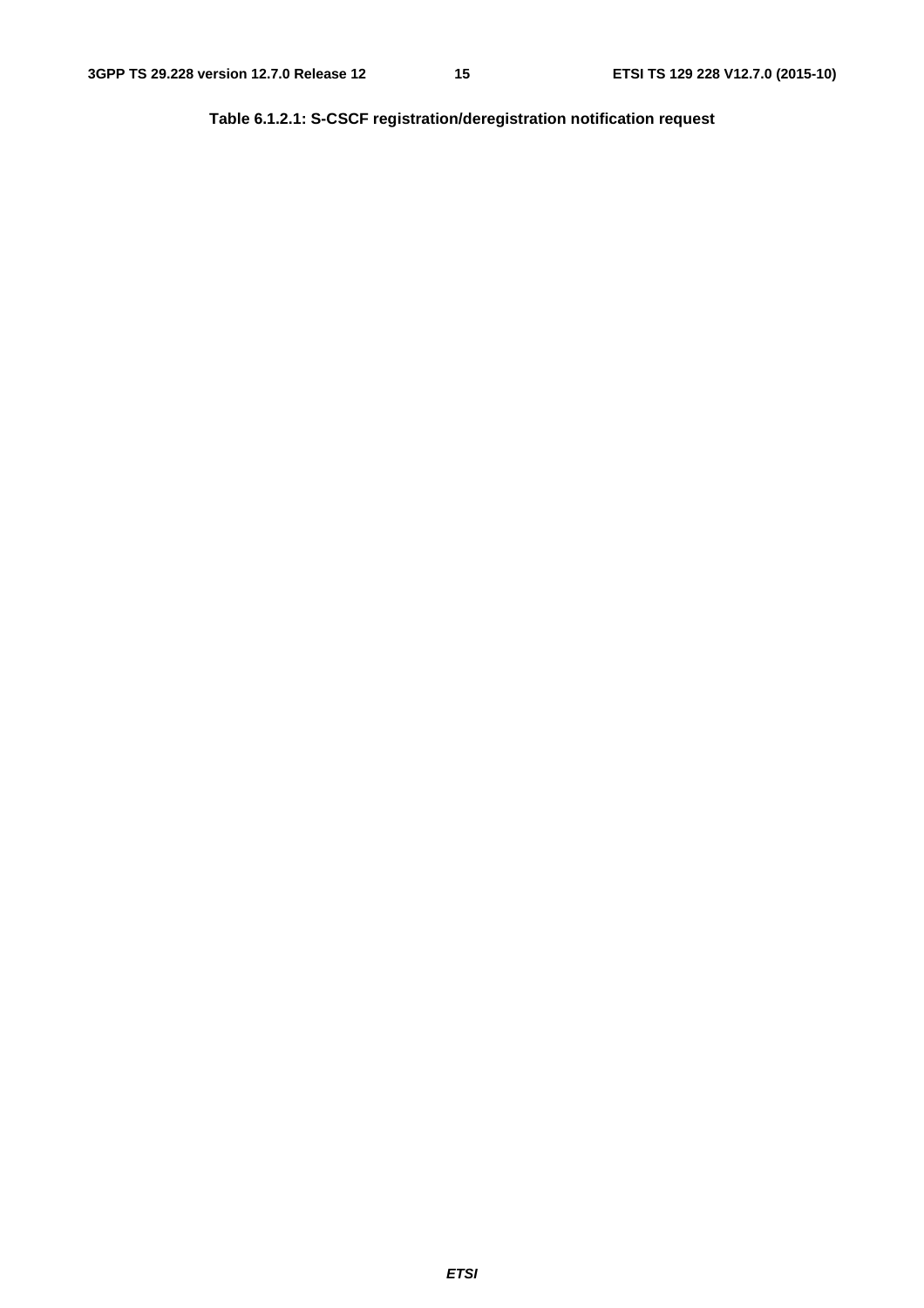| <b>Information</b><br>element name                                                             | <b>Mapping to</b><br><b>Diameter AVP</b> | Cat.           | <b>Description</b>                                                                                                                                                                                                                                                                                                                                                                                                                                                                                                                                                                                                                                                                                                                           |
|------------------------------------------------------------------------------------------------|------------------------------------------|----------------|----------------------------------------------------------------------------------------------------------------------------------------------------------------------------------------------------------------------------------------------------------------------------------------------------------------------------------------------------------------------------------------------------------------------------------------------------------------------------------------------------------------------------------------------------------------------------------------------------------------------------------------------------------------------------------------------------------------------------------------------|
| <b>Public User</b><br>Identity /<br><b>Public Service</b><br>Identity<br>(See 7.2 and<br>7.2a) | Public-Identity                          | С              | Public Identity or list of Public Identities.<br>One and only one Public Identity shall be present if the Server-Assignment-<br>Type is any value other than TIMEOUT_DEREGISTRATION,<br>USER_DEREGISTRATION, DEREGISTRATION_TOO_MUCH_DATA,<br>TIMEOUT_DEREGISTRATION_STORE_SERVER_NAME,<br>USER_DEREGISTRATION_STORE_SERVER_NAME or<br>ADMINISTRATIVE_DEREGISTRATION.<br>If Server-Assignment-Type indicates deregistration of some type and<br>Private Identity is not present in the request, at least one Public Identity<br>shall be present.                                                                                                                                                                                            |
| <b>S-CSCF Name</b><br>(See 7.4)                                                                | Server-Name                              | M              | Name of the S-CSCF.                                                                                                                                                                                                                                                                                                                                                                                                                                                                                                                                                                                                                                                                                                                          |
| <b>Private User</b><br>Identity /<br>Private<br>Service<br>Identity<br>(See 7.3 and<br>7.3a)   | User-Name                                | C              | Private Identity.<br>It shall be present if it is available when the S-CSCF issues the request.<br>It may be absent during the initiation of a session to an unregistered Public<br>Identity (Server-Assignment-Type shall contain the value<br>UNREGISTERED_USER) or after S-CSCF recovery upon originating<br>request different than REGISTER (Server-Assignment-Type shall contain<br>the value NO_ASSIGNMENT).<br>In case of de-registration, Server-Assignment-Type equal to<br>TIMEOUT_DEREGISTRATION, ADMINISTRATIVE_DEREGISTRATION,<br>DEREGISTRATION_TOO_MUCH_DATA or<br>TIMEOUT_DEREGISTRATION_STORE_SERVER_NAME if no Public-<br>Identity AVPs are present then User-Name AVP shall be present.                                   |
| Server<br>Assignment<br><b>Type</b><br>(See 7.8)                                               | Server-<br>Assignment-<br><b>Type</b>    | M              | Type of update, request or notification that the S-CSCF requests in the<br>HSS (e.g: de-registration). See 3GPP TS 29.229 [5] for all the possible<br>values.                                                                                                                                                                                                                                                                                                                                                                                                                                                                                                                                                                                |
| User Data<br>Already<br>Available<br>(See 7.16)                                                | User-Data-<br>Already-<br>Available      | M              | This indicates if the user profile and charging information are already<br>available in the S-CSCF.<br>In the case where Server-Assignment-Type is not equal to<br>NO_ASSIGNMENT, REGISTRATION, RE_REGISTRATION or<br>UNREGISTERED_USER, the HSS shall not use User Data Already<br>Available when processing the request.                                                                                                                                                                                                                                                                                                                                                                                                                   |
| Routing<br>Information<br>(See 7.13)                                                           | Destination-<br>Host                     | $\overline{C}$ | If the S-CSCF knows the HSS name, the Destination-Host AVP shall be<br>present in the command.<br>This information is available if the request belongs to an already existing<br>registration, e.g. in case of the re-registration, where the HSS name is<br>stored in the S-CSCF. The HSS name is obtained from the Origin-Host<br>AVP, which is received from the HSS, e.g. included in the MAA command.<br>This information may not be available if the command is sent as a<br>consequence of a session termination for an unregistered Public Identity. In<br>this case the Destination-Host AVP is not present and the command is<br>routed to the next Diameter node, e.g. SLF, based on the Diameter routing<br>table in the S-CSCF. |
| Wildcarded<br>Public Identity<br>(See 7.2b)                                                    | Wildcarded-<br>Public-Identity           | O              | If the request refers to a Wildcarded PSI or Wildcarded Public User Identity,<br>and the Server-Asignment-Type is set to UNREGISTERED_USER,<br>NO_ASSIGNMENT,<br>TIMEOUT_DEREGISTRATION_STORE_SERVER_NAME,<br>ADMINISTRATIVE_DEREGISTRATION,<br>DEREGISTRATION_TOO_MUCH_DATA or<br>TIMEOUT_DEREGISTRATION, the S-CSCF may include the<br>corresponding Wildcarded PSI or Wildcarded Public User Identity in this<br>information element.<br>If this element is present, it shall be used by the HSS to identify the identity<br>affected by the request. The terms Public Identity or Public Service Identity<br>in the detailed behaviour refer then to the Wildcarded Public Identity.                                                     |
| S-CSCF<br>Restoration<br>Information<br>(See 7.21)                                             | SCSCF-<br>Restoration-<br>Info           | $\mathsf{C}$   | When the S-CSCF supports IMS Restoration Procedures, if Server-<br>Assignment-Type is REGISTRATION or RE_REGISTRATION, and any of<br>the related restoration information changed compared to the previous one,<br>the S-CSCF shall send this information element to the HSS. This<br>information allows a later retrieval in case of an S-CSCF service<br>interruption.                                                                                                                                                                                                                                                                                                                                                                      |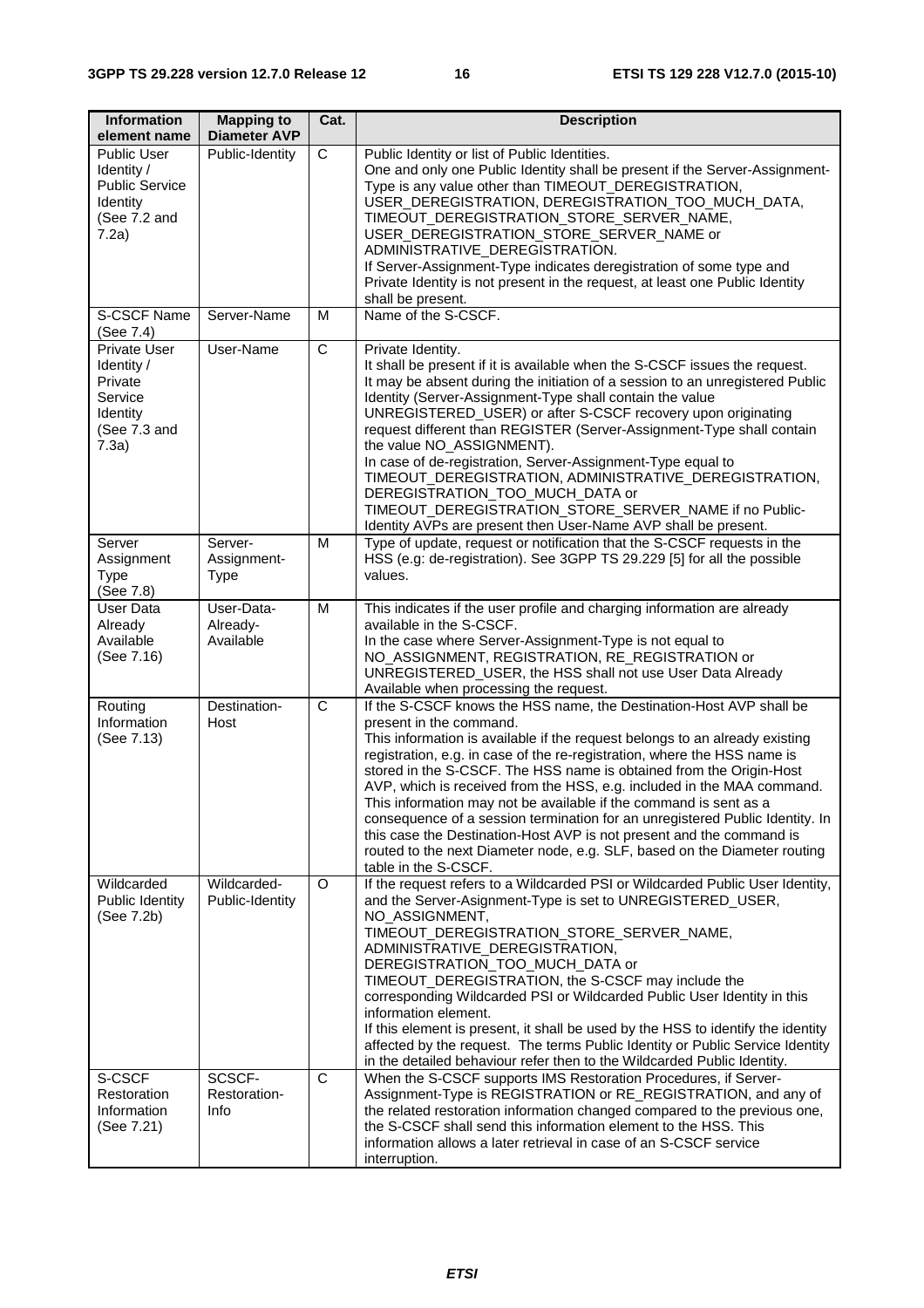| Multiple-<br>Registration-<br>Indication<br>(See 7.23) | Multiple-<br>Registration-<br>Indication | C        | When the S-CSCF supports IMS Restoration Procedures, if Server-<br>Assignment-Type is REGISTRATION and the registration is a multiple<br>registration and the Public User Identity is not stored as registered with the<br>Private User Identity as in the request in the S-CSCF, the S-CSCF shall<br>send this information element to the HSS. |
|--------------------------------------------------------|------------------------------------------|----------|-------------------------------------------------------------------------------------------------------------------------------------------------------------------------------------------------------------------------------------------------------------------------------------------------------------------------------------------------|
| Session-<br>Priority<br>(See 7.24)                     | Session-<br>Priority                     | O        | This information element shall indicate the session's priority to the HSS. If it<br>is not included, the request shall be treated as normal.                                                                                                                                                                                                    |
| <b>SAR Flags</b><br>(See 7.28)                         | SAR-Flags                                | $\Omega$ | This Information Element contains a set of indications. See 7.28 for the<br>content of the information element.                                                                                                                                                                                                                                 |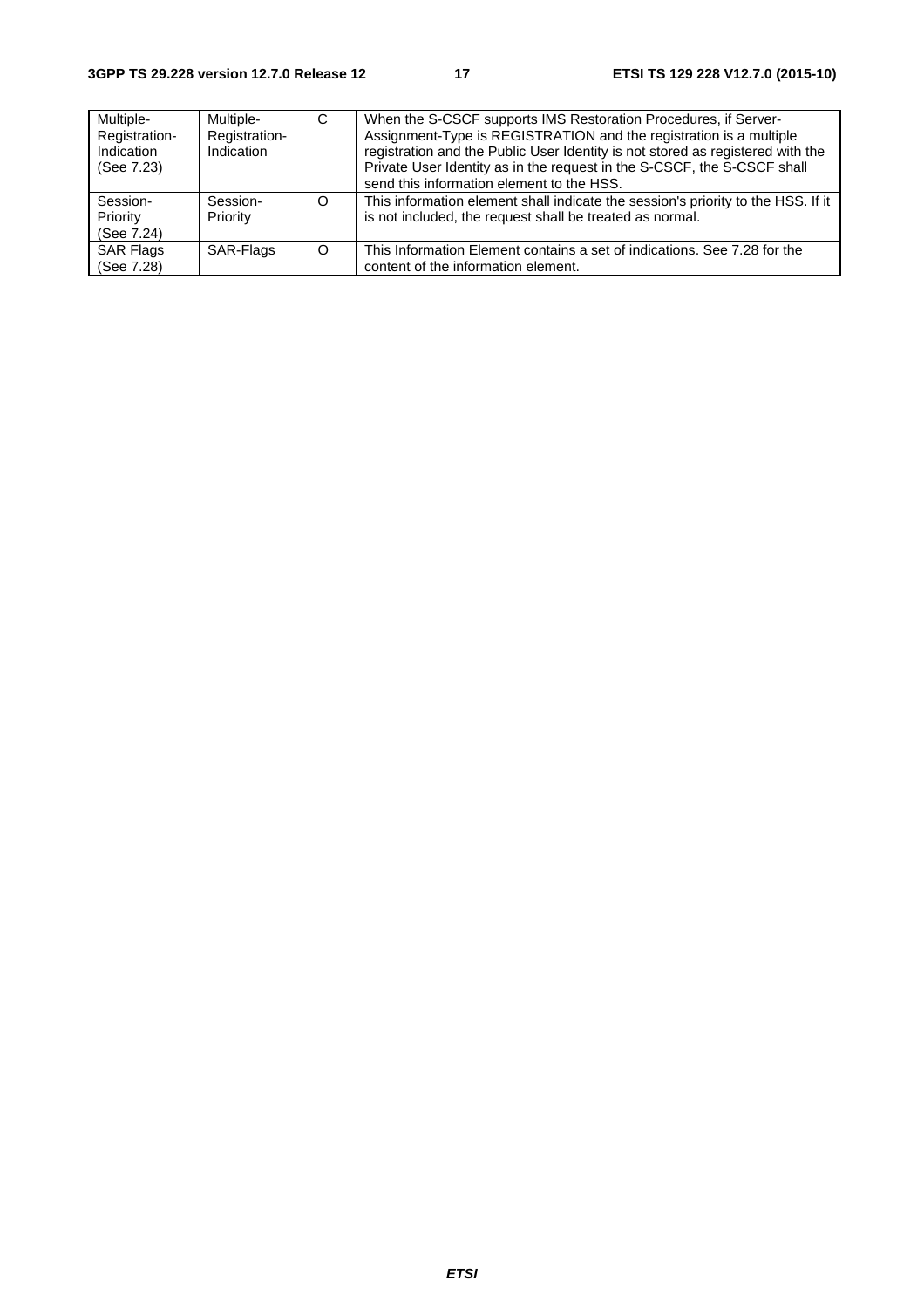**Table 6.1.2.2: S-CSCF registration/deregistration notification response**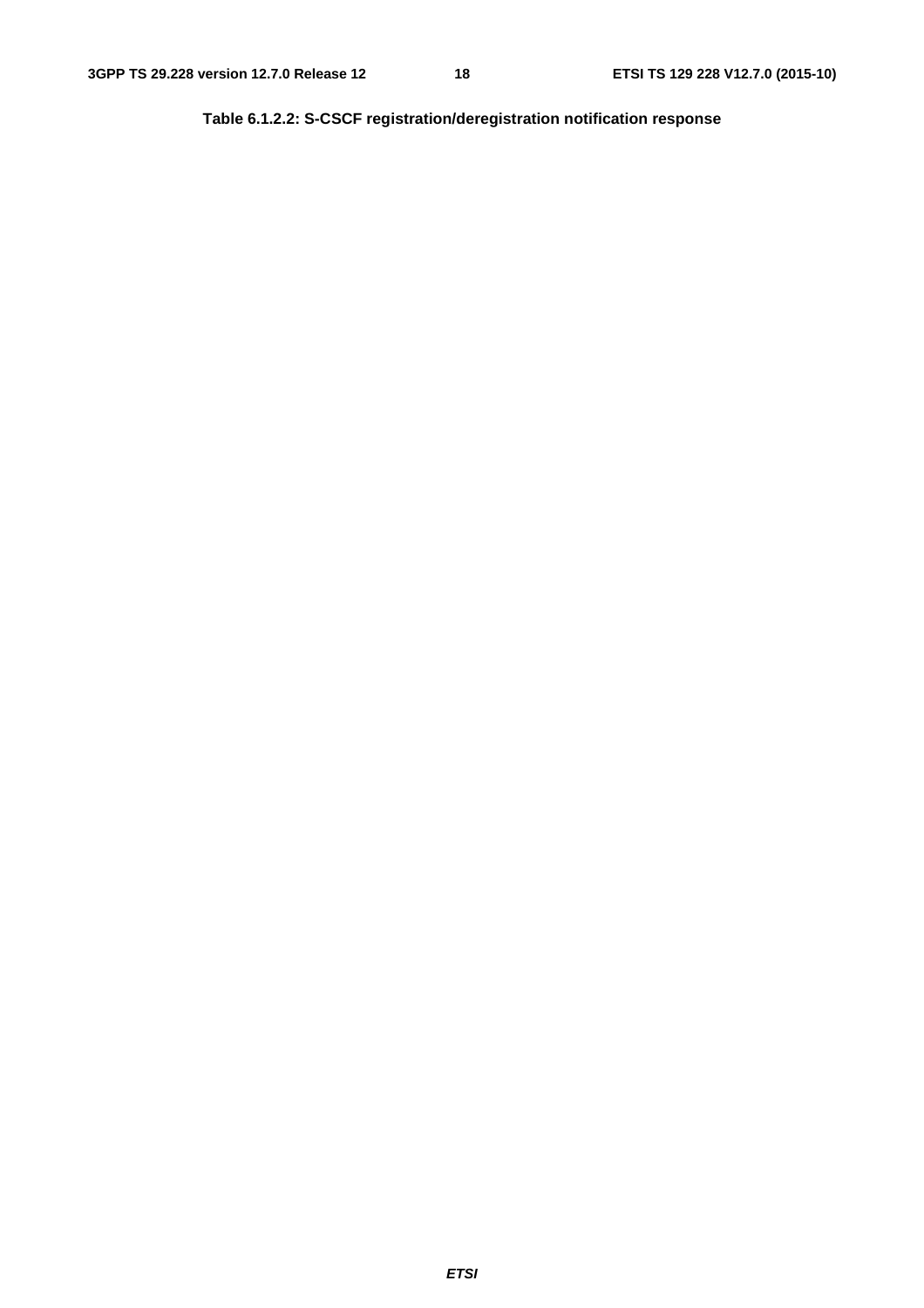| <b>Information</b><br>element name                                                           | <b>Mapping to</b><br><b>Diameter AVP</b>        | Cat.           | <b>Description</b>                                                                                                                                                                                                                                                                                                                                                                                                                                                                                                                                                                                                     |
|----------------------------------------------------------------------------------------------|-------------------------------------------------|----------------|------------------------------------------------------------------------------------------------------------------------------------------------------------------------------------------------------------------------------------------------------------------------------------------------------------------------------------------------------------------------------------------------------------------------------------------------------------------------------------------------------------------------------------------------------------------------------------------------------------------------|
| <b>Private User</b><br>Identity /<br>Private<br>Service<br>Identity<br>(See 7.3 and<br>7.3a) | User-Name                                       | $\mathsf{C}$   | Private Identity.<br>It shall be present if it is available when the HSS sends the response.<br>It may be absent in the following error case: when the Server-Assignment-<br>Type of the request is UNREGISTERED_USER and the received Public<br>Identity is not known by the HSS.                                                                                                                                                                                                                                                                                                                                     |
| Registration<br>result<br>(See 7.6)                                                          | Result-Code /<br>Experimental-<br>Result        | M              | Result of registration.<br>Result-Code AVP shall be used for errors defined in the Diameter Base<br>Protocol.<br>Experimental-Result AVP shall be used for Cx/Dx errors. This is a grouped<br>AVP which contains the 3GPP Vendor ID in the Vendor-Id AVP, and the<br>error code in the Experimental-Result-Code AVP.                                                                                                                                                                                                                                                                                                   |
| <b>User Profile</b><br>(See 7.7)                                                             | User-Data                                       | $\mathsf C$    | Relevant user profile.<br>It shall be present when Server-Assignment-Type in the request is equal to<br>NO_ASSIGNMENT, REGISTRATION, RE_REGISTRATION or<br>UNREGISTERED_USER according to the rules defined in section 6.6.<br>If the S-CSCF receives more data than it is prepared to accept, it shall<br>perform the de-registration of the Private Identity with Server-Assignment-<br>Type set to DEREGISTRATION_TOO_MUCH_DATA and send back a SIP<br>3xx or 480 (Temporarily Unavailable) response, which shall trigger the<br>selection of a new S-CSCF by the I-CSCF, as specified in 3GPP TS 24.229<br>$[8]$ . |
| Charging<br>Information<br>(See 7.12)                                                        | Charging-<br>Information                        | C              | Addresses of the charging functions.<br>It shall be present when the User-Data AVP is sent to the S-CSCF<br>according to the rules defined in section 6.6.<br>When this parameter is included, either the Primary-Charging-Collection-<br>Function-Name AVP or the Primary-Event-Charging-Function-Name AVP<br>shall be included. All other elements shall be included if they are available.                                                                                                                                                                                                                          |
| Associated<br>Private<br><b>Identities</b>                                                   | Associated-<br>Identities                       | O              | This AVP contains all Private Identities, which belong to the same IMS<br>subscription as the Private Identity or Public Identity received in the SAR<br>command.<br>If the IMS subscription contains only single Private Identity this AVP shall<br>not be present.                                                                                                                                                                                                                                                                                                                                                   |
| Loose-Route<br>Indication                                                                    | Loose-Route-<br>Indication                      | C              | This AVP indicates to the S-CSCF that loose-route mechanism shall be<br>applied to the public identities contained in the user profile received from<br>the HSS.<br>If the loose-route mechanism is required, this AVP shall be present and set<br>to LOOSE_ROUTE_REQUIRED.<br>If the Loose-Route mechanism is not required, this AVP may be either<br>absent or present. If present, it shall be set to<br>LOOSE_ROUTE_NOT_REQUIRED.                                                                                                                                                                                  |
| S-CSCF<br>Restoration<br>Information<br>(See 7.21)                                           | SCSCF-<br>Restoration-<br>Info                  | $\overline{C}$ | This information shall be present if it was stored by the S-CSCF in the HSS<br>and Server-Assignment-Type is either UNREGISTERED_USER or<br>NO_ASSIGNMENT.<br>This information shall also be present if it was stored by the S-CSCF in the<br>HSS and the SAR indicates it is related to a multiple registration and<br>Server-Assignment-Type is REGISTRATION.                                                                                                                                                                                                                                                        |
| Associated<br>Registered<br>Private<br><b>Identities</b><br>(See 7.22)                       | Associated-<br>Registered-<br><b>Identities</b> | C              | This AVP contains all Private Identities that were registered with the Public<br>Identity received in the SAR command.<br>The HSS shall send this information element if the IMS Restoration<br>Procedures are supported and the value of Server-Assignment-Type in the<br>request is REGISTRATION or RE_REGISTRATION and there are other<br>Private Identities different from the Private Identity received in the SAR<br>command being registered with the Public Identity received in the SAR<br>command.<br>Otherwise, this AVP shall not be present.                                                              |
| <b>S-CSCF Name</b><br>(See 7.4)                                                              | Server-Name                                     | C              | Name of the assigned S-CSCF.<br>This AVP shall be present, if the requesting S-CSCF name is different from<br>the previously assigned S-CSCF name stored in the HSS.                                                                                                                                                                                                                                                                                                                                                                                                                                                   |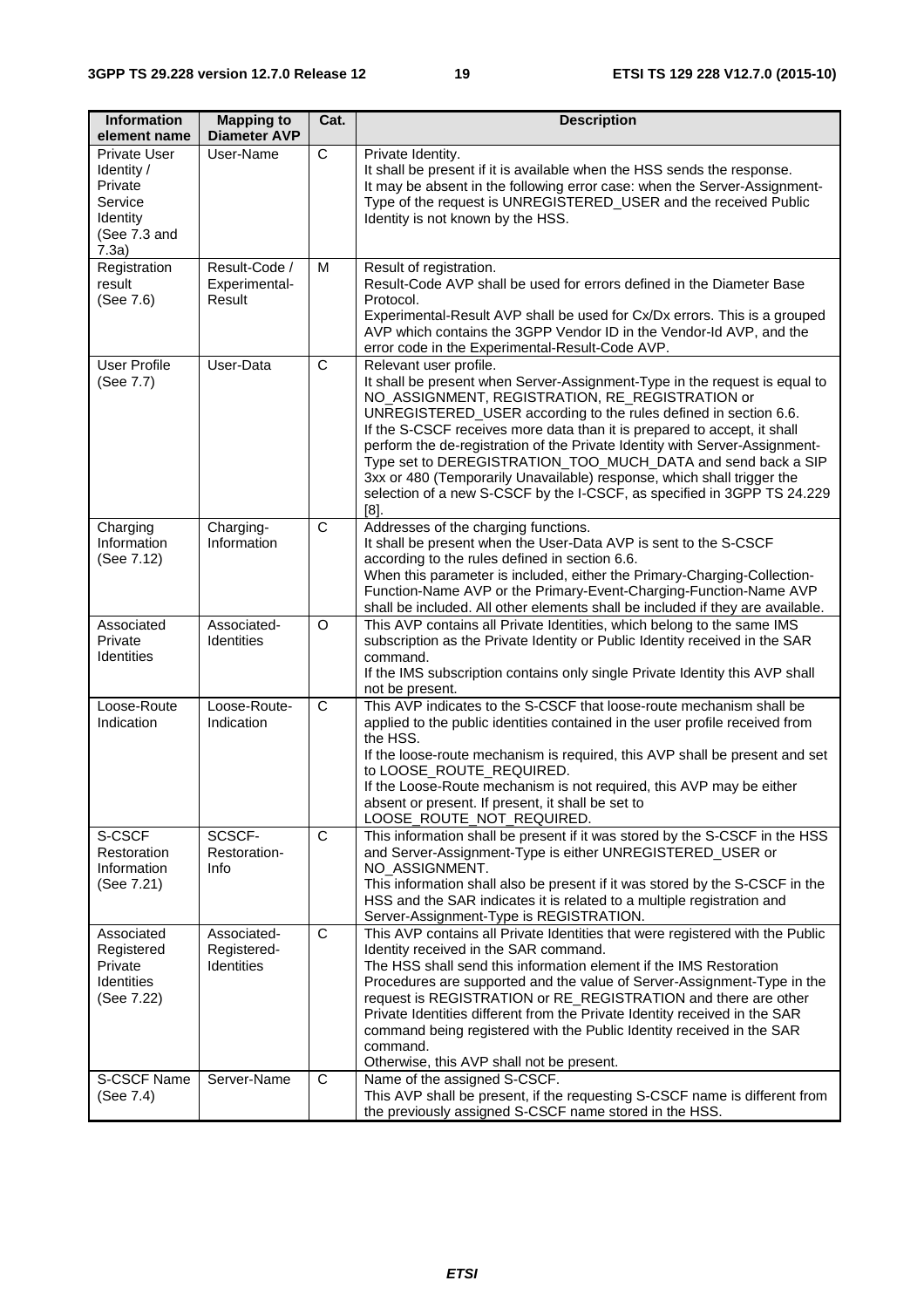| Wildcarded<br>Public Identity<br>(See 7.2b)        | Wildcarded-<br>Public-Identity        | C       | This AVP shall be present if:<br>the value of Server-Assignment-Type in the request was<br>UNREGISTERED USER and<br>the Wildcarded-Public-Identity AVP in the request was not present and<br>۰<br>the Public Identity in the request fell within the range of a Wildcarded<br>Public User Identity in the HSS whose state is registered/unregistered.<br>If this element is present, it shall be used by the S-CSCF to identify the<br>identity affected by the request. |
|----------------------------------------------------|---------------------------------------|---------|--------------------------------------------------------------------------------------------------------------------------------------------------------------------------------------------------------------------------------------------------------------------------------------------------------------------------------------------------------------------------------------------------------------------------------------------------------------------------|
| Priviledged-<br>Sender<br>Indication<br>(See 7.26) | Priviledged-<br>Sender-<br>Indication | $\circ$ | This AVP indicates if the Private User Identity shall be considered as a<br>priviledged sender.<br>If not present, it means that the Private User Identity is not considered a<br>priviledged sender.                                                                                                                                                                                                                                                                    |

### 6.1.2.1 Detailed behaviour

On registering/deregistering a Public Identity the S-CSCF shall inform the HSS. The same procedure is used by the S-CSCF:

- to get the user information which contains the user profile and the charging information. The relevant user profile downloaded is described in more detailed in sections 6.5.1 and 6.6.
- to provide a P-CSCF Restoration Indication to the HSS when the S-CSCF, supporting the HSS based P-CSCF restoration mechanism described in 3GPP TS 23.380 [19], has identified a P-CSCF failure for a given UE and then triggers the P-CSCF Restoration mechanism execution for this UE.

The Public-Identity AVP and User-Data AVPs in this command pair shall contain only one type of identities i.e. either only Public User Identities, or only Public Service Identities. User initiated registration/deregistration procedures (i.e. server-assignment-type is set to RE\_REGISTRATION, USER\_DEREGISTRATION, etc.) shall only be allowed for distinct Public User Identities.

The HSS holds information about the state of registration of all the identities related to an IMS Subscription. The S-CSCF uses this procedure to update such states. For Shared Public User Identities, the S-CSCF shall initiate this procedure towards the HSS for each Private User Identity undergoing a Registration or Deregistration related to the Shared Public User Identity. For implicitly registered identities, the rules defined in Section 6.5.1 shall apply.

When the request message was received because of a terminating session request, the HSS may prioritise the received request message according to priority level received within the Session-Priority AVP.

The HSS shall, in the following order (in case of an error in any of the steps the HSS shall stop processing and return the corresponding error code, see 3GPP TS 29.229 [5]):

- 1. Check that the Public Identity and Private Identity exist in the HSS. If not Experimental-Result-Code shall be set to DIAMETER\_ERROR\_USER\_UNKNOWN.
- 2. The HSS may check whether the Private and Public Identities received in the request are associated in the HSS. If not Experimental-Result-Code shall be set to DIAMETER\_ERROR\_IDENTITIES\_DONT\_MATCH.
- 3. If more than one Public-Identity AVP is present and the Server-Assignment-Type is one of the values defined in Table 6.1.2.1 as applying for only one identity, then the Result Code shall be set to DIAMETER\_AVP\_OCCURS\_TOO\_MANY\_TIMES and no user information shall be returned.
- 4. The HSS shall check the Public Identity type received in the request.
	- If the identity in the request is a distinct Public User Identity, continue in step 5, otherwise the HSS shall check the server-assignment-type:

 If it indicates REGISTRATION, RE\_REGISTRATION, USER\_DEREGISTRATION, USER\_DEREGISTRATION\_STORE\_SERVER\_NAME, AUTHENTICATION\_FAILURE or AUTHENTICATION\_TIMEOUT, Experimental-Result-Code shall be set to DIAMETER\_ERROR\_IN\_ASSIGNMENT\_TYPE.

If the identity in the request is a Public Service Identity, then check if the PSI Activation State for that identity is active. If not, then the response shall contain Experimental-Result-Code set to DIAMETER\_ERROR\_USER\_UNKNOWN.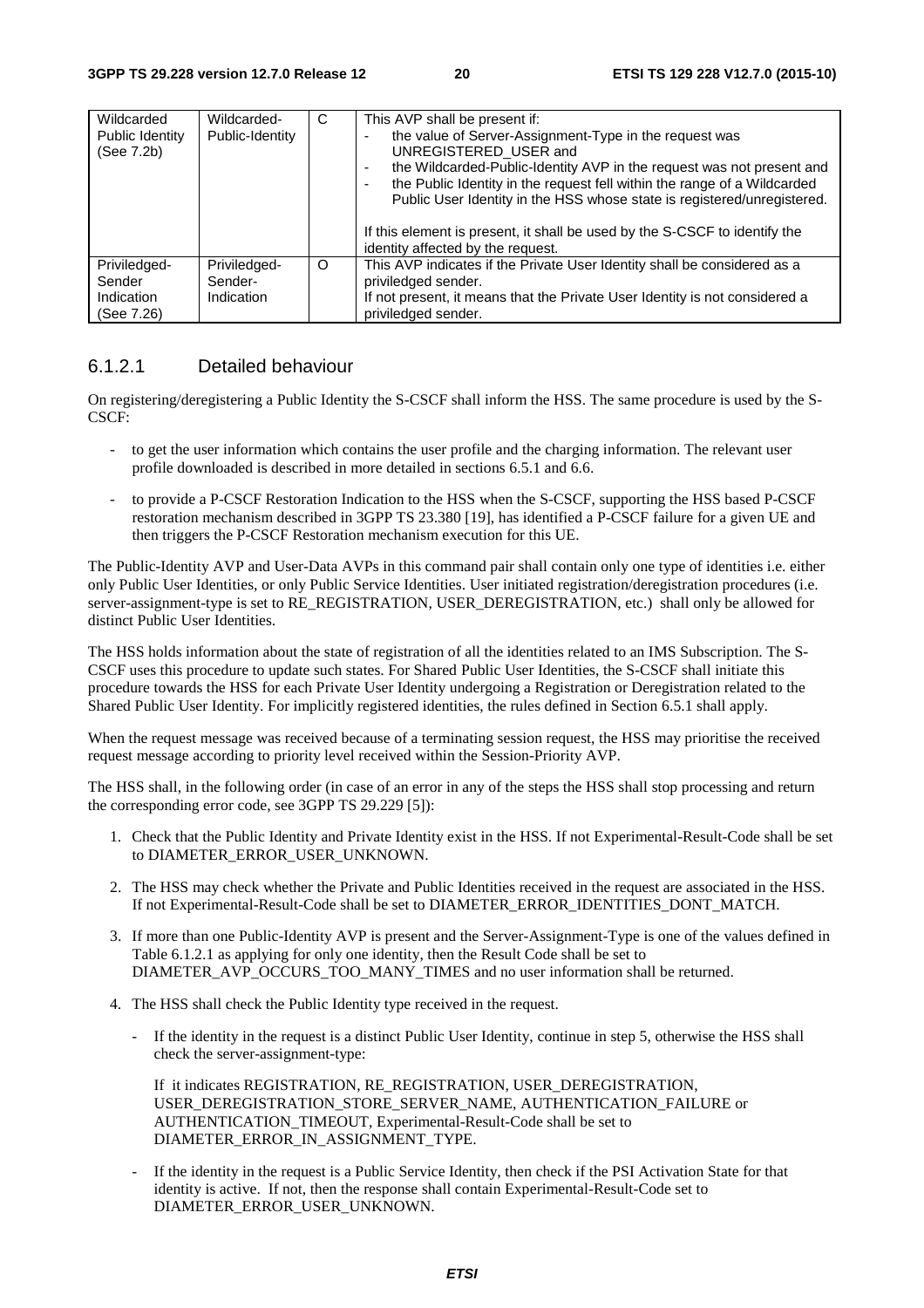- 5. Check the Server Assignment Type value received in the request:
	- If it indicates REGISTRATION or RE\_REGISTRATION, the HSS shall check whether the Public Identity is assigned for the S-CSCF requesting the data.

If there is already an S-CSCF assigned to the user and the requesting S-CSCF is not the same as the previously assigned S-CSCF, and IMS restoration procedures are not supported or the S-CSCF reassignment pending flag is not set, the HSS shall include the name of the previously assigned S-CSCF in the response message and the Experimental-Result-Code shall be set to DIAMETER\_ERROR\_IDENTITY\_ALREADY\_REGISTERED.

If there is already an S-CSCF assigned to the user and the requesting S-CSCF is not the same as the previously assigned S-CSCF and IMS restoration procedures are supported, and the S-CSCF reassignment pending flag is set, the HSS shall overwrite the S-CSCF name and shall reset the S-CSCF reassignment pending flag.

 If there is no S-CSCF assigned to the user or the the requesting S-CSCF is the same as the previously assigned S-CSCF stored in the HSS, the HSS shall download the relevant user information taking into consideration the value set in the User-Data-Already-Available AVP (see sub-clause 6.6). The Result-Code shall be set to DIAMETER\_SUCCESS and the HSS shall set the registration state of the Public User Identity as registered (if not already registered).If the S-CSCF Restoration Information is included in the request and the HSS implements IMS Restoration procedures, and if it is RE\_REGISTRATION, the HSS shall store this information. If the Public User Identity's authentication pending flag which is specific for the Private User Identity is set, the HSS shall clear it. If there are multiple Private User Identities, which belong to the served IMS subscription the Associated-Identities AVP should be added to the answer message and it shall contain all Private User Identities associated to the IMS subscription. If the loose-route mechanism is required for the registered Public User Identities, the Loose-Route-Indication AVP shall be added to the answer message. If there are multiple Private User Identities being registered with the Public Identity received in the request message, and the IMS Restoration Procedures are supported in the HSS, the Associated-Registered-Identities AVP shall be added to the answer message and it shall contain all Private User Identities being registered with the Public Identity.

If it is REGISTRATION and the HSS implements IMS Restoration procedures, if multiple registration indication is included in the request and the Public User Identity is stored as registered in the HSS, and there is restoration information related to the Private User Identity, the HSS shall not overwrite the stored S-CSCF Restoration Information, instead, it shall send the stored S-CSCF restoration information together with the user profile in the SAA. The Experimental-Result-Code shall be set to DIAMETER\_ERROR\_IN\_ASSIGNMENT\_TYPE. Otherwise, the HSS shall store the received S-CSCF restoration information. The Result-Code shall be set to DIAMETER\_SUCCESS.

If it indicates UNREGISTERED USER, the following applies.

If the P-CSCF-Restoration-Indication is included in SAR-Flags AVP, the HSS supporting the P-CSCF-Restoration-mechanism feature shall check whether at least one of the serving node(s) for corresponding user support this feature. If none of the serving nodes support the feature, the HSS shall stop processing this request and the Result-Code shall be set to DIAMETER\_ERROR\_SERVING\_NODE\_FEATURE\_UNSUPPORTED.

The HSS shall check whether the Public Identity is assigned for the S-CSCF requesting the data:

- If there is already an S-CSCF assigned to the user and the requesting S-CSCF is not the same as the previously assigned S-CSCF, and IMS restoration procedures are not supported or the S-CSCF reassignment pending flag is not set and a P-CSCF-Restoration-Indication is not included in SAR-Flags AVP, the HSS shall include the name of the previously assigned S-CSCF in the response message and the Experimental-Result-Code shall be set to DIAMETER\_ERROR\_IDENTITY\_ALREADY\_REGISTERED.
- If there is already an S-CSCF assigned to the user and the requesting S-CSCF is not the same as the previously assigned S-CSCF and IMS restoration procedures are supported, and the S-CSCF reassignment pending flag is set, the HSS shall overwrite the S-CSCF name and shall reset the S-CSCF reassignment pending flag.
- If there is no S-CSCF assigned to the user or the requesting S-CSCF is the same as the previously assigned S-CSCF stored in the HSS, the HSS shall store the S-CSCF name.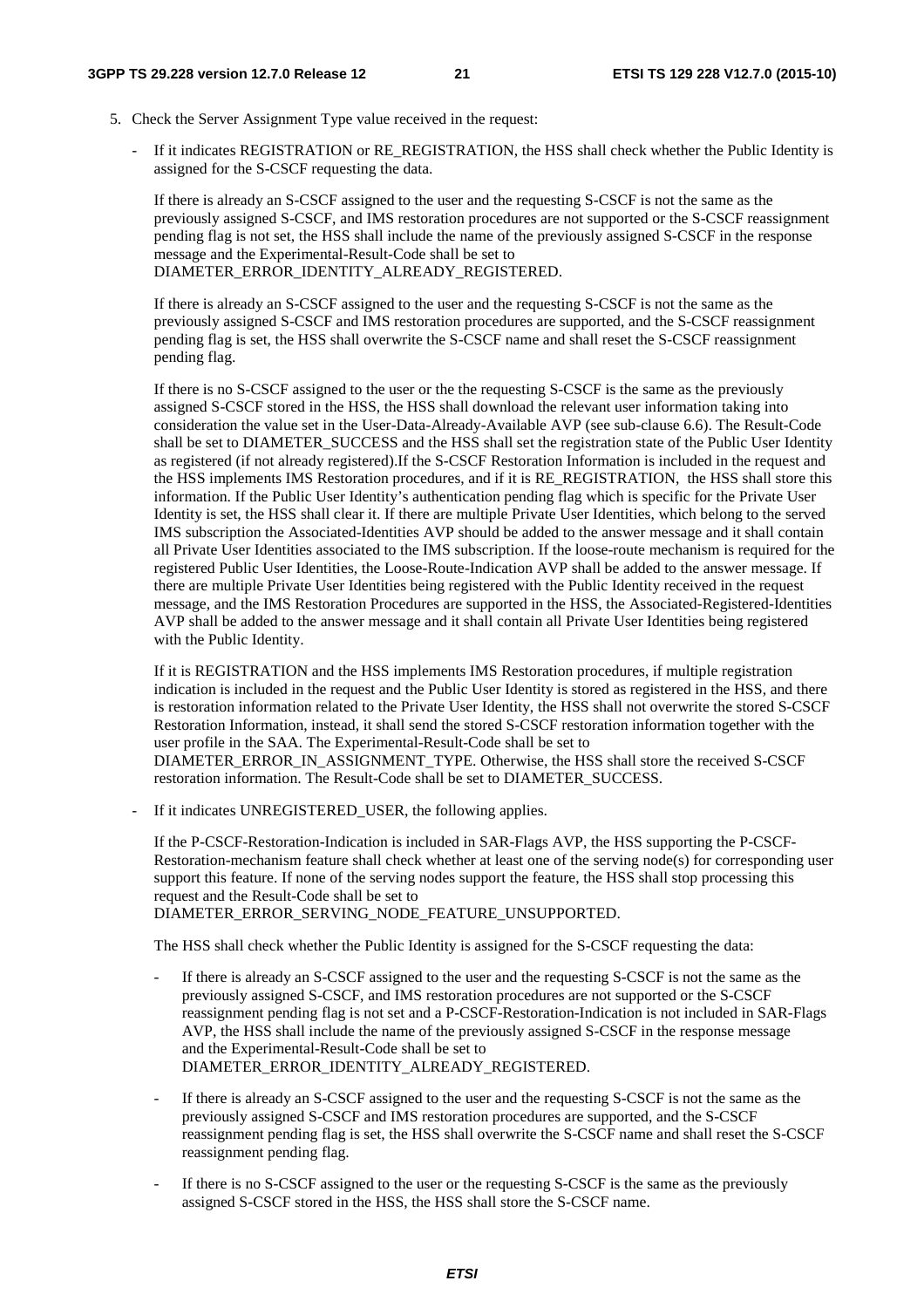The HSS shall check the Public Identity registration state:

- If the registration state of the Public Identity is not registered or unregistered, the HSS shall set or keep the registration state of the Public Identity as unregistered, i.e. registered as a consequence of an originating or terminating request and if a P-CSCF-Restoration-Indication is not included in SAR-Flags AVP download the relevant user information. The Result-Code shall be set to DIAMETER\_SUCCESS. If there are multiple Private User Identities associated to the Public User Identity in the HSS, the HSS shall arbitrarily select one of the Private User Identities and put it into the response message.
- If the registration state of the Public Identity is registered and IMS restoration procedures are not supported, the HSS shall set the registration state of the Public identity as unregistered, clear any S-CSCF Restoration Information associated with the Public User Identity (if any) and if a P-CSCF-Restoration-Indication is not included in SAR-Flags AVP download the relevant user information. The Result-Code shall be set to DIAMETER\_SUCCESS. If there are multiple Private User Identities associated to the Public User Identity in the HSS, the HSS shall arbitrarily select one of the Private User Identities and put it into the response message.
- NOTE 1a: The case where S-CSCF Restoration Information is stored in the HSS even though IMS Restoration Procedures are not supported corresponds to the situation where the HSS supports IMS Restoration Procedures but a new assigned S-CSCF does not, while the former S-CSCF supported this feature.
	- If the registration state of the Public Identity is registered and IMS restoration procedures are supported and a P-CSCF-Restoration-Indication is not included in SAR-Flags AVP, the HSS shall include in the response all S-CSCF Restoration Information related with the Public User Identity. If there is S-CSCF Restoration Information associated with several Private User Identities, the HSS shall include all the S-CSCF Restoration Information groups in the response. The Experimental-Result-Code shall be set to DIAMETER\_ERROR\_IN\_ASSIGNMENT\_TYPE.
		- If the registration state of the Public Identity is Registered and IMS Restoration Procedures are supported and a P-CSCF-Restoration-Indication is included in SAR-Flags AVP, the HSS shall set the registration state of the Public identity as Unregistered and clear any S-CSCF Restoration Information associated with the Public User Identity (if any). The Result-Code shall be set to DIAMETER SUCCESS.

If there are multiple Private User Identities, which belong to the served IMS subscription the Associated-Identities AVP should be added to the answer message and it shall contain all Private User Identities associated to the IMS subscription.

If the S-CSCF receives a wildcarded public identity from the I-CSCF, the S-CSCF shall use this wildcarded public identity to fetch the user profile (i.e. by sending a Cx-SAR including Wildcarded-Public-Identity AVP if the profile is not available) and registration information locally stored.

If the S-CSCF does not receive a wildcarded public identity, the S-CSCF shall not perform wildcarded public identity matching and shall use the public identity received instead to fetch the user profile (i.e. by sending a Cx-SAR without including Wildcarded-Public-Identity AVP if the profile is not available) and registration information.

- NOTE 1: There may be SIP requests in which the S-CSCF does not receive information of a wildcarded public identity, e.g. originating call from an AS on behalf of a user.
- NOTE 2: Since a distinct public identity falling into the range of a wildcarded public identity can have a different service profile, the S-CSCF does not perform the wildcarded public identity matching against the public identity received to avoid using the wrong service profile.

If the Wildcarded-Public-Identity AVP is not received and if the Public Identity falls within the range of a wildcarded public identity whose registration state is registered and a P-CSCF-Restoration-Indication is not included in SAR-Flags AVP, the HSS shall not overwrite the registration state. The Result-Code shall be set to DIAMETER\_ERROR\_IN\_ASSIGNMENT\_TYPE and the HSS shall include the Wildcarded-Public-Identity AVP in the response. Upon reception of this error, the S-CSCF should behave as if it has received a wildcarded public identity in the first place.

If SAR-Flags AVP includes a P-CSCF-Restoration-Indication, the HSS supporting the P-CSCF-Restoration– mechanism feature shall send a P-CSCF restoration indication to the serving nodes where the IMSI associated to the received Private Identity is registered, i.e. SGSN and/or MME, using S6a/S6d IDR/IDA or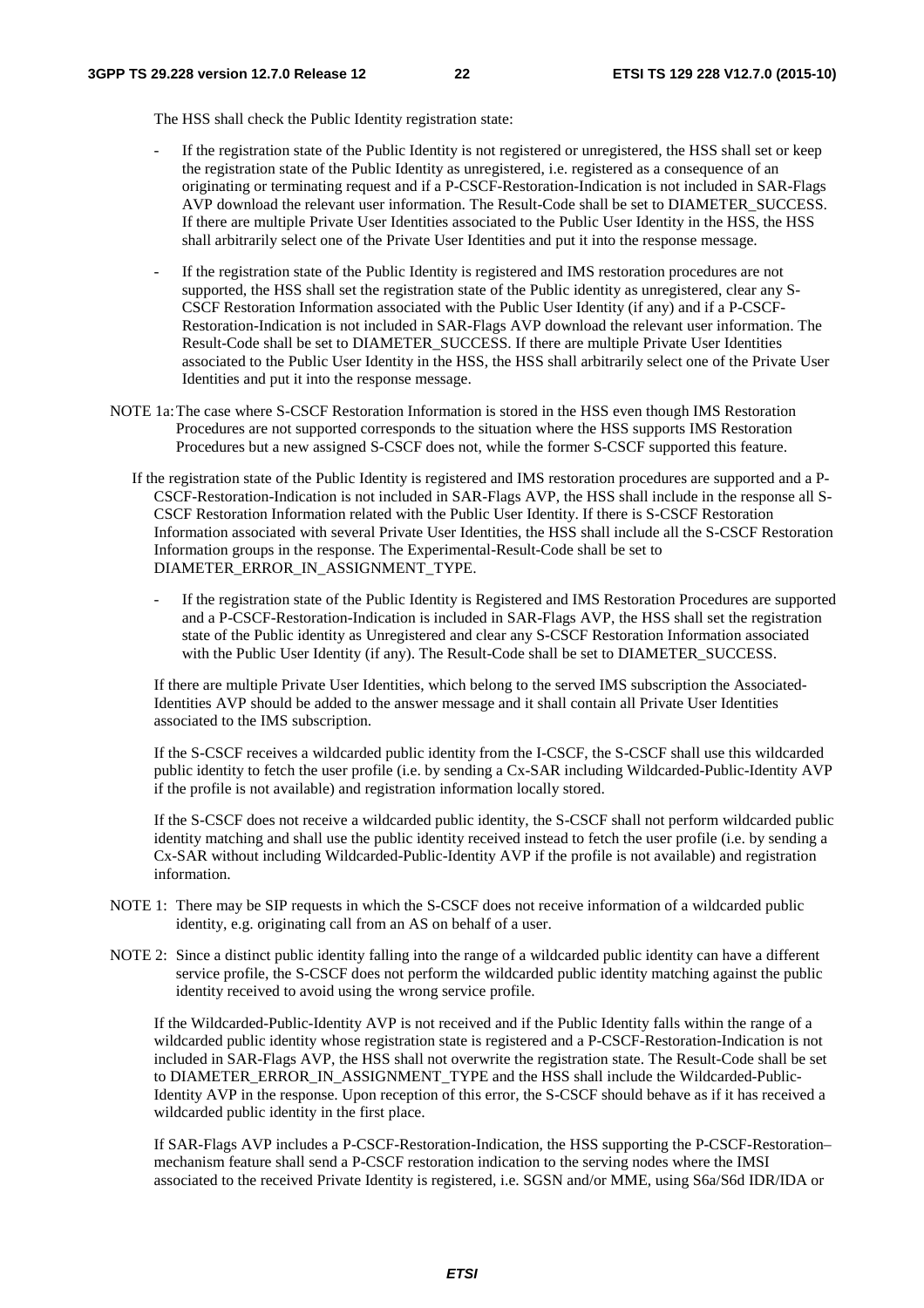Gr ISD request/answer as described in 3GPP TS 23.380 [19] clause 5.4. The Result-Code shall be set to DIAMETER\_SUCCESS.

If it indicates TIMEOUT\_DEREGISTRATION, USER\_DEREGISTRATION, DEREGISTRATION\_TOO\_MUCH\_DATA or ADMINISTRATIVE\_DEREGISTRATION, the following applies.

If it indicates ADMINISTRATIVE\_DEREGISTRATION and if the P-CSCF-Restoration-Indication is included in SAR-Flags AVP, the HSS supporting the P-CSCF-Restoration-mechanism feature shall check whether at least one of the serving node(s) for corresponding user support this feature. If none of the serving nodes support the feature, the HSS shall stop processing this request and the Result-Code shall be set to DIAMETER\_ERROR\_SERVING\_NODE\_FEATURE\_UNSUPPORTED.

The HSS shall check the registration state for all the Public Identities in the request. If the request did not contain Public Identities the HSS shall check the registration state of the Public Identities associated with the Private Identity identified in the request. For each Public Identity:

- If the registration state of the Public User Identity is Registered, the HSS shall check if the Public User Identity is currently registered with one or more Private User Identities.
	- If the Public User Identity is currently registered with only one Private User Identity, the HSS shall set the registration state of the Public User Identity to Not Registered and clear the S-CSCF name and any S-CSCF Restoration Information associated with the Public User Identity.
	- If the Public User Identity is currently registered with more than one Private User Identity, the HSS shall keep the registration state of the Public User Identity as Registered and retain the S-CSCF name associated with the Public User Identity. The HSS shall remove any S-CSCF Restoration Information associated to the registration of this Public User Identity with this Private User Identity.
- if the registration state of the Public Identity is Unregistered, the HSS shall set the registration state of the Public Identity to Not Registered and clear the S-CSCF name associated with the Public Identity.

In case of ADMINISTRATIVE\_DEREGISTRATION, if SAR-Flags AVP includes a P-CSCF-Restoration-Indication, the HSS supporting the P-CSCF-Restoration-mechanism feature shall send a P-CSCF restoration indication to the serving nodes where the IMSI associated to the received Private Identity is registered, i.e. SGSN and/or MME, using S6a/S6d IDR/IDA or Gr ISD request/answer as described in 3GPP TS 23.380 [19] clause 5.4.

The Result-Code shall be set to DIAMETER\_SUCCESS

- If it indicates TIMEOUT\_DEREGISTRATION\_STORE\_SERVER\_NAME or USER\_DEREGISTRATION\_STORE\_SERVER\_NAME the HSS decides whether to keep the S-CSCF name associated to the Private User Identity stored or not for all the Public User Identities that the S-CSCF indicated in the request. If no Public User Identity is present in the request, the Private User Identity shall be present.
	- If the HSS decides to keep the S-CSCF name stored the HSS shall keep the S-CSCF name stored for all the Public User Identities associated to the Private User Identity. The Result-Code shall be set to DIAMETER\_SUCCESS.

The HSS shall check if each Public User Identity in the request is currently registered with one or more Private User Identities. If the request did not contain Public User Identities the HSS shall check if each Public User Identity associated with the Private User Identity in the request is currently registered with one or more Private User Identities. For each Public User Identity;-

- If only one Private User Identity associated with the Public User Identity is currently registered with the Public User Identity, the HSS shall set the registration state of the Public User Identity to Unregistered and clear any S-CSCF Restoration Information associated with the Public User Identity
- If more than one Private User Identity that shares that Public User Identity is currently registered with the Public User Identity the HSS shall keep the registration state of the Public User Identity as Registered. The HSS shall remove any S-CSCF Restoration Information associated to the registration of this Public User Identity with the Private User Identity in the request.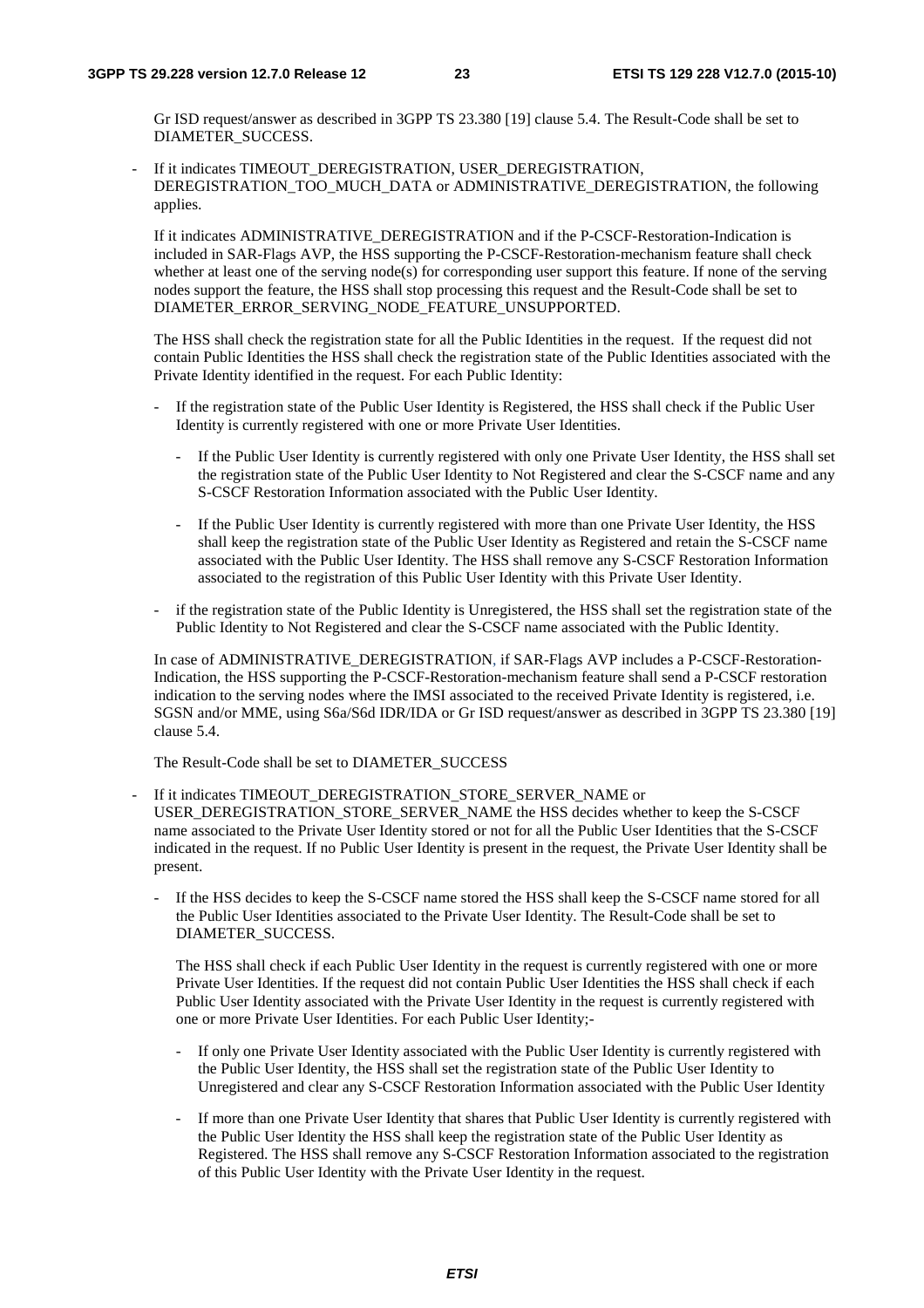- If the HSS decides not to keep the S-CSCF name the Experimental-Result shall be set to DIAMETER\_SUCCESS\_SERVER\_NAME\_NOT\_STORED.

The HSS shall check if each Public User Identity in the request is currently registered with one or more Private User Identities. If the request did not contain Public User Identities the HSS shall check if each Public User Identity associated with the Private User Identity in the request is currently registered with one or more Private User Identities. For each Public User Identity;-

- If only one Private User Identity associated with the Public User Identity is currently registered with the Public User Identity, the HSS shall set the registration state of the Public User Identity to Not Registered and clear the S-CSCF name associated with Public User Identity.
- If more than one Private User Identity that shares that Public User Identity is currently registered with the Public User Identity the HSS shall keep the registration state of the Public User Identity as Registered.
- If it indicates NO\_ASSIGNMENT, the HSS checks whether the Public Identity is assigned for the S-CSCF requesting the data. If the requesting S-CSCF is not the same as the assigned S-CSCF and the S-CSCF reassignment pending flag is not set, the Result-Code shall be set to DIAMETER\_UNABLE\_TO\_COMPLY, otherwise the HSS shall download the relevant user information and the Result-Code shall be set to DIAMETER\_SUCCESS. If relevant S-CSCF Restoration Information is stored in the HSS and IMS Restoration Procedures are supported, it shall be added to the answer message. If there is S-CSCF Restoration Information associated with several Private User Identities, the HSS shall include all the S-CSCF Restoration Information groups in the response. If there are multiple Private User Identities, which belong to the served IMS subscription the Associated-Identities AVP should be added to the answer message and it shall contain all Private User Identities associated to the IMS subscription.
- NOTE 3: the check of the S-CSCF reassignment pending flag is needed since an S-CSCF supporting restoration procedures can receive a user initiated de-registration for a Public Identity for which it does not have any registration data (see 3GPP TS 23.380 [19]). In such case, the S-CSCF indicates NO\_ASSIGNMENT in Server-Assignment-Type to retrieve any possible restoration information from the HSS.
	- If it indicates AUTHENTICATION FAILURE (e.g. there is a mismatch in IP-address secure binding information) or AUTHENTICATION TIMEOUT (e.g. no response to Digest challenge), the HSS shall keep the registration state of the Public User Identity. The HSS shall check the registration state for the Public User Identity in the request and only if the registration state of the Public User Identity is Not Registered, the HSS shall clear the S-CSCF name associated with the Public User Identity.

If the Public User Identity's authentication pending flag which is specific for the Private User Identity is set, the HSS shall clear it. The Result-Code shall be set to DIAMETER\_SUCCESS.

If the HSS cannot fulfil the received request, e.g. due to database error, it shall set the Result-Code to DIAMETER\_UNABLE\_TO\_COMPLY. The HSS shall not modify any registration state nor download any Public Identity information to the S-CSCF.

See chapter 8.1.2 and 8.1.3 for the description of the handling of the error situations: reception of an S-CSCF name different from the one stored in the HSS and reception of a Server-Assignment-Type value not compatible with the registration state of the Public Identity.

### 6.1.3 Network initiated de-registration by the HSS, administrative

In case of network initiated de-registration of by the HSS, the HSS change the state of the Public Identities to Not Registered and send a notification to the S-CSCF indicating the identities that shall be de-registered. The procedure is invoked by the HSS, corresponds to the functional level operation Cx-Deregister (see 3GPP TS 23.228 [1]).

This procedure is mapped to the commands Registration-Termination-Request/Answer in the Diameter application specified in 3GPP TS 29.229 [5]. Tables 6.1.3.1 and 6.1.3.2 describe the involved information elements.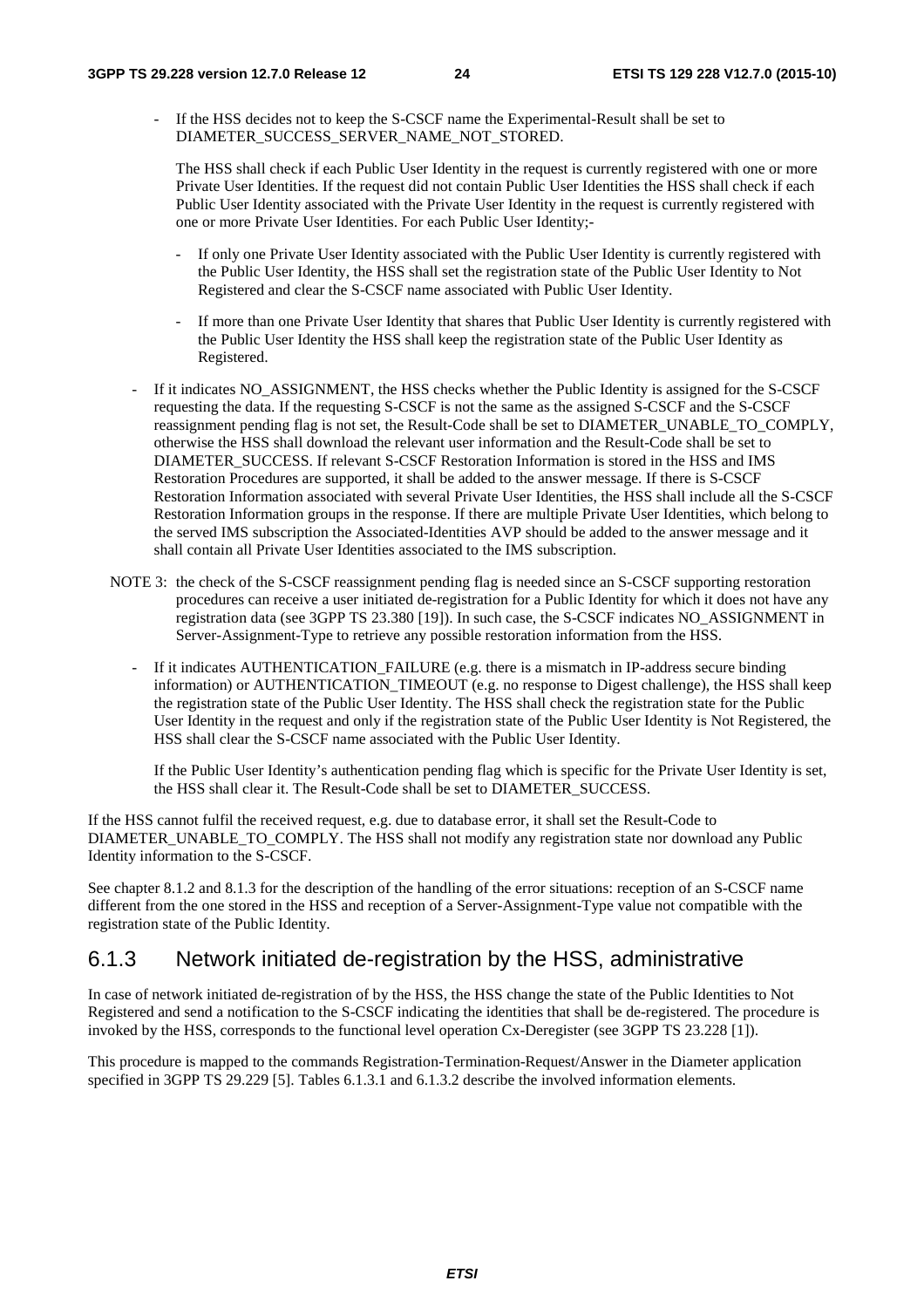| <b>Information</b><br>element name                                                             | <b>Mapping to</b><br><b>Diameter AVP</b> | Cat.         | <b>Description</b>                                                                                                                                                                                                                                                                                                                   |
|------------------------------------------------------------------------------------------------|------------------------------------------|--------------|--------------------------------------------------------------------------------------------------------------------------------------------------------------------------------------------------------------------------------------------------------------------------------------------------------------------------------------|
| <b>Public User</b><br>Identity /<br><b>Public Service</b><br>Identity<br>(See 7.2 and<br>7.2a) | Public-Identity                          | $\mathsf{C}$ | It contains the list of Public Identities that are de-registered, in the form of<br>SIP URL or TEL URL.<br>Public-Identity AVP shall be present if the de-registration reason code is<br>NEW_SERVER_ASSIGNED. It may be present with the other reason<br>codes.                                                                      |
| Private User<br>Identity /<br>Private<br>Service<br>Identity<br>(See 7.3 and<br>7.3a)          | User-Name                                | M            | It contains the Private Identity in the form of a NAI. The HSS shall always<br>send a Private Identity that is known to the S-CSCF based on an earlier<br>SAR/SAA procedure.                                                                                                                                                         |
| Reason for de-<br>registration<br>(See 7.11)                                                   | Deregistration-<br>Reason                | M            | The HSS shall send to the S-CSCF a reason for the de-registration. The<br>de-registration reason is composed of two parts: one textual message (if<br>available) that is intended to be forwarded to the user that is de-registered,<br>and one reason code (see 3GPP TS 29.229 [5]) that determines the<br>behaviour of the S-CSCF. |
| Routing<br>Information<br>(See 7.13)                                                           | Destination-<br>Host                     | M            | It contains the name of the S-CSCF which originated the last update of the<br>name of the multimedia server stored in the HSS for a given IMS<br>Subscription. The address of the S-CSCF is the same as the Origin-Host<br>AVP in the message sent from the S-CSCF.                                                                  |
| Associated<br>Private<br><b>Identities</b>                                                     | Associated-<br><b>Identities</b>         | $\Omega$     | This AVP contains Private Identities, which belong to the same IMS<br>subscription as the Private Identity in the User-Name AVP and should be<br>de-registered together with that one.<br>If the IMS subscription contains only a single Private Identity, this AVP shall<br>not be present.                                         |

**Table 6.1.3.1: Network Initiated Deregistration by HSS request** 

#### **Table 6.1.3.2: Network Initiated Deregistration by HSS response**

| <b>Information</b><br>element name                         | <b>Mapping to</b><br><b>Diameter AVP</b>     | Cat. | <b>Description</b>                                                                                                                                                                                                                                                                                                                                             |
|------------------------------------------------------------|----------------------------------------------|------|----------------------------------------------------------------------------------------------------------------------------------------------------------------------------------------------------------------------------------------------------------------------------------------------------------------------------------------------------------------|
| Result<br>(See 7.6)                                        | Result-Code /<br>Experimental-<br>Result     | м    | This information element indicates the result of de-registration.<br>Result-Code AVP shall be used for errors defined in the Diameter Base<br>Protocol.<br>Experimental-Result AVP shall be used for Cx/Dx errors. This is a grouped<br>AVP which contains the 3GPP Vendor ID in the Vendor-Id AVP, and the<br>error code in the Experimental-Result-Code AVP. |
| Associated<br>Private<br>Identities                        | Associated-<br><b>Identities</b>             | C    | This AVP shall be present if the S-CSCF de-registered more than one<br>Private Identity with the request. It contains all Private Identities that have<br>been deregistered together with the one in the User-Name AVP of the<br>request.                                                                                                                      |
| Identities with<br>Emergency<br>Registration<br>(See 7.25) | Identity-with-<br>Emergency-<br>Registration | C    | This information element indicates a list of pairs of private and public user<br>identities which have not been de-registered due to emergency registration.                                                                                                                                                                                                   |

### 6.1.3.1 Detailed behaviour

The HSS shall de-register the affected identities and invoke this procedure to inform the S-CSCF. The S-CSCF shall remove all the information stored in the S-CSCF for the affected identities.

The HSS may de-register:

- One Public Identity or a list of Public Identities. HSS may include all Public User Identities associated with the User-Name AVP to the request. This option is applicable with all reason codes.
- One or more Private Identities of the IMS Subscription with all associated Public Identities. No Public-Identity AVPs shall be present in this case. This option is applicable with reason codes PERMANENT\_TERMINATION, SERVER\_CHANGE, and REMOVE\_S-CSCF.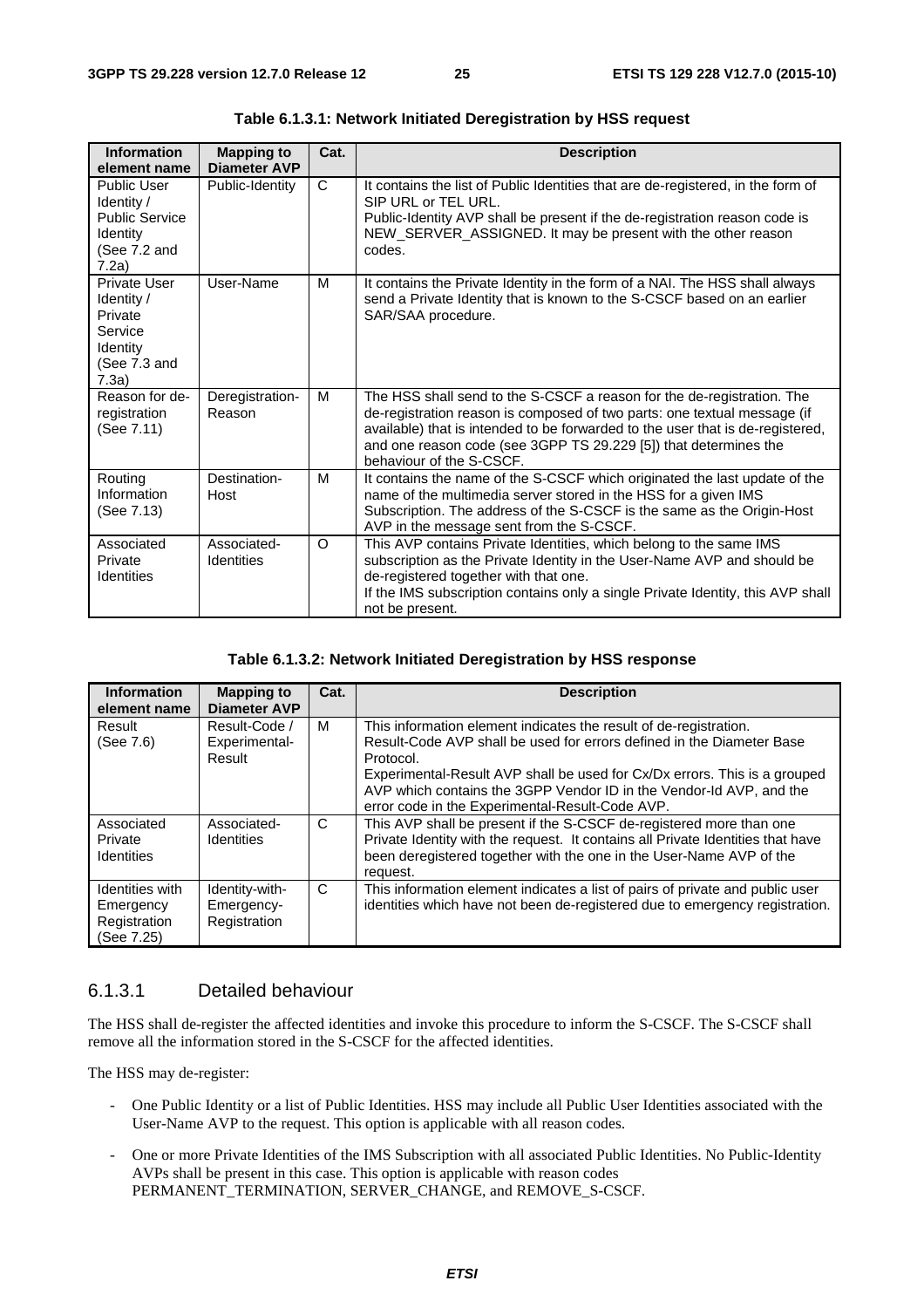- All Public Service Identities that match a Wildcarded Public Service Identity. In this case the HSS may send one of the Public Service Identities that was received in the Server Assignment Request for that Wildcarded Public Service Identity and the associated Private Service Identity.
- A Wildcarded Public User Identity. In this case the HSS shall send a distinct Public User Identity that belongs to the same implicit registration set as the Wildcarded Public User Identity and the associated Private User Identity.

The HSS shall send in the Deregistration-Reason AVP the reason for the de-registration, composed by a textual message (if available) aimed for the user and a reason code that determines the action the S-CSCF has to perform. The possible reason codes are:

PERMANENT\_TERMINATION: The HSS indicates to the S-CSCF that the S-CSCF will no longer be assigned to the Public Identity and associated implicitly registered Public Identities for the Private Identity(ies) indicated in the request (e.g. due to an IMS subscription modification or a removal of IP-address secure binding information when GIBA is used).

The HSS shall check the registration state of the Public Identities. If no Public Identities are involved, the HSS shall check the registration state of the Public Identities associated with the Private User Identity identified. For each Public Identity:

- If the registration state of the Public Identity is Registered, the HSS shall check if the Public User Identity is currently registered with one or more Private User Identities.
	- If the Public User Identity is currently registered with only one Private User Identity, the HSS shall check whether the Public User Identity is included in the information element Identities with Emergency Registrations returned by S-CSCF in the response.
		- If included, the HSS shall keep the S-CSCF name associated with the Public User Identity and set the registration state of the Public User Identity to Unregistered.
		- If not included, the HSS shall clear the S-CSCF name associated with the Public User Identity, and set the registration state of the Public User Identity to Not Registered The S-CSCF initiates the de-registration of the Public User Identity unless it is emergency registered.
	- If the Public User Identity is currently registered with more than one Private User Identity, the HSS shall keep the registration state of the Public User Identity as Registered and retain the S-CSCF name associated with the Public User Identity. The S-CSCF initiates the de-registration of the Public User Identity unless it is emergency registered.
- If the registration state of the Public Identity is Unregistered, the HSS shall check whether this Public User Identity is included in the information element Identities with Emergency Registrations returned by S-CSCF in the response.
	- If included, the HSS shall keep the S-CSCF name associated with the Public User Identity.
	- If not included, the HSS shall set the registration state of the Public Identity to Not Registered and clear the S-CSCF name associated with the Public Identity.
- NEW\_SERVER\_ASSIGNED: The HSS indicates to the S-CSCF that a new S-CSCF has been allocated to the IMS Subscription e.g. because the previous assigned S-CSCF was unavailable during a registration procedure. The S-CSCF shall remove all information for all of the Public Identities indicated in the request.
- SERVER\_CHANGE: The HSS indicates to the S-CSCF that the de-registration is requested to force the selection of new S-CSCF to assign to the IMS Subscription (e.g. when the S-CSCF capabilities are changed in the HSS or when the S-CSCF indicates that it has not enough memory for the updated User Profile). The HSS shall set the registration state to "Not Registered" and clear the S-CSCF name for all of the Public Identities affected by the request. If the S-CSCF does not indicate in the response all the Private Identities that were in the request, the HSS shall repeat this request for each of the remaining Private Identities in the IMS Subscription that are known to the S-CSCF. The S-CSCF should start the network initiated de-registration towards the user, i.e. all registrations within the IMS Subscription are de-registered and the user is asked to re-register to all existing registrations.
- REMOVE\_S-CSCF: The HSS indicates to the S-CSCF that the S-CSCF will no longer be assigned to an unregistered Public Identity(ies) (i.e registered as a consequence of an originating or terminating request or there is a S-CSCF keeping the user profile stored) for a given IMS Subscription.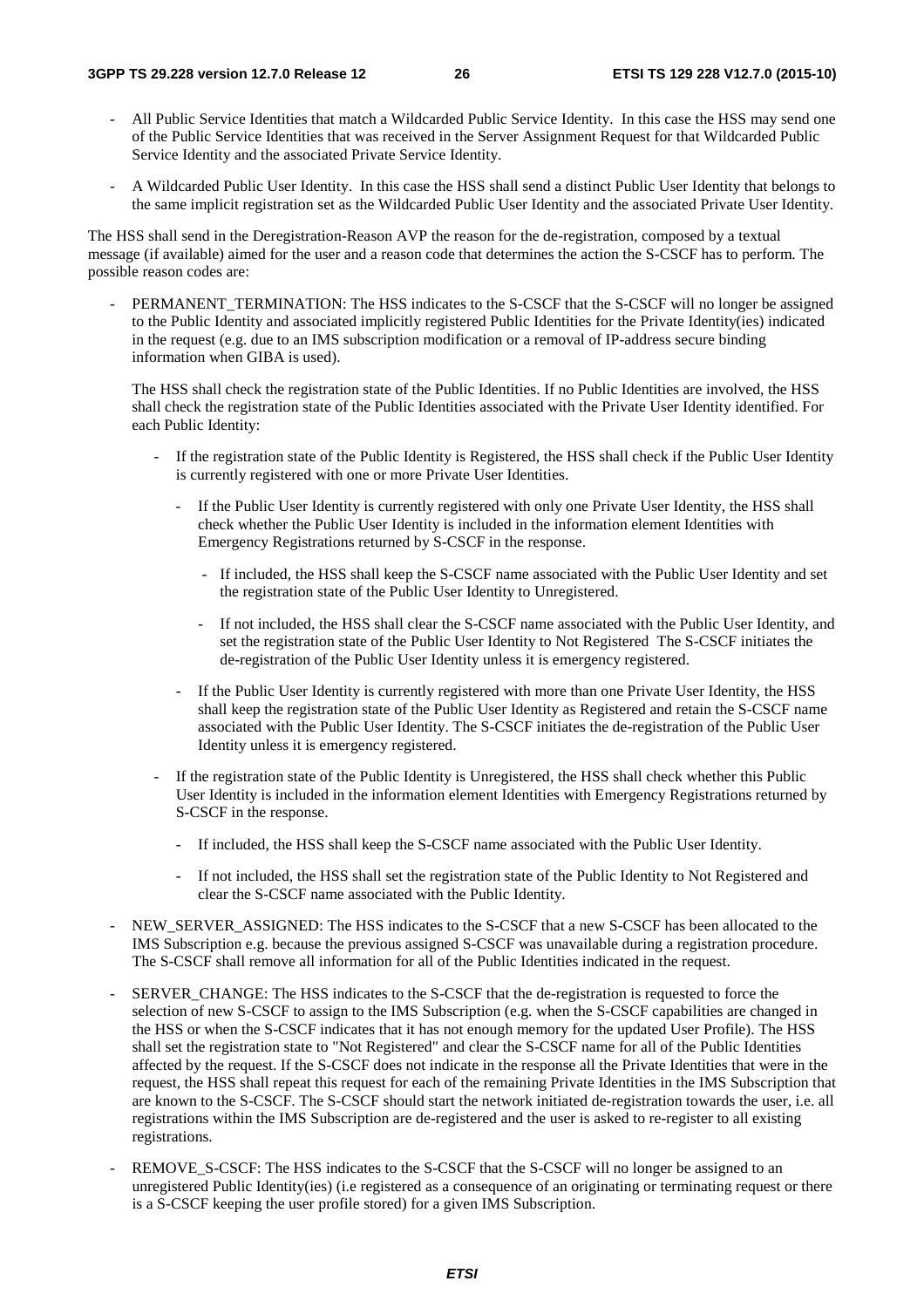The HSS shall check if an emergency registration exists in the S-CSCF, checking for each Public Identity contained in the request whether it is present in the information element Identities with Emergency Registrations returned by S-CSCF.

- If an emergency registration does not exist in S-CSCF, for each Public Identity contained within the request, the HSS shall set the registration state of the Public Identity to Not Registered and clear the S-CSCF name associated with the Public Identity. The S-CSCF shall remove all information related to the Public User Identity contained within the request.
- If an emergency registration exists in S-CSCF for one or more Public User Identities contained in the request, the S-CSCF should include the corresponding Private Identity /Public User Identity pairs in the information element Identities with Emergency Registrations in the answer. The HSS, when receiving such an answer, shall not change the registration state of the Public User Identities present in the information element Identities with Emergency Registrations and shall keep unchanged the S-CSCF name associated with these Public User Identities.

Public Identities which are emergency registered in the S-CSCF shall not be de-registered when a Cx-Deregistration request with a -reason code of PERMANENT\_TERMINATION or REMOVE\_S-CSCF is received from the HSS. In this case

- if all to be de-registered identities are emergency registered, a Result-Code set to DIAMETER\_UNABLE\_TO\_COMPLY and a list of Private / Public Identity pairs which are emergency registered shall be returned to the HSS
- if a proper subset of the to be de-registered entities are emergency registered, a Result-Code of DIAMETER\_LIMITED\_SUCCESS and a list of Private Identity / Public Identity pairs which are emergency registered shall be returned to the HSS.
- NOTE 1: If the Public Identity that is emergency registered has normal registration as well, then for the normal registration the S-CSCF will perform the detailed de-registration procedures towards the UE for each reason code as described in 3GPP TS 24.229 [8].
- NOTE 2: It is assumed that Public Identities which are implicitly registered along with an emergency registration are also emergency registered.

The detailed de-registration procedures performed by the S-CSCF are described in 3GPP TS 24.229 [8].

### 6.1.4 User location query

This procedure is used between the I-CSCF and the HSS to obtain the name of the S-CSCF assigned to a Public Identity, or the name of the AS hosting a PSI for direct routing. The procedure is invoked by the I-CSCF, is performed per Public Identity, and corresponds to the functional level operation Cx-Location-Query (see 3GPP TS 23.228 [1]).

This procedure is mapped to the commands Location Info Request/Answer in the Diameter application specified in 3GPP TS 29.229 [5]. Tables 6.1.4.1 and 6.1.4.2 detail the involved information elements.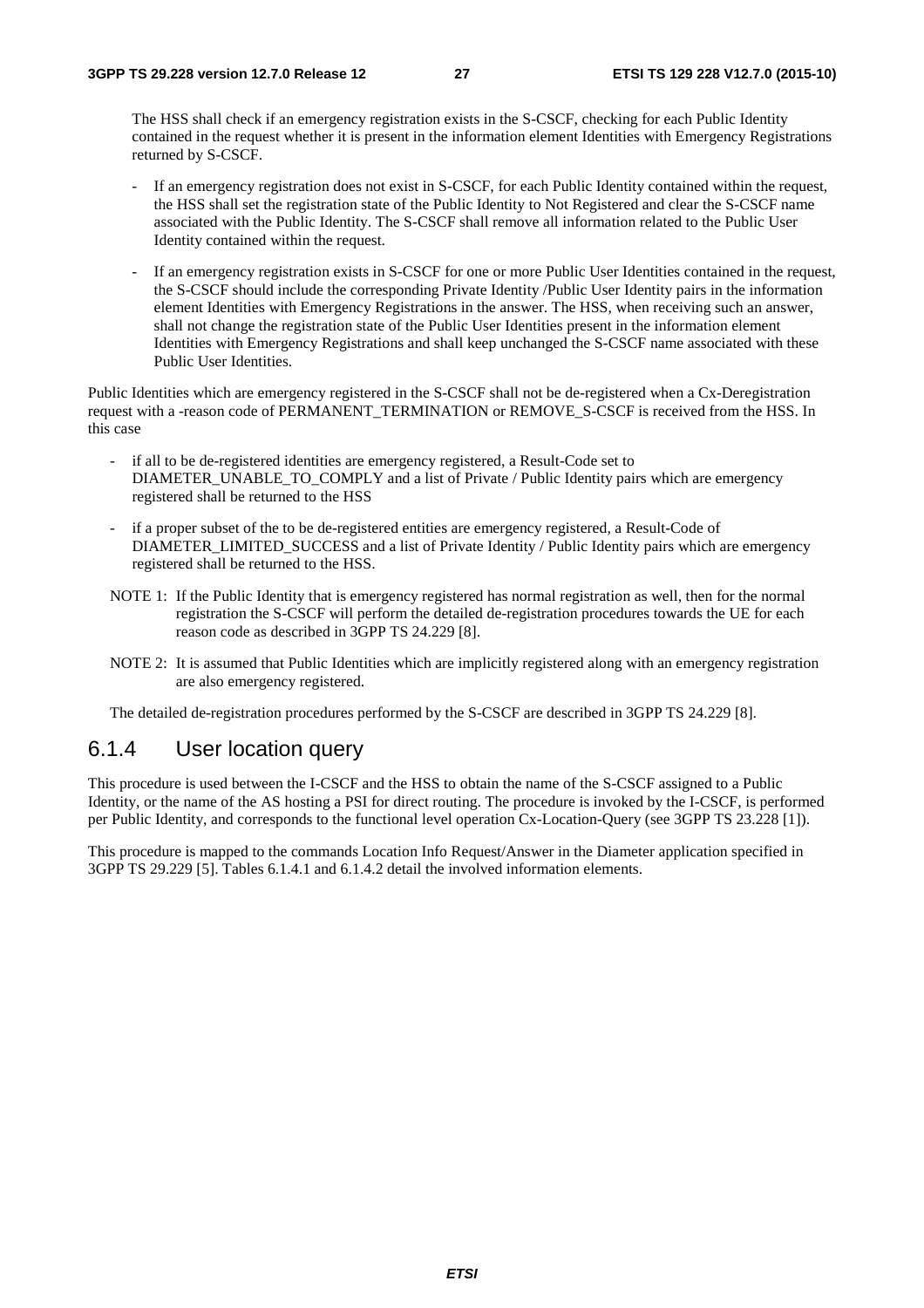| <b>Information</b><br>element name                                                             | Mapping to<br><b>Diameter AVP</b>              | Cat.     | <b>Description</b>                                                                                                                                                                                                                                                         |
|------------------------------------------------------------------------------------------------|------------------------------------------------|----------|----------------------------------------------------------------------------------------------------------------------------------------------------------------------------------------------------------------------------------------------------------------------------|
| <b>Public User</b><br>Identity /<br><b>Public Service</b><br>Identity<br>(See 7.2 and<br>7.2a) | Public-Identity                                | M        | Public Identity                                                                                                                                                                                                                                                            |
| Routing<br>information<br>(See 7.13)                                                           | Destination-<br>Host.<br>Destination-<br>Realm | C        | If the I-CSCF knows HSS name Destination-Host AVP shall be present in<br>the command. Otherwise, only Destination-Realm AVP shall be present<br>and the command shall be routed to the next Diameter node, e.g. SLF,<br>based on the Diameter routing table in the I-CSCF. |
| Originating<br>Request<br>(See 7.18)                                                           | Originating-<br>Request                        | $\Omega$ | It indicates that the request is related to an originating SIP message.                                                                                                                                                                                                    |
| Type of<br>Authorization<br>(See 7.14)                                                         | User-<br>Authorization-<br>Type                | C        | This information element shall be present and set to<br>REGISTRATION_AND_CAPABILITIES by the I-CSCF if IMS Restoration<br>Procedures are supported and the S-CSCF currently assigned to the Public<br>User Identity in the HSS cannot be contacted.                        |
| Session<br>Priority<br>(See 7.24)                                                              | Session-<br>Priority                           | O        | This information element shall indicate the session's priority to the HSS. If it<br>is not included, the request shall be treated as normal.                                                                                                                               |

#### **Table 6.1.4.1: User Location query**

#### **Table 6.1.4.2: User Location response**

| <b>Information</b><br>element name                | <b>Mapping to</b><br><b>Diameter AVP</b> | Cat.     | <b>Description</b>                                                                                                                                                                                                                                                                                                                                                                                                     |
|---------------------------------------------------|------------------------------------------|----------|------------------------------------------------------------------------------------------------------------------------------------------------------------------------------------------------------------------------------------------------------------------------------------------------------------------------------------------------------------------------------------------------------------------------|
| Result<br>(See 7.6)                               | Result-Code /<br>Experimental-<br>Result | м        | Result of the operation.<br>Result-Code AVP shall be used for errors defined in the Diameter Base<br>Protocol.<br>Experimental-Result AVP shall be used for Cx/Dx errors. This is a grouped<br>AVP which contains the 3GPP Vendor ID in the Vendor-Id AVP, and the<br>error code in the Experimental-Result-Code AVP.                                                                                                  |
| S-CSCF Name<br>/ AS name<br>(See 7.4 and<br>7.4a) | Server-Name                              | C        | Name of the assigned S-CSCF for basic IMS routing or the name of the AS<br>for direct routing.                                                                                                                                                                                                                                                                                                                         |
| S-CSCF<br>capabilities<br>(See 7.5)               | Server-<br>Capabilities                  | O        | It contains the information to help the I-CSCF in the selection of the S-<br>CSCF.                                                                                                                                                                                                                                                                                                                                     |
| Wildcarded<br>Public Identity<br>(See 7.2b)       | Wildcarded-<br>Public-Identity           | $\Omega$ | If the requests refers to a Wildcarded PSI or Wildcarded Public User<br>Identity (the Public Identity in the request matches a Wildcarded PSI or<br>Wildcarded Public User Identity in the HSS), the HSS shall include the<br>corresponding Wildcarded Public Identity in this information element.<br>The matching of distinct Public Identies takes precedence over the<br>matching of wildcarded public identities. |
| LIA Flags<br>(See 7.27)                           | LIA-Flags                                | $\circ$  | This information element contains a bit mask.<br>See 7.27 for the meaning of the bits.                                                                                                                                                                                                                                                                                                                                 |

#### 6.1.4.1 Detailed behaviour

The HSS may prioritise the received request message according to priority level received within the Session-Priority AVP.

The HSS shall, in the following order (if an error occurs in any of the steps the HSS shall stop processing and return the corresponding error code, see 3GPP TS 29.229 [5]):

- 1. Check that the Public Identity is known. If not the Experimental-Result-Code shall be set to DIAMETER\_ERROR\_USER\_UNKNOWN.
- 2. Check the type of the Public Identity contained in the request: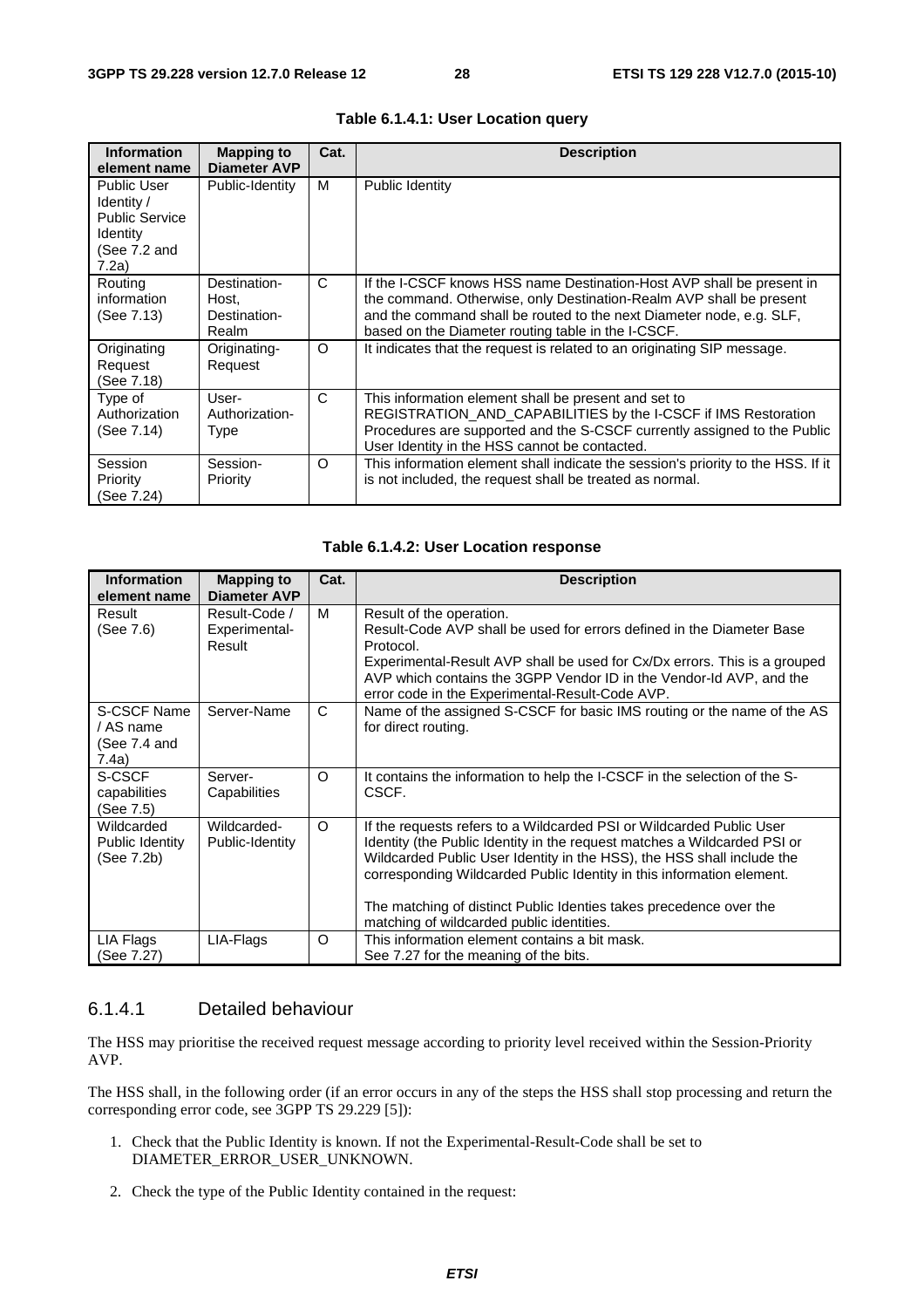- If this is a Public User Identity, continue to step 2a.
- If this is a Public Service Identity:
	- Check if the PSI Activation State for that identity is active. If not, then the response shall contain Experimental-Result-Code set to DIAMETER\_ERROR\_USER\_UNKNOWN.
	- Check if the name of the AS hosting the Public Service Identity is stored in the HSS and that the request does not contain the Originating-Request AVP.
		- If this is the case, if IMS Restoration Procedures are supported, the HSS shall check if User-Authorization-Type was received in the request, and if the value is REGISTRATION\_AND\_CAPABILITIES:
			- If it is, the HSS shall reject the request with Result-Code set to DIAMETER\_UNABLE\_TO\_COMPLY.
			- Otherwise, the HSS shall return the AS name and the Result-Code AVP shall be set to DIAMETER\_SUCCESS. HSS may set PSI Direct Routing Indication bit in LIA-Flags AVP, then I-CSCF shall not perform IMS Restoration Procedures (see chapter 4.3.3 in 3GPP TS 23.380 [19]).
		- Otherwise, continue to step 2a.
- 2a. If IMS Restoration procedures are supported, the HSS shall check if User-Authorization-Type was received in the request, and if the value is REGISTRATION\_AND\_CAPABILITIES:
- If it is, then the HSS may return the Server-Capabilities AVP. The returned capabilities, if any, shall satisfy all the requirements of all the service profiles associated with the IMS Subscription. If Server-Capabilities AVP is absent, it indicates to the I-CSCF that it can select any available S-CSCF. Also the HSS shall set the S-CSCF reassignment pending flag and allow overwriting of the S-CSCF name in the next SAR request, which enables the I-CSCF to select an S-CSCF. The Result-Code shall be set to DIAMETER\_SUCCESS. The HSS shall not return any S-CSCF name. Stop processing.
- Otherwise, continue to step 3.
- 3. Check the state of the Public Identity received in the request, and where necessary, check if the Public Identity has terminating services related to the unregistered state.
	- If it is registered, the HSS shall return the stored S-CSCF name. The Server-Name AVP shall contain the SIP URI of the server. The Server-Capabilities AVP shall not be present. The Result-Code AVP shall be set to DIAMETER\_SUCCESS.
	- If it is unregistered (i.e. registered as a consequence of an originating or terminating request or there is a S-CSCF keeping the user profile stored) the HSS shall return the S-CSCF name assigned for that Public Identity. The Server-Name AVP shall contain the SIP URI of the server. The Server-Capabilities AVP shall not be present. The Result-Code shall be set to DIAMETER\_SUCCESS.
	- If it is not registered, but either it has terminating services related to unregistered state or the request contains the Originating-Request AVP, the HSS shall check if there is at least one Public Identity within the IMS Subscription with an S-CSCF name assigned:
		- If this is the case the HSS shall return the S-CSCF name assigned for that Public Identity. The Server-Name AVP shall contain the SIP URI of the server. The Server-Capabilities AVP shall not be present. The Result-Code shall be set to DIAMETER\_SUCCESS.
		- If there is not any S-CSCF name assigned to a Public Identity within the IMS Subscription, the HSS may return information about the required S-CSCF capabilities, which enables the I-CSCF to select an S-CSCF. The Server-Capabilities AVP may be present. The HSS shall send the same server capability set that is sent in the user registration status response during the registration. If Server-Capabilities AVP is not present, the I-CSCF shall understand that any S-CSCF is suitable for the IMS Subscription. The Server-Name AVP shall not be present. The Experimental-Result-Code shall be set to DIAMETER\_UNREGISTERED\_SERVICE.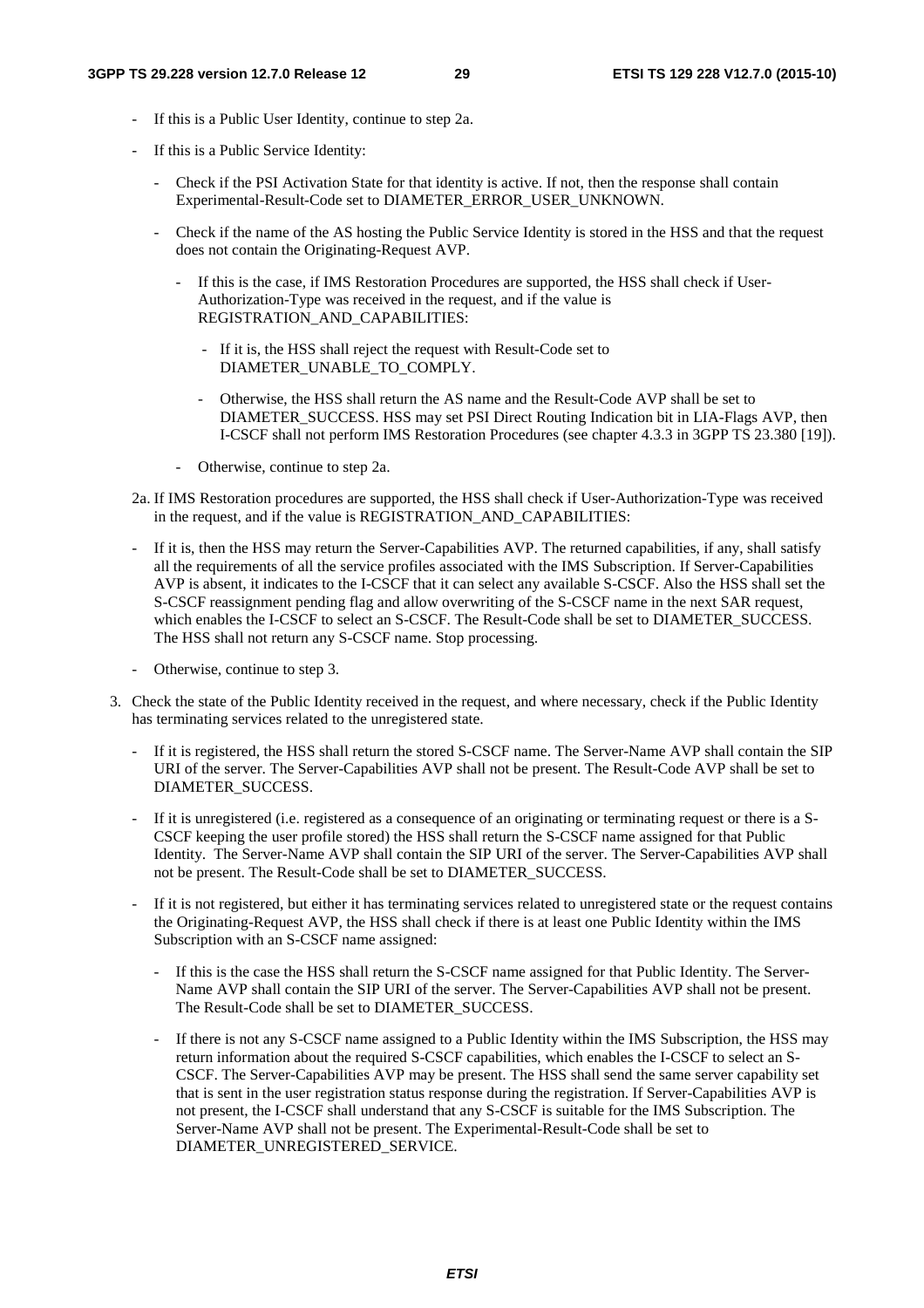- If it is not registered or unregistered, and the Public Identity has no terminating services related to the unregistered state and the request does not contain the Originating-Request AVP, the response shall contain Experimental-Result-Code set to DIAMETER\_ERROR\_IDENTITY\_NOT\_REGISTERED.

If the HSS cannot fulfil the received request, e.g. due to database error, it shall set Result-Code to DIAMETER\_UNABLE\_TO\_COMPLY. No S-CSCF name or S-CSCF capabilities shall be present in the response.

# 6.2 User data handling procedures

### 6.2.1 User Profile download

As part of the registration procedure (3GPP TS 23.228 [1]) S-CSCF obtains user data and service related information by means of the Cx-Put Resp operation (see 6.1.2).

### 6.2.2 HSS initiated update of User Information

This procedure is initiated by the HSS to update at least one of the following user information in S-CSCF:

- User profile information and/or
- Charging information and/or
- SIP Digest authentication information in the S-CSCF.

This procedure corresponds to the functional level operation Cx-Update\_Subscr\_Data (see 3GPP TS 23.228 [1]).

This procedure is mapped to the commands Push-Profile-Request/Answer in the Diameter application specified in 3GPP TS 29.229 [5]. Tables 6.2.2.1 and 6.2.2.2 describe the involved information elements.

| <b>Information</b><br>element name                                                    | <b>Mapping to</b><br><b>Diameter AVP</b> | Cat. | <b>Description</b>                                                                                                                                                                                                                                                                                                                                                                                                                                                            |
|---------------------------------------------------------------------------------------|------------------------------------------|------|-------------------------------------------------------------------------------------------------------------------------------------------------------------------------------------------------------------------------------------------------------------------------------------------------------------------------------------------------------------------------------------------------------------------------------------------------------------------------------|
| Private User<br>Identity /<br>Private<br>Service<br>Identity<br>(See 7.3 and<br>7.3a) | User-Name                                | м    | Private Identity.<br>The HSS shall always send a Private Identity that is known to the S-CSCF<br>based on an earlier SAR/SAA procedure.                                                                                                                                                                                                                                                                                                                                       |
| User profile<br>(See 7.7)                                                             | User-Data                                | C    | Updated user profile (see sections 6.5.2.1 and 6.6.1), with the format<br>defined in chapter 7.7.<br>It shall be present if the user profile is changed in the HSS. If the User-Data<br>AVP is not present, the SIP-Auth-Data-Item or Charging-Information AVP<br>shall be present.                                                                                                                                                                                           |
| Authentication<br>Data (See 7.9)                                                      | SIP-Auth-<br>Data-Item                   | C    | SIP Digest authentication information.<br>It shall be present if the used authentication scheme is SIP Digest and<br>when password change has occurred in the HSS.<br>If the SIP-Auth-Data-Item AVP is not present, the Charging-Information or<br>User-Data AVP shall be present.<br>See Table 6.3.6 for the contents of this information element.                                                                                                                           |
| Charging<br>Information<br>(See 7.12)                                                 | Charging-<br>Information                 | C    | Addresses of the charging functions.<br>It shall be present if the charging addresses are changed in the HSS. If the<br>Charging-Information AVP is not present, the SIP-Auth-Data-Item or User-<br>Data AVP shall be present.<br>When this parameter is included, either the Primary-Charging-Collection-<br>Function-Name AVP or the Primary-Event-Charging-Function-Name AVP<br>shall be included. All other charging information shall be included if it is<br>available. |
| Routing<br>Information<br>(See 7.13)                                                  | Destination-<br>Host                     | M    | It contains the name of the S-CSCF which originated the last update of the<br>name of the multimedia server stored in the HSS for a given IMS<br>Subscription. The address of the S-CSCF is the same as the Origin-Host<br>AVP in the message sent from the S-CSCF.                                                                                                                                                                                                           |

#### **Table 6.2.2.1: User Profile Update request**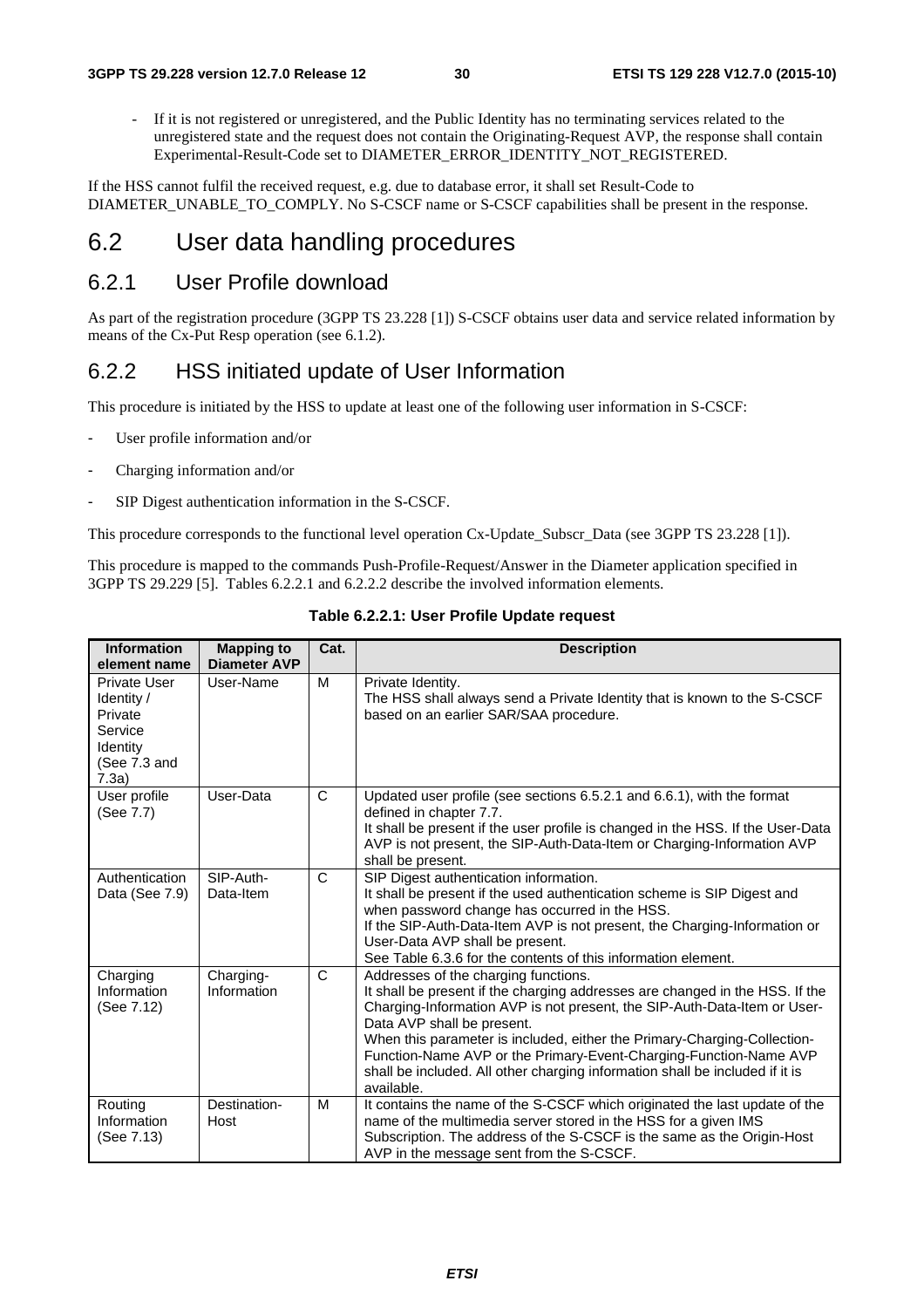| <b>Information</b><br>element name | <b>Mapping to</b><br><b>Diameter AVP</b> | Cat. | <b>Description</b>                                                                                                                                                                                                                                                                                                                                                                         |
|------------------------------------|------------------------------------------|------|--------------------------------------------------------------------------------------------------------------------------------------------------------------------------------------------------------------------------------------------------------------------------------------------------------------------------------------------------------------------------------------------|
| Result<br>(See 7.6)                | Result-Code /<br>Experimental-<br>Result | м    | This information element indicates the result of the update of User Profile in<br>the S-CSCF.<br>Result-Code AVP shall be used for errors defined in the Diameter Base<br>Protocol.<br>Experimental-Result AVP shall be used for Cx/Dx errors. This is a grouped<br>AVP which contains the 3GPP Vendor ID in the Vendor-Id AVP, and the<br>error code in the Experimental-Result-Code AVP. |

**Table 6.2.2.2: User Profile Update response** 

#### 6.2.2.1 Detailed behaviour

The HSS shall make use of this procedure to update the relevant user information to the S-CSCF. See chapters 6.5.2.1 and 6.6.1 for the rules of user profile updating. See chapter 6.5.2.3 for the rules of Charging Information update. See chapter 6.5.2.4 for the rules of SIP Digest Authentication Data update.

If there are multiple registered Private User Identities associated to the Public User Identity in the HSS, the HSS shall send only single request and select arbitrarily one of the Private User Identities and put it into the request. For updates of the profile of a Wildcarded Public Identity, the HSS shall send only one single request. That request shall contain the Wildcarded Public Identity.

The SIP-Auth-Data-Item AVP and/or Charging-Information AVP and/or the User-Data AVP shall be present in the request.

If the User-Data AVP is present in the request, the S-CSCF shall overwrite, for the Public Identities indicated in the User profile included in the request, current information with the information received from the HSS, except in the error situations detailed in table 6.2.2.1.1.

If the Charging-Information AVP is present in the request, the S-CSCF shall replace the existing charging information with the information received from the HSS.

The SIP-Auth-Data-Item AVP shall be present if the command is sent in order to update SIP Digest authentication information due to a password change.

If the S-CSCF receives data that it can not recognise, unsupported user data in a part of the request where it may not be ignored or more data than it can accept, it shall return the corresponding error code to the HSS as indicated in table 6.2.2.1.1. The S-CSCF shall not overwrite the data that it already has to give service to the IMS Subscription. The HSS shall initiate a network-initiated de-registration procedure towards the S-CSCF with Deregistration-Reason set to SERVER\_CHANGE, which will trigger the assignment of a new S-CSCF.

If the HSS receives DIAMETER\_ERROR\_USER\_UNKNOWN from the S-CSCF in the Push-Profile-Answer, then the HSS shall re-send the request using another arbitrarily selected registered Private Identity (if any). If restoration procedures are not supported, the HSS shall set the unknown Private User Identity's registration status to "not registered"; this will allow the synchronization of the registration status in HSS and S-CSCF.

NOTE: If restoration procedures are supported, restoration procedures will ensure synchronization of the registration status in HSS and S-CSCF, i.e. the S-CSCF can either immediately retrieve the S-CSCF restoration information for the registered Public User Identity (sending SAR with Server Assignment Type set to NO\_ASSIGNMENT), or wait for reception of a SIP request.

Table 6.2.2.1.1 details the valid result codes that the S-CSCF can return in the response.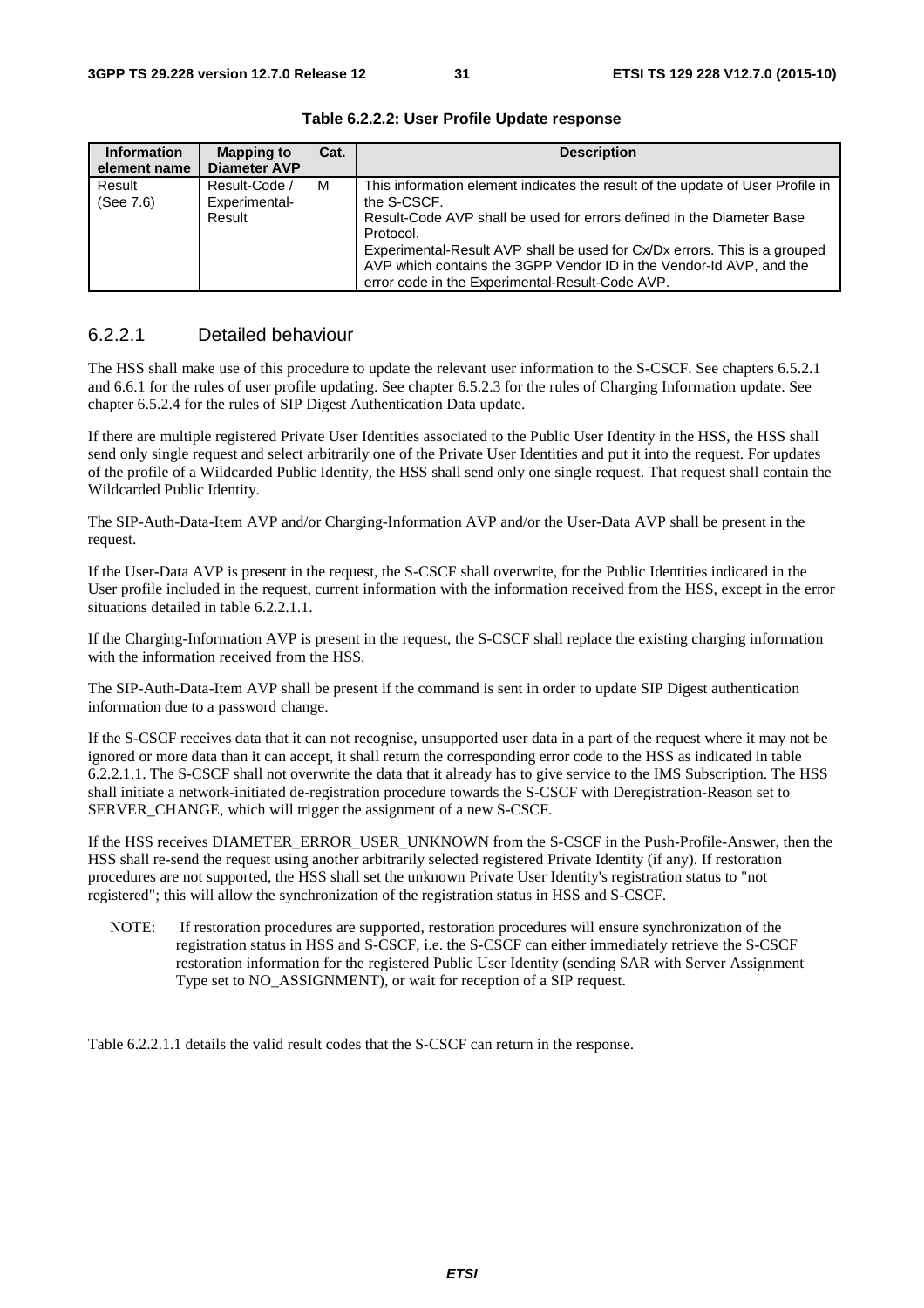| <b>Result-Code AVP value</b>           | <b>Condition</b>                                       |
|----------------------------------------|--------------------------------------------------------|
| DIAMETER_SUCCESS                       | The request succeeded.                                 |
| DIAMETER ERROR NOT SUPPORTED USER DATA | The request failed. The S-CSCF informs the HSS that    |
|                                        | the received user information contained information,   |
|                                        | which was not recognised or supported by the S-CSCF    |
|                                        | due to unsupported S-CSCF capabilities.                |
| DIAMETER ERROR USER UNKNOWN            | The request failed because the Private Identity is not |
|                                        | found in S-CSCF.                                       |
| DIAMETER_ERROR_TOO_MUCH_DATA           | The request failed. The S-CSCF informs to the HSS that |
|                                        | it tried to push too much data into the S-CSCF.        |
| DIAMETER UNABLE TO COMPLY              | The request failed.                                    |

**Table 6.2.2.1.1: User information update response valid result codes** 

# 6.3 Authentication procedures

This procedure is used between the S-CSCF and the HSS to exchange information to support the authentication between the end user and the home IMS network. The procedure is invoked by the S-CSCF, corresponds to the combination of the operations Cx-AV-Req and Cx-AV-Req-Resp (see 3GPP TS 33.203 [3]) and is used:

- To retrieve authentication vectors from the HSS.
- To resolve synchronization failures between the sequence numbers in the UE and the HSS for authentication schemes that support this capability (e.g. IMS-AKA).
- To promote the result of the NASS-level authentication to the IMS level.
- To retrieve the IP-address secure binding information for GPRS-IMS-Bundled Authentication (GIBA) from the HSS.

This procedure is mapped to the commands Multimedia-Auth-Request/Answer in the Diameter application specified in 3GPP TS 29.229 [5]. Tables 6.3.1 through 6.3.7 detail the involved information elements.

| <b>Information</b><br>element name                            | <b>Mapping to</b><br><b>Diameter AVP</b> | Cat. | <b>Description</b>                                                                                                                                                                                                                                                                                                                                                                                                                                                                                                                                                                                                                                       |
|---------------------------------------------------------------|------------------------------------------|------|----------------------------------------------------------------------------------------------------------------------------------------------------------------------------------------------------------------------------------------------------------------------------------------------------------------------------------------------------------------------------------------------------------------------------------------------------------------------------------------------------------------------------------------------------------------------------------------------------------------------------------------------------------|
| <b>Public User</b><br>Identity<br>(See 7.2)                   | Public-Identity                          | M    | This information element contains the Distinct Public User Identity of the<br>user                                                                                                                                                                                                                                                                                                                                                                                                                                                                                                                                                                       |
| <b>Private User</b><br>Identity<br>(See 7.3)                  | User-Name                                | м    | This information element contains the Private User Identity                                                                                                                                                                                                                                                                                                                                                                                                                                                                                                                                                                                              |
| <b>Number</b><br>Authentication<br><b>Items</b><br>(See 7.10) | SIP-Number-<br>Auth-Items                | M    | This information element indicates the number of authentication vectors<br>requested. Certain authentication schemes do not support more than one<br>set of authentication vectors (e.g. SIP Digest, GIBA).                                                                                                                                                                                                                                                                                                                                                                                                                                              |
| Authentication<br>Data<br>(See 7.9)                           | SIP-Auth-<br>Data-Item                   | м    | See Table 6.3.2 for the contents of this information element.                                                                                                                                                                                                                                                                                                                                                                                                                                                                                                                                                                                            |
| S-CSCF Name<br>(See 7.4)                                      | Server-Name                              | M    | This information element contains the name (SIP URL) of the S-CSCF.                                                                                                                                                                                                                                                                                                                                                                                                                                                                                                                                                                                      |
| Routing<br>Information<br>(See 7.13)                          | Destination-<br>Host                     | C    | If the S-CSCF knows the HSS name this AVP shall be present.<br>This information is available if the MAR belongs to an already existing<br>registration, e.g. in case of the re-registration, where the HSS name is<br>stored in the S-CSCF. The HSS name is obtained from the Origin-Host<br>AVP, which is received from the HSS, e.g. included in the MAA command.<br>This information may not be available if the command is sent in case of the<br>initial registration. In this case the Destination-Host AVP is not present and<br>the command is routed to the next Diameter node, e.g. SLF, based on the<br>Diameter routing table in the client. |

#### **Table 6.3.1: Authentication Request**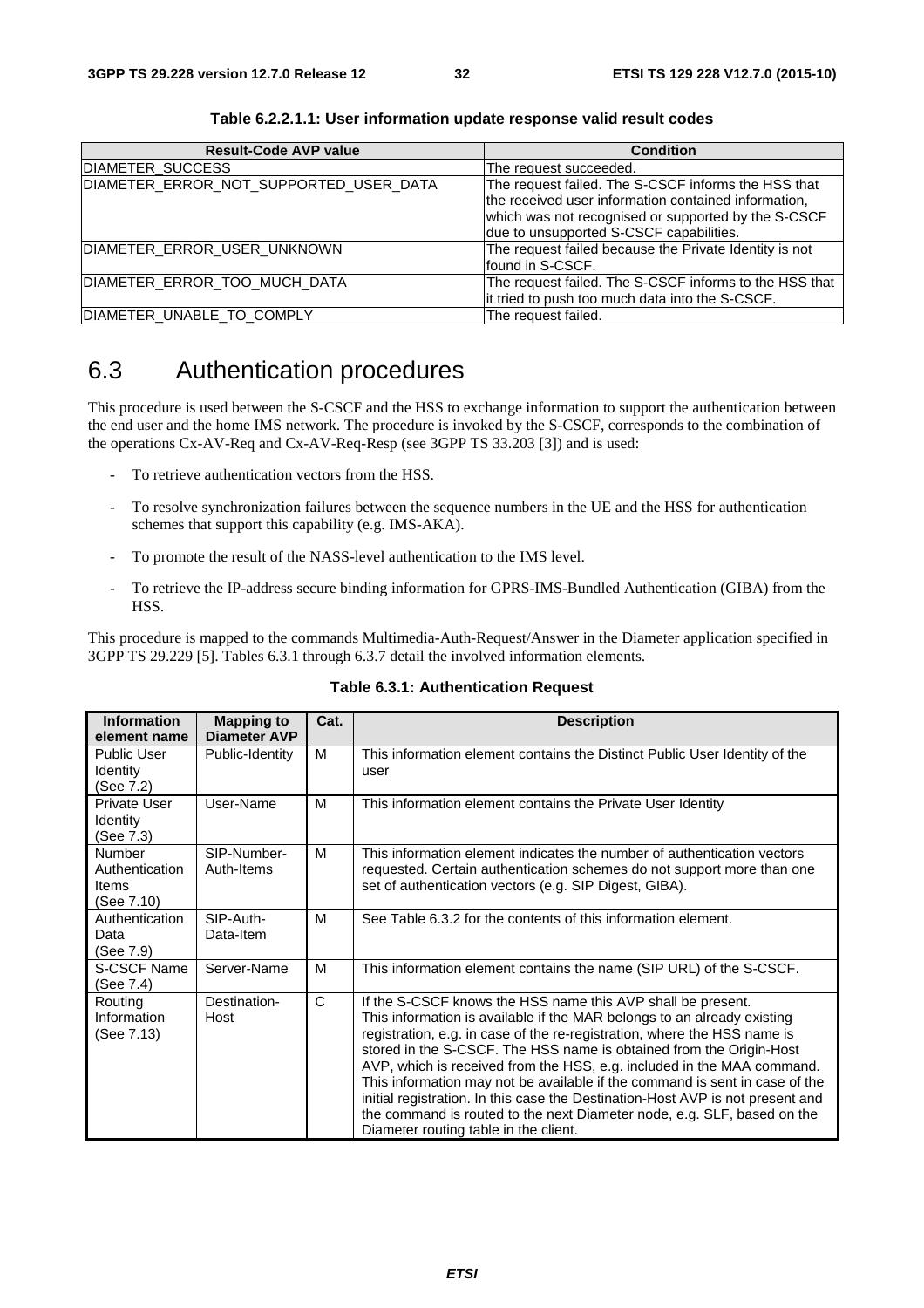| <b>Information</b><br>element name | <b>Mapping to</b><br><b>Diameter AVP</b> | Cat. | <b>Description</b>                                                          |
|------------------------------------|------------------------------------------|------|-----------------------------------------------------------------------------|
| Authentication                     | SIP-                                     | М    | This information element indicates the authentication scheme.               |
| Scheme                             | Authentication-                          |      | See 3GPP TS 29.229 [5] for a list of values                                 |
| (See 7.9.2)                        | Scheme                                   |      |                                                                             |
| Authentication                     | SIP-                                     | C    | This information element shall contain authentication-related information   |
| Context                            | Authentication-                          |      | relevant for performing the authentication.                                 |
| (See 7.9.7)                        | Context                                  |      | It shall be absent for IMS-AKA authentication schemes.                      |
| Authorization                      | SIP-                                     | C    | This information element shall only be present for a request due to an IMS- |
| Information                        | Authorization                            |      | AKA synchronization failure.                                                |
| (See 7.9.4)                        |                                          |      | If present, only IMS-AKA authentication schemes are allowed.                |

**Table 6.3.2: Authentication Data content in Authentication Request** 

#### **Table 6.3.3: Void**

#### **Table 6.3.4: Authentication Request Response**

| <b>Information</b><br>element name                     | <b>Mapping to</b><br><b>Diameter AVP</b> | Cat. | <b>Description</b>                                                                                                                                                                                                                                                                                                                                                                                            |
|--------------------------------------------------------|------------------------------------------|------|---------------------------------------------------------------------------------------------------------------------------------------------------------------------------------------------------------------------------------------------------------------------------------------------------------------------------------------------------------------------------------------------------------------|
| User Identity<br>(See 7.2)                             | Public-Identity                          | C    | Public User Identity. It shall be present when the result is<br>DIAMETER SUCCESS.                                                                                                                                                                                                                                                                                                                             |
| Private User<br><b>Identity</b><br>(See 7.3)           | User-Name                                | C    | Private User Identity. It shall be present when the result is<br>DIAMETER SUCCESS.                                                                                                                                                                                                                                                                                                                            |
| <b>Number</b><br>Authentication<br>Items<br>(See 7.10) | SIP-Number-<br>Auth-Items                | C    | This information element indicates the number of authentication vectors<br>delivered in the Authentication Data information element.<br>It shall be present when the result is DIAMETER_SUCCESS.<br>For SIP Digest, NASS Bundled authentication and GIBA this AVP shall be<br>set to a value of 1.                                                                                                            |
| Authentication<br>Data<br>(See 7.9)                    | SIP-Auth-<br>Data-Item                   | C    | If the SIP-Number-Auth-Items AVP is equal to zero or it is not present, then<br>this information element shall not be present.<br>See Table 6.3.5 for the contents of this information element.                                                                                                                                                                                                               |
| Result<br>(See 7.6)                                    | Result-Code /<br>Experimental-<br>Result | м    | This information element indicates the result of the operation.<br>It shall be mapped to Result-Code AVP for errors defined in the Diameter<br>Base Protocol.<br>It shall be mapped to Experimental-Result AVP for Cx/Dx errors.<br>This information element is mapped to a grouped AVP which contains the<br>3GPP Vendor ID in the Vendor-Id AVP, and the error code in the<br>Experimental-Result-Code AVP. |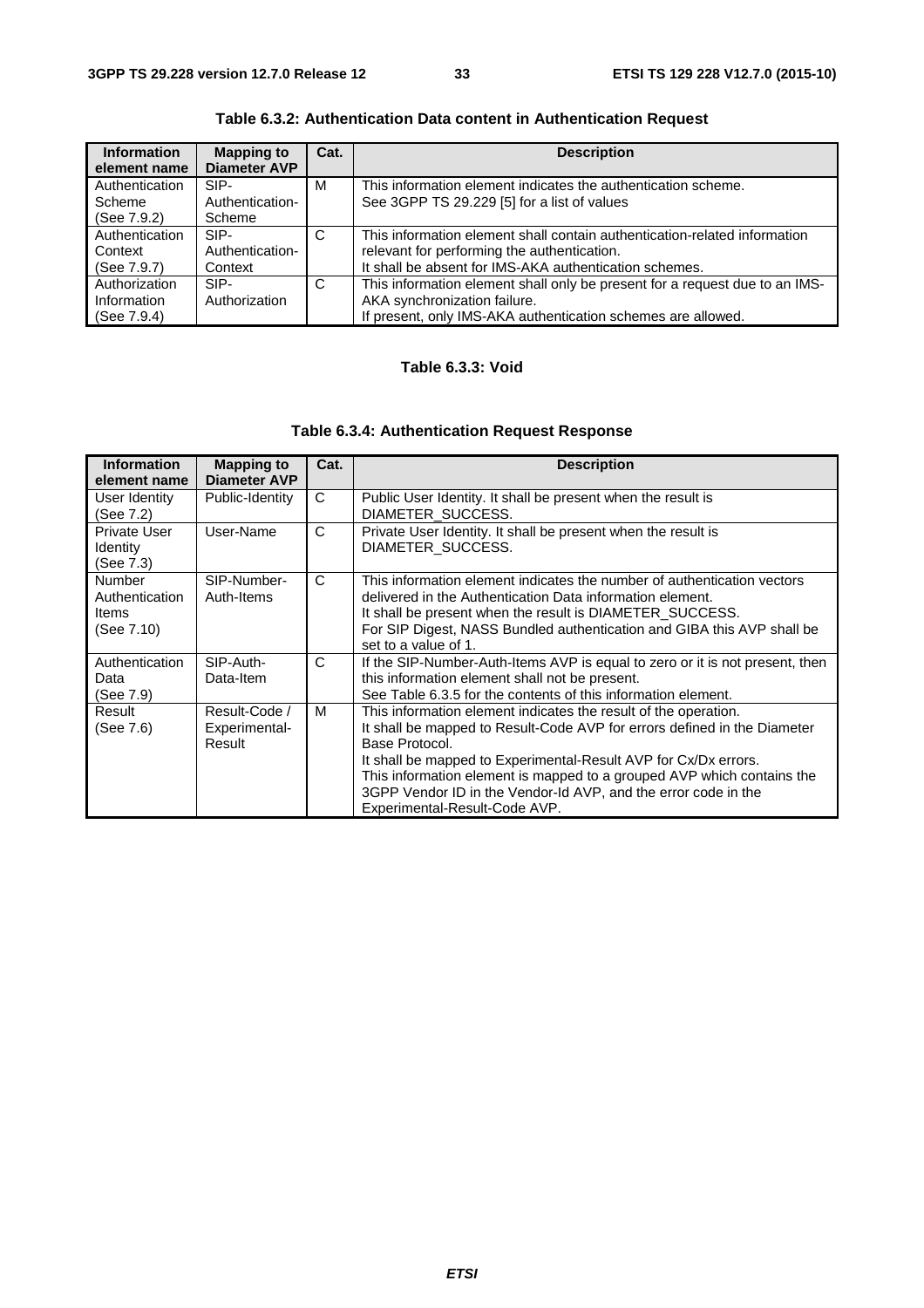#### **Table 6.3.5: Authentication Data information element content in Authentication Request Response**

| <b>Information</b><br>element name           | <b>Mapping to</b><br><b>Diameter AVP</b> | Cat.           | <b>Description</b>                                                                                                                                                                                                                                                                                                                                                                                                                                                                                                                                                                    |
|----------------------------------------------|------------------------------------------|----------------|---------------------------------------------------------------------------------------------------------------------------------------------------------------------------------------------------------------------------------------------------------------------------------------------------------------------------------------------------------------------------------------------------------------------------------------------------------------------------------------------------------------------------------------------------------------------------------------|
| Item Number<br>(See 7.9.1)                   | SIP-Item-<br>Number                      | $\mathsf{C}$   | This information element shall only be present for IMS-AKA authentication<br>schemes.<br>This information element shall be present when there are multiple<br>occurrences of the Authentication Data information element in the<br>Authentication Request Response, and the order in which they should be<br>processed is significant.<br>In this scenario, Authentication Data information elements with a low Item<br>Number information element value should be processed before<br>Authentication Data information elements with a high Item Number<br>information element value. |
| Authentication<br>Scheme<br>(See 7.9.2)      | SIP-<br>Authentication-<br>Scheme        | M              | This information element indicates the authentication scheme.                                                                                                                                                                                                                                                                                                                                                                                                                                                                                                                         |
| Authentication<br>Information<br>(See 7.9.3) | SIP-<br>Authenticate                     | $\overline{C}$ | This information element shall only be present for IMS-AKA authentication<br>schemes.                                                                                                                                                                                                                                                                                                                                                                                                                                                                                                 |
| Authorization<br>Information<br>(See 7.9.4)  | SIP-<br>Authorization                    | $\overline{C}$ | This information element shall only be present for IMS-AKA authentication<br>schemes.                                                                                                                                                                                                                                                                                                                                                                                                                                                                                                 |
| Confidentiality<br>Key<br>(See 7.9.5)        | Confidentiality-<br>Key                  | $\overline{C}$ | This information element shall be present for IMS AKA authentication<br>schemes.<br>It shall contain the confidentiality key.                                                                                                                                                                                                                                                                                                                                                                                                                                                         |
| Integrity Key<br>(See 7.9.6)                 | Integrity-Key                            | $\mathsf{C}$   | This information element shall only be present for IMS-AKA authentication<br>schemes.<br>This information element shall contain the integrity key.                                                                                                                                                                                                                                                                                                                                                                                                                                    |
| Digest<br>Authenticate<br>(See 7.9.8)        | SIP-Digest-<br>Authenticate              | C              | This information element shall only be present for SIP Digest authentication<br>scheme.<br>See Table 6.3.7 for contents of this grouped AVP.                                                                                                                                                                                                                                                                                                                                                                                                                                          |
| Line Identifier<br>(See 7.9.9)               | Line-Identifier                          | $\overline{C}$ | This information element shall only be present for NASS Bundled<br>authentication scheme.<br>This information element contains fixed broadband access line identifier<br>associated to the user. This information element can be repeated.                                                                                                                                                                                                                                                                                                                                            |
| Framed IP<br>Address<br>(See 7.9.10)         | Framed-IP-<br>Address                    | C              | This information element shall only be present for GPRS-IMS-Bundled<br>authentication scheme.<br>If the IP Address of the User is an IPv4 address, this AVP shall be<br>included.                                                                                                                                                                                                                                                                                                                                                                                                     |
| Framed IPv6<br>Prefix<br>(See 7.9.11)        | Framed-IPv6-<br>Prefix                   | $\mathsf{C}$   | This information element shall only be present for GPRS-IMS-Bundled<br>authentication scheme.<br>If the IP Address of the User is an IPv6 address, this AVP shall be<br>included.                                                                                                                                                                                                                                                                                                                                                                                                     |
| Framed<br>Interface Id<br>(See 7.9.12)       | Framed-<br>Interface-Id                  | $\overline{C}$ | This information element shall only be present for GPRS-IMS-Bundled<br>authentication scheme.<br>If and only if the IP Address of the User is an IPv6 address and the<br>Framed-IPv6-Prefix AVP alone is not unique for the user this AVP shall be<br>included.                                                                                                                                                                                                                                                                                                                       |

**Table 6.3.6: Void**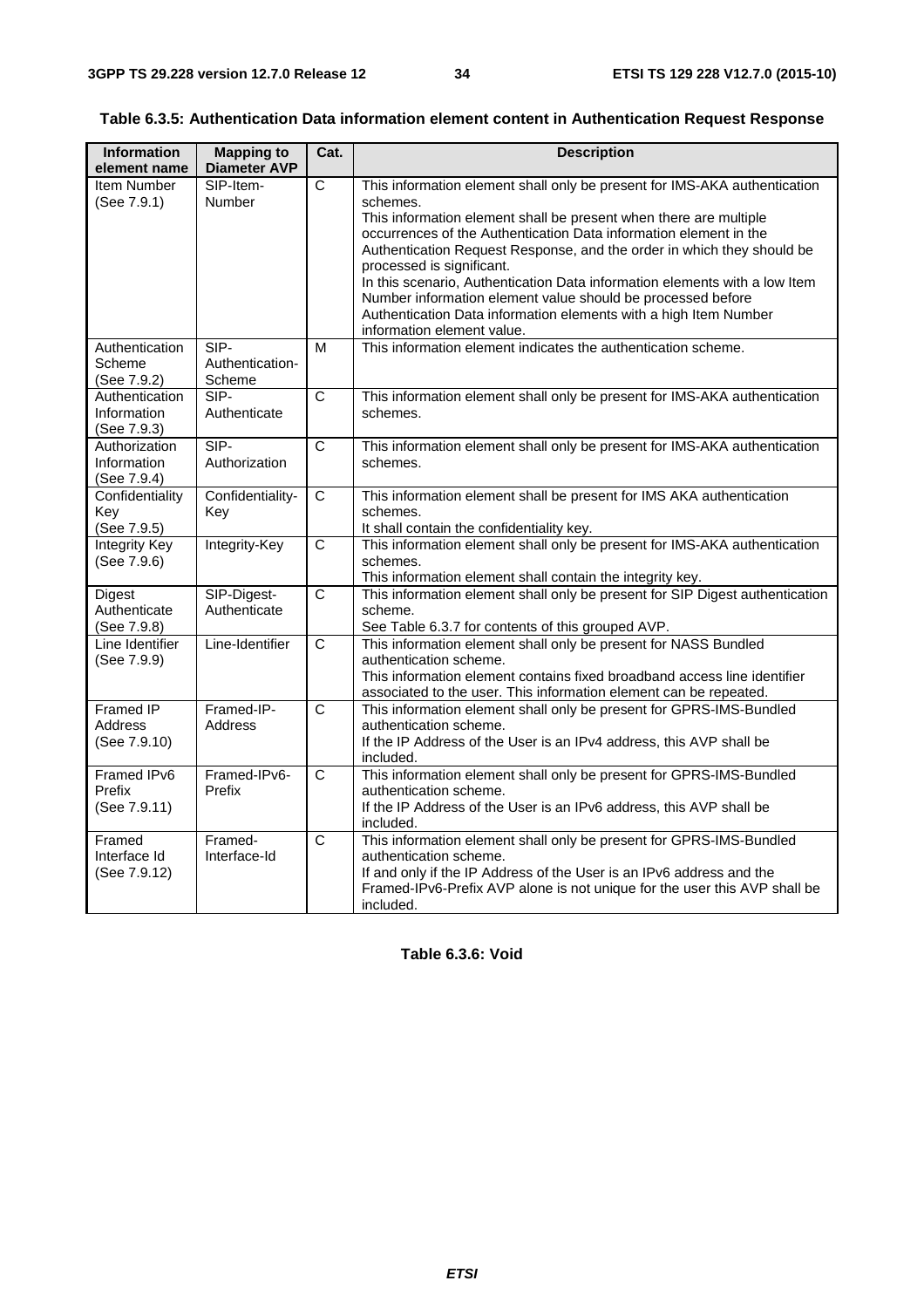| <b>Information</b><br>element name   | <b>Mapping to</b><br><b>Diameter AVP</b> | Cat. | <b>Description</b>                                                                                                                                                                                                           |
|--------------------------------------|------------------------------------------|------|------------------------------------------------------------------------------------------------------------------------------------------------------------------------------------------------------------------------------|
| Digest Realm<br>(See 7.9.8.1)        | Digest-Realm                             | м    | This information element corresponds to the Realm parameter as defined<br>in IETF RFC 2617 [16].                                                                                                                             |
| Digest<br>Algorithm<br>(See 7.9.8.3) | Digest-<br>Algorithm                     | O    | This information element contains the algorithm as defined in IETF RFC<br>2617 [16].<br>If this information element is not present, then "MD5" is assumed.<br>If this information element is present it shall contain "MD5". |
| Digest QoP<br>(See 7.9.8.4)          | Digest-QoP                               | м    | This information element contains the QoP as defined in IETF RFC 2617<br>[16]. This information element shall be set to a value of "auth" by the HSS.                                                                        |
| Digest HA1<br>(See 7.9.8.5)          | Digest-HA1                               | м    | This information element contains the H(A1) as defined in IETF RFC 2617<br>[16].                                                                                                                                             |

**Table 6.3.7: Digest Authenticate information element content – Response for SIP Digest** 

#### **Table 6.3.8: Void**

#### **Table 6.3.9: Void**

### 6.3.1 Detailed behaviour

The HSS shall, in the following order (in case of an error in any of the steps the HSS shall stop processing and return the corresponding error code, see 3GPP TS 29.229 [5]):

- 1. Check that the Private User Identity and the Public User Identity exist in the HSS. If not Experimental-Result-Code shall be set to DIAMETER\_ERROR\_USER\_UNKNOWN.
- 2. Check that the Public User Identity matches a distinct Public User Identity in the HSS. If it doesn't, the Experimental-Result-Code shall be set to DIAMETER\_ERROR\_USER\_UNKNOWN.
- 3. Check whether the Private and Public User Identities in the request are associated in the HSS. If not Experimental-Result-Code shall be set to DIAMETER\_ERROR\_IDENTITIES\_DONT\_MATCH.
- 4. Check the authentication scheme indicated in the request, and
	- if it is "Unknown", check the authentication scheme stored in HSS. If it is neither NASS-Bundled authentication nor SIP Digest authentication, Experimental-Result-Code shall be set to DIAMETER\_ERROR\_AUTH\_SCHEME\_NOT\_SUPPORTED.
	- if not, check that the authentication scheme indicated in the request is supported. If not Experimental-Result-Code shall be set to DIAMETER\_ERROR\_AUTH\_SCHEME\_NOT\_SUPPORTED.

 This step is only applicable for IMS-AKA authentication. If the request indicates there is a synchronization failure, the HSS shall compare the S-CSCF name received in the request to the S-CSCF name stored in the HSS:

- If they are identical the HSS shall process AUTS as described in 3GPP TS 33.203 [3] and return the requested authentication information. The Result-Code shall be set to DIAMETER\_SUCCESS.
- 5. Check the registration status of the Public User Identity received in the request:
	- If it is registered, the HSS shall compare the S-CSCF name received in the request to the S-CSCF name stored in the HSS:
		- If they are different, the HSS shall overwrite the S-CSCF name. If IMS restoration procedures are supported and the S-CSCF reassignment pending flag is set, the HSS shall reset the flag and keep the S-CSCF restoration information associated with the Public User Identity. The HSS shall download SIP-Auth-Data-Item stored up to a maximum specified in SIP-Number-Auth-Items received in the command Multimedia-Auth-Request. If authentication scheme is neither NASS-Bundled nor GIBA, the HSS shall set the Public User Identity's authentication pending flag which is specific to the Private User Identity received in the request. The Result-Code shall be set to DIAMETER\_SUCCESS.
		- If they are identical, the HSS shall download SIP-Auth-Data-Item stored up to a maximum specified in SIP-Number-Auth-Items received in the command Multimedia-Auth-Request. The Result-Code shall be set to DIAMETER\_SUCCESS.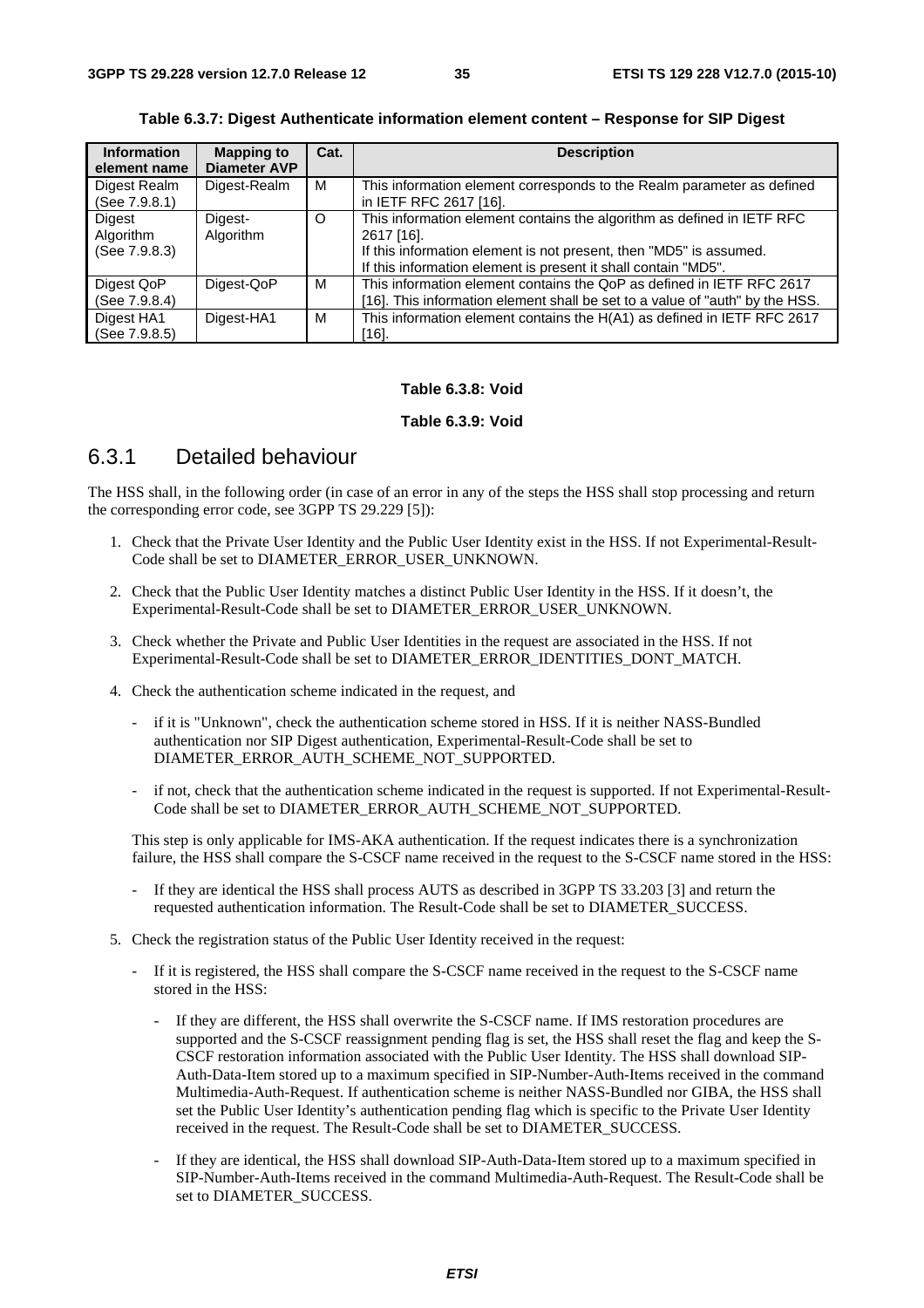- If it is unregistered (i.e. registered as a consequence of an originating or terminating request or there is an S-CSCF keeping the user profile stored) or not registered, the HSS shall compare the S-CSCF name received in the request to the S-CSCF name stored in the HSS:
	- If they are different or if there is no S-CSCF name stored in the HSS for any Public User Identity of the IMS subscription, the HSS shall store the S-CSCF name. The HSS shall download SIP-Auth-Data-Item stored up to a maximum specified in SIP-Number-Auth-Items received in the command Multimedia-Auth-Request. If authentication scheme is neither NASS-Bundled nor GIBA, the HSS shall set the Public User Identity's authentication pending flag which is specific to the Private User Identity which was received in the request. The Result-Code shall be set to DIAMETER\_SUCCESS.
	- If they are identical, the HSS shall download SIP-Auth-Data-Item stored up to a maximum specified in SIP-Number-Auth-Items received in the command Multimedia-Auth-Request. If authentication scheme is neither NASS-Bundled nor GIBA, the HSS shall set the Public User Identity's authentication pending flag which is specific to the Private User Identity that was received in the request. The Result-Code shall be set to DIAMETER\_SUCCESS.

Exceptions to the cases specified here shall be treated by HSS as error situations, the Result-Code shall be set to DIAMETER\_UNABLE\_TO\_COMPLY. No authentication information shall be returned.

### 6.4 User identity to HSS resolution

The User identity to HSS resolution mechanism enables the I-CSCF and the S-CSCF to find the identity of the HSS, that holds the subscriber data for a given Public Identity when multiple and separately addressable HSSs have been deployed by the network operator. The resolution mechanism is not required in networks that utilise a single HSS. An example for a single HSS solution is server farm architecture.

The resolution mechanism described in 3GPP TS 23.228 [1] shall use a Subscription Locator Function (SLF) or a Diameter Proxy Agent.

The I-CSCF and the S-CSCF accesses the SLF via the Dx interface. The Dx interface shall always be used in conjunction with the Cx interface. The Dx interface shall be based on Diameter. The SLF functionality shall use the routing mechanism provided by an enhanced Diameter redirect agent.

The SLF or the Diameter Proxy Agent shall be able to determine the HSS identity.

To get the HSS identity the I-CSCF and the S-CSCF shall send the Cx request normally destined to the HSS to a preconfigured Diameter address/name.

- If this Cx Request is received by an SLF (acting as a Diameter redirect agent), the SLF shall determine the HSS identity and sends to the I-CSCF or S-CSCF a notification of redirection towards the HSS identity, in response to the Cx request. Multiple HSS identities may be included in the response, as specified in IETF RFC 3588 [9]. In such a case, the I-CSCF or the S-CSCF shall send the Cx Request to the first HSS identity in the ordered list received in the Cx Response from the SLF. If the I-CSCF or S-CSCF does not receive a successful response to the Cx Request, the I-CSCF or S-CSCF shall send a Cx Request to the next HSS identity in the ordered list. This procedure shall be repeated until a successful response from an HSS is received.
- If this Cx Request is received by the Diameter Proxy Agent, the Diameter Proxy Agent shall determine the HSS identity and shall forward the Cx request directly to the HSS. The I-CSCF and S-CSCF shall determine the HSS identity from the response to the Cx request received from the HSS.

While the I-CSCF is stateless, the S-CSCF shall store the HSS identity/name/Realm, as specified in 3GPP TS 23.228 [1] and shall use it in further Cx requests associated to the same IMS Public Identity.

In networks where the use of the user identity to HSS resolution mechanism is required, each I-CSCF and S-CSCF shall be configured with the address/name of the SLF or the Diameter Proxy Agent to enable use of these resolution mechanisms.

### 6.5 Implicit registration

Implicit registration is the mechanism by which a user is allowed to register simultaneously more than one of his/her Public User Identities. The HSS knows the identities that are to be implicitly registered when it receives the indication of the registration of an individual identity.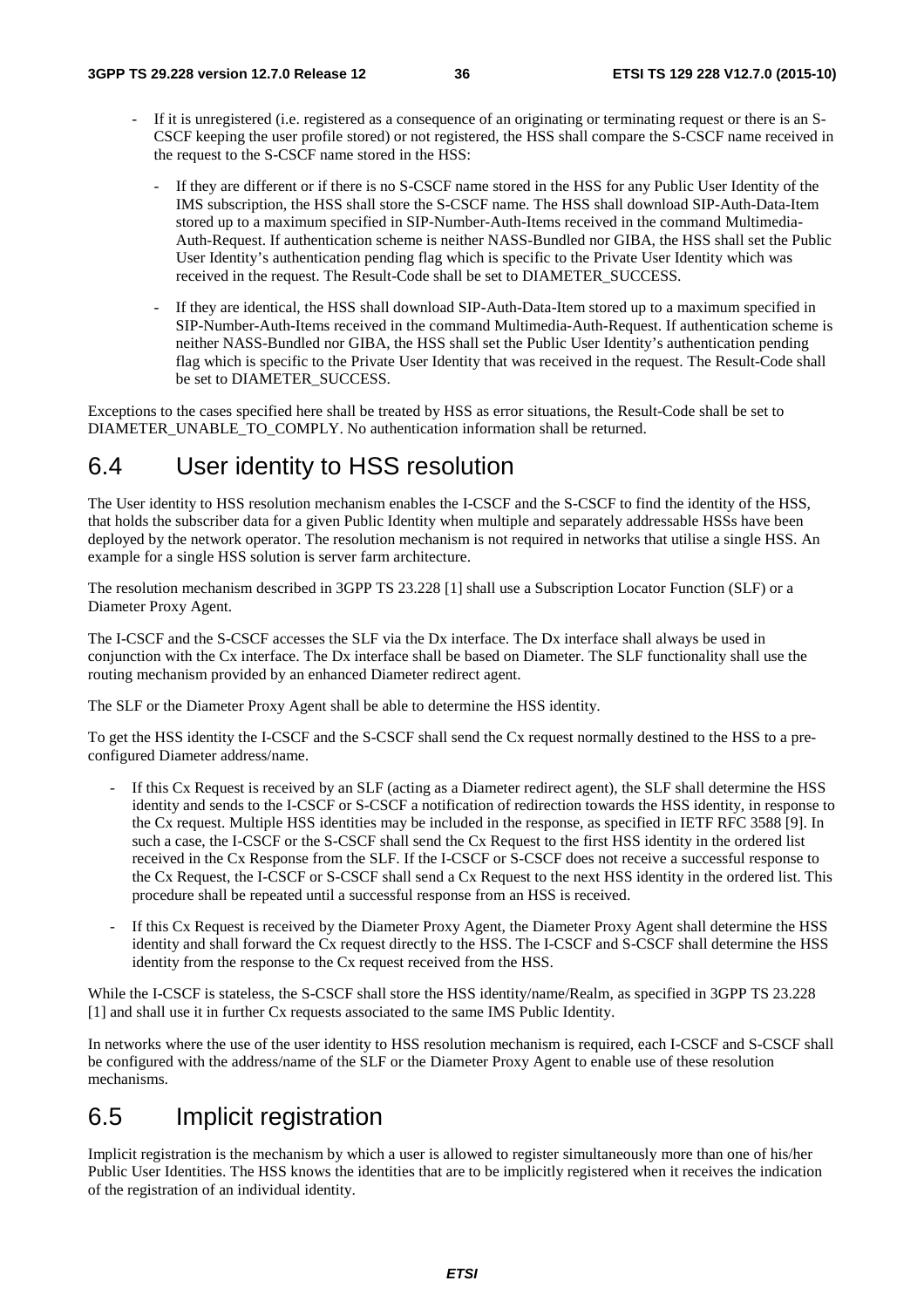What follows is an extension of the affected basic procedures.

#### 6.5.1 S-CSCF initiated procedures

The result of the S-CSCF initiated procedures affects all the Public User Identities that are configured in the HSS to be in the same implicitly registered Public User Identity set with the targeted individual Public User Identity. Where the S-CSCF initiated procedure affects the Registration state of the targeted Public User Identity, the Registration states of the Public User Identities in the associated implicitly registered Public User Identity set are affected in the same way.

#### 6.5.1.1 Registration

The notification of a registration of a Public User Identity implies the registration of the corresponding implicitly registered Public User Identity set. The user information downloaded in the response contains the Public User Identities of the implicitly registered Public User Identity set with the associated service profiles. This allows the S-CSCF to know which Public User Identities belong to the implicitly registered Public User Identity set. The S-CSCF shall take from the set of implicitly registered Public User Identities the first identity which is not barred, and use this as the default Public User Identity. The default Public User Identity shall be a distinct Public User Identity.

#### 6.5.1.2 De-registration

The de-registration of a Public User Identity implies the de-registration of the corresponding implicitly registered Public User Identity set, both in the HSS and in the S-CSCF. The S-CSCF shall include in the request a single Public User Identity to deregister all the Public User Identities that belong to the corresponding implicitly registered Public User Identity set.

The de-registration of a Private User Identity implies the de-registration of all the corresponding Public User Identities, both in the HSS and in the S-CSCF.

#### 6.5.1.3 Authentication

Setting the authentication pending flag for a Public User Identity implies setting the authentication pending flag for each corresponding implicitly registered Public User Identity in the HSS.

#### 6.5.1.4 Downloading the user profile

If the S-CSCF requests to download a user profile from HSS, the user profile in the response shall contain the Public User Identities of the corresponding implicitly registered Public User Identity set with the associated service profiles.

#### 6.5.1.5 Initiation of a session to a non-registered user

The change of a Public User Identity to the Unregistered state due to the initiation of a session from/to a Public Identity that was in Not Registered state and the opposite change from Unregistered state to Not Registered state implies the same change for all the Public User Identities in the same Implicit Registration Set.

#### 6.5.2 HSS initiated procedures

#### 6.5.2.1 Update of User Profile

A request sent by the HSS to update the user profile shall include only the Public User Identities of the implicitly registered Public User Identity set, with the associated service profiles (even if not updated). If other Public User Identities not associated with the implicitly registered Public User Identity set are affected, they shall be downloaded in separate commands.

This procedure shall be used by the HSS to add a newly provisioned or Not Registered Public User Identity or Identities to an existing implicitly registered Public User Identity set that is in the state Registered or Unregistered. The added Public User Identity gets the registration state of the set it is added to.

The HSS shall use this procedure if a Public User Identity or Identities are removed from the implicitly registered Public User Identity set that is in a state Registered or Unregistered. In practise, this is done by sending a PPR for the set without the removed identities. The S-CSCF shall remove all information stored in the S-CSCF for the removed identities.

The HSS shall not use this procedure if there is no Public User Identities left in the implicitly registered Public User Identity set after the removal. In that case HSS shall use the RTR command instead.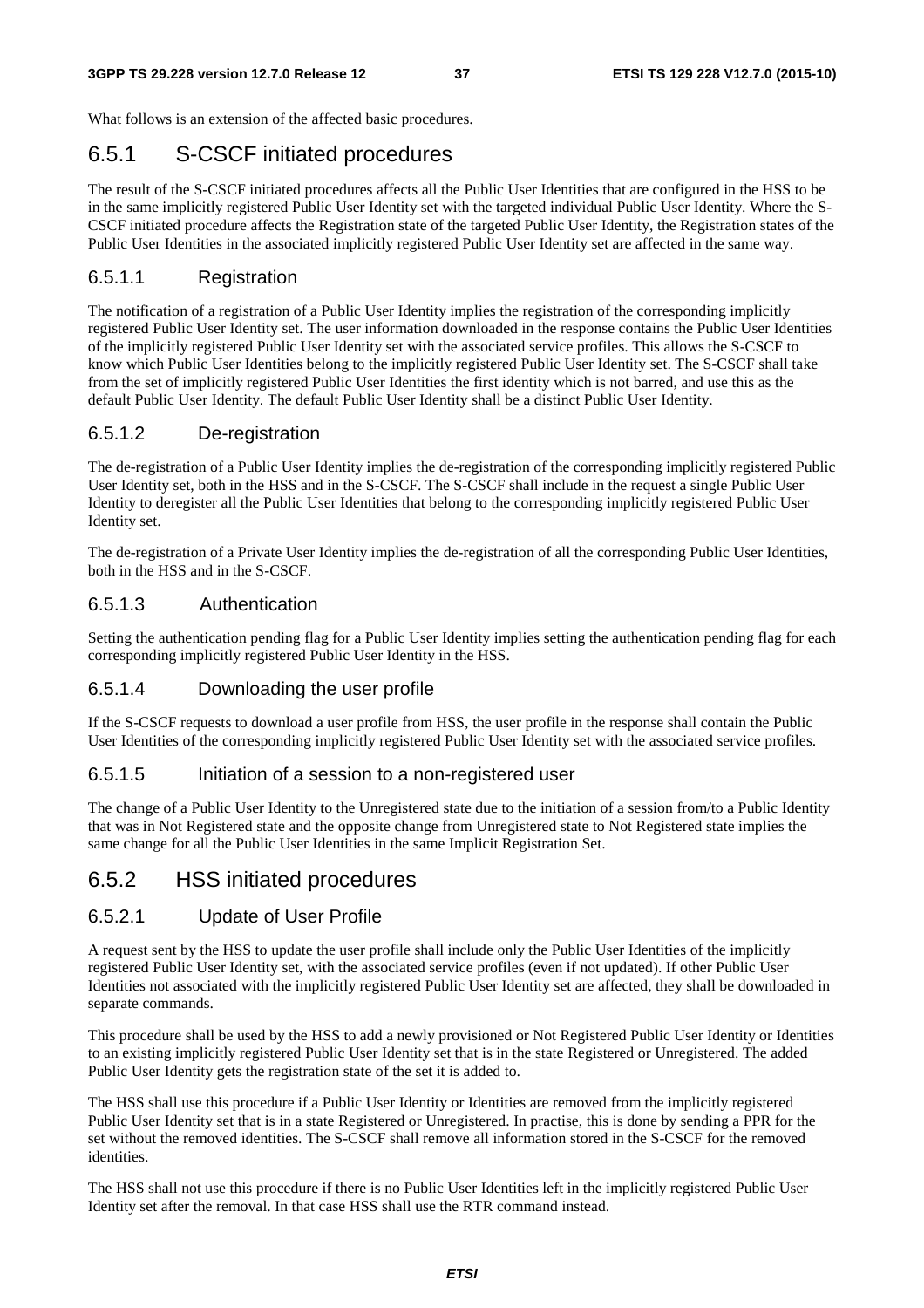The HSS shall not use this procedure to change the default Public User Identity of the implicitly registered Public User Identity set that is in a state Registered. In that case the HSS shall use the RTR command to de-register the Public User Identity set.

Moving of a Public User Identity or Identities from one implicitly registered Public User Identity set to another set shall be done in two steps: First the identity or identities are removed from the "old" set as described above, then the identity or identities are added to the "new" set as described above.

#### 6.5.2.2 De-registration

A request sent by the HSS to de-register any of the identities included in an implicitly registered Public User Identity set shall affect all the Public User Identities of the deregistered set.

The de-registration of a Private User Identity implies the de-registration of all the corresponding Public User Identities, both in the HSS and in the S-CSCF.

#### 6.5.2.3 Update of the Charging information

A request sent by the HSS to update the charging information shall include the Private User Identity for whom the charging information changed.

If corresponding Public Identity is registered or unregistered (i.e. registered as a consequence of an originating or terminating request or there is a S-CSCF keeping the user profile stored) and charging information is changed, the HSS should immediately push this information to the S-CSCF.

#### 6.5.2.4 Update of the SIP Digest Authentication Data

A request sent by the HSS to update the authentication data shall include the Private User Identity for whom the authentication data changed.

If corresponding Public Identity is registered and authentication data is changed, the HSS should immediately push this information to the S-CSCF.

If corresponding Public Identity is either not registered or unregistered (i.e. registered as a consequence of an originating or terminating request or there is a S-CSCF keeping the user profile stored), authentication pending flag is set and authentication data is changed, the HSS should immediately push this information to the S-CSCF.

## 6.6 Download of the Relevant User Profile and Charging Information

The download of the relevant user profile and charging information from the HSS to the S-CSCF depends on whether the user profile and charging information are already stored in the S-CSCF. If the SiFC feature is supported by the HSS and S-CSCF, the HSS shall download the identifiers of the shared iFC sets. If either the HSS or the S-CSCF does not support the SiFC feature, the HSS shall download the complete iFCs, and SiFC identifiers shall not be downloaded by the HSS. The SiFC feature is defined in 3GPP TS 29.229 [5].

If User-Data-Already-Available is set to USER\_DATA\_NOT\_AVAILABLE the HSS shall download the requested user profile and charging information. If the Public User Identity in the request is included in an implicitly registered Public User Identity set, the HSS shall include in the response the service profiles associated with all Public User Identities within the implicitly registered Public User Identity set to which the received Public User Identity belongs.

If User-Data-Already-Available is set to USER\_DATA\_ALREADY\_AVAILABLE, the HSS should not return any user profile and charging information data. The HSS may override User-Data-Already-Available set to USER\_DATA\_ALREADY\_AVAILABLE and download the user profile and charging information.

### 6.6.1 HSS initiated update of User Profile

The request to update the user profile in the S-CSCF includes only the Public User Identities of the implicitly registered Public User Identity set with the associated service profiles. See 6.5.2.1.

If the Public Identity is registered or unregistered (i.e. registered as a consequence of an originating or terminating request or there is a S-CSCF keeping the user profile stored) and there are changes in the user profile, the HSS should immediately push the complete user profile to the S-CSCF.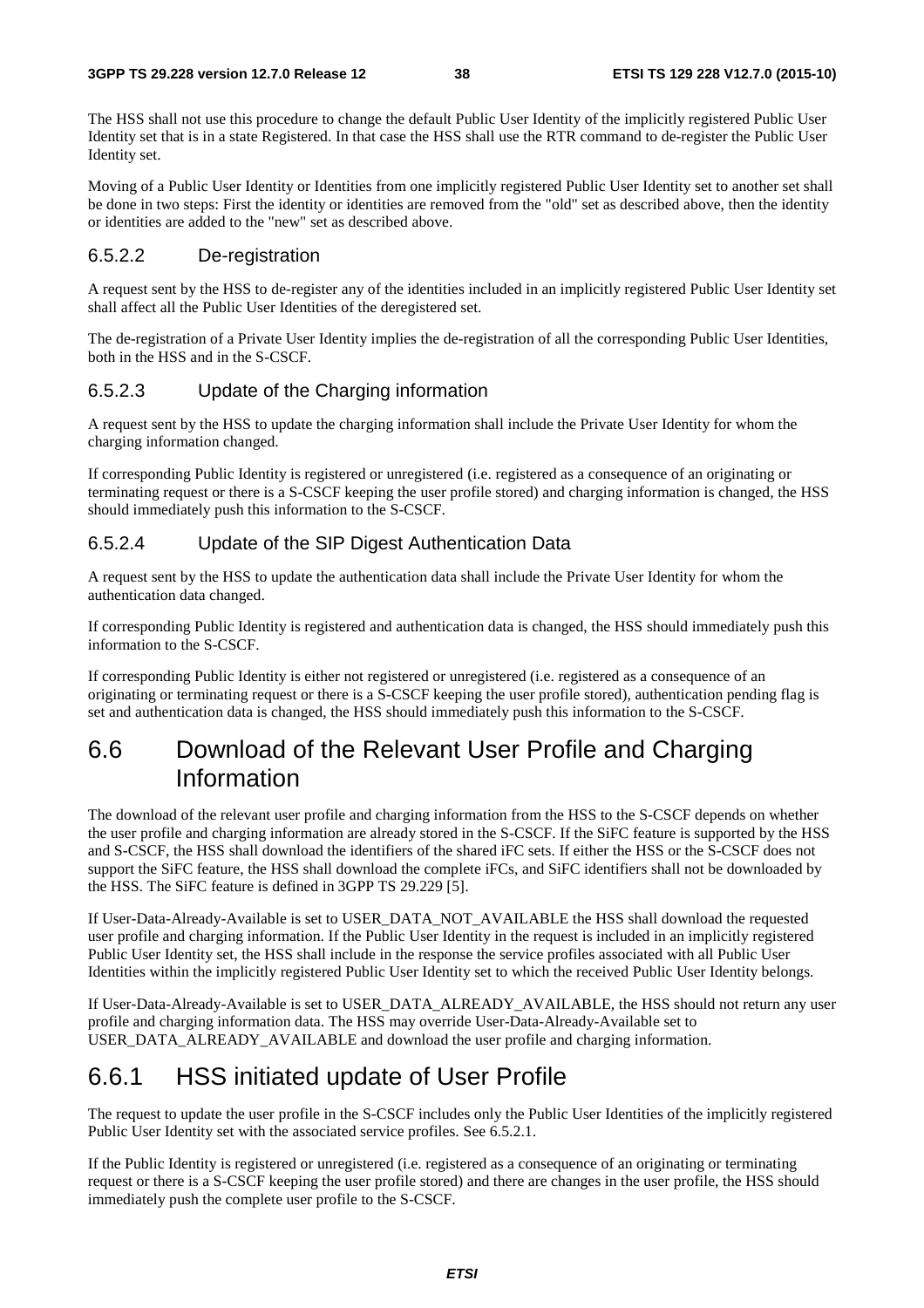#### 6.6.2 S-CSCF operation

At deregistration of a Public User Identity, the S-CSCF shall store the user information if it sends Server-Assignment-Request command including Server-Assignment-Type AVP set to value

USER\_DEREGISTRATION\_STORE\_SERVER\_NAME or

TIMEOUT\_DEREGISTRATION\_STORE\_SERVER\_NAME and the HSS responds with DIAMETER\_SUCCESS. Otherwise the S-CSCF shall not keep user information.

## 6.7 S-CSCF Assignment

The list of mandatory and optional capabilities received by an I-CSCF from the HSS allows operators to distribute users between S-CSCFs, depending on the different capabilities (e.g. features, role, geographical location) that each S-CSCF may have. Alternatively, an operator has the possibility to steer users to certain S-CSCFs.

The operator shall define (possibly based on the functionality offered by each S-CSCF installed in the network) the exact meaning of the S-CSCF mandatory and optional capabilities available in his network. It is an operator task to allocate a unique value to represent a single capability (e.g. support of "wildcarded PSI") or a set of capabilities (e.g. support of "alias" and "Shared IFC sets" and "wildcarded PSI") and to use these values to identify capabilities that are mandatory and/or optional to support for a given subscription. It is a configuration task for the operator to ensure that the I-CSCF has a correct record of the capabily values received from the HSS for each S-CSCF available in his network. The I-CSCF and the HSS do not need to know the semantic of these values. This semantic is exclusively an operator issue.

As a first choice, the I-CSCF shall select an S-CSCF that has all the mandatory and optional capabilities for the user. Only if that is not possible shall the I-CSCF apply a 'best-fit' algorithm. If more than one S-CSCF is identified that supports all mandatory capabilities the I-CSCF may then consider optional capabilities in selecting a specific S-CSCF. The 'best-fit' algorithm is implementation dependent and out of the scope of this specification.

It is the responsibility of the operator to ensure that there are S-CSCFs which have mandatory capabilities indicated by the HSS for any given user. However, configuration errors may occur. If such errors occur and they prevent the I-CSCF from selecting an S-CSCF which meets the mandatory capabilities indicated by the HSS, the I-CSCF shall inform the operator via the O&M subsystem.

As an alternative to selecting an S-CSCF based on the list of capabilities received from the HSS, it is possible to steer users to certain S-CSCFs. To do this, the operator may include one or more S-CSCF names as part of the capabilities of the user profile. The reason for the selection (e.g. all the users belonging to the same company/group could be in the same S-CSCF to implement a VPN service) and the method of selection are operator issues and out of the scope of this specification. If this alternative is chosen, the HSS shall include Server-Name AVPs in the Server-Capabilities AVP and should not include Mandatory-Capability AVPs or Optional-Capability AVPs in the Server-Capabilities AVP, and the I-CSCF when receiving Server-Name AVPs within the Server-Capabilities AVP shall discard any Mandatory-Capability AVP and any Optional-Capability AVP received within the Server-Capabilities AVP.

The following table is a guideline for operators that records S-CSCF capabilities that need to be supported by an S-CSCF in order to serve a user or a service (identified by a Public User Identity or Public Service Identity), that cannot be served by an S-CSCF which is only compliant to a previous 3GPP release.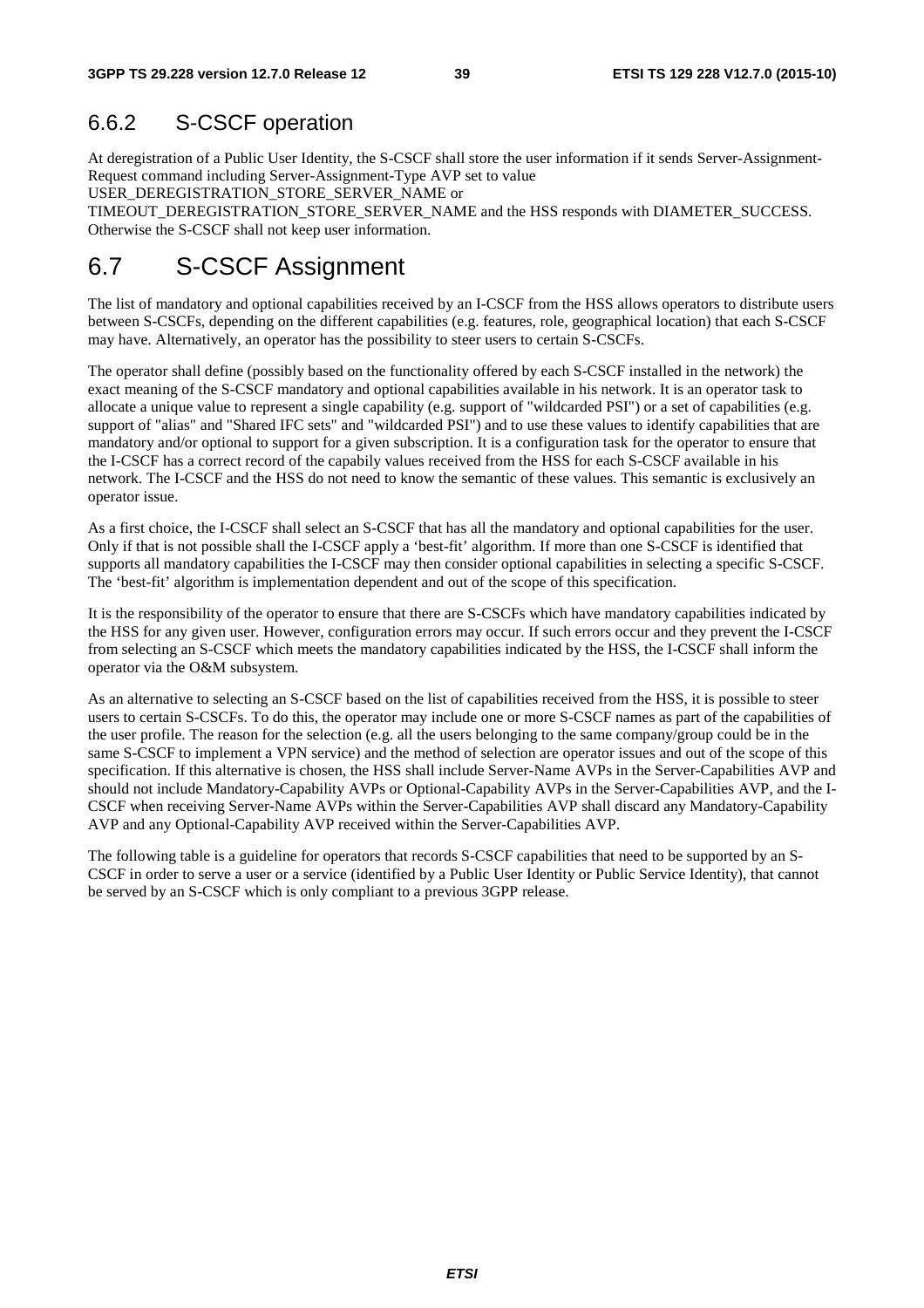| <b>Capability</b>                                                    | <b>Mandatory or</b><br><b>Optional</b><br>(NOTE 1) | <b>Description</b>                                                                                                                                                                                                                                                                                                   |
|----------------------------------------------------------------------|----------------------------------------------------|----------------------------------------------------------------------------------------------------------------------------------------------------------------------------------------------------------------------------------------------------------------------------------------------------------------------|
| Support of "Wildcarded PSI"                                          | м                                                  | This capability indicates that the assigned S-CSCF shall<br>support the handling of Wildcarded PSIs.                                                                                                                                                                                                                 |
| Support of "OrigUnreg SPT"                                           | M                                                  | This capability indicates that the assigned S-CSCF shall<br>be able to process iFCs with a Session Case<br>"Originating_Unregistered" received from the HSS in the<br>user profile.                                                                                                                                  |
| Support of "OrigCDIV SPT"                                            | M                                                  | This capability indicates that the assigned S-CSCF shall<br>be able to process iFCs with a Session Case<br>"Originating_CDIV" received from the HSS in the user<br>profile.                                                                                                                                          |
| Support of "Shared iFC sets"                                         | $\Omega$                                           | This capability indicates that the assigned S-CSCF may<br>support the "SiFC" feature defined in the 3GPP TS<br>29.229 [5].                                                                                                                                                                                           |
| Support of "Display Name"                                            | O                                                  | This capability indicates that the assigned S-CSCF may<br>support the handling of "Display Name". The behaviour of<br>the S-CSCF related to this missing data is the same as if<br>the HSS did not send the Display Name.                                                                                            |
| Support of "Alias"                                                   | O                                                  | This capability indicates that the assigned S-CSCF may<br>support the "AliasInd" feature defined in 3GPP TS 29.229<br>[5]                                                                                                                                                                                            |
| Support of "SIP Digest Authentication"                               | M                                                  | This capability indicates that the assigned S-CSCF shall<br>support the handling of SIP Digest Authentication.                                                                                                                                                                                                       |
| Support of "NASS Bundled<br>Authentication"                          | M                                                  | This capability indicates that the assigned S-CSCF shall<br>support the handling of NASS Bundled Authentication.                                                                                                                                                                                                     |
| Support of "Wildcarded IMPUs"                                        | M                                                  | This capability indicates that the assigned S-CSCF shall<br>support the handling of Wildcarded Public User Identities.                                                                                                                                                                                               |
| Support of "Loose-Route "                                            | M                                                  | This capability indicates that the assigned S-CSCF shall<br>support the loose-route mechanism.                                                                                                                                                                                                                       |
| Support of "Service Level Trace"                                     | M                                                  | This capability indicates that the assigned S-CSCF shall<br>support the Service Level Trace mechanism.                                                                                                                                                                                                               |
| Support of "Priority Service"                                        | M                                                  | This capability indicates that the S-CSCF shall support a<br>network default pre-configured namespace (e.g. "wps")<br>and the associated Service Priority Level. See IETF RFC<br>4412 [22] and 3GPP TS 24.229 [8].                                                                                                   |
| <b>Support of "Extended Priority"</b><br>(NOTE 2)                    | M                                                  | This capability indicates that the S-CSCF shall support<br>the Priority Namespaces and their associated Priority<br>Levels. See IETF RFC 4412 [22] and 3GPP TS 24.229<br>$[8]$ .                                                                                                                                     |
| Support of "Early IMS Security"                                      | M                                                  | This capability indicates that the assigned S-CSCF shall<br>support GIBA.                                                                                                                                                                                                                                            |
| Support of "Reference Location"                                      | M                                                  | This capability indicates that the assigned S-CSCF shall<br>support the handling of reference location as defined in<br>3GPP TS 23.167 [23].                                                                                                                                                                         |
| Support of "Priviledged-Sender"                                      | M                                                  | This capability indicates that the S-CSCF shall support<br>priviledged sender. See 3GPP TS 24.229 [8].                                                                                                                                                                                                               |
| Support of "IMSI"                                                    | M                                                  | This capability indicates that the assigned S-CSCF shall<br>support the handling of the IMSI.                                                                                                                                                                                                                        |
| Support of "Maximum Number of<br>allowed simultaneous registrations" | M                                                  | This capability indicates that the assigned S-CSCF shall<br>support the handling of maximum number of allowed<br>simultaneous registrations per user as received from the<br>HSS.                                                                                                                                    |
| NOTE 1:                                                              |                                                    | Mandatory (M) corresponds to a Mandatory Capability that shall be supported by the assigned S-CSCF for<br>a given user. The I-CSCF shall not select an S-CSCF that does not meet a mandatory capability. The<br>selection of a S-CSCF not supporting this capability would lead to an unspecified network behaviour. |
| network behaviour.                                                   |                                                    | Optional (O) corresponds to an Optional Capability that may be supported by the assigned S-CSCF for a<br>given user. The selection of a S-CSCF that would not support this capability will not significantly affect the                                                                                              |
| NOTE 2:                                                              |                                                    | Support of "Extended Priority" is backward compatible with continued support of the "Priority Service".                                                                                                                                                                                                              |

**Table 6.7: Guidelines for S-CSCF Capabilities**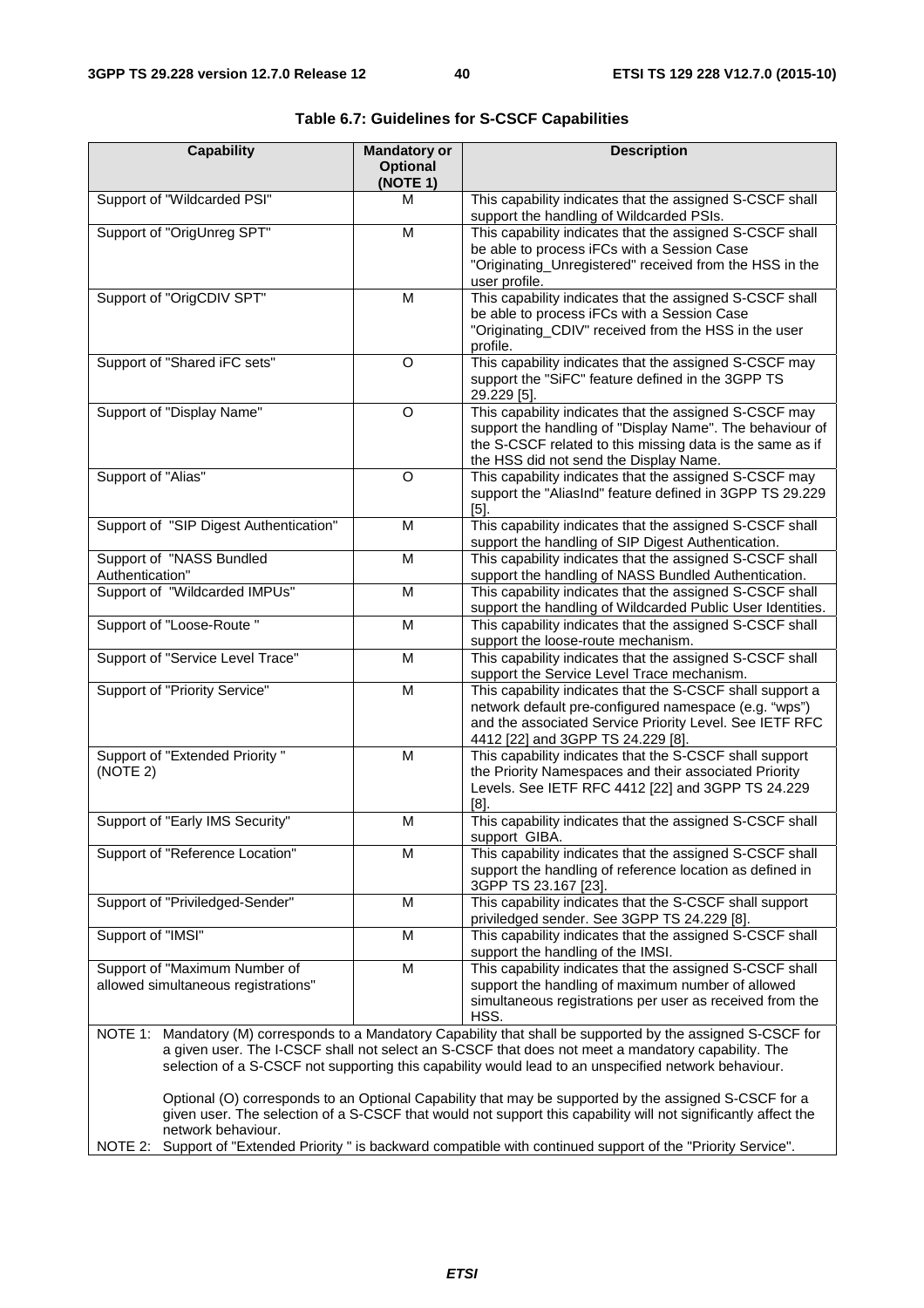# 7 Information element contents

## 7.1 Visited Network Identifier

This information element contains the domain name of the visited network.

## 7.2 Public User Identity

This information element contains the Public User Identity. For definition of a Public User Identity, see 3GPP TS 23.003 [17].

When GPRS-IMS-Bundled Authentication (GIBA) is used, a Temporary Public User Identity is derived from the IMSI used for bearer network access according to the rules in 3GPP TS 23.003 [17].

## 7.2a Public Service Identity

This information element contains a Public Service Identity (PSI) that is hosted by an application server. For definition of a PSI, see 3GPP TS 23.003 [17].

### 7.2b Wildcarded Public Identity

This information element contains a Wildcarded PSI that is hosted by an application server or a Wildcarded Public User Identity. For definition of a Wildcarded PSI and a Wildcarded Public User Identity, see 3GPP TS 23.003 [17].

### 7.2c Void

#### 7.3 Private User Identity

This information element contains the Private User Identity. For definition of a Private User Identity, see 3GPP TS 23.003 [17].

When GPRS-IMS-Bundled Authentication (GIBA) is used, the Private User Identity is derived from the IMSI as specified in 3GPP TS 33.203 [3].

### 7.3a Private Service Identity

This information element contains the Private Service Identity. For definition of a Private Service Identity, see 3GPP TS 23.003 [17].

### 7.4 S-CSCF Name

This information element contains the S-CSCF Name of the S-CSCF assigned to an IMS Subscription. For definition of a S-CSCF Name, see 3GPP TS 23.008 [18].

### 7.4a AS Name

This information element contains the AS Name of the AS hosting a Public Service Identity. For definition of AS Name, see 3GPP TS 23.008 [18].

### 7.5 S-CSCF Capabilities

This information element carries information to assist the I-CSCF during the process of selecting an S-CSCF for a certain IMS Subscription.

## 7.6 Result

This information element contains result of an operation. See 3GPP TS 29.229 [5] for the possible values.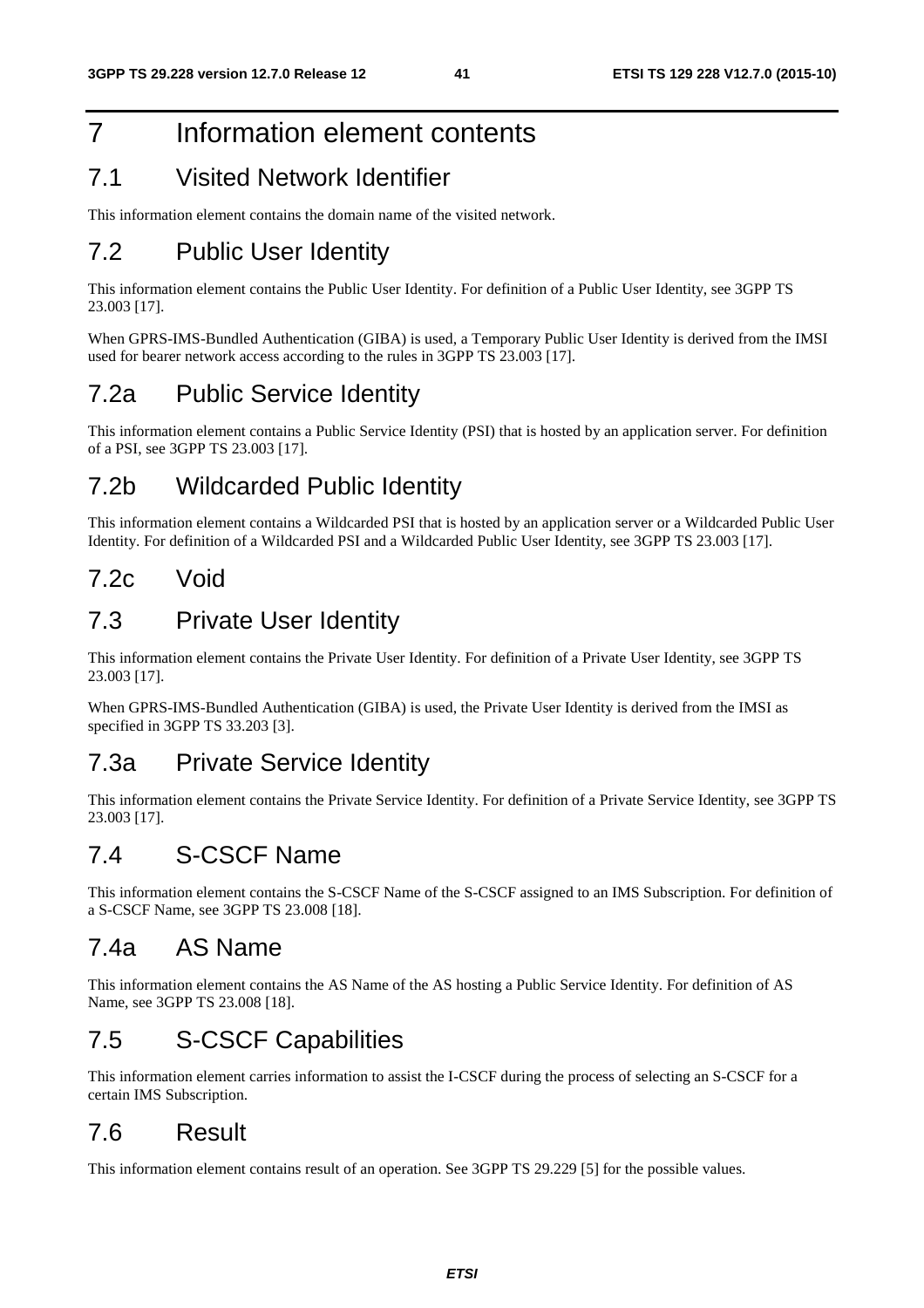## 7.7 User Profile

This information element contains the user profile in XML format. The user profile XML shall be valid against the user profile XML schema defined in Annex E.

Annex B specifies the UML logical model of the user profile downloaded via the Cx interface.

Annex D contains and informative, high level representation, of the wire representation of user profile data.

# 7.8 Server Assignment Type

Indicates the type of server assignment. See 3GPP TS 29.229 [5] for the list of existing values.

## 7.9 Authentication Data

This information element is composed of the following sub-elements.

#### 7.9.1 Item Number

This information element indicates the order in which the authentication vectors are to be consumed. See 3GPP TS 29.229 [5] for coding details.

#### 7.9.2 Authentication Scheme

This information element contains the authentication scheme, which is used to encode the authentication parameters. See 3GPP TS 29.229 [5] for a list of values.

#### 7.9.3 Authentication Information

This information element is used to convey the challenge and authentication token user during the authentication procedure, see 3GPP TS 33.203 [3] for more information. See 3GPP TS 29.229 [5] for coding details.

#### 7.9.4 Authorization Information

This information element is used, in an authentication request, to indicate a failure of synchronization. In a response, it is used to convey the expected response to the challenge used to authenticate the user, see 3GPP TS 33.203 [3] for more information. See 3GPP TS 29.229 [5] for coding details.

### 7.9.5 Confidentiality Key

This information element contains the confidentiality key, see 3GPP TS 33.203 [3] for more information. See 3GPP TS 29.229 [5] for coding details.

#### 7.9.6 Integrity Key

This information element contains the integrity key, see 3GPP TS 33.203 [3] for more information. See 3GPP TS 29.229 [5] for coding details.

#### 7.9.7 Authentication Context

This information element contains authentication-related information relevant for performing the authentication but that is not part of the SIP authentication headers. Some mechanisms (e.g. PGP, digest with quality of protection set to authint defined in IETF RFC 2617 [16], digest with predictive nonces or sip access digest) request that part or the whole SIP request (e.g. the SIP method) is passed to the entity performing the authentication. In such cases the SIPAuthentication-Context AVP shall be carrying such information.

See 3GPP TS 29.229 [5] for coding details.

#### 7.9.8 Digest Authenticate

This information element is composed of the following sub-elements.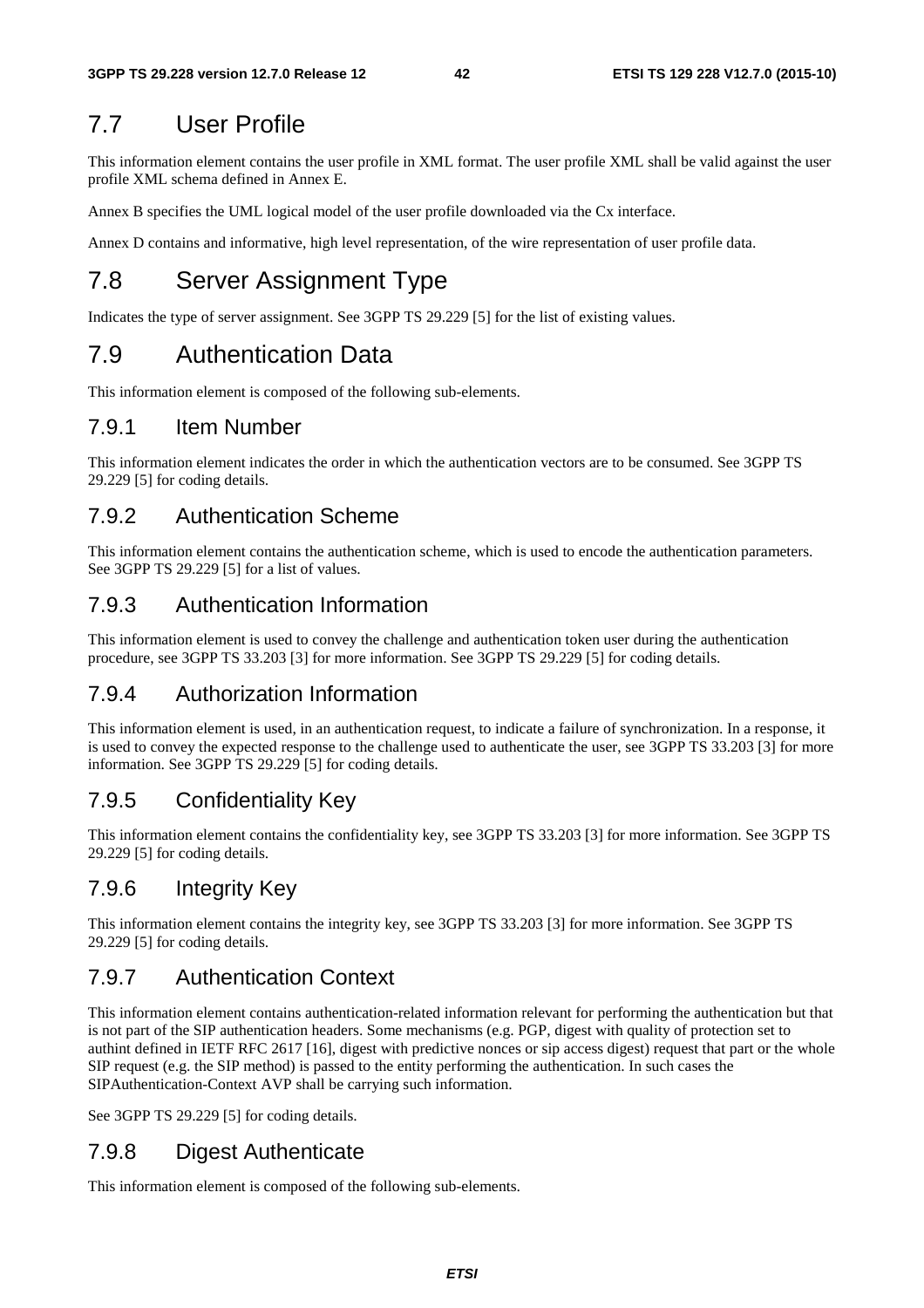#### 7.9.8.1 Digest Realm

This information element is part of the Digest authentication challenge, and corresponds to the Realm parameter as defined in IETF RFC 3261 [11]. This information element is used to convey the Realm to the S-CSCF during the SIP Digest authentication procedure. See 3GPP TS 29.229 [5] for coding details.

#### 7.9.8.2 Void

#### 7.9.8.3 Digest Algorithm

This information element is part of the Digest authentication challenge, defined in IETF RFC 2617 [16]. See 3GPP TS 29.229 [5] for coding details.

#### 7.9.8.4 Digest QoP

This information element is part of the Digest authentication challenge, defined in IETF RFC 2617 [16]. It provides the Quality of Protection indication and has an effect on the digest computation. See 3GPP TS 29.229 [5] for coding details.

#### 7.9.8.5 Digest HA1

This information element is part of the Digest authentication challenge, defined in IETF RFC 2617 [16]. See 3GPP TS 29.229 [5] for coding details.

#### 7.9.9 Line Identifier

This information element contains the line identifier of the user's network termination. See 3GPP TS 29.229 [5] for coding details.

#### 7.9.10 Framed IP Address

See 3GPP TS 29.229 [5] for more information.

#### 7.9.11 Framed IPv6 Prefix

See 3GPP TS 29.229 [5] for more information.

#### 7.9.12 Framed Interface Id

See 3GPP TS 29.229 [5] for more information.

#### 7.9.8.1 Digest Realm

This information element is part of the Digest authentication challenge, and corresponds to the realm parameter as defined in IETF RFC 3261 [11]. This information element is used to convey the realm to the S-CSCF during the SIP Digest authentication procedure.

#### 7.9.8.2 Void

#### 7.9.8.3 Digest Algorithm

This information element is part of the Digest authentication challenge, defined in IETF RFC 2617 [16].

#### 7.9.8.4 Digest QoP

This information element is part of the Digest authentication challenge, defined in IETF RFC 2617 [16]. It provides the Quality of Protection indication and has an effect on the digest computation.

#### 7.9.8.5 Digest HA1

This information element is part of the Digest authentication challenge, defined in IETF RFC 2617 [16].

#### 7.9.9 Line Identifier

This information element contains the line identifier of the user's network termination.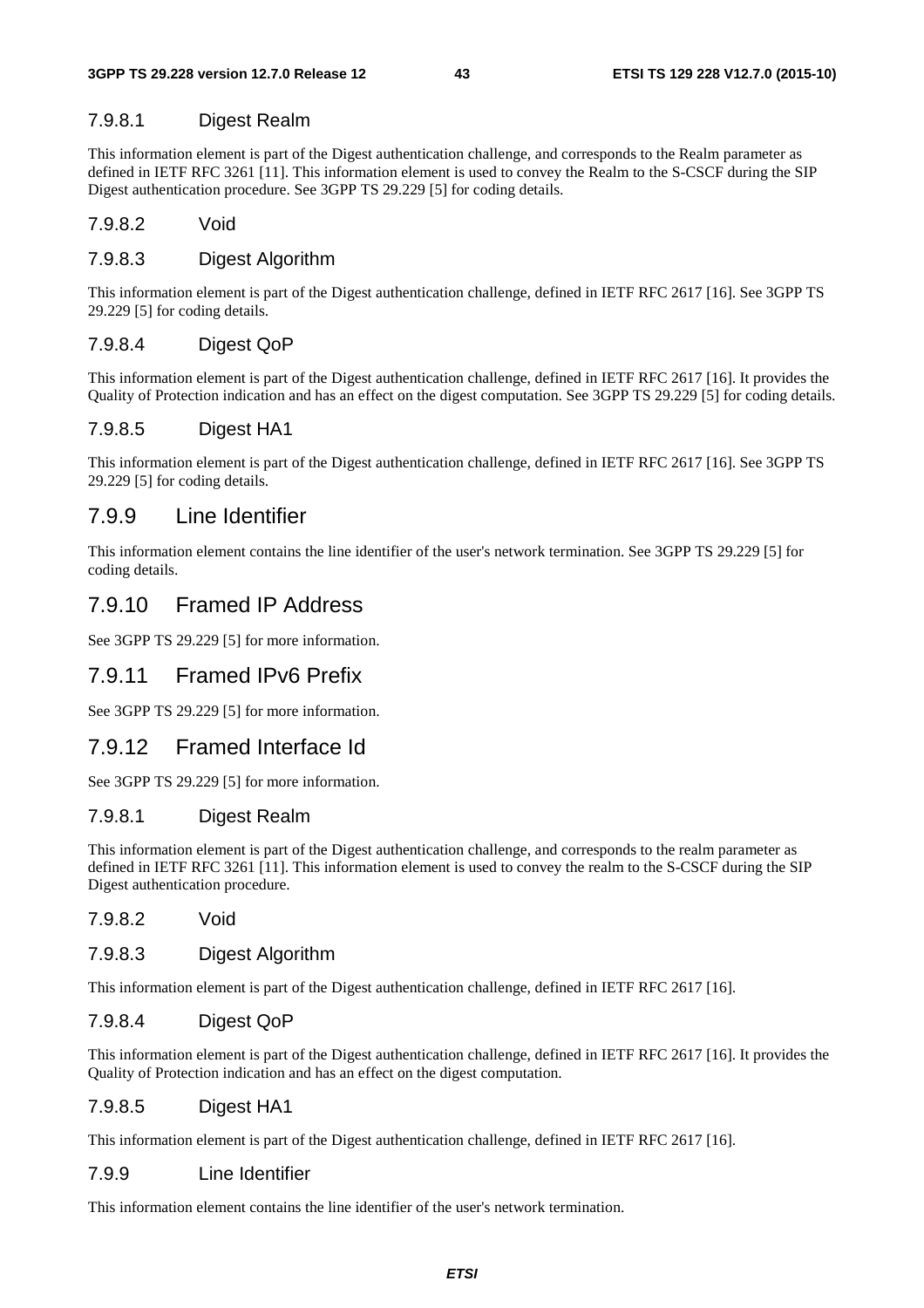## 7.10 Number Authentication Items

This information element contains the number of authentication vectors requested or delivered.

## 7.11 Reason for de-registration

This information element contains the reason for a de-registration procedure.

# 7.12 Charging information

Addresses of the charging functions. See 3GPP TS 29.229 [5].

### 7.13 Routing information

Information to route requests.

## 7.14 Type of authorization

Type of authorization requested by the I-CSCF. See 3GPP TS 29.229 [5] for a list of values.

### 7.15 Void

Void

## 7.16 User Data Already Available

This information element indicates to the HSS if the user profile is already available in the S-CSCF. See 3GPP TS 29.229 [5] for a list of values.

## 7.17 Associated Private Identities

This information element indicates to the S-CSCF the Private Identities, which belong to the same IMS Subscription as the Private Identity received in the request command. See 3GPP TS 29.229 [5].

## 7.18 Originating-Request

This information element indicates to the HSS that the request is related to an originating SIP message. See 3GPP 29.229 [5].

### 7.19 User Authorization Request Flags

This information element carries the following indication (see 3GPP 29.229 [5] for coding details):

- IMS Emergency Registration.

### 7.20 Loose-Route Indication

This information element indicates to the S-CSCF that the loose-route mechanism shall be applied to the public identities contained in the user profile received from the HSS. See 3GPP TS 29.229 [5]. This information is static data for the duration of the subscription or the validity of the IMS identity. Modification of this data result in Network Initiated Deregistration (SERVER\_CHANGE); see section 6.1.3.1.

# 7.21 S-CSCF Restoration Information

This information element contains information for the S-CSCF to handle traffic for a registered user. It is associated with the Private User Identity and the Implicit Registration Set that is affected by the SAR request. See 3GPP TS 29.229 [5] for the contents of this information element.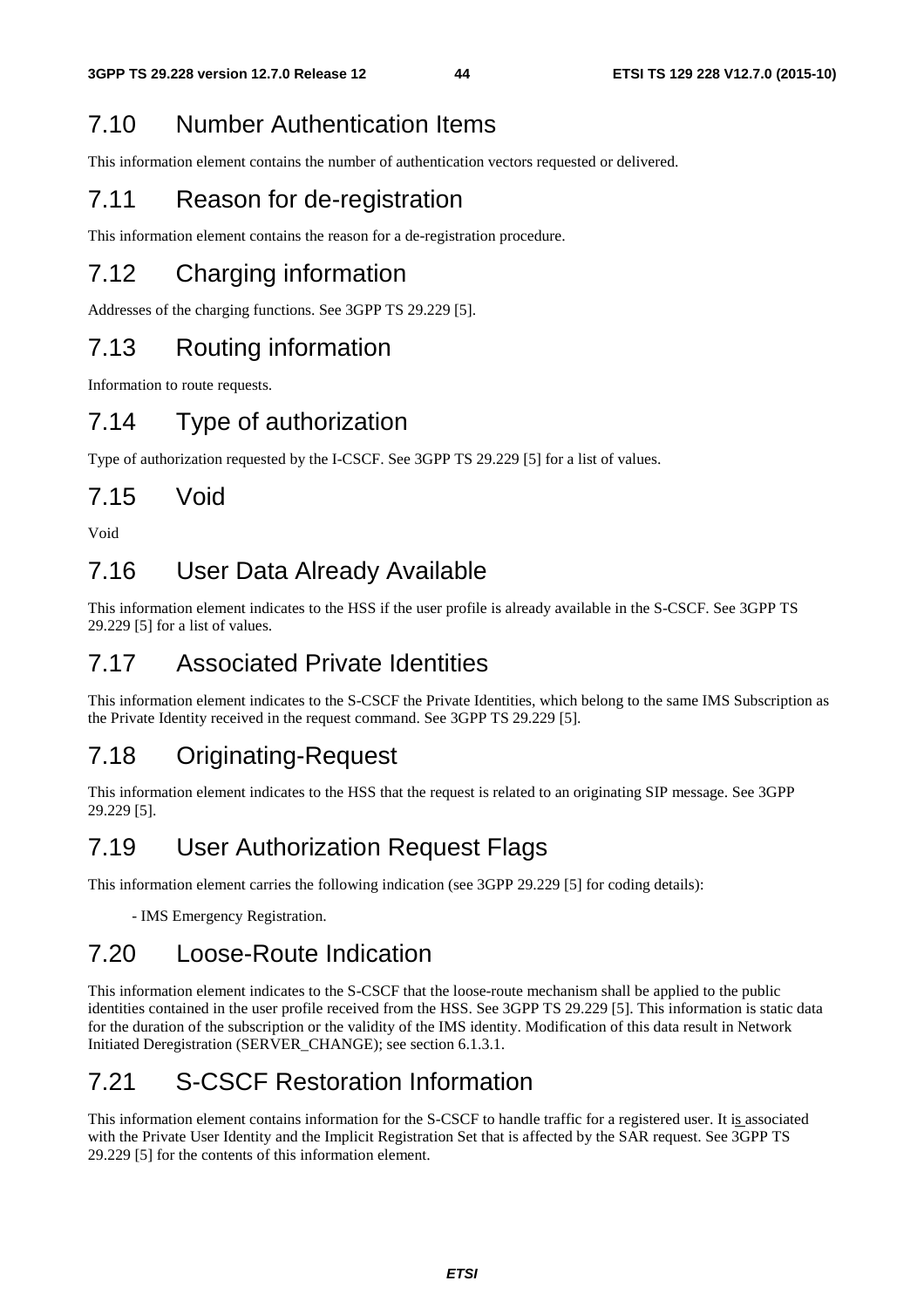## 7.22 Associated Registered Private Identities

This information element indicates to the S-CSCF the Registered Private Identities, which were registered with the Public Identity received in the request command. See 3GPP TS 29.229 [5].

## 7.23 Multiple Registration Indication

This information element indicates to the HSS that this is related to a multiple registration. See 3GPP TS 29.229 [5].

## 7.24 Session-Priority

This information element indicates the session's priority level to the HSS. See 3GPP TS 29.229 [5].

## 7.25 Identities with Emergency Registration

This information element indicates to the HSS a list of pairs of Private / Public Identities that are emergency registered. See 3GPP TS 29.229 [5].

## 7.26 Priviledged-Sender Indication

This information element indicates to the S-CSCF that the Private User Identity shall be considered as a priviledged sender, as described in 3GPP TS 24.229 [8].

# 7.27 LIA Flags

This information element carries the following indications. See 3GPP TS 29.229 [5] for coding details.

- PSI Direct Routing Indication

### 7.28 Server Assignment Request Flags

This information element carries the following indication (see 3GPP 29.229 [5] for coding details):

- P-CSCF Restoration Indication

# 8 Error handling procedures

### 8.1 Registration error cases

This section describes the handling of error cases, which can occur during the registration process. If the new and previously assigned S-CSCF names sent in the Multimedia-Auth-Request command are different and the Multimedia-Auth-Request is not indicating synchronisation failure (i.e. the request does not contain auts parameter), then the HSS shall overwrite the S-CSCF name.

If the new and previously assigned S-CSCF names sent in a command other than the Multimedia-Auth-Request command are different and the S-CSCF reassignment pending flag is not set, then the HSS shall not overwrite the S-CSCF name; instead it shall send a response to the S-CSCF indicating an error.

### 8.1.1 Cancellation of the old S-CSCF

It is possible that in certain situations the HSS receives a Multimedia-Auth-Request (MAR) command including a S-CSCF name, which is not the same as the previously assigned S-CSCF for the user. This can happen e.g. in case the new S-CSCF is selected due to a failure in the re-registration if the previously assigned S-CSCF does not respond to REGISTER message sent from the I-CSCF after a timeout.

In this case, the new S-CSCF is assigned for the user and if registrations in the previously assigned S-CSCF exist for the user, these registrations in the old S-CSCF are handled locally in the old S-CSCF, e.g. re-registration timers in the old S-CSCF shall cancel the registrations.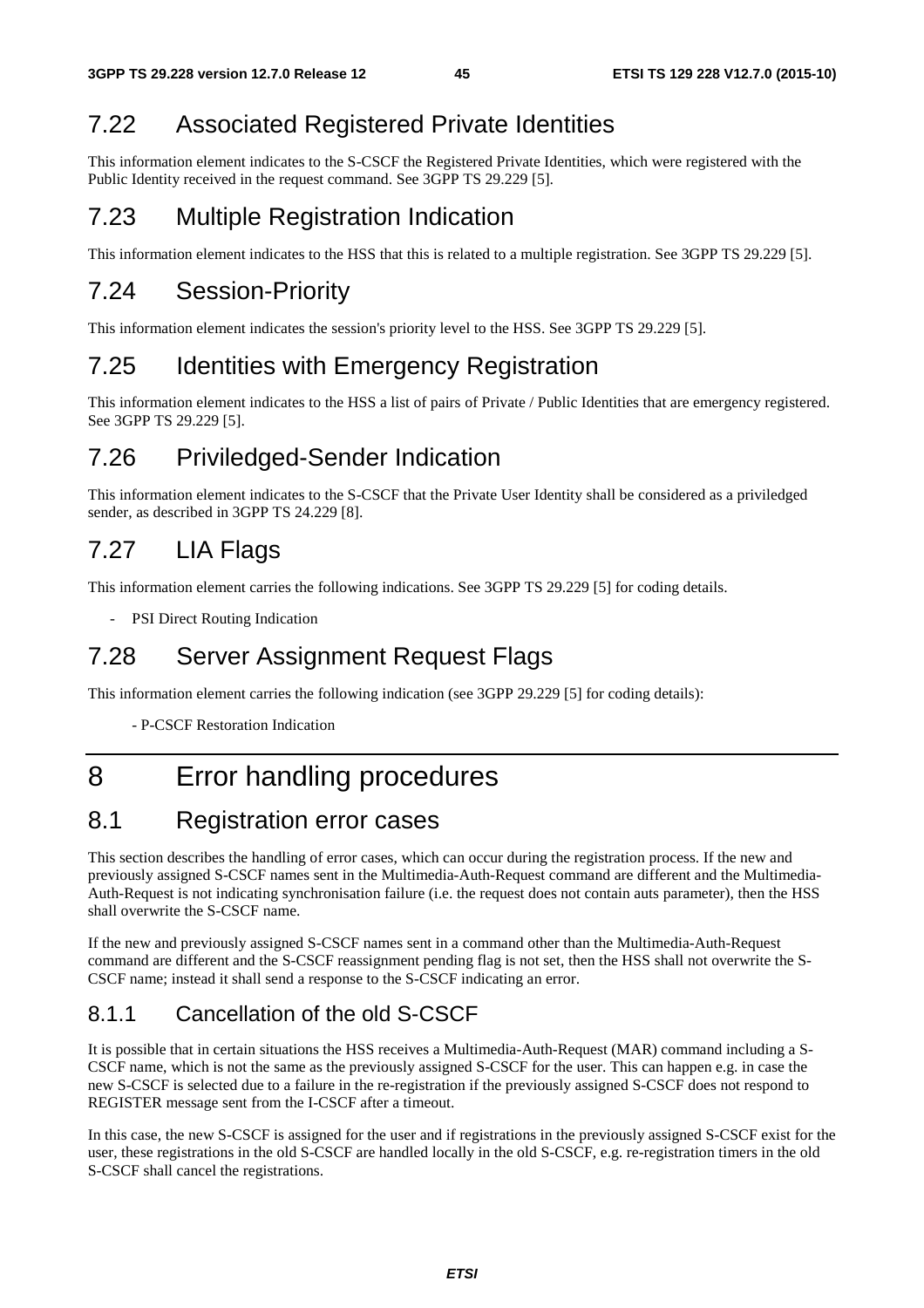Additionally, the HSS should de-register the registrations in the old S-CSCF by using the Registration-Termination-Request command. In this case, the HSS shall first check whether the deregistration is really required by comparing the Diameter client address of the newly assigned S-CSCF received in the MAR command to the Diameter client address stored in the HSS. If the Diameter client addresses match, the deregistration shall not be initiated. Otherwise the deregistration should be initiated for all the registered Public User Identities for the corresponding IMS Subscription. HSS shall check whether IMS Restoration Procedures are supported to perform deregistration:

- If supported, Registration-Termination-Request shall be sent for all Public User Identities (with their associated Private User Identities), with Deregistration-Reason AVP value set to NEW\_SERVER\_ASSIGNED.
- Otherwise, Registration-Termination-Request shall be sent with different Deregistration-Reason AVP values, in the following order:
	- 1. Deregistration-Reason AVP value set to NEW\_SERVER\_ASSIGNED, for the Public User Identity (with its associated Private User Identity), which is registered in the new S-CSCF.
	- 2. Deregistration-Reason AVP value set to SERVER\_CHANGE, for the user Public User Identities (with their associated Private User Identities), which are not yet registered in the new S-CSCF.

#### 8.1.2 Error in S-CSCF name

If the S-CSCF name sent in the Server-Assignment-Request command and the previously assigned S-CSCF name stored in the HSS are different and the S-CSCF reassignment pending flag is not set, then the HSS shall not overwrite the S-CSCF name. If the Server Assignment Type indicates NO\_ASSIGNMENT, the HSS shall send a response to the S-CSCF with Result-Code value set to DIAMETER\_UNABLE\_TO\_COMPLY. For all other Server Assignment Types, the HSS shall send a response to the S-CSCF with Experimental-Result-Code value set to DIAMETER\_ERROR\_IDENTITY\_ALREADY\_REGISTERED.

If the S-CSCF name sent in the Server-Assignment-Request command and the previously assigned S-CSCF name stored in the HSS are different and IMS Restoration Procedures are supported and the S-CSCF reassignment pending flag is set, then the HSS shall allow overwriting of the S-CSCF name and proceed with the processing of the SAR command as defined in section 6.1.2.

#### 8.1.3 Error in S-CSCF assignment type

If the Server-Assignment-Type in the Server-Assignment-Request command sent by the S-CSCF to the HSS is not allowed (i.e if the Server-Assignment-Type is not applicable based on the user state or it is not applicable based on the user identity type), the HSS shall send a response to the S-CSCF with the Experimental-Result-Code value set to DIAMETER\_ERROR\_IN\_ASSIGNMENT\_TYPE.

# 9 Protocol version identification

See 3GPP TS 29.229 [5].

# 10 Operational Aspects

See 3GPP TS 29.229 [5].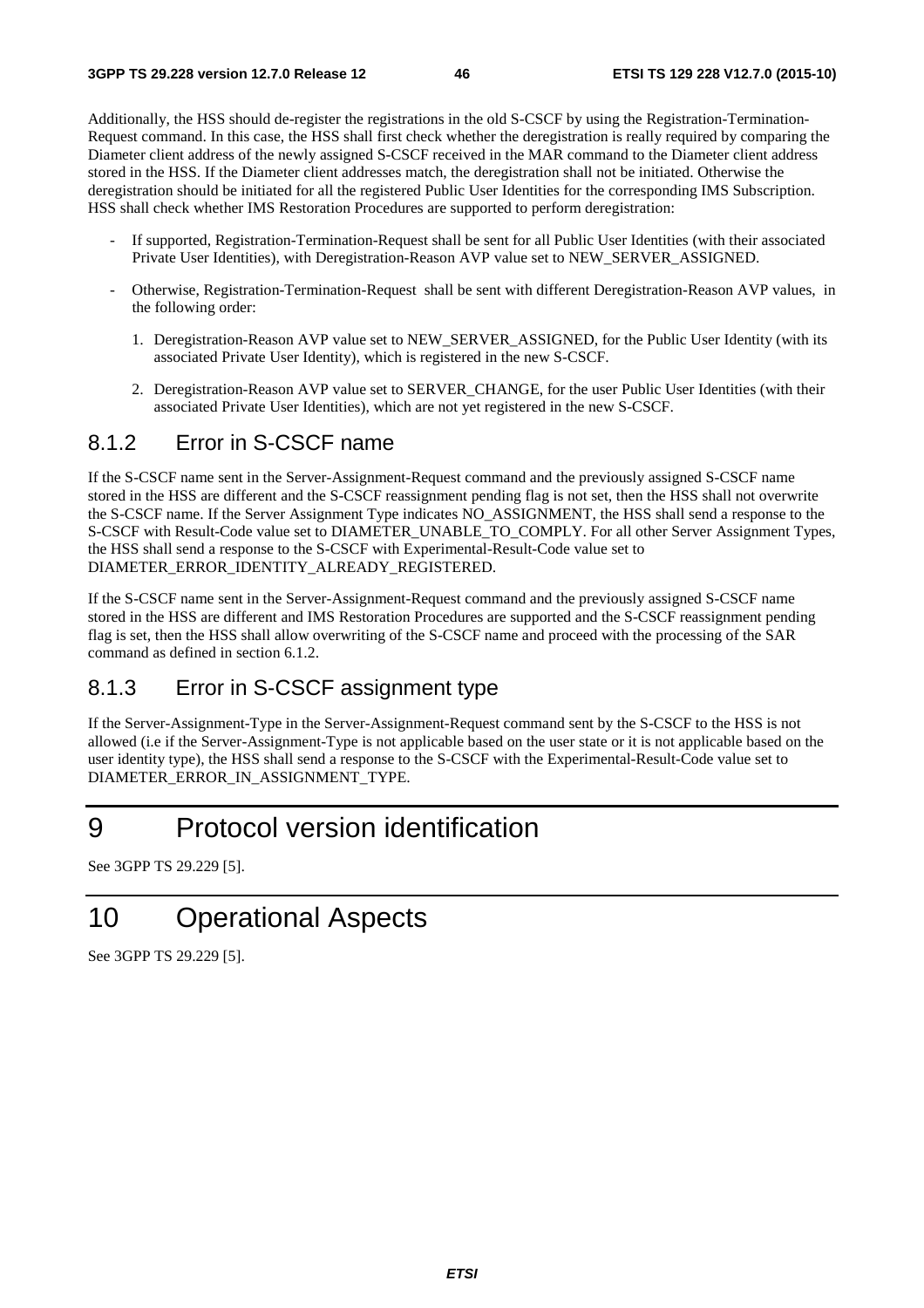# Annex A (normative): Mapping of Cx operations and terminology to Diameter

# A.1 Introduction

This appendix gives mappings from Cx to Diameter protocol elements. Diameter protocol elements are defined in 3GPP TS 29.229 [5].

# A.2 Cx message to Diameter command mapping

The following table defines the mapping between stage 2 operations and Diameter commands:

| Cx message                     | <b>Source</b> | <b>Destination</b> | <b>Command-Name</b>               | <b>Abbreviation</b> |
|--------------------------------|---------------|--------------------|-----------------------------------|---------------------|
| Cx-Query + Cx-Select-Pull      | <b>I-CSCF</b> | <b>HSS</b>         | <b>User-Authorization-Request</b> | <b>UAR</b>          |
| Cx-Query Resp + Cx-Select-Pull | <b>HSS</b>    | <b>I-CSCF</b>      | User-Authorization-Answer         | <b>UAA</b>          |
| Resp                           |               |                    |                                   |                     |
| Cx-Put + Cx-Pull               | S-CSCF        | <b>HSS</b>         | Server-Assignment-Request         | <b>SAR</b>          |
| Cx-Put Resp + Cx-Pull Resp     | <b>HSS</b>    | S-CSCF             | Server-Assignment-Answer          | <b>SAA</b>          |
| <b>Cx-Location-Query</b>       | <b>I-CSCF</b> | <b>HSS</b>         | Location-Info-Request             | <b>LIR</b>          |
| <b>Cx-Location-Query Resp</b>  | <b>HSS</b>    | <b>I-CSCF</b>      | Location-Info-Answer              | LIA                 |
| Cx-AuthDataReq                 | S-CSCF        | <b>HSS</b>         | Multimedia-Authentication-        | <b>MAR</b>          |
|                                |               |                    | Request                           |                     |
| Cx-AuthDataResp                | <b>HSS</b>    | S-CSCF             | Multimedia-Authentication-Answer  | MAA                 |
| Cx-Deregister                  | <b>HSS</b>    | S-CSCF             | Registration-Termination-Request  | <b>RTR</b>          |
| <b>Cx-Deregister Resp</b>      | S-CSCF        | <b>HSS</b>         | Registration-Termination-Answer   | <b>RTA</b>          |
| Cx-Update_Subscr_Data          | <b>HSS</b>    | S-CSCF             | Push-Profile-Request              | <b>PPR</b>          |
| Cx-Update_Subscr_Data Resp     | S-CSCF        | <b>HSS</b>         | Push-Profile-Answer               | <b>PPA</b>          |

#### **Table A.2.1: Cx message to Diameter command mapping**

# A.3 Cx message parameters to Diameter AVP mapping

The following table gives an overview about the mapping: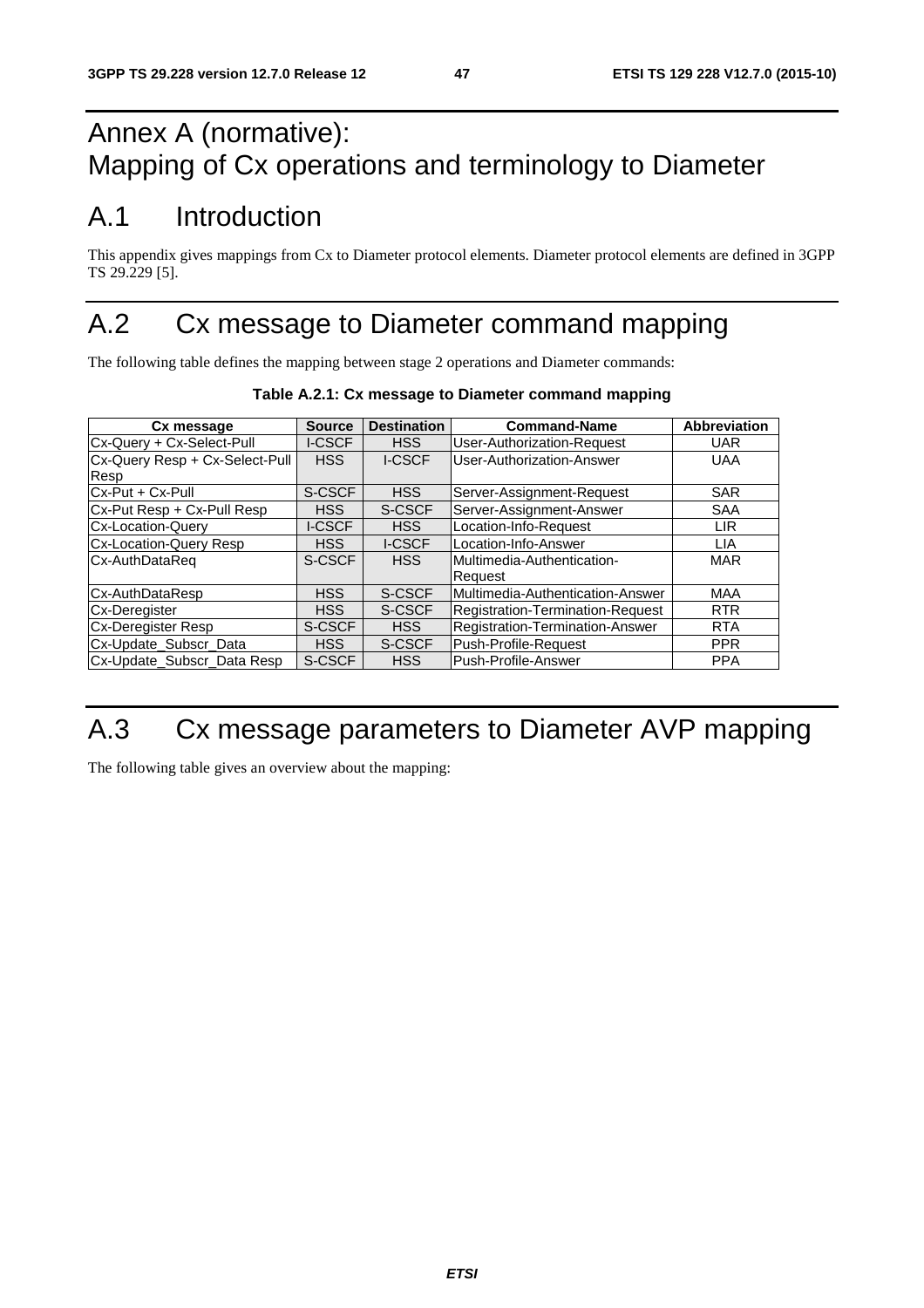| <b>Cx parameter</b>               | <b>AVP Name</b>               |
|-----------------------------------|-------------------------------|
| Visited Network Identifier        | Visited-Network-Identifier    |
| <b>Public Identity</b>            | Public-Identity               |
| Private Identity                  | User-Name                     |
| S-CSCF Name                       |                               |
| AS Name                           | Server-Name                   |
| S-CSCF capabilities               | Server-Capabilities           |
|                                   | Result-Code                   |
| Result                            | Experimental-Result-Code      |
| User profile                      | User-Data                     |
| Server Assignment Type            | Server-Assignment-Type        |
| Authentication data               | SIP-Auth-Data-Item            |
| Item Number                       | SIP-Item-Number               |
| <b>Authentication Scheme</b>      | SIP-Authentication-           |
|                                   | Scheme                        |
| Authentication Information        | SIP-Authenticate              |
| Authorization Information         | SIP-Authorization             |
| <b>Confidentiality Key</b>        | Confidentiality-Key           |
| <b>Integrity Key</b>              | Integrity-Key                 |
| <b>Number Authentication</b>      | SIP-Number-Auth-Items         |
| Items                             |                               |
| Reason for de-registration        | Deregistration-Reason         |
| Charging Information              | Charging-Information          |
| Routing Information               | Destination-Host              |
| Type of Authorization             | Authorization-Type            |
| <b>Associated Private</b>         | Associated-Identities         |
| Identities                        |                               |
| <b>Digest Authenticate</b>        | SIP-Digest-Authenticate       |
| Digest Realm                      | Digest-Realm                  |
| <b>Digest Algorithm</b>           | Digest-Algorithm              |
| Digest QoP                        | Digest-QoP                    |
| Digest HA1                        | Digest-HA1                    |
| Line Identifier                   | Line-Identifier               |
| <b>Wildcarded Public Identity</b> | Wildcarded-Public Identity    |
| Loose-Route Indication            | Loose-Route-Indication        |
| <b>S-CSCF Restoration</b>         | <b>SCSCF-Restoration-Info</b> |
| Information                       |                               |
| <b>Multiple Registration</b>      | Multiple-Registration-        |
| Indication                        | Indication                    |
| Priviledged-Sender                | Priviledged-Sender-           |
| Indication                        | Indication                    |
| <b>LIA Flags</b>                  | LIA-Flags                     |

**Table A.3.1: Cx message parameters to Diameter AVP mapping** 

# A.4 Message flows

The following message flows give examples regarding which Diameter messages shall be sent in scenarios described in 3GPP TS 23.228 [1].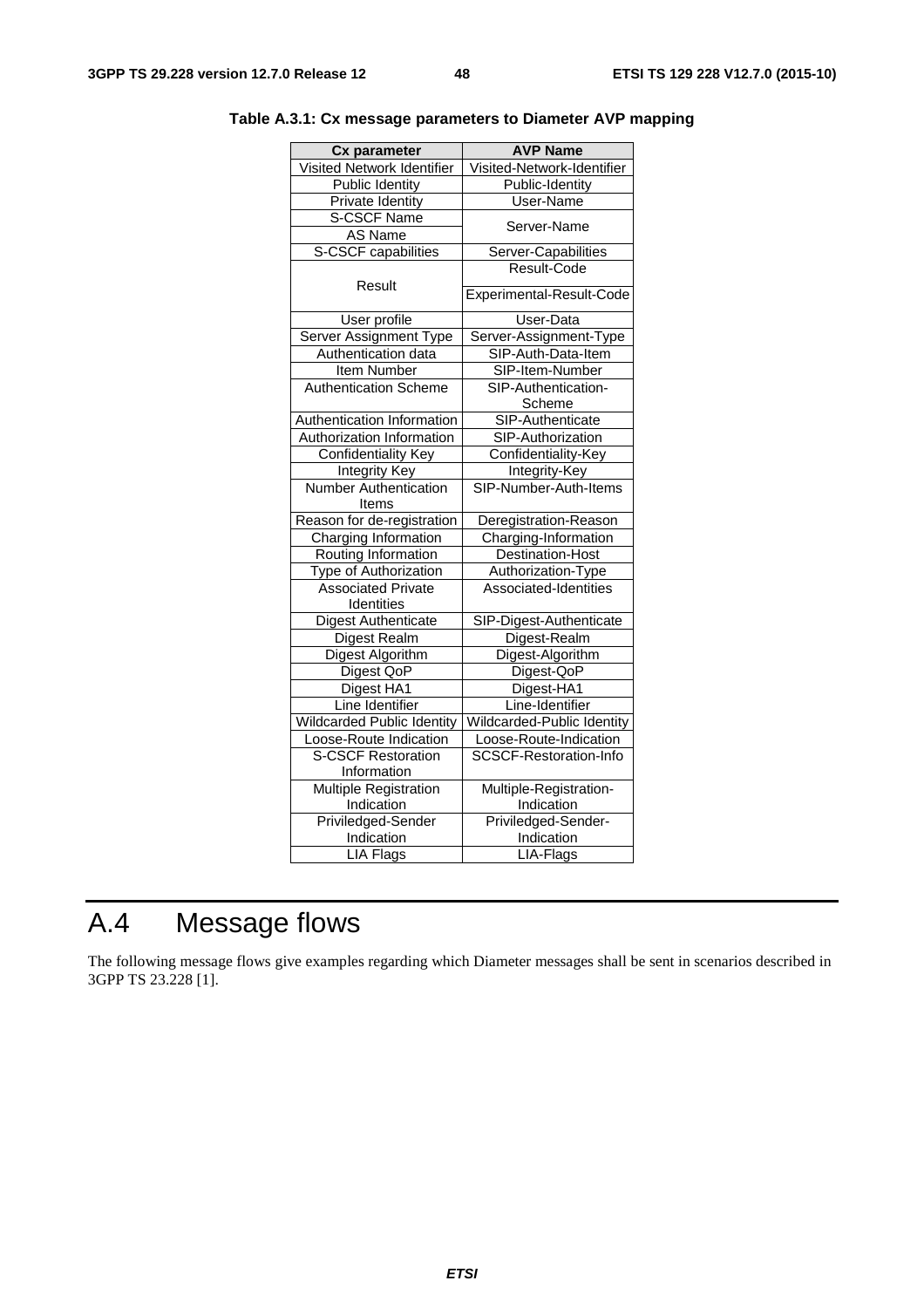## A.4.1 Registration– user not registered



**Figure A.4.1.1: Registration – user not registered**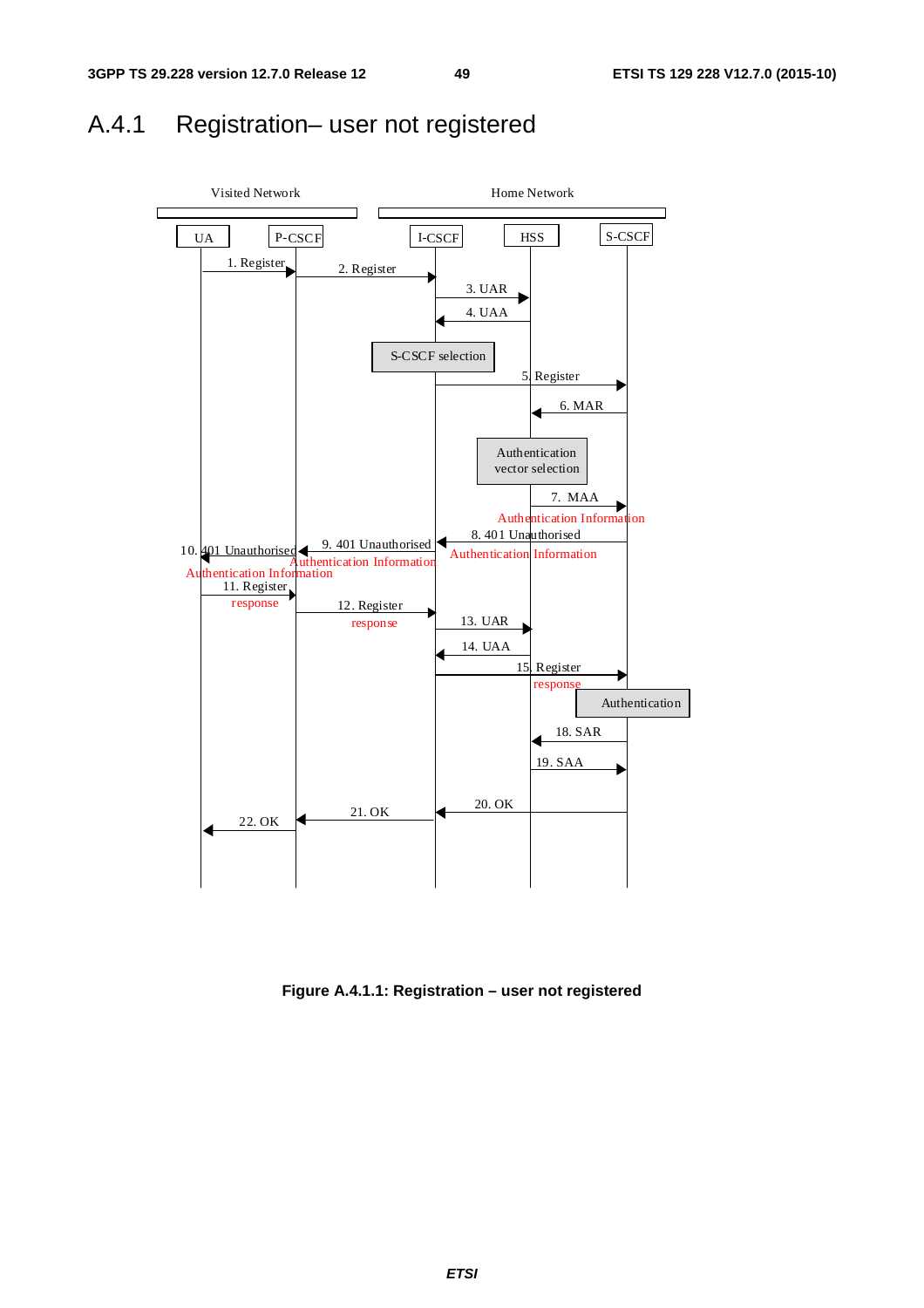# A.4.2 Registration – user currently registered



**Figure A.4.2.1: Re-registration** 

# A.4.3 UE initiated de-registration



**Figure A.4.3.1: UE initiated de-registration**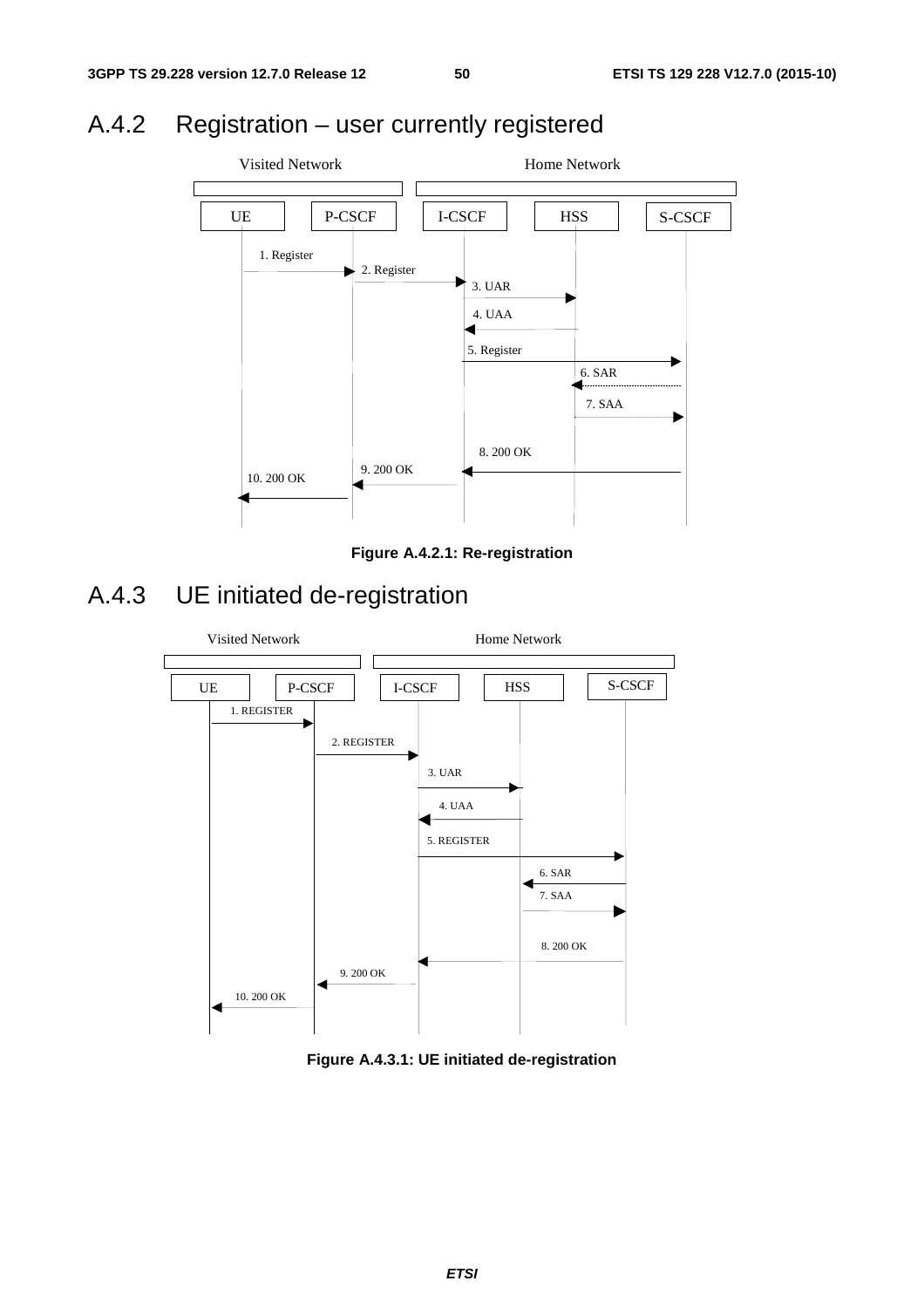### A.4.4 Network initiated de-registration

#### A.4.4.1 Registration timeout



**Figure A.4.4.1.1: Network initiated de-registration – registration timeout** 

#### A.4.4.2 Administrative de-registration



**Figure A.4.4.2.1: Network initiated de-registration – administrative de-registration**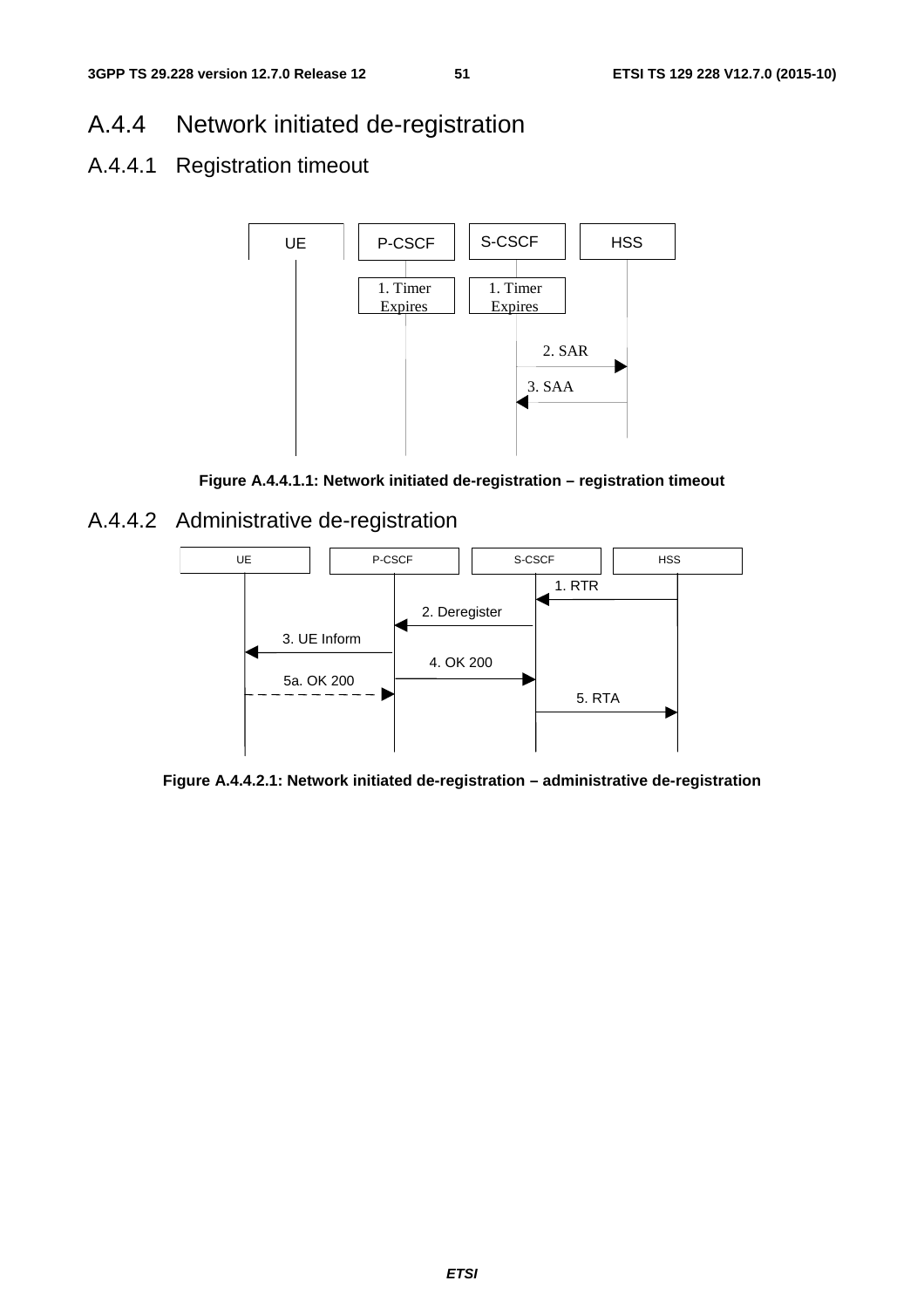

### A.4.4.3 De-registration initiated by service platform



## A.4.5 UE Terminating SIP session set-up



**Figure A.4.5.1: UE Terminating SIP session set-up**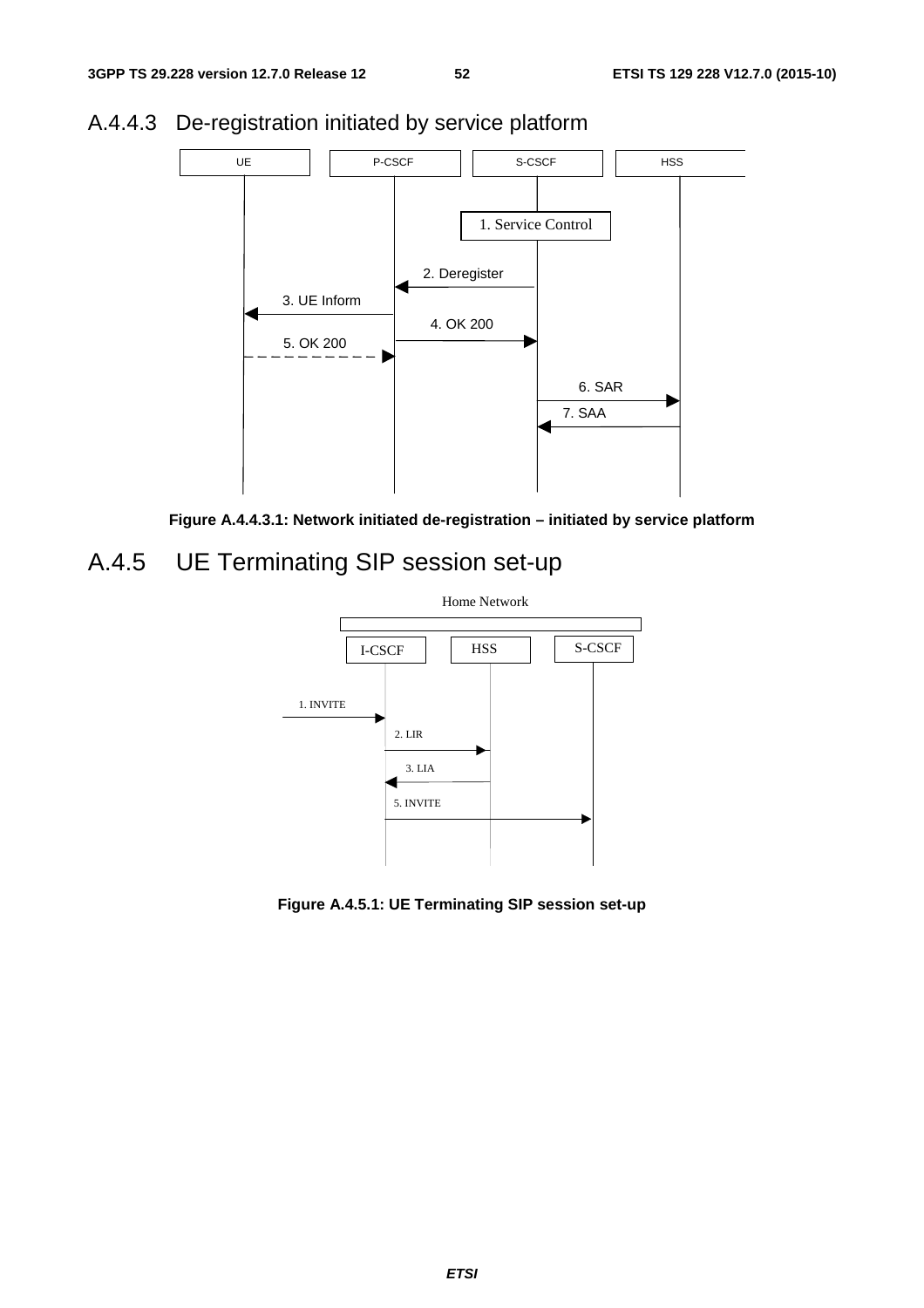### A.4.6 Initiation of a session to a non-registered user



**Figure A.4.6.1: Initiation of a session to a non-registered user** 

## A.4.6a AS originating session on behalf of a non-registered user



**Figure A.4.6a.1: AS originating session on behalf of a non-registered user**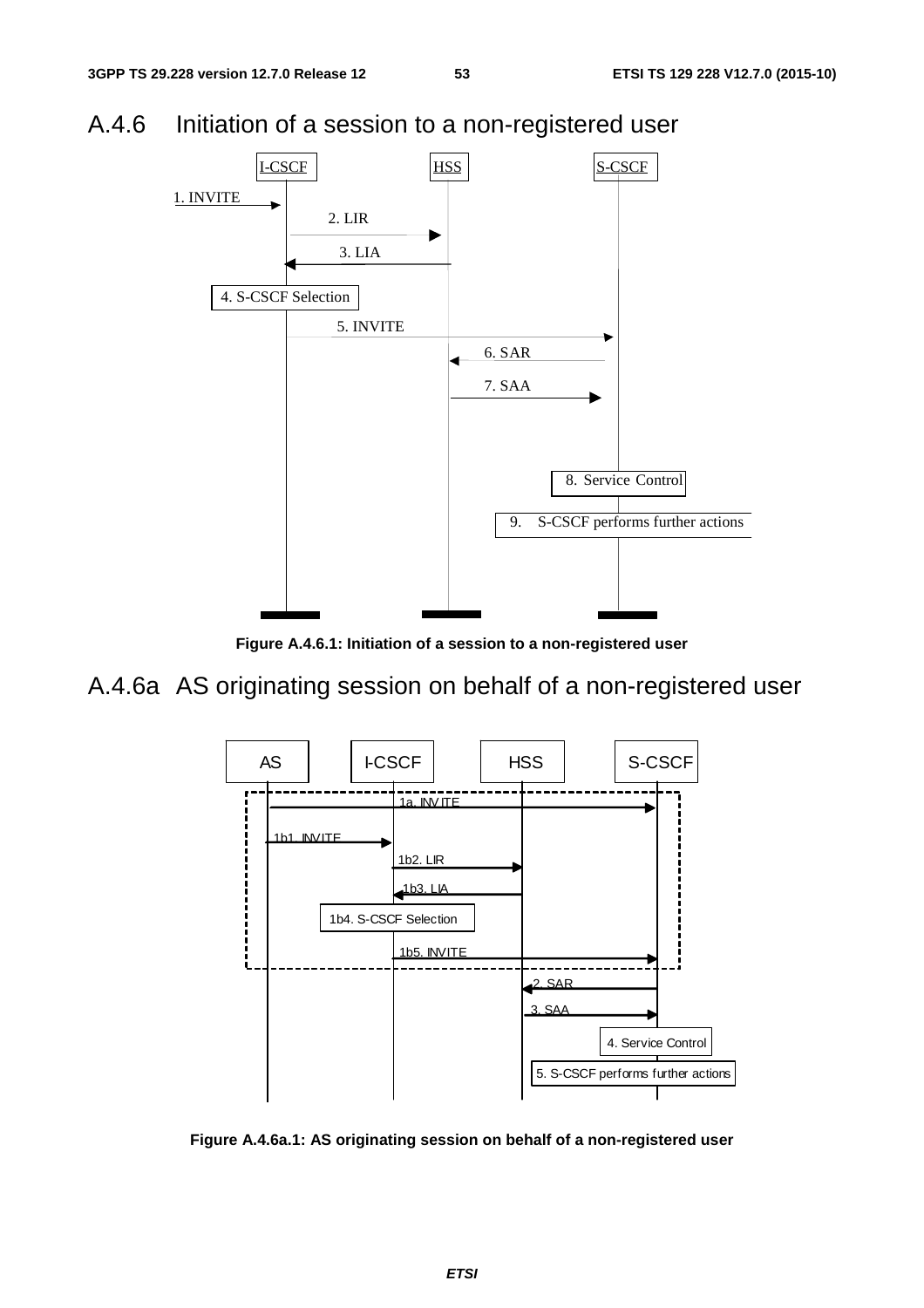# A.4.7 User Profile update



**Figure A.4.7.1: User profile update**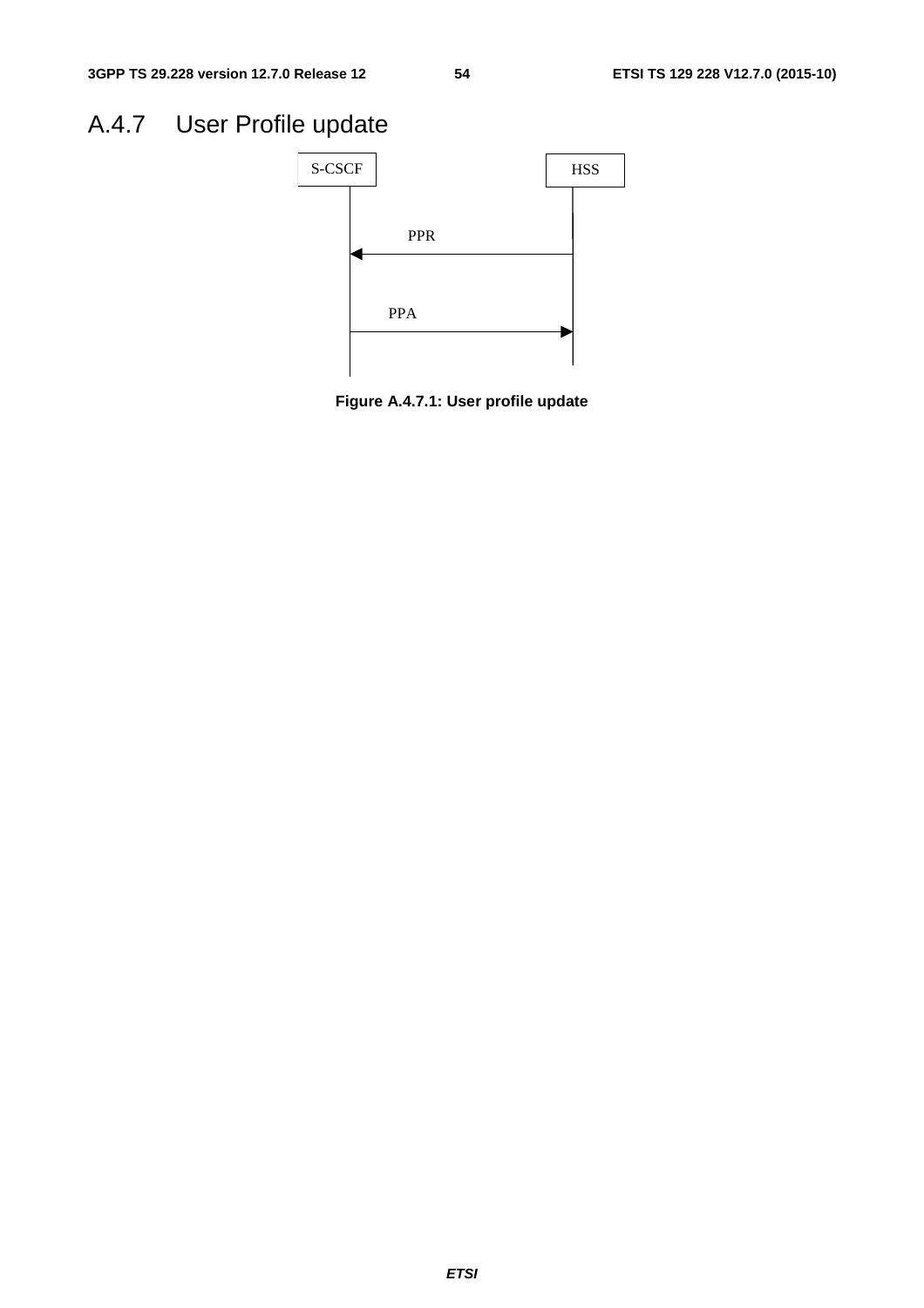# Annex B (informative): User profile UML model

The purpose of this UML model is to define in an abstract level the structure of the user profile downloaded over the Cx interface and describe the purpose of the different information classes included in the user profile.

# B.1 General description

The following picture gives an outline of the UML model of the user profile, which is downloaded from HSS to S-CSCF:



**Figure B.1.1: User Profile** 

IMS Subscription class contains as a parameter the private user identity of the user in NAI format and the IMSI of the user, if available, as defined in 3GPP TS 23.003 [17].

Each instance of the IMS Subscription class contains zero or several instances of the class Reference Location Information.

Each class of Reference Location Information contains zero or one attribute AccessType, zero or one attribute AccessInfo, and zero or one attribute AccessValue.

The attribute AccessType indicates the type of access for which the reference location of the user is defined (e.g. ADSL). The attribute AccessInfo indicates the type of the access information defined for the reference location of the user (e.g. dsl-location). The attribute AccessValue contains the location information (e.g. line identifier in fixed access networks) as configured by the operator.

Each instance of the IMS Subscription class contains one or several instances of the class Service Profile.

# B.2 Service profile

The following picture gives an outline of the UML model of the Service Profile class: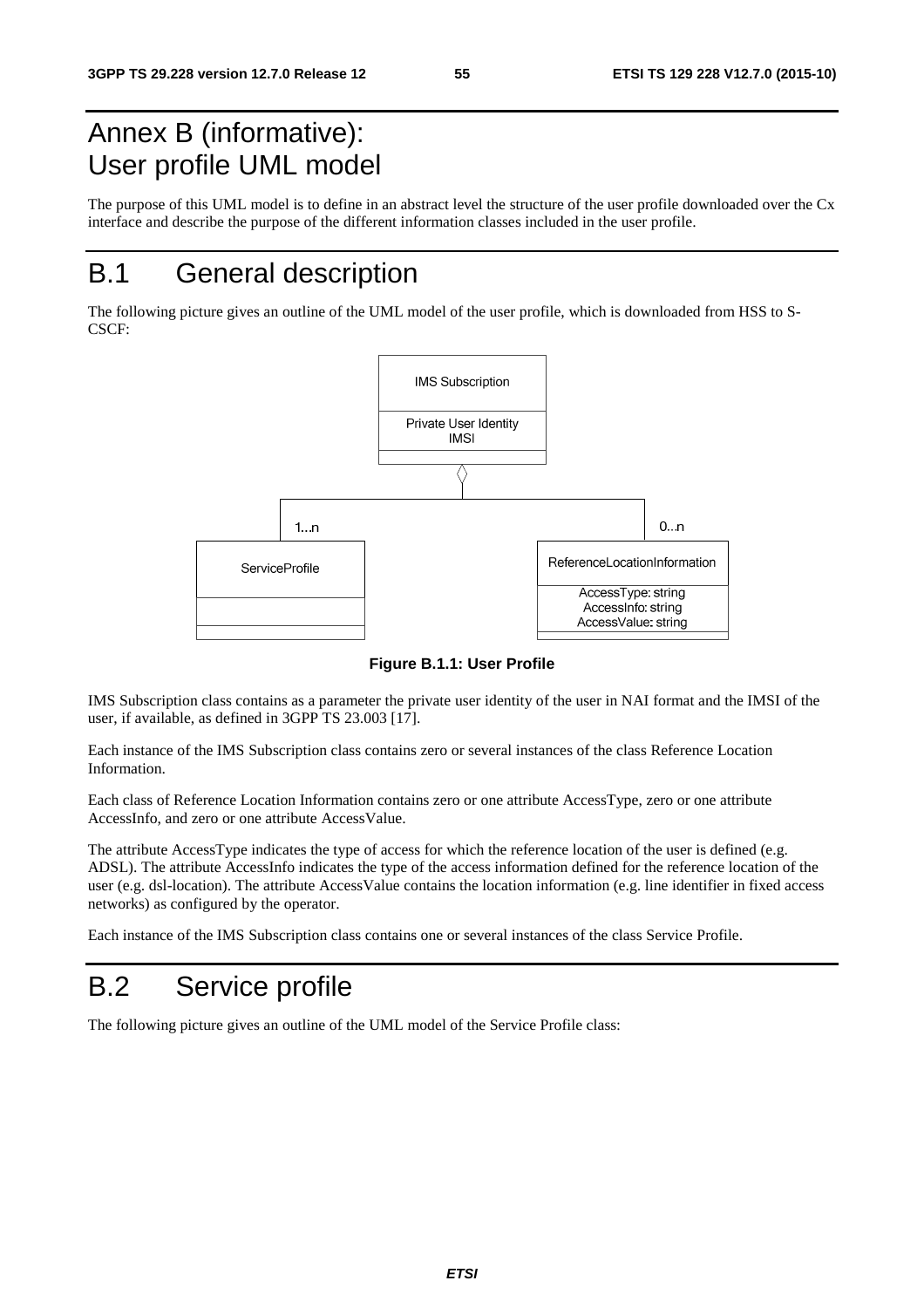

**Figure B.2.1: Service Profile** 

Each instance of the Service Profile class consists of one or several instances of the class Public Identification. Public Identification class contains the Public Identities associated with that service profile. The information in the Core Network Service Authorization, Initial Filter Criteria, and Shared iFC Set classes apply to all Public Identification instances, which are included in one Service profile class.

Each instance of the Service Profile class contains zero or one instance of the class Core Network Service Authorization. If no instance of the class Core Network Service Authorization is present, no filtering related to subscribed media or restriction on IMS Communication Service Identifiers applies in S-CSCF.

Each instance of the class Service Profile contains zero or several instances of the class Initial Filter Criteria.

Each instance of the class Service Profile contains zero or more instances of the class Shared iFC Set. A Shared iFC Set points to a set of Initial Filter Criteria locally administered and stored at the S-CSCF. Shared iFC Sets may be shared by several Service Profiles.

#### B.2.1 Public Identification

The following picture gives an outline of the UML model of Public Identification class:



**Figure B.2.1.1: Public Identification**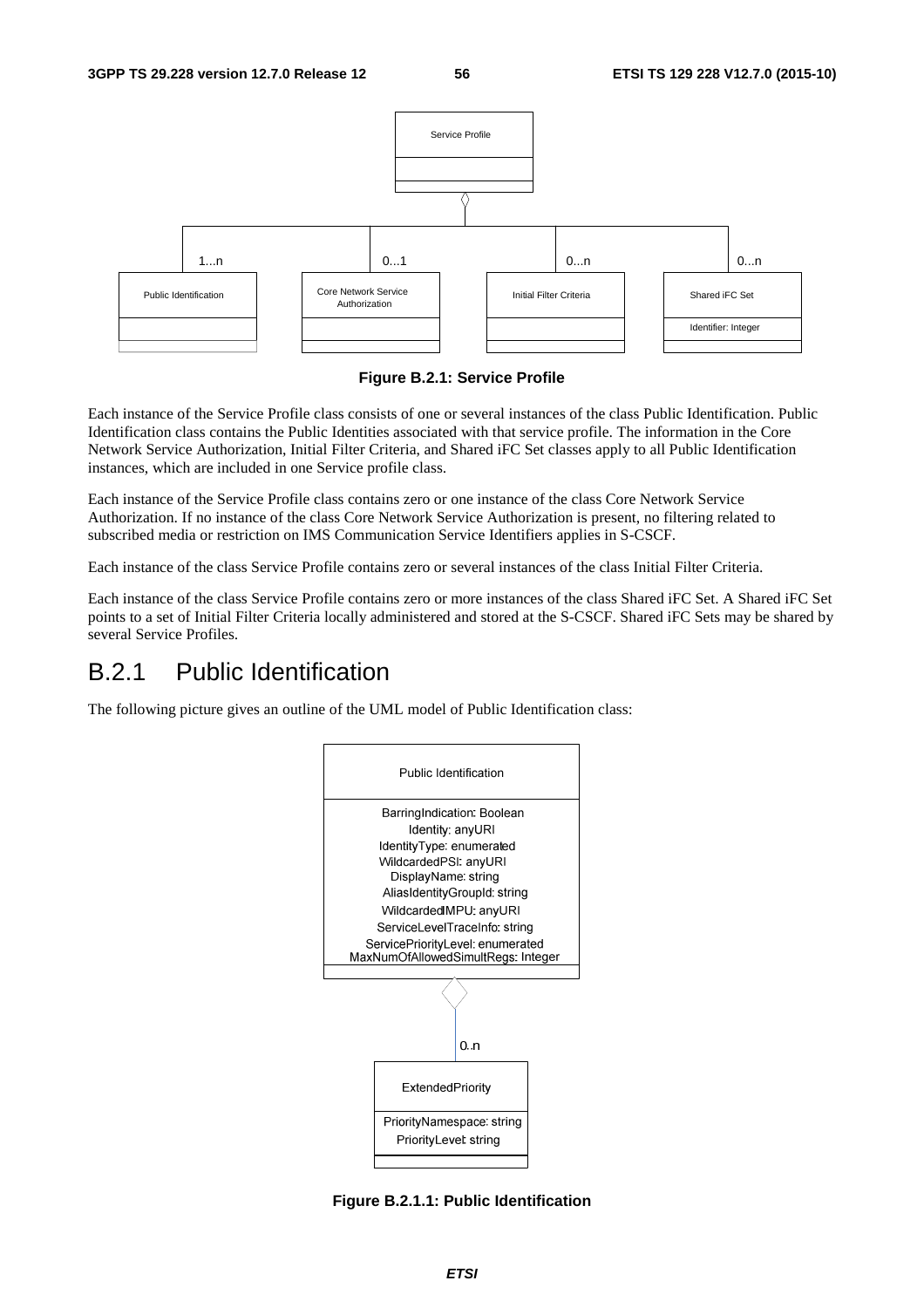The attribute BarringIndication is of type Boolean. If it is absent, or if it is present and set to FALSE, the S-CSCF shall not restrict the use of that public user identity in any IMS communications. If it is present and set to TRUE, the S-CSCF shall prevent that public identity from being used in any IMS communication except registrations and re-registrations, as specified in 3GPP TS 24.229 [8].

Public Identification class can contain an Identity attribute. The attribute IdentityType indicates the type of identity contained in each case. It could be either:

- A distinct Public User Identity
- A distinct Public Service Identity
- A Wildcarded Public Service Identity
- A non distinct Public User Identity, i.e. not explicitly provisioned in HSS.
- A Wildcarded Public User Identity

If the identity type is not present, it is assumed to be a distinct Public User Identity.

The attribute WildcardedPSI may be present (when IdentityType is WildcardedPSI) and contains the Wildcarded Public Service Identity that matched the Public Service Identity. This Wildcarded Public Service identity shall be sent as stored in the HSS, that is, including the delimiter described in 3GPP TS 23.003 [17].

The attribute DisplayName allows a name to be associated with a Public Identity.

The attribute AliasIdentityGroupID indicates the Alias Public User Identity Set to which the Public User Identity belongs. If the "AliasInd" feature is supported, all Public User Identities shall have an AliasIdentityGroupID allocated. Within an IMS subscription Public User Identities that have the same AliasIdentityGroupID allocated shall be in the same implicit registration sets, and shall share their service profile and the same service data for each and every service, and shall be regarded as aliases of each other, as defined in the3GPP TS 23.008 [18]. If the "AliasInd" feature is not supported, all Public User Identities within an IMS subscription that are within the same implicit registration set and share their service profile shall be regarded aliases of each other.

The attribute WildcardedIMPU shall be present when IdentityType is a non distinct IMPU or it may be optionally present when IdentityType is a Wildcarded IMPU. It contains the Wildcarded Public User Identity that matched the Public User Identity. This Wildcarded Public User identity shall be sent as stored in the HSS, that is, including the delimiter described in 3GPP TS 23.003 [17].

The attribute ServiceLevelTraceInfo provides the Service Level Tracing Information that is related to the Public User Identity. If the ServiceLevelTraceInfo is present, service level tracing shall be enabled in the S-CSCF for the related Public User Identity according to the configuration data received. If the ServiceLevelTraceInfo is not present, service level tracing is disabled in the S-CSCF for the related Public User Identity.

The attribute ServicePriorityLevel provides the Priority Level allowed for the Public User Identity, which can be used by the S-CSCF and other network elements for Priority Service.

The attribute PriorityNamespace provides the Namespace as specified in IETF RFC 4412 [22] and to which the Extended Priority refers.

The attribute PriorityLevel provides the Priority Level allowed for the Public User Identity, for the Extended Priority. Its value depends on the PriorityNamespace.

The attribute MaxNumOfAllowedSimultRegs provides the maximum number of allowed simultaneous registrations for the Public User Identity.

### B.2.1A Core Network Service Authorization

The following picture gives an outline of the UML model of Core Network Service Authorization class: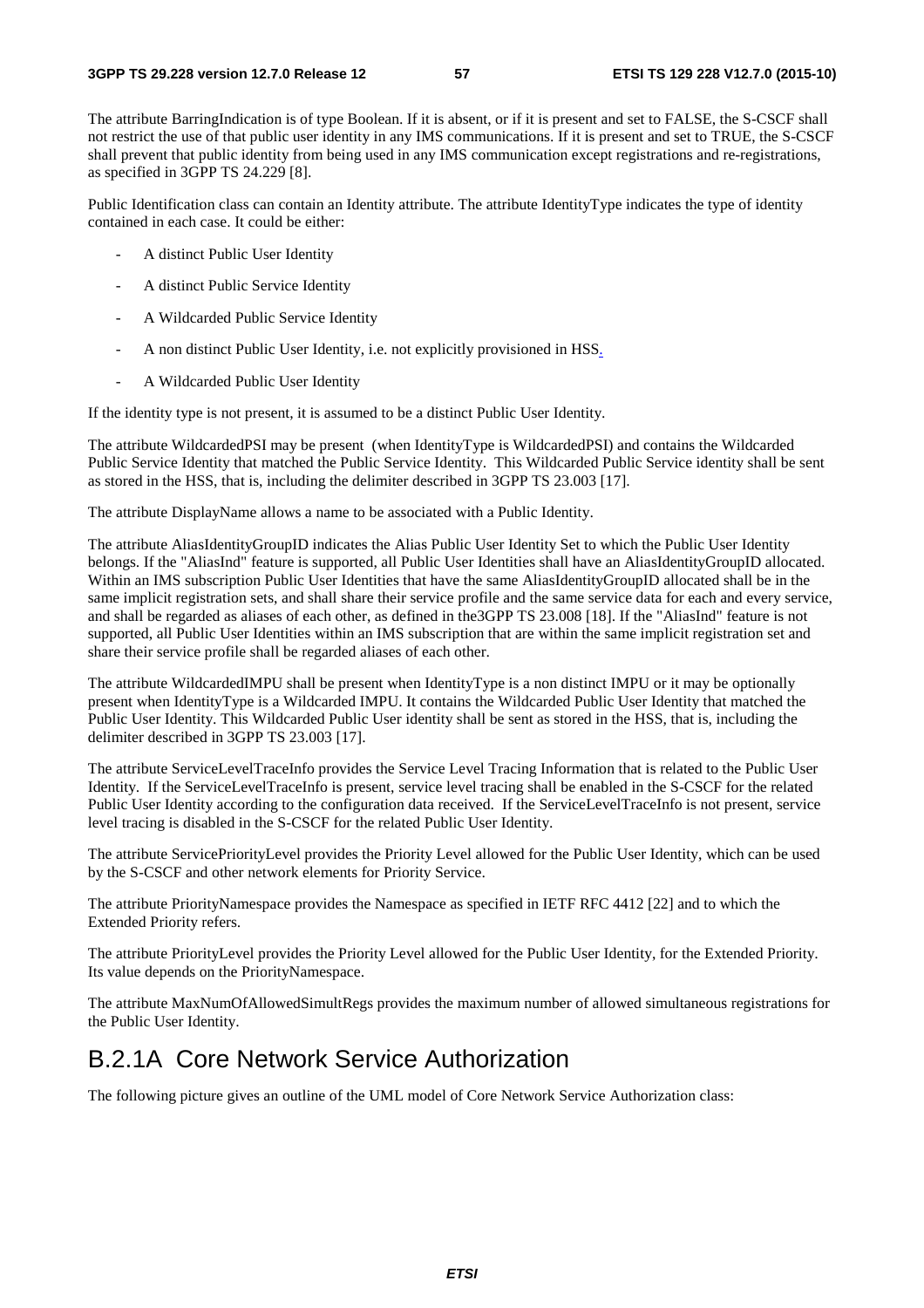

**Figure B.2.1A.1: Core Network Service Authorization** 

Each instance of the Core Network Service Authorization class contains zero or one instance of the class Subscribed Media Profile Id. If no instance of the class Subscribed Media Profile Id is present, no filtering related to subscribed media applies in S-CSCF. The Subscribed Media Profile Id is of type Integer and identifies a media profile in the S-CSCF for the authorization of media parameters.

Each instance of the Core Network Service Authorization class contains zero or one instance of the class List of Service Ids. If no instance of the class List of Service Ids is present, no restriction on IMS Communication Service Identifiers related applies in S-CSCF. Each instance of the class List of Service Ids contains zero or more instances of the class Service Id. The Service Id is of type String and identifies an IMS Communication Service Identifier that the subscriber is authorized to use.

### B.2.2 Initial Filter Criteria

The following picture gives an outline of the UML model of Initial Filter Criteria class: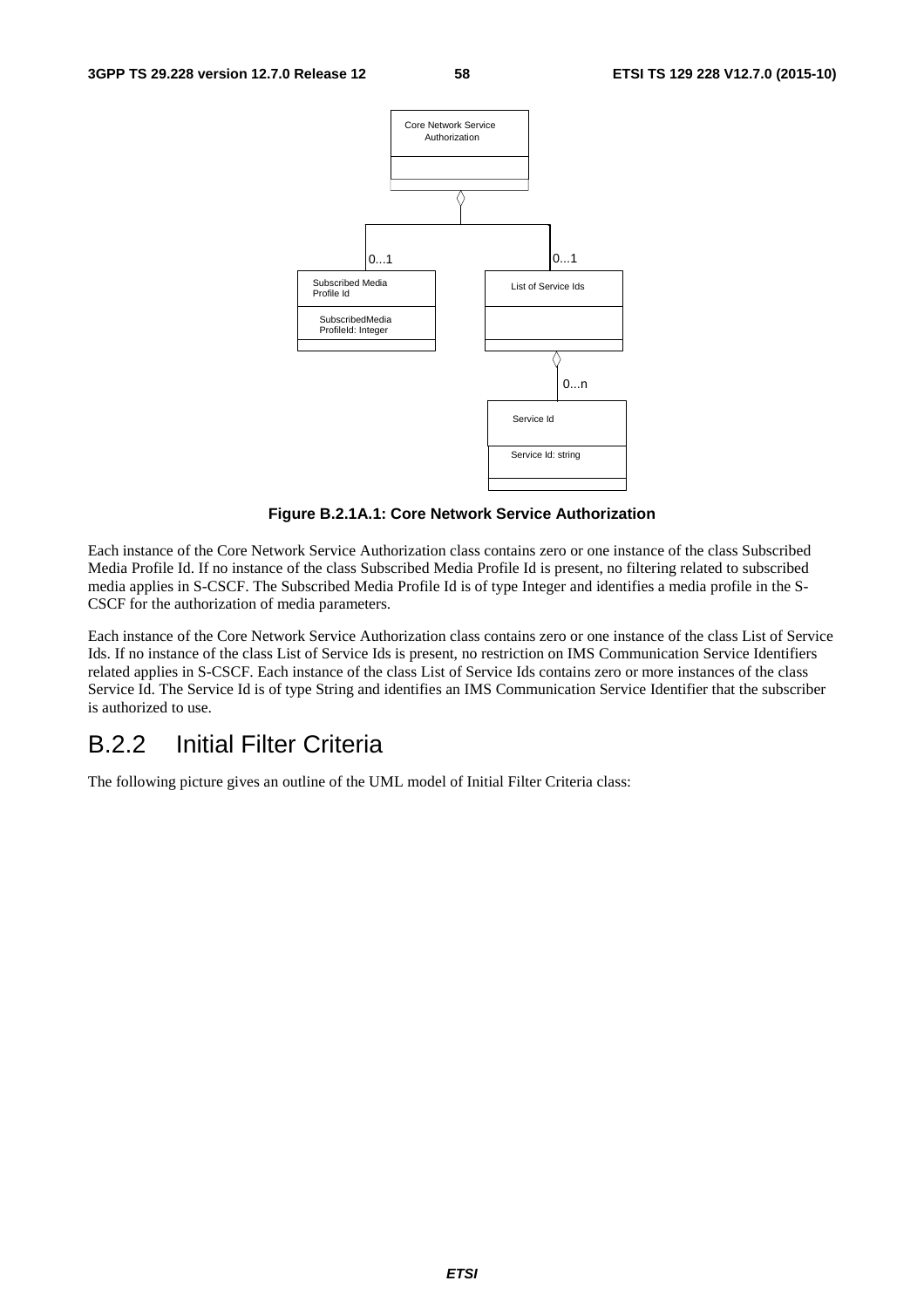

**Figure B.2.2.1.1: Initial Filter Criteria** 

Each instance of the Initial Filter Criteria class is composed of zero or one instance of a Trigger Point class and one instance of an Application Server class. Priority indicates the priority of the Filter Criteria. The higher the Priority Number the lower the priority of the Filter Criteria is; i.e., a Filter Criteria with a higher value of Priority Number shall be assessed after the Filter Criteria with a smaller Priority Number have been assessed. The same priority shall not be assigned to more than one initial Filter Criterion.

ProfilePartIndicator attribute is an enumerated type, with possible values "REGISTERED and UNREGISTERED, indicating if the iFC is a part of the registered or unregistered user profile. If ProfilePartIndicator is missing from the iFC, the iFC is considered to be relevant to both the registered and unregistered parts of the user profile, i.e. belongs to the common part of the user profile.

Trigger Point class describes the trigger points that should be checked in order to find out if the indicated Application Server should be contacted or not. Each TriggerPoint is a boolean expression in Conjunctive or Disjunctive Normal form (CNF of DNF). The absence of Trigger Point instance will indicate an unconditional triggering to Application Server.

The attribute ConditionTypeCNF attribute defines how the set of SPTs are expressed, i.e. either an Ored set of ANDed sets of SPT statements or an ANDed set of Ored sets of statements. Individual SPT statements can also be negated. These combinations are termed, respectively, Disjunctive Normal Form (DNF) and Conjunctive Normal Form (CNF) for the SPT (see Annex C). Both DNF and CNF forms can be used. ConditionTypeCNF is a boolean that is TRUE when the Trigger Point associated with the FilterCriteria is a boolean expression in Conjunctive Normal Form (CNF) and FALSE if the Trigger Point is expressed in Disjunctive Normal Form (DNF) (see Annex C).

Each Trigger Point is composed by 1 to n instances of the class Service Point Trigger.

Application Server class defines the application server, which is contacted, if the trigger points are met. Server Name is the SIP URL of the application server to contact. Default Handling determines whether the dialog should be released if the Application Server could not be reached or not; it is of type enumerated and can take the values: SESSION\_CONTINUED or SESSION\_TERMINATED.

The Application Server class contains zero or one instance of the Service Information class, zero or one instance of the Include Register Request class and zero or one instance of the Include Register Response class. The Service Information class allows to download to S-CSCF information that is to be transferred transparently to an Application Server when the trigger points of a filter criterion are satisfied. ServiceInformation is a string conveying that information. See 3GPP TS 23.218 [7] for a description of the use of this information element. The Include Register Request class indicates to the S-CSCF that the incoming SIP REGISTER request is to be transferred to an Application Server when the trigger points of a filter criterion are satisfied. See 3GPP TS 23.218 [7] for a description of the use of this information element. The Include Register Response class indicates to the S-CSCF that the final SIP response to the incoming SIP REGISTER request is to be transferred to an Application Server when the trigger points of a filter criterion are satisfied. See 3GPP TS 23.218 [7] for a description of the use of this information element.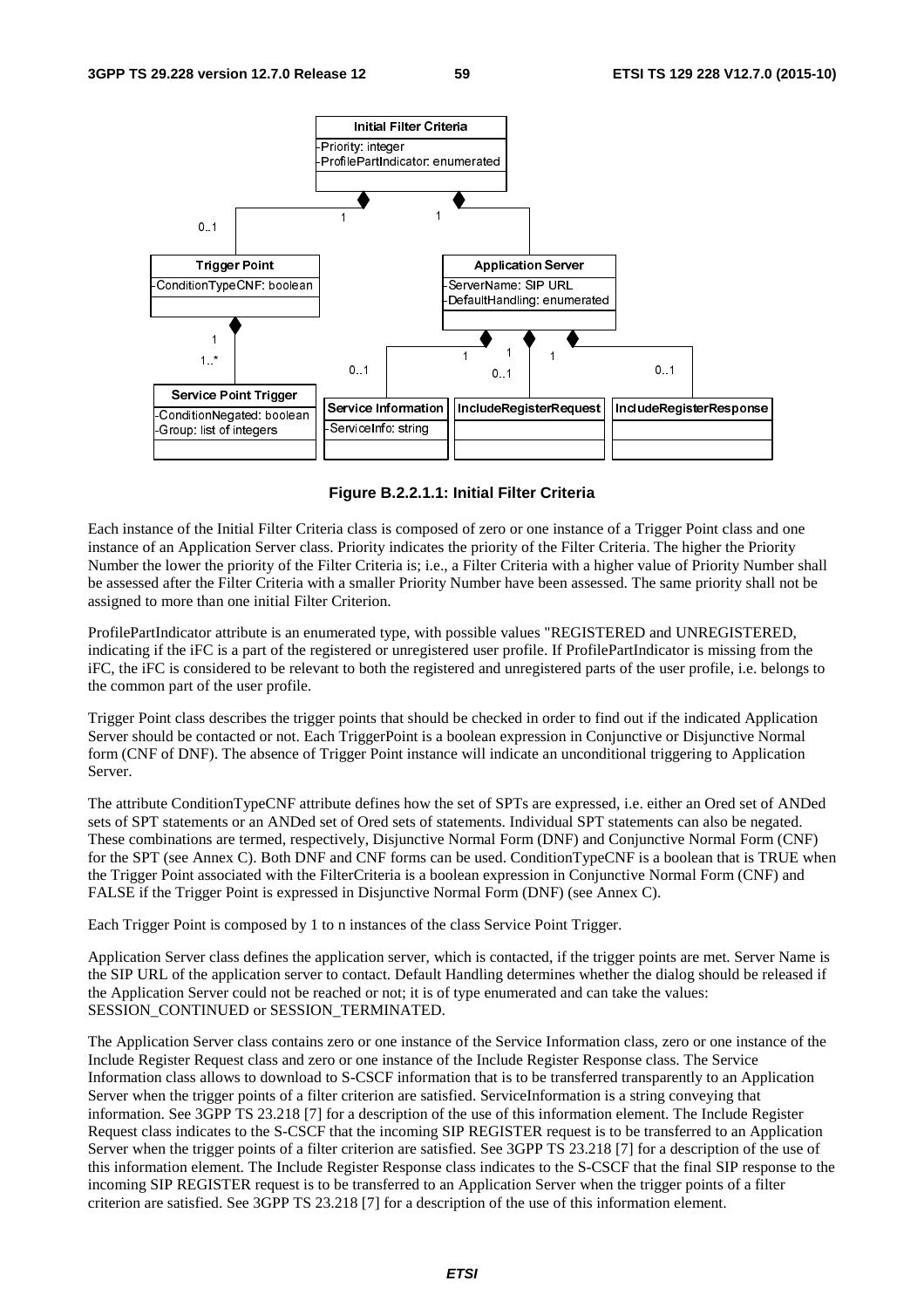### B.2.3 Service Point Trigger

The following picture gives an outline of the UML model of Service Point Trigger class:



**Figure B.2.3.1: Service Point Trigger** 

The attribute Group of the class Service Point Trigger allows the grouping of SPTs that will configure the subexpressions inside a CNF or DNF expression. For instance, in the following CNF expression (A+B).(C+D), A+B and C+D would correspond to different groups.

In CNF, the attribute Group identifies the ORed sets of SPT instances. If the SPT belongs to different ORed sets, SPT can have more than one Group values assigned. At least one Group must be assigned for each SPT.

In DNF, the attribute Group identifies the ANDed sets of SPT instances. If the SPT belongs to different ANDed sets, SPT can have more than one Group values assigned. At least one Group must be assigned for each SPI.

The attribute ConditionNegated of the class Service Point Trigger defines whether the individual SPT instance is negated (i.e. NOT logical expression).

NOTE: The operator should be aware that a negated Session Case implies that all other available session cases are set. The list of session cases depends on the release and can even be increased in the future, then a negated Session Case may end up triggering ASs unexpectedly (e.g. NOT ORIGINATED\_REGISTERED may trigger only TERMINATING\_UNREGISTERED and TERMINATING\_REGISTERED, or as well ORIGINATING\_UNREGISTERED and ORIGINATING\_CDIV).

The attribute RegistrationType of the class Service Point Trigger is relevant only to the SIP Method SPT with a value of "REGISTER" and its' support is optional in the HSS and in the S-CSCF. The RegistrationType may contain a list of values that define whether the SPT matches to REGISTER messages that are related to initial registrations, reregistrations, and/or de-registrations. If RegistrationTypes are given, the SIP Method SPT with a value of "REGISTER" shall match if any of the RegistrationTypes match and the S-CSCF supports the RegistrationType attribute. If the SIP Method SPT contains value "REGISTER", and no RegistrationType is given, or if the S-CSCF does not support the RegistrationType attribute, the SIP Method SPT matches to all REGISTER messages. The attribute RegistrationType may be discarded if it is present in an SPT other than SIP Method with value "REGISTER".

Request-URI class defines SPT for the Request-URI. Request-URI contains attribute RequestURI.

SIP Method class defines SPT for the SIP method. SIP Method contains attribute Method which holds the name of any SIP method.

SIP Header class defines SPT for the presence or absence of any SIP header or for the content of any SIP header. SIP Header contains attribute Header which identifies the SIP Header, which is the SPT, and the Content attribute defines the value of the SIP Header if required.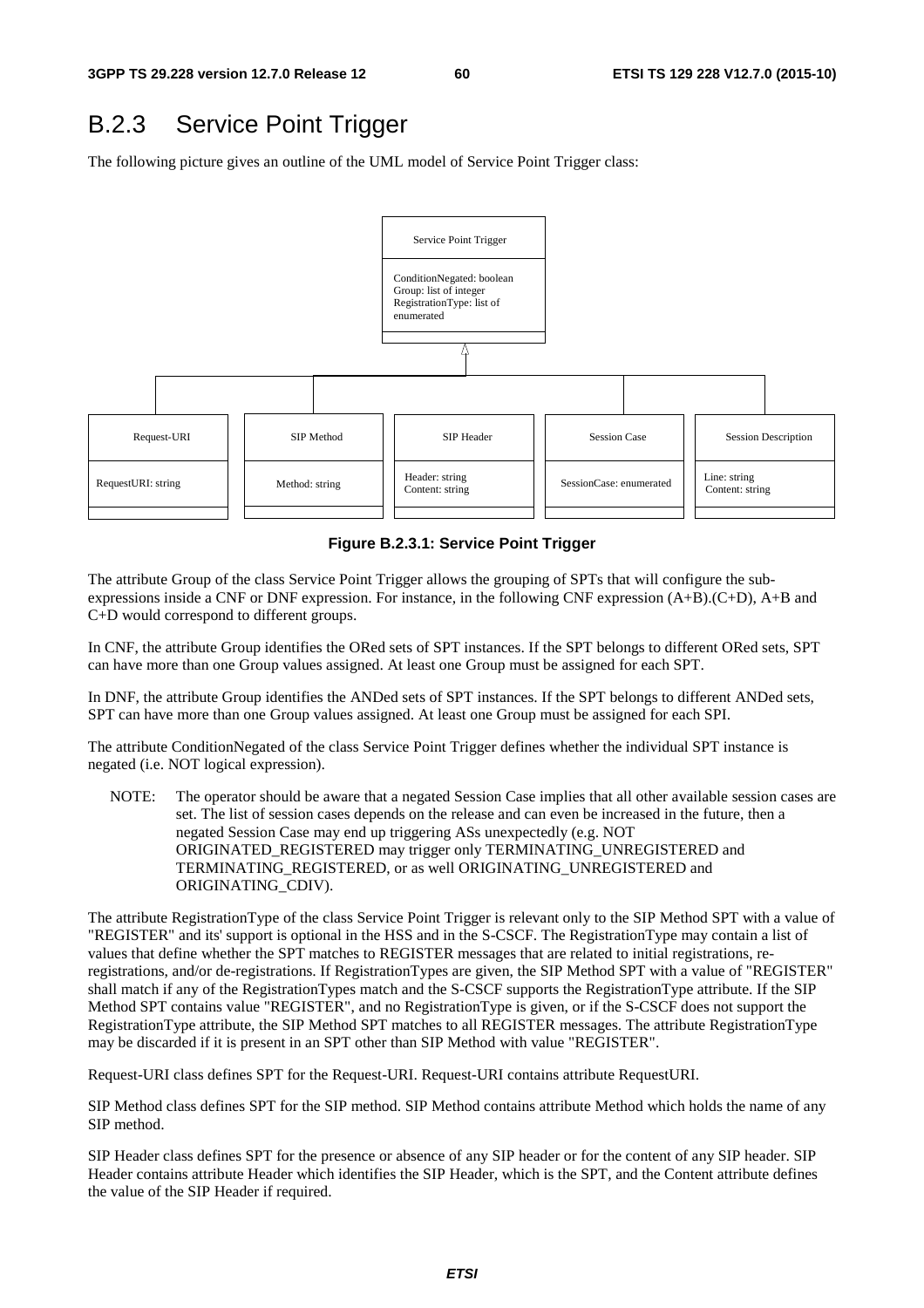The absence of the Content attribute and ConditionNegated = TRUE indicates that the SPT is the absence of a determined SIP header.

Session Case class represents an enumerated type, with possible values "Originating", "Terminating\_Registered", "Terminating\_Unregistered", "Originating\_Unregistered", "Originating\_CDIV" indicating whether the filter should be used by the S-CSCF handling the Originating, Terminating for a registered end user, Terminating for an unregistered end user, Originating for an unregistered end user, or Originating after Call Diversion services.

Session Description Information class defines SPT for the content of any SDP field within the body of a SIP Method. The Line attribute identifies the line inside the session description. Content is a string defining the content of the line identified by Line.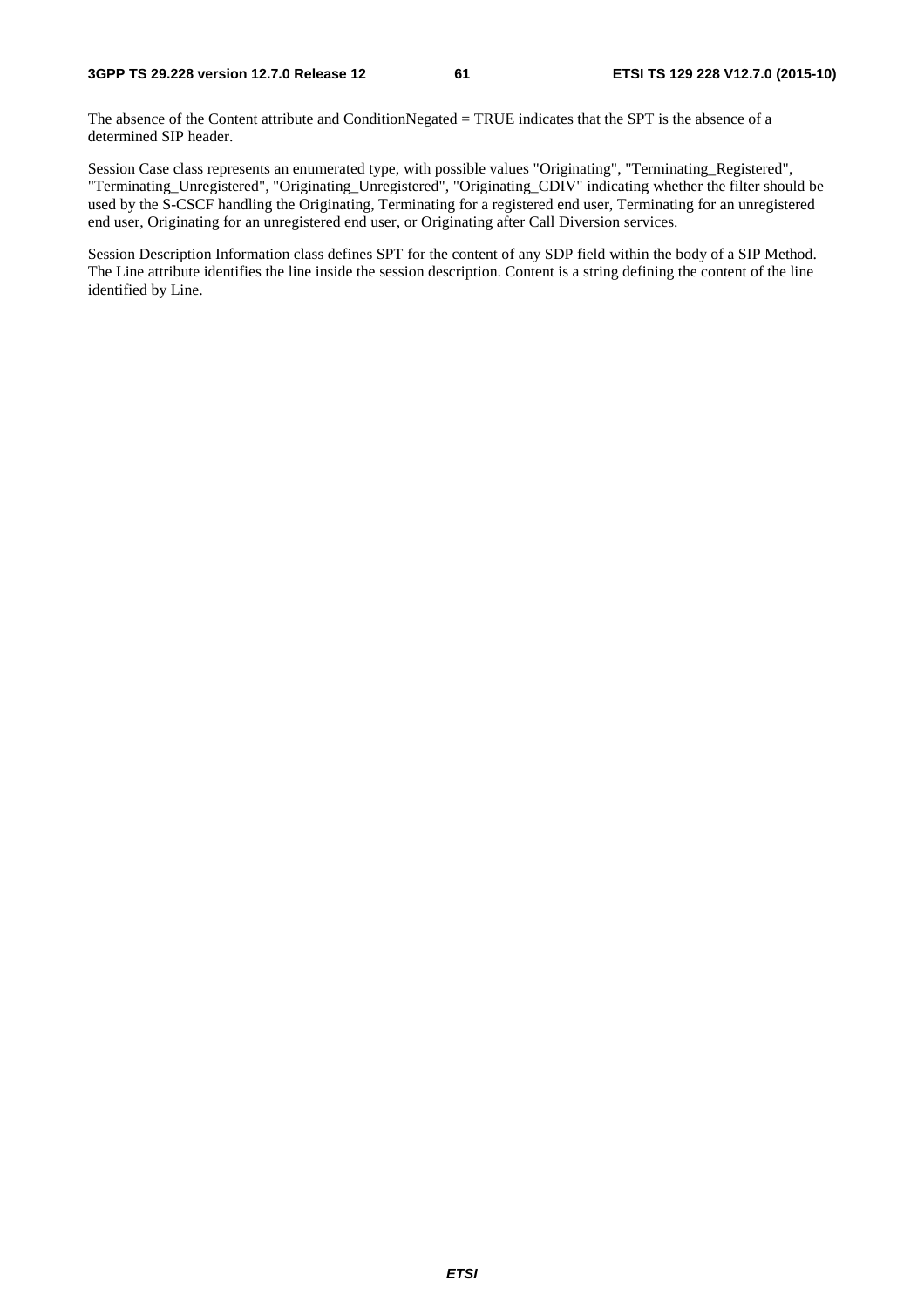# Annex C (informative): Conjunctive and Disjunctive Normal Form

A Trigger Point expression is constructed out of atomic expressions (i.e. Service Point Trigger) linked by Boolean operators AND, OR and NOT. Any logical expression constructed in that way can be transformed to forms called Conjunctive Normal Form (CNF) and Disjunctive Normal Form (DNF).

A Boolean expression is said to be in Conjunctive Normal Form if it is expressed as a conjunction of disjunctions of literals (positive or negative atoms), i.e. as an AND of clauses, each of which is the OR of one of more atomic expressions.

Taking as an example the following trigger:

Method = "INVITE" OR Method = "MESSAGE" OR (Method="SUBSCRIBE" AND NOT Header = "from" Content = "joe")

The trigger can be split into the following atomic expressions:

Method="INVITE"

Method="MESSAGE"

Method="SUBSCRIBE"

NOT header="from" Content ="joe"

Grouping the atomic expressions, the CNF expression equivalent to the previous example looks like:

(Method="INVITE" OR Method = "MESSAGE" OR Method="SUBSCRIBE") AND (Method="INVITE" OR Method  $=$  "MESSAGE" OR (NOT Header  $=$  "from" Content  $=$  "joe"))

This result in two "OR" groups linked by "AND" (CNF):

(Method="INVITE" OR Method = "MESSAGE" OR Method="SUBSCRIBE")

(Method="INVITE" OR Method = "MESSAGE" OR (NOT Header = "from" Content = "joe"))

The XML representation of the trigger is:

```
<?xml version="1.0" encoding="UTF-8"?> 
<IMSSubscription xmlns:xsi="http://www.w3.org/2001/XMLSchema-instance" 
xsi:noNamespaceSchemaLocation="CxDataType.xsd"> 
          <PrivateID>IMPI1@homedomain.com</PrivateID> 
          <ServiceProfile> 
              <PublicIdentity> 
                 <BarringIndication>1</BarringIndication> 
                 <Identity> sip:IMPU1@homedomain.com </Identity> 
              </PublicIdentity> 
              <PublicIdentity> 
                 <Identity> sip:IMPU2@homedomain.com </Identity> 
              </PublicIdentity> 
              <InitialFilterCriteria> 
                 <Priority>0</Priority> 
                 <TriggerPoint> 
                    <ConditionTypeCNF>1</ConditionTypeCNF> 
                   <SPT> <ConditionNegated>0</ConditionNegated> 
                        <Group>0</Group> 
                        <Method>INVITE</Method> 
                   <SPT>
```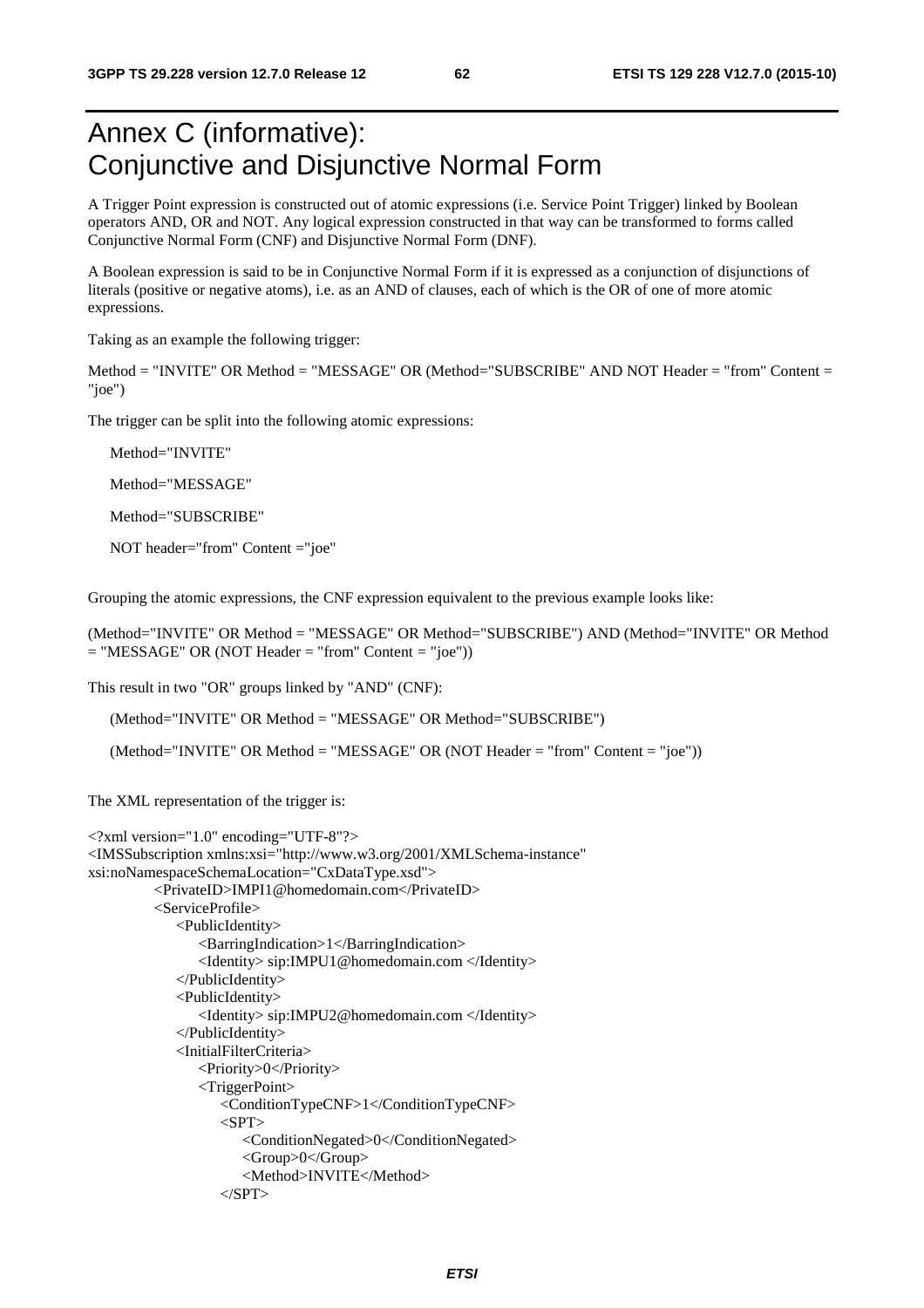```
\langleSPT> <ConditionNegated>0</ConditionNegated> 
              <Group>0</Group> 
              <Method>MESSAGE</Method> 
         <SPT><SPT> <ConditionNegated>0</ConditionNegated> 
              <Group>0</Group> 
              <Method>SUBSCRIBE</Method> 
         </SPT>
         <SPT> <ConditionNegated>0</ConditionNegated> 
             <Group>1</Group> 
              <Method>INVITE</Method> 
         \langle/SPT><SPT> <ConditionNegated>0</ConditionNegated> 
             <Group>1</Group> 
              <Method>MESSAGE</Method> 
         </SPT>\langleSPT> <ConditionNegated>1</ConditionNegated> 
             <Group>1</Group> 
             <SIPHeader> 
                 <Header>From</Header> 
                 <Content>"joe"</Content> 
              </SIPHeader> 
         </SPT>
       </TriggerPoint> 
       <ApplicationServer> 
          <ServerName>sip:AS1@homedomain.com</ServerName> 
          <DefaultHandling>0</DefaultHandling> 
       </ApplicationServer> 
    </InitialFilterCriteria> 
 </ServiceProfile>
```

```
</IMSSubscription>
```
A Boolean expression is said to be in Disjunctive Normal Form if it is expressed as a disjunction of conjunctions of literals (positive or negative atoms), i.e. as an OR of clauses, each of which is the AND of one of more atomic expressions.

The previous example is already in DNF, composed by the following groups:

```
Method="INVITE" 
Method="MESSAGE"
```
Method="SUBSCRIBE" AND (NOT header="from" Content ="joe")

The XML representation of the trigger is:

```
<?xml version="1.0" encoding="UTF-8"?> 
<IMSSubscription xmlns:xsi="http://www.w3.org/2001/XMLSchema-instance" 
xsi:noNamespaceSchemaLocation="CxDataType.xsd"> 
           <PrivateID>IMPI1@homedomain.com</PrivateID> 
           <ServiceProfile> 
              <PublicIdentity> 
                 <BarringIndication>1</BarringIndication> 
                 <Identity> sip:IMPU1@homedomain.com </Identity> 
              </PublicIdentity> 
              <PublicIdentity>
```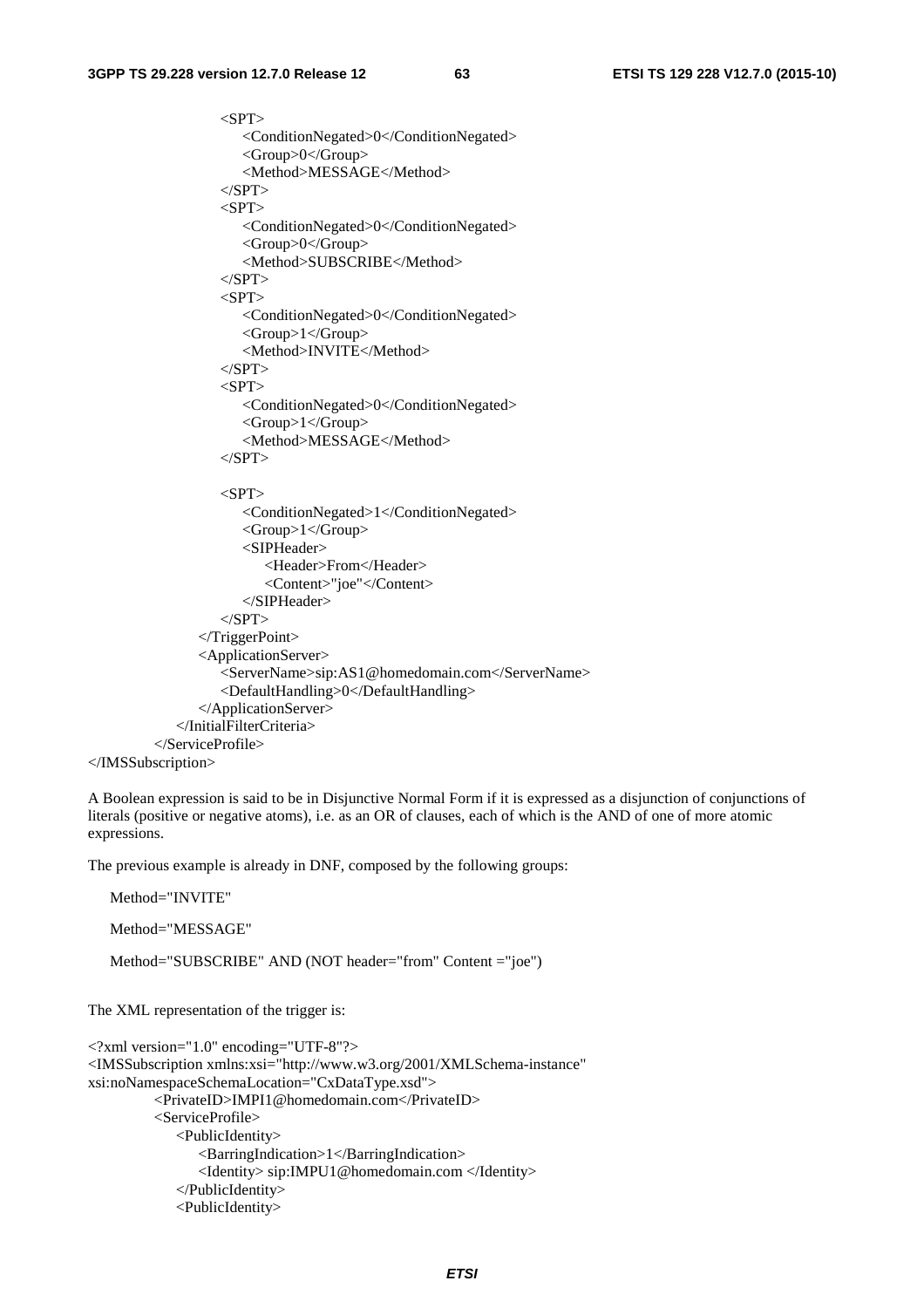<Identity> sip:IMPU2@homedomain.com </Identity> </PublicIdentity> <InitialFilterCriteria> <Priority>0</Priority> <TriggerPoint> <ConditionTypeCNF>0</ConditionTypeCNF>  $<$ SPT $>$  <ConditionNegated>0</ConditionNegated> <Group>0</Group> <Method>INVITE</Method>  $\langle$ SPT>  $<$ SPT $>$  <ConditionNegated>0</ConditionNegated> <Group>1</Group> <Method>MESSAGE</Method>  $<$ /SPT>  $<$ SPT $>$  <ConditionNegated>0</ConditionNegated> <Group>2</Group> <Method>SUBSCRIBE</Method>  $<$ /SPT $>$  $<$ SPT $>$  <ConditionNegated>1</ConditionNegated> <Group>2</Group> <SIPHeader> <Header>From</Header> <Content>"joe"</Content> </SIPHeader>  $<$ /SPT> </TriggerPoint> <ApplicationServer> <ServerName>sip:AS1@homedomain.com</ServerName> <DefaultHandling index="0">0</DefaultHandling> </ApplicationServer> </InitialFilterCriteria> </ServiceProfile> </IMSSubscription>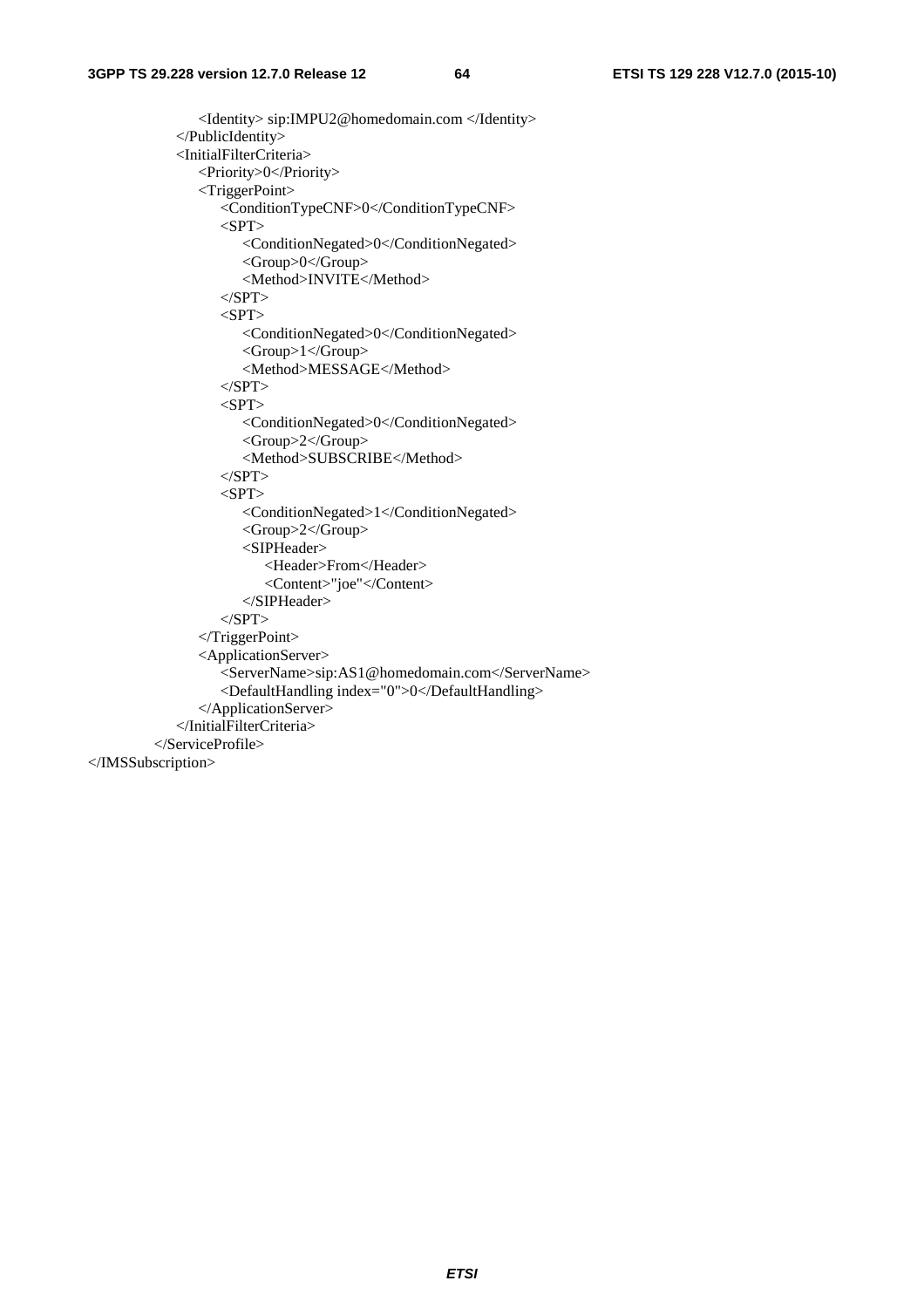# Annex D (informative): High-level format for the User Profile

The way the information shall be transferred through the Cx interface can be seen from a high-level point of view in the following picture:

| <br><br><b>IMS</b><br><br><br><br>. | Service<br>Profile |                 |                                               |  |
|-------------------------------------|--------------------|-----------------|-----------------------------------------------|--|
| <br>------------------<br><br><br>  |                    | Public id. data | Core Network Serv. Auth.   App.&Serv. Filters |  |

#### **Figure D.1: Example of in-line format of user profile**

If more than one service profile is created, for example to assign a different set of filters to public identifiers 1 and 2 and public identity 3, the information shall be packaged in the following way:

| <br><br><b>IMS</b><br>Subscription | Service<br>Profile | Public id. | <br>Public id. 2<br> | ,,,,,,,,,,,,,,,,,,,,,,,,,,,,,<br>CN Serv.<br>Auth. | <b>A&amp;S Filters</b> | Service<br>Profile, | Public id. .<br>______________________<br> | <b>CN Serv</b><br>. Auth. | <b>A&amp;S Filters</b><br> |
|------------------------------------|--------------------|------------|----------------------|----------------------------------------------------|------------------------|---------------------|--------------------------------------------|---------------------------|----------------------------|
| Data                               |                    |            |                      |                                                    |                        |                     |                                            |                           |                            |

#### **Figure D.2: Example of in-line format of user profile**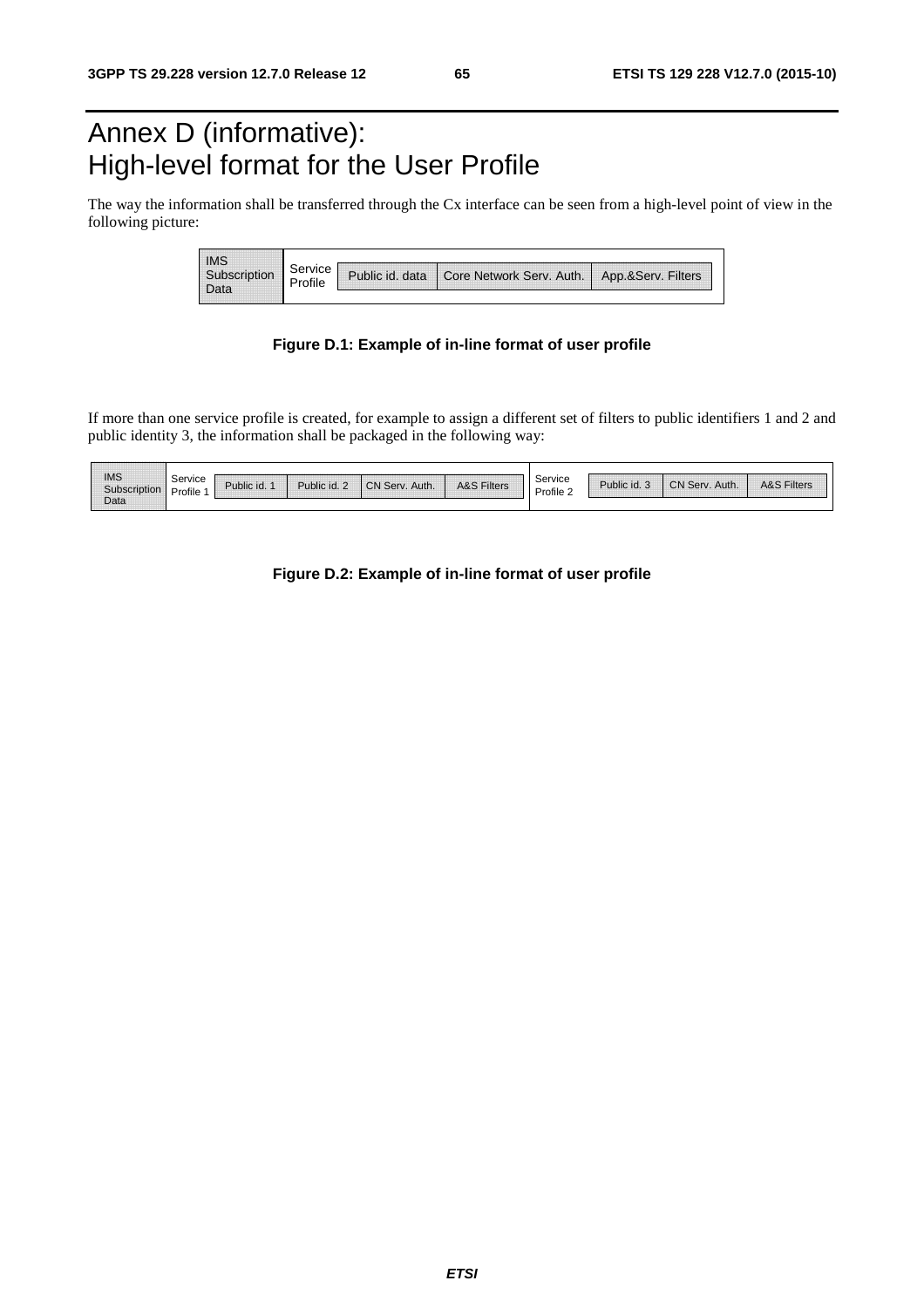# Annex E (normative): XML schema for the Cx interface user profile

The file CxDataType\_Rel11.xsd, attached to this specification, contains the XML schema for the user profile that is sent over the Cx interface. The user profile XML schema defines that are used in the user profile XML. The data that is allowed to be sent in the user profile may vary depending on the features supported by the Diameter end points, see 3GPP TS 29.229 [5]. The user profile XML schema file is intended to be used by an XML parser. The version of the Cx application sending the user profile XML shall be the same as the version of the sent user profile XML and thus it implies the version of the user profile XML schema to be used to validate it.

Table E.1 describes the data types and the dependencies among them that configure the user profile XML schema.

| Data type                     | Tag                                                                                        | <b>Base type</b> | <b>Comments</b>                                                                                                                                                                        |
|-------------------------------|--------------------------------------------------------------------------------------------|------------------|----------------------------------------------------------------------------------------------------------------------------------------------------------------------------------------|
| tPriority                     | Priority                                                                                   | integer          | $= 0$                                                                                                                                                                                  |
| tProfilePartIndicator         | ProfilePartIndicator                                                                       | enumerated       | Possible values:<br>0 (REGISTERED)                                                                                                                                                     |
|                               |                                                                                            |                  | 1 (UNREGISTERED)                                                                                                                                                                       |
| tSharedIFCSetID               | SharedIFCSetID                                                                             | integer          | $>= 0$                                                                                                                                                                                 |
| tGroupID                      | Group                                                                                      | integer          | $>= 0$                                                                                                                                                                                 |
| tRegistrationType             | RegistrationType                                                                           | enumerated       | Possible values:<br>0 (INITIAL_REGISTRATION)<br>1 (RE-REGISTRATION)<br>2 (DE-REGISTRATION)                                                                                             |
| tDefaultHandling              | DefaultHandling                                                                            | enumerated       | Possible values:<br>0 (SESSION_CONTINUED)<br>1 (SESSION_TERMINATED)                                                                                                                    |
| tDirectionOfRequest           | SessionCase                                                                                | enumerated       | Possible values:<br>0 (ORIGINATING_REGISTERED)<br>1 TERMINATING_REGISTERED<br>2 (TERMINATING_UNREGISTERED)<br>3 (ORIGINATING_UNREGISTERED)<br>4 (ORIGINATING_CDIV)                     |
| tPrivateID                    | PrivateID                                                                                  | anyURI           | Syntax described in IETF RFC 2486 [14]                                                                                                                                                 |
| tSIP_URL                      | Identity                                                                                   | anyURI           | Syntax described in IETF RFC 3261 [11] or 3GPP TS<br>23003 (See Note 1)                                                                                                                |
| tTEL_URL                      | Identity                                                                                   | anyURI           | Syntax described in IETF RFC 3966 [15] or 3GPP TS<br>23003 (See Note 1)                                                                                                                |
| tIdentity                     | Identity                                                                                   | (union)          | Union of tSIP_URL, and tTEL_URL                                                                                                                                                        |
| tIdentityType                 | IdentityType                                                                               | enumerated       | Possible values:<br>0 (DISTINCT PUBLIC_USER_IDENTITY)<br>1 (DISTINCT_PSI)<br>2 (WILDCARDED_PSI) (See Note 2)<br>3 (NON_DISTINCT_IMPU) (See Note 3)<br>4 (WILDCARDED_IMPU) (See Note 4) |
| tServiceInfo                  | ServiceInfo                                                                                | string           |                                                                                                                                                                                        |
| tString                       | RequestURI, Method,<br>Header, Content,<br>Line, AccessType,<br>AccessInfo,<br>AccessValue | string           |                                                                                                                                                                                        |
| tBool                         | ConditionTypeCNF,<br>ConditionNegated,<br>BarringIndication                                | boolean          | Possible values:<br>0 (false)<br>$1$ (true)                                                                                                                                            |
| tSubscribedMediaProfil<br>eld | SubscribedMediaProfi<br>leld                                                               | integer          | $>=0$                                                                                                                                                                                  |
| tDisplayName                  | DisplayName                                                                                | string           |                                                                                                                                                                                        |
| tAliasIdentityGroupID         | AliasIdentityGroupID                                                                       | string           |                                                                                                                                                                                        |
| tServiceLevelTraceInfo        | ServiceLevelTraceInf<br>o                                                                  | string           | Syntax described in clause 14 within IETF draft-<br>dawes-sipping-debug [20]                                                                                                           |
| tServicePriorityLevel         | ServicePriorityLevel                                                                       | enumerated       | Possible values:<br>0 (Highest priority)<br>1<br>$\boldsymbol{2}$                                                                                                                      |

#### **Table E.1: XML schema for the Cx interface user profile: simple data types**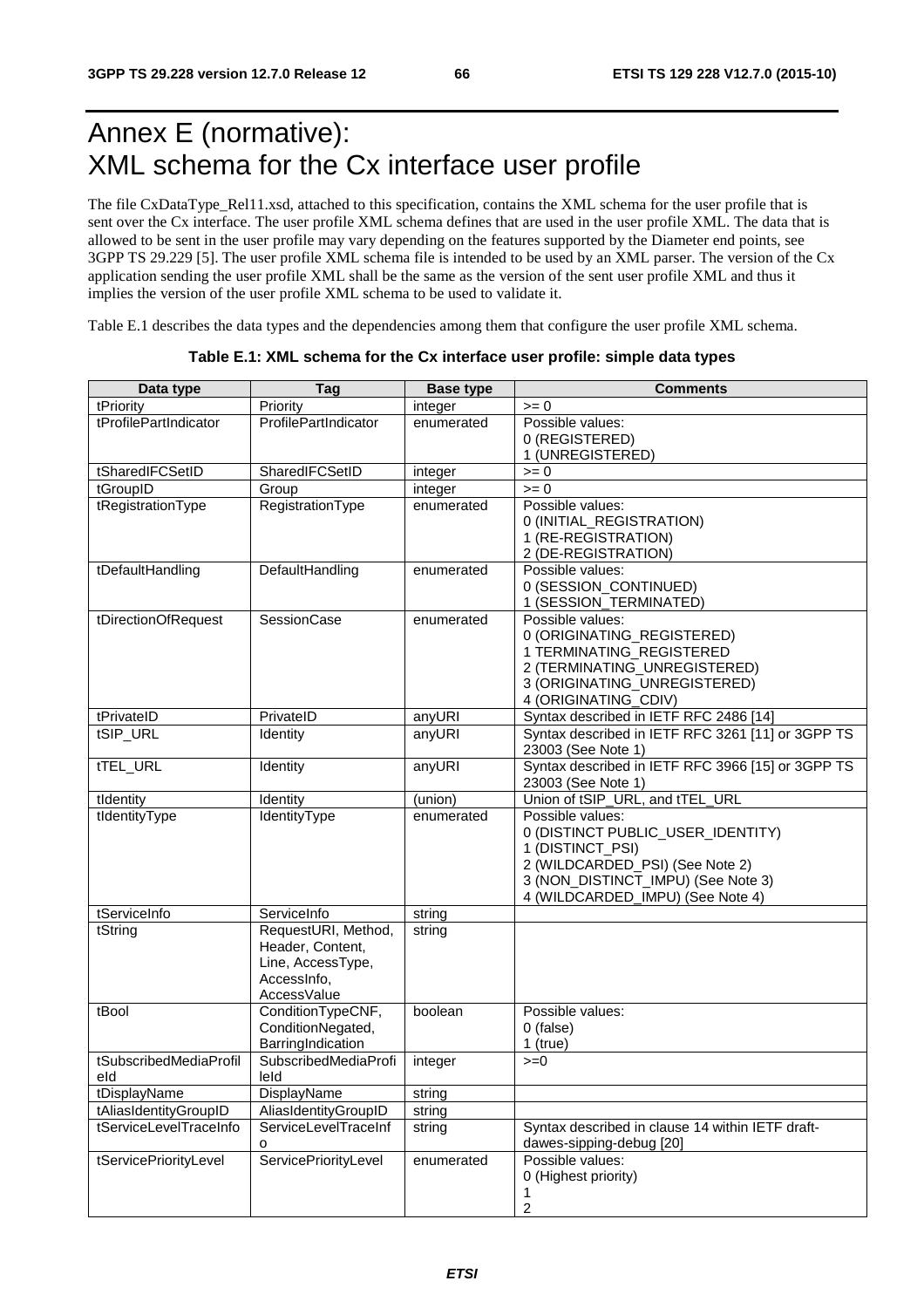|                                                                                                                   |                                                                                                                      |         | 3                                                                                                                      |  |  |
|-------------------------------------------------------------------------------------------------------------------|----------------------------------------------------------------------------------------------------------------------|---------|------------------------------------------------------------------------------------------------------------------------|--|--|
|                                                                                                                   |                                                                                                                      |         | 4 (Lowest priority)                                                                                                    |  |  |
| tPriorityNamespace                                                                                                | PriorityNamespace                                                                                                    | string  | Possible values are those of the namespaces that are                                                                   |  |  |
|                                                                                                                   |                                                                                                                      |         | defined in IETF RFC 4412 [22] or defined according                                                                     |  |  |
|                                                                                                                   |                                                                                                                      |         | to the IANA registration procedure described in IETF                                                                   |  |  |
|                                                                                                                   |                                                                                                                      |         | RFC 4412 [22] for Resource-Priority Namespaces.                                                                        |  |  |
| tPriorityLevel                                                                                                    | PriorityLevel                                                                                                        | string  | Possible values depend on the PriorityNamespace                                                                        |  |  |
|                                                                                                                   |                                                                                                                      |         | and are specified with the associated namespace that                                                                   |  |  |
|                                                                                                                   |                                                                                                                      |         | is defined in IETF RFC 4412 [22] or defined according                                                                  |  |  |
|                                                                                                                   |                                                                                                                      |         | to the IANA registration procedure described in IETF                                                                   |  |  |
|                                                                                                                   |                                                                                                                      |         | RFC 4412 [22] for Resource-Priority Namespaces                                                                         |  |  |
| tIMSI                                                                                                             | <b>IMSI</b>                                                                                                          | string  | Syntax described in 3GPP TS 23.003 [17]. ASCII                                                                         |  |  |
|                                                                                                                   |                                                                                                                      |         | encoded according to ANSI X3.4 [26].                                                                                   |  |  |
| tMaxNumOfAllowedSi                                                                                                | MaxNumOfAllowedSi                                                                                                    | integer | $>= 1$                                                                                                                 |  |  |
| multRegistrations                                                                                                 | multRegistrations                                                                                                    |         |                                                                                                                        |  |  |
|                                                                                                                   |                                                                                                                      |         | NOTE 1: Only when the "Identity" tag is a Wildcarded Identity the syntax is described in 3GPP TS 23.003. It applies to |  |  |
|                                                                                                                   | both WILDCARDED IMPU and WILDCARDED PSI.                                                                             |         |                                                                                                                        |  |  |
|                                                                                                                   | NOTE 2: Wildcarded PSI could optionally be included as well in tPublicIdentityExtension.                             |         |                                                                                                                        |  |  |
| NOTE 3: The IMPU is not explicitly provisioned in HSS. In this case, corresponding Wildcarded IMPU is included in |                                                                                                                      |         |                                                                                                                        |  |  |
| tPublicIdentityExtension3.                                                                                        |                                                                                                                      |         |                                                                                                                        |  |  |
|                                                                                                                   | NOTE 4: WILDCARDED_IMPU indicates that the content of the identity in the "Identity" tag is a Wildcarded Public User |         |                                                                                                                        |  |  |
|                                                                                                                   |                                                                                                                      |         | Identity. In this case, Wildcarded IMPU could optionally be included as well in tPublicIdentityExtension3.             |  |  |

**Table E.2: XML schema for the Cx interface user profile: complex data types**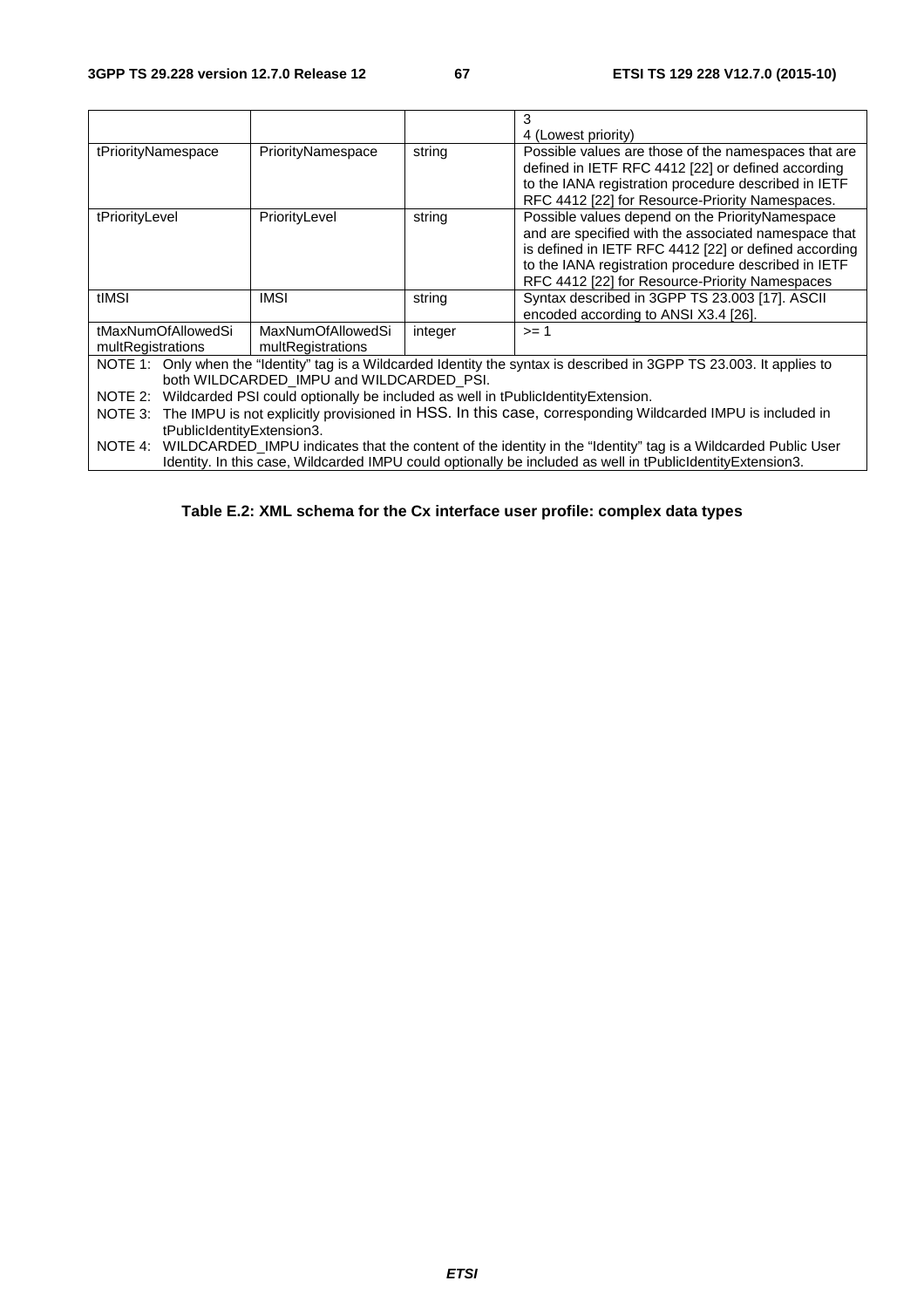| Data type                             | Tag                          | <b>Compound of</b>    |                               |                             |                       |
|---------------------------------------|------------------------------|-----------------------|-------------------------------|-----------------------------|-----------------------|
|                                       |                              |                       |                               | <b>Type</b><br>Tag          |                       |
| tIMSSubscription                      | <b>IMSSubscription</b>       | PrivateID             |                               | tPrivateID                  | <b>Cardinality</b>    |
|                                       |                              | <b>ServiceProfile</b> |                               | tServiceProfile             | (1 to n)              |
|                                       |                              | Extension             |                               | tIMSSubscriptionExtension   | (0 to 1)              |
| tIMSSubscriptionExtensi               | Extension                    | <b>IMSI</b>           |                               | tIMSI                       | (0 to 1)              |
| on                                    |                              | Extension             |                               | tlMSSubscriptionExtension2  | (0 to 1)              |
| tIMSSubscriptionExtensi               | Extension                    |                       | ReferenceLocationInform       | tReferenceLocationInformati | (0 to n)              |
| on <sub>2</sub>                       |                              | ation                 |                               | <b>on</b>                   |                       |
| tReferenceLocationInfor               | ReferenceLocatio             | AccessType            |                               | tString (NOTE 4)            | (0 to 1)              |
| mation                                | nInformation                 | Accessinfo            |                               | tString (NOTE 4)            | (0 to 1)              |
|                                       |                              | AccessValue           |                               | tString (NOTE 4)            | (0 to 1)              |
| tServiceProfile                       | <b>ServiceProfile</b>        | PublicIdentity        |                               | tPublicIdentity             | (1 to n)              |
|                                       |                              |                       | <b>CoreNetworkServicesAut</b> | CoreNetworkServicesAuthori  | (0 to 1)              |
|                                       |                              | horization            |                               | zation                      |                       |
|                                       |                              |                       | <b>InitialFilterCriteria</b>  | tInitialFilterCriteria      | (0 to n)              |
|                                       |                              | Extension             |                               | tServiceProfileExtension    | (0 to 1)              |
| tServiceProfileExtension              | Extension                    |                       | SharedIFCSetID                | tSharedIFCSetID             | (0 to n)              |
| tCoreNetworkServicesAu<br>thorization | <b>CoreNetworkServi</b>      |                       | SubscribedMediaProfileId      | tSubscribedMediaProfileId   | (0 to 1)              |
|                                       | cesAuthorization             | Extension             |                               | tCNServicesAuthorizationExt | (0 to 1)              |
|                                       |                              |                       |                               | ension                      |                       |
| tPublicIdentity                       | PublicIdentity               |                       | BarringIndication             | tBool                       | (0 to 1)              |
|                                       |                              | Identity              |                               | tIdentity                   | 1                     |
|                                       |                              | Extension             |                               | tPublicIdentityExtension    | (0 to 1)              |
| tInitialFilterCriteria                | <b>InitialFilterCriteria</b> | Priority              |                               | tPriority                   | 1                     |
|                                       |                              | <b>TriggerPoint</b>   |                               | tTrigger                    | (0 to 1)              |
|                                       |                              |                       | ApplicationServer             | tApplicationServer          | 1                     |
|                                       |                              |                       | ProfilePartIndicator          | tProfilePartIndicator       | (0 to 1)              |
| tTrigger                              | TriggerPoint                 |                       | ConditionTypeCNF              | tBool                       | 1                     |
|                                       |                              | <b>SPT</b>            |                               | tSePoTri                    | (1 to n)              |
| tSePoTri                              | <b>SPT</b>                   |                       | ConditionNegated              | tBool                       | (0 to 1)              |
|                                       |                              | Group                 |                               | tGroupID                    | (1 to $n\square$      |
|                                       |                              |                       | RequestURI                    | tString                     | 1                     |
|                                       |                              |                       | Method                        | tString                     | $\mathbf{1}$          |
|                                       |                              | Choice of             | SIPHeader                     | tHeader                     | $\mathbf{1}$          |
|                                       |                              |                       | SessionCase                   | tDirectionOfRequest         | $\mathbf{1}$          |
|                                       |                              |                       | <b>SessionDescripti</b>       | tSessionDescription         | 1                     |
|                                       |                              |                       | on                            | tSePoTriExtension           |                       |
| tSePoTriExtension                     | Extension                    | Extension             | RegistrationType              | tRegistrationType           | (0 to 1)<br>(0 to 2)  |
| tHeader                               | SIPHeader                    | Header                |                               | tString                     | $\mathbf{1}$          |
|                                       |                              | Content               |                               | tString                     | (0 to 1)              |
| tSessionDescription                   | SessionDescriptio            | Line                  |                               | tString                     | 1                     |
|                                       | n                            | Content               |                               | tString                     | (0 to 1)              |
| tApplicationServer                    | <b>ApplicationServer</b>     | ServerName            |                               | tSIP_URL                    | 1                     |
|                                       |                              |                       | DefaultHandling               | tDefaultHandling            | (0 to 1)              |
|                                       |                              | ServiceInfo           |                               | tServiceInfo                | (0 to 1)              |
|                                       |                              | Extension             |                               | tApplicationServerExtension | (0 to 1)              |
| tApplicationServerExtens              | Extension                    |                       | IncludeRegisterRequest        | tIncludeRegisterRequest     | (0 to 1)              |
| ion                                   |                              |                       | IncludeRegisterRespons        | tIncludeRegisterResponse    | $\overline{(0}$ to 1) |
|                                       |                              | е                     |                               |                             |                       |
| tIncludeRegisterRequest               | IncludeRegisterRe            | (NOTE 2)              |                               | (NOTE 2)                    | (0 to 1)              |
|                                       | quest                        | (NOTE 2)              |                               |                             |                       |
| tIncludeRegisterRespons<br>е          | tIncludeRegisterR<br>esponse |                       |                               | (NOTE 2)                    | (0 to 1)              |
| tPublicIdentityExtension<br>Extension |                              | IdentityType          |                               | tIdentityType               | (0 to 1)              |
|                                       |                              | WildcardedPSI         |                               | anyURI (NOTE 3)             | (0 to 1)              |
|                                       |                              | Extension             |                               | tPublicIdentityExtension2   | (0 to 1)              |
| tPublicIdentityExtension2             | Extension                    | DisplayName           |                               | tDisplayName                | (0 to 1)              |
|                                       |                              |                       | AliasIdentityGroupID          | tAliasIdentityGroupID       | (0 to 1)              |
|                                       |                              | Extension             |                               | tPublicIdentityExtension3   | (0 to 1)              |
| tPublicIdentityExtension3             | Extension                    |                       | WildcardedIMPU                | anyURI (NOTE 3)             | (0 to 1)              |
|                                       |                              |                       | ServiceLevelTraceInfo         | tServiceLevelTraceInfo      | (0 to 1)              |
|                                       |                              |                       | ServicePriorityLevel          | ServicePriorityLevel        | (0 to 1)              |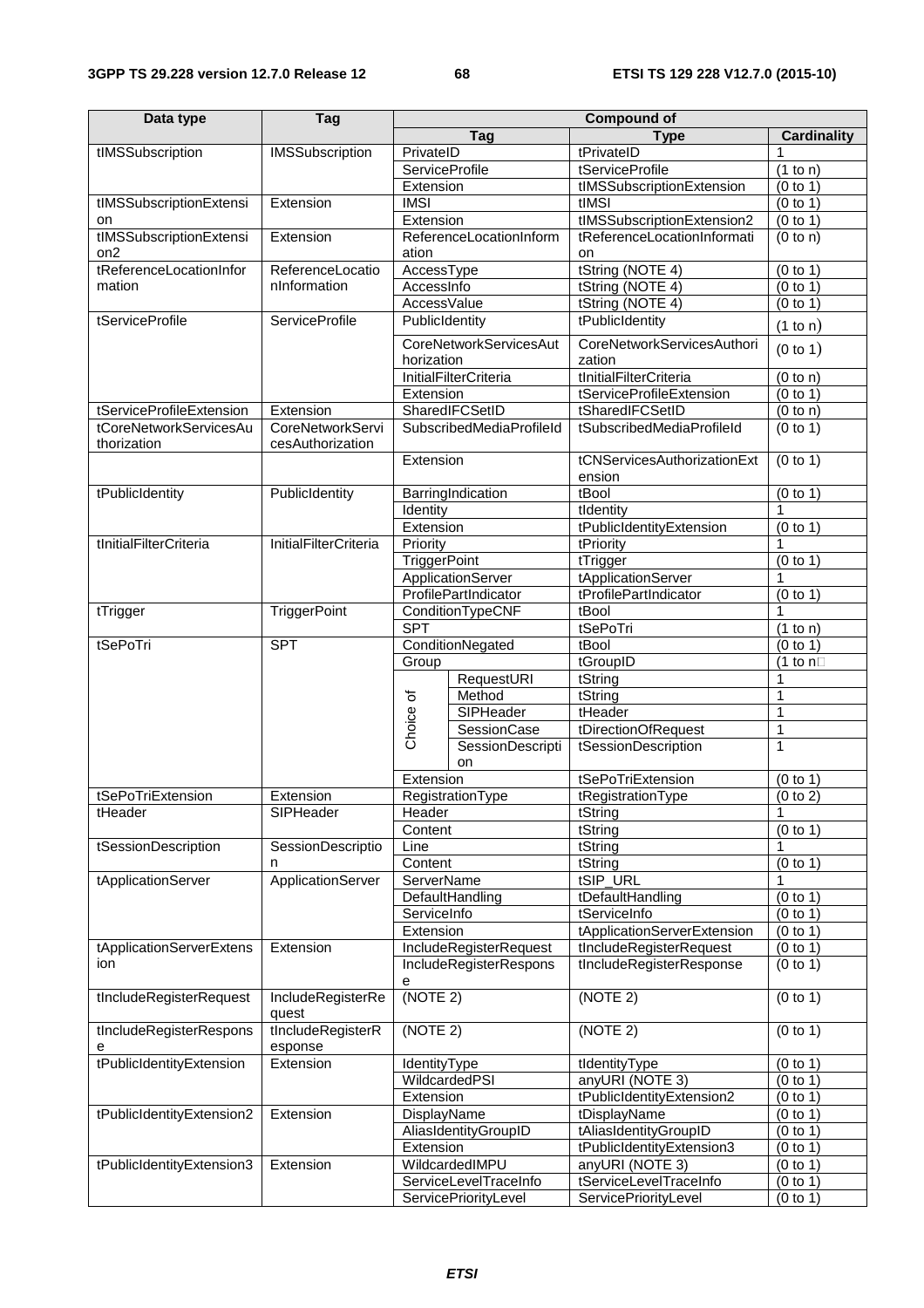|                                                                                                                        |                  | Extension                    | tPublicIdentityExtension4 | (0 to 1) |  |
|------------------------------------------------------------------------------------------------------------------------|------------------|------------------------------|---------------------------|----------|--|
| tPublicIdentityExtension4                                                                                              | Extension        | ExtendedPriority             | tExtendedPriority         | (0 to n) |  |
|                                                                                                                        |                  | Extension                    | tPublicIdentityExtension5 | (0 to 1) |  |
| tPublicIdentityExtension5                                                                                              | Extension        | <b>MaxNumOfAllowedSimult</b> | tMaxNumOfAllowedSimultRe  | (0 to 1) |  |
|                                                                                                                        |                  | Registrations                | gistrations               |          |  |
| tExtendedPriority                                                                                                      | ExtendedPriority | PriorityNamespace            | tPriorityNamespace        |          |  |
|                                                                                                                        |                  | PriorityLevel                | tPriorityLevel            |          |  |
| tCNServicesAuthorizatio                                                                                                | Extension        | ListOfServiceIds             | tListOfServiceIds         | (0 to 1) |  |
| nExtension                                                                                                             |                  |                              |                           |          |  |
| tListOfServiceIds                                                                                                      | ListOfServiceIds | Serviceld                    | tString                   | (0 to n) |  |
| NOTE 1: "n" shall be interpreted as non-bounded.                                                                       |                  |                              |                           |          |  |
| empty cells shall be interpreted as complex XML elements without defined content.<br>NOTE 2:                           |                  |                              |                           |          |  |
| NOTE 3: the syntax of Wildcarded Public User Identity and Wildcarded Service Identity shall be as described in 3GPP TS |                  |                              |                           |          |  |
| 23.003 [17].                                                                                                           |                  |                              |                           |          |  |
| NOTE $4$ the syntax of Access Type Access Info and Access Value is as described in 3GPP TS 24 229 [8] for P-Access-    |                  |                              |                           |          |  |

NOTE 4: the syntax of AccessType, AccessInfo and AccessValue is as described in 3GPP TS 24.229 [8] for P-Access-Network-Info header fields: AccessType corresponds to the "access-type" field whereas AccessInfo and AccessValue correspond to the type and associated value defined for the "access-info" field.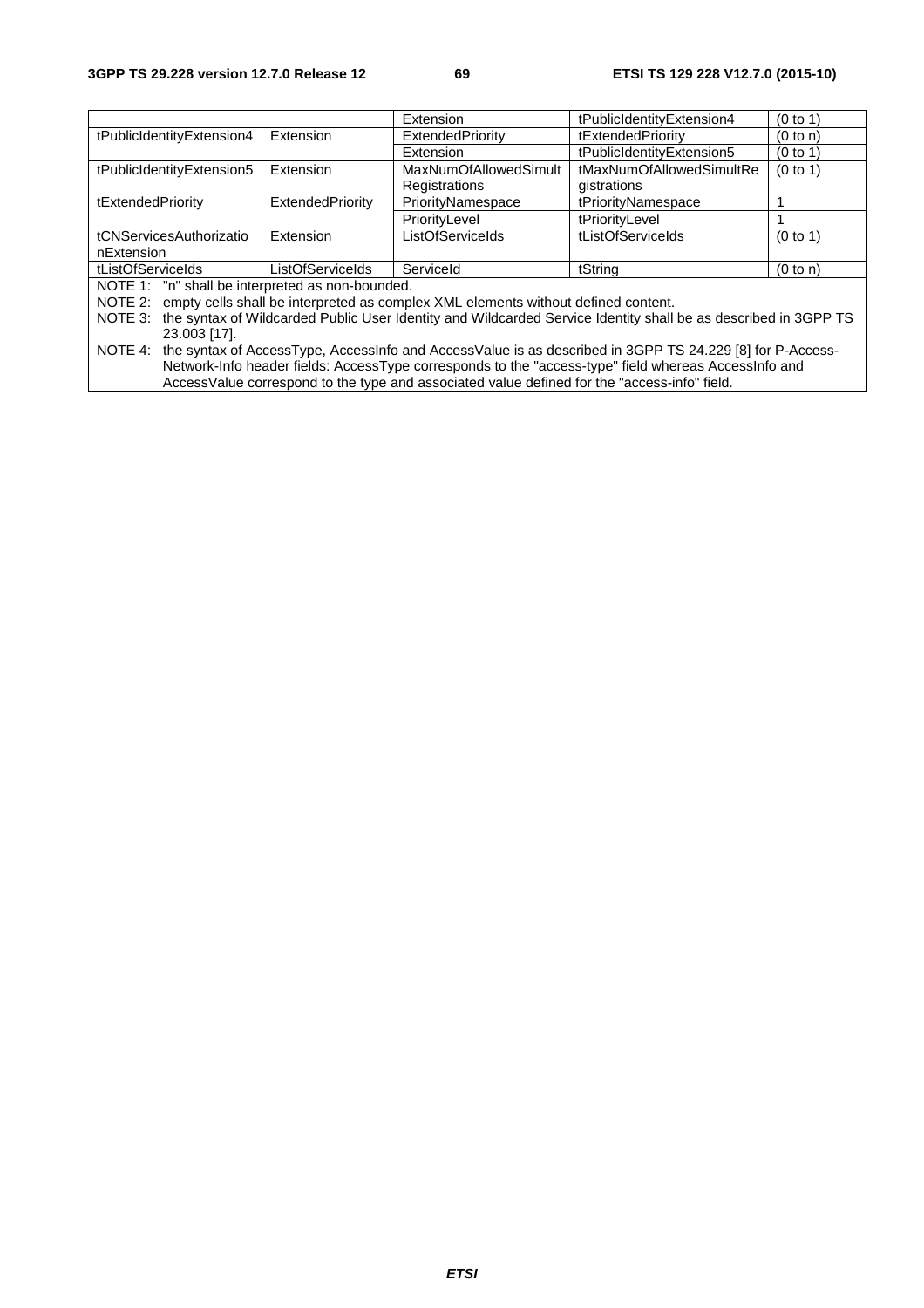# Annex F (normative): Definition of parameters for service point trigger matching

Table F.1 defines the parameters that are transported in the user profile XML.

#### **Table F.1: Definition of parameters in the user profile XML**

| Tag                 | <b>Description</b>                                                                                                                                                                     |
|---------------------|----------------------------------------------------------------------------------------------------------------------------------------------------------------------------------------|
| RequestURI          | RequestURI tag shall include a regular expression in a form of Extended Regular Expressions<br>(ERE) as defined in chapter 9 in IEEE 1003.1-2004 Part 1 [13]. For SIP URI, the regular |
|                     | expression shall be matched against the hostport of the SIP-URI. For definition of SIP-URI and                                                                                         |
|                     | hostport, see IETF RFC 3261 [11]. For Tel URI, the regular expression shall be matched                                                                                                 |
|                     | against the telephone-subscriber of the telephone-uri. For definition of telephone-subscriber<br>and telephone-uri, see IETF RFC 3966 [15].                                            |
| SIPHeader           | A SIP Header SPT shall be evaluated separately against each header instance within the SIP                                                                                             |
|                     | message. The SIP Header SPT matches if at least one header occurrence matches the SPT.                                                                                                 |
| Header (of          | Header tag shall include a regular expression in a form of Extended Regular Expressions                                                                                                |
| SIPHeader)          | (ERE) as defined in chapter 9 in IEEE 1003.1-2004 Part 1 [13]. The regular expression shall                                                                                            |
|                     | be matched against the header-name of the SIP header. For definition of header and header-                                                                                             |
|                     | name, see IETF RFC 3261 [11]. Before matching the header-name to the pattern, all SWSs                                                                                                 |
|                     | shall be removed from the header-name and all LWSs in the header-name shall be reduced to                                                                                              |
|                     | a single white space character (SP). For definition of SWS and LWS, see IETF RFC 3261 [11].                                                                                            |
| Content (of         | Content tag shall include a regular expression in a form of Extended Regular Expressions                                                                                               |
| SIPHeader)          | (ERE) as defined in chapter 9 in IEEE 1003.1-2004 Part 1 [13]. The regular expression shall                                                                                            |
|                     | be matched against the header-value of the SIP header. For definition of header and header-                                                                                            |
|                     | value, see IETF RFC 3261 [11]. If the SIP header contains several header-values in a comma-                                                                                            |
|                     | separated list, each of the header-value shall be matched against the pattern for the Content                                                                                          |
|                     | separately. Before matching the header-value to the pattern, all SWSs shall be removed from                                                                                            |
|                     | the header-value and all LWSs in the header-value shall be reduced to a single white space                                                                                             |
| SessionDescription  | character (SP). For definition of SWS and LWS, see IETF RFC 3261 [11].<br>A Session Description SPT shall be evaluated separately against each SDP field instance                      |
|                     | within the SIP message. The Session Description SPT matches if at least one field occurrence                                                                                           |
|                     | matches the SPT.                                                                                                                                                                       |
| Line (of            | Line tag shall include a regular expression in a form of Extended Regular Expressions (ERE)                                                                                            |
| SessionDescription) | as defined in chapter 9 in IEEE 1003.1-2004 Part 1 [13]. The regular expression shall be                                                                                               |
|                     | matched against the type of the field inside the session description. For definition of type, see                                                                                      |
|                     | chapter 6 in IETF RFC 4566 [12].                                                                                                                                                       |
| Content (of         | Content tag shall include a regular expression in a form of Extended Regular Expressions                                                                                               |
| SessionDescription) | (ERE) as defined in chapter 9 in IEEE 1003.1-2004 Part 1 [13]. The regular expression shall                                                                                            |
|                     | be matched against the value of the field inside the session description. For definition of value,                                                                                     |
|                     | see chapter 6 in IETF RFC 4566 [12].                                                                                                                                                   |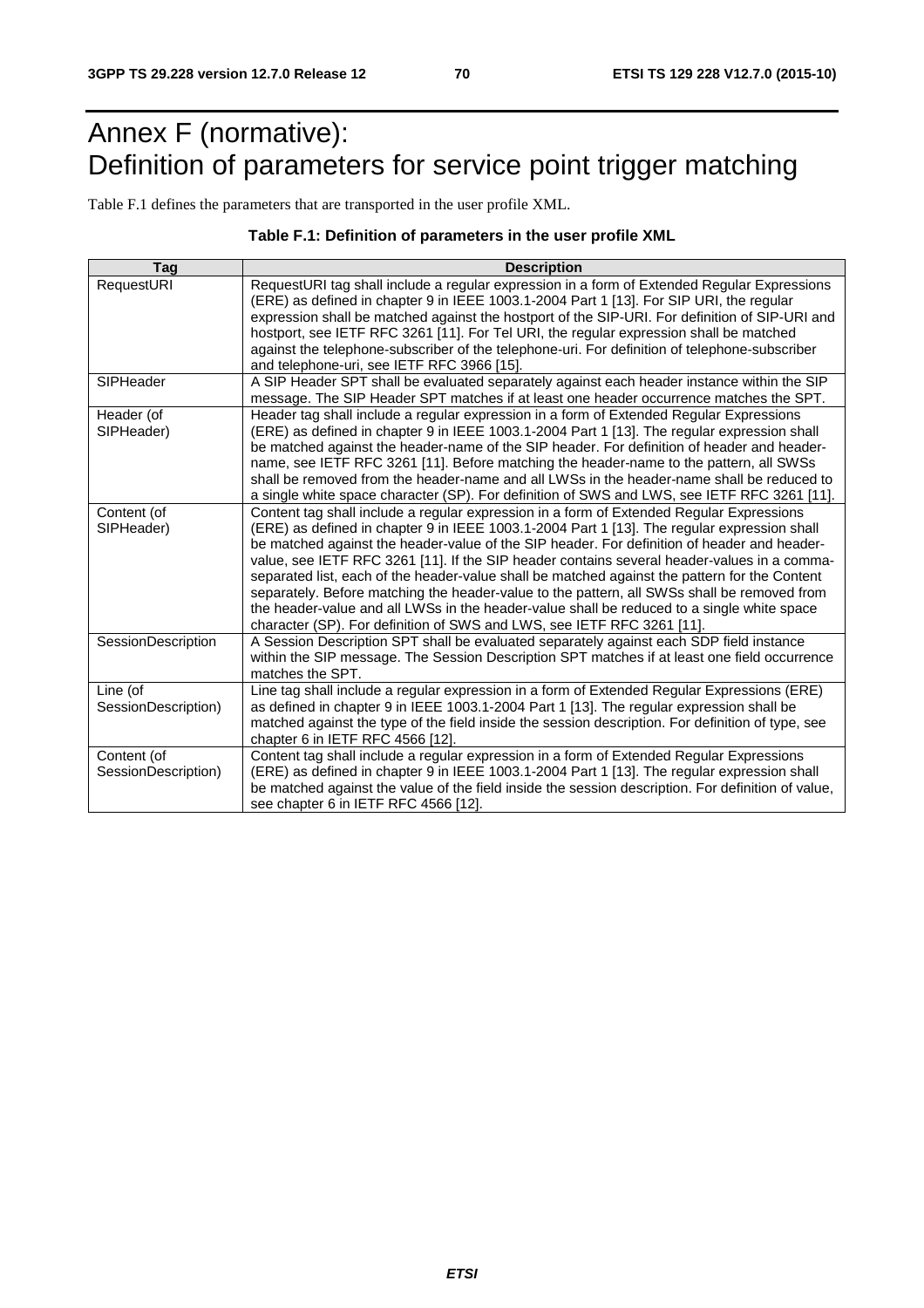# Annex G (normative): Emergency registrations

S-CSCF and HSS shall handle emergency registrations as normal registrations with the following considerations:

- Upon emergency registration, following cases apply:
	- If a normal registration for the same user does not exist, the S-CSCF shall download corresponding user profile from HSS, ensure that the HSS allocates S-CSCF name to this subscriber and the registration status is set to UNREGISTERED.
	- Otherwise, the S-CSCF shall ensure that the registration status of the user is not changed in the HSS.
- Upon deregistration or expiration of the last normal session, if an emergency registration is still active for this subscriber, the S-CSCF shall ensure that the HSS keeps S-CSCF name allocated to this subscriber and the registration status is set to UNREGISTERED.
- Upon expiration of an emergency registration, the S-CSCF shall ensure the registration status of the user is not changed in the HSS if there are other normal registrations of the user. Otherwise, the S-CSCF may send SAR to the HSS to remove its name and set the registration status of the user to NOT REGISTERED.
- IMS Restoration procedures do not apply for IMS emergency sessions.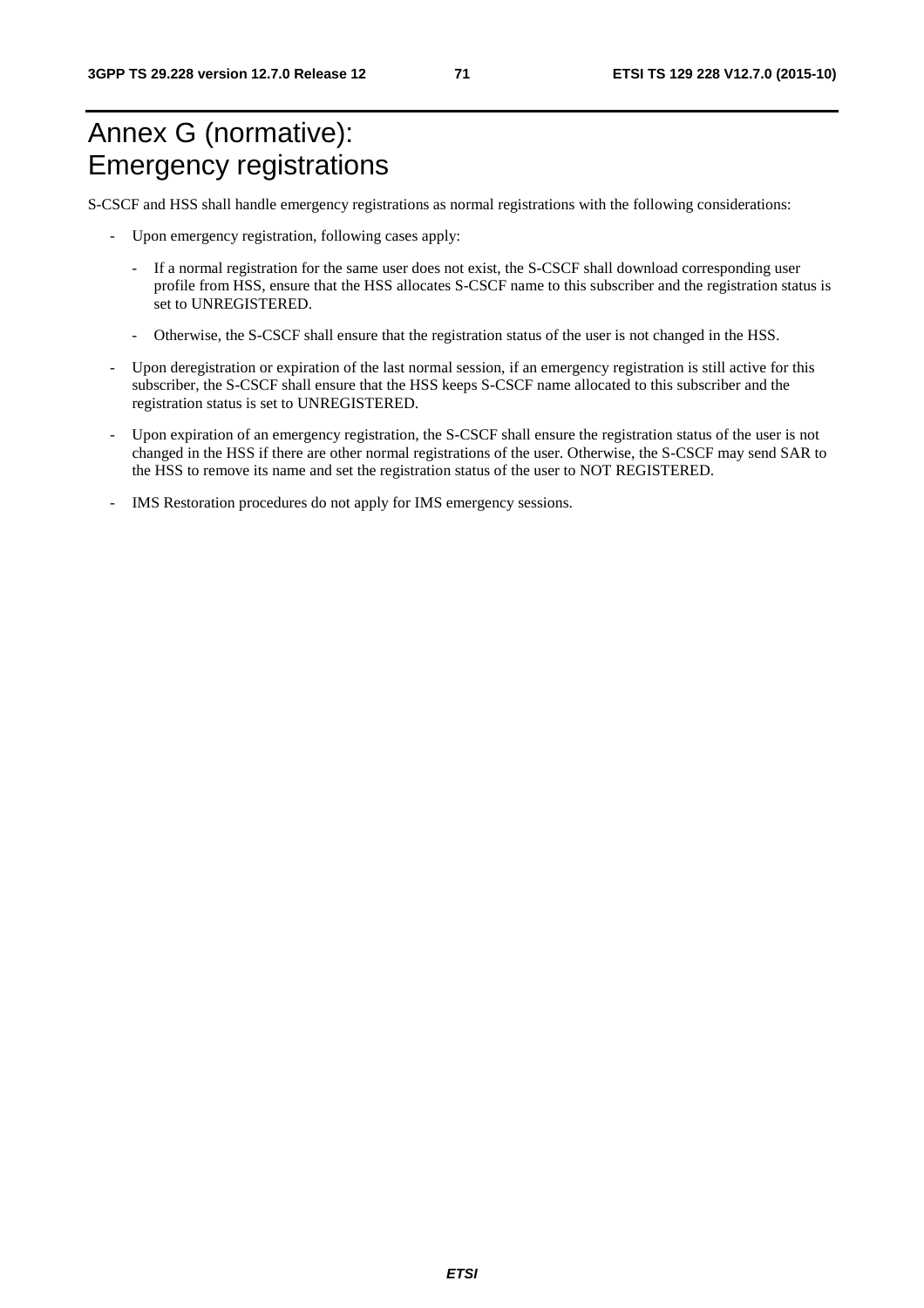## Annex H (normative): Diameter overload control mechanism

#### H.1 General

Diameter overload control mechanism is an optional feature.

IETF draft-ietf-dime-ovli-02 [24] specifies a Diameter overload control mechanism which includes the definition and the transfer of related AVPs between Diameter nodes.

It is recommended to make use of IETF draft-ietf-dime-ovli-02 [24] on the Cx interface where, when applied, the I/S-CSCF shall behave as reacting nodes and the HSS as a reporting node.

Depending on regional/national requirements and network operator policy, priority traffic (e.g. MPS as described in 3GPP TS 22.153 [25]) shall be exempted from throttling due to Diameter overload control up to the point where requested traffic reduction cannot be achieved without throttling the priority traffic.

### H.2 HSS behaviour

The HSS requests traffic reduction from the I/S-CSCF when the HSS is in an overload situation, including OC-OLR AVP in answer commands as described in IETF draft-ietf-dime-ovli-02 [24].

The HSS identifies that it is in an overload situation by implementation specific means. For example, the HSS may take into account the traffic over the Cx interfaces or other interfaces, the level of usage of internal resources (CPU, memory), the access to external resources, etc.

The HSS determines the specific contents of OC-OLR AVP in overload reports and the HSS decides when to send OC-OLR AVPs by implementation specific means.

## H.3 I/S-CSCF behaviour

The I/S-CSCF applies required traffic reduction received in answer commands to subsequent applicable requests, as per IETF draft-ietf-dime-ovli-02 [24].

The I/S-CSCF achieves requested traffic reduction by implementation specific means. For example, the I/S-CSCF may implement message throttling with prioritization or a message retaining mechanism for operations that can be postponed.

Diameter requests related to priority traffic (e.g., MPS) and emergency, detected via the presence of priority information (e.g., Resource-Priority header field for MPS) in SIP messages as described in 3GPP TS 24.229 [8], have the highest priority. Depending on regional/national requirements and network operator policy, these Diameter requests shall be the last to be throttled, when the I/S-CSCF has to apply traffic reduction.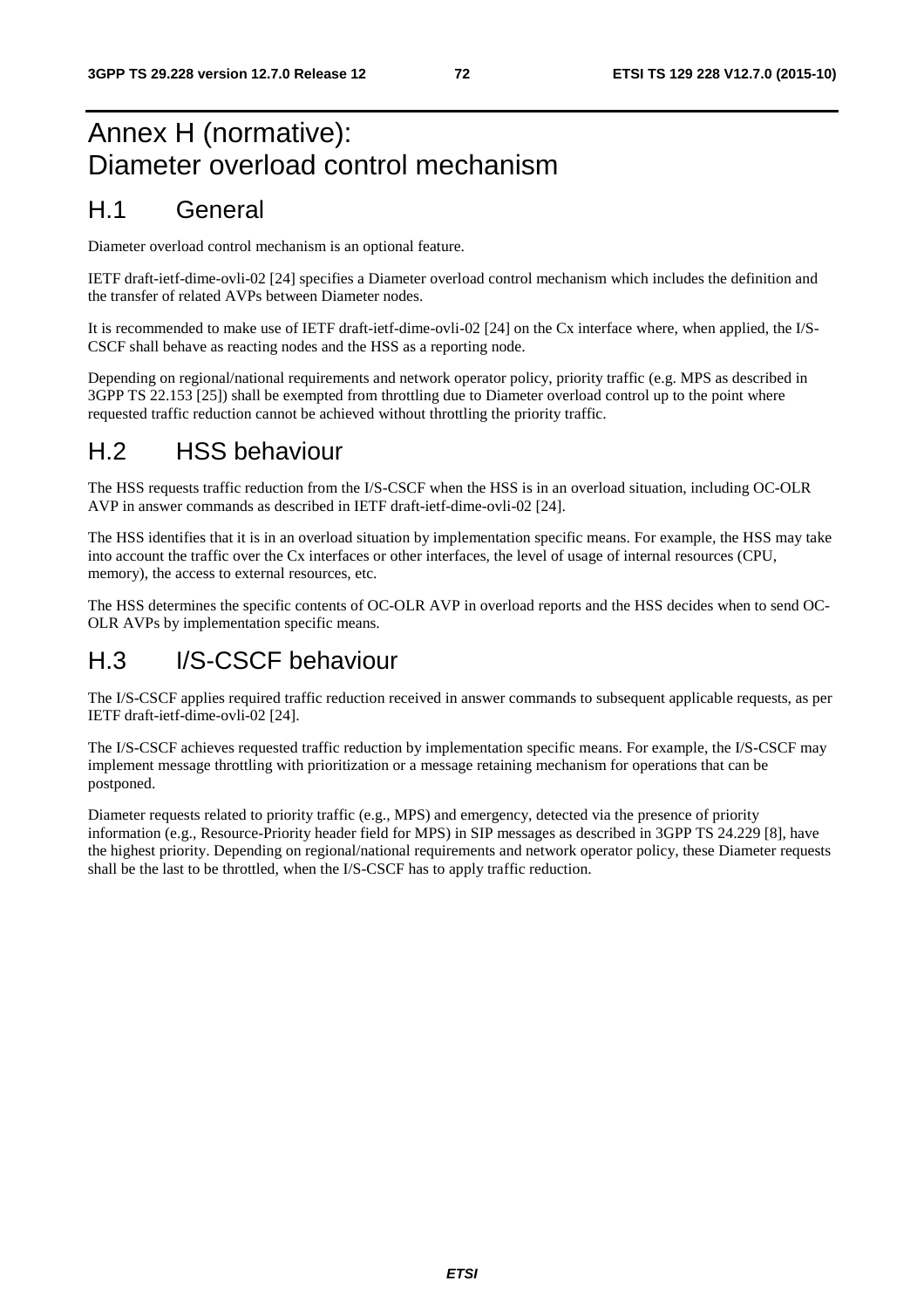## Annex I (Informative): Diameter overload node behaviour

#### I.1 Message prioritization

This clause describes possible behaviours of the I/S-CSCF regarding message prioritisation in an informative purpose.

The I/S-CSCF may take the following into account when making throttling decisions:

- Identification of the procedures that can be deferred (e.g. Deregistration Request), so to avoid to drop non deferrable procedures;
- Prioritisation of certain types of request (e.g. between MAR and SAR for S-CSCF, and between LIR and UAR for I-CSCF) according to the context of their use, in particular:
	- Higher prioritisation of SAR commands for S-CSCF that are related to a registered user for a service, so to avoid the interruption of the registered service for the user;
	- Higher prioritisation of LIR commands for I-CSCF that are related to a requested service different from registration or deregistration, so to get more originating or terminating services provided to the user;
	- Skipping of optional authentication.
	- Priority level of a priority user (e.g., MPS user).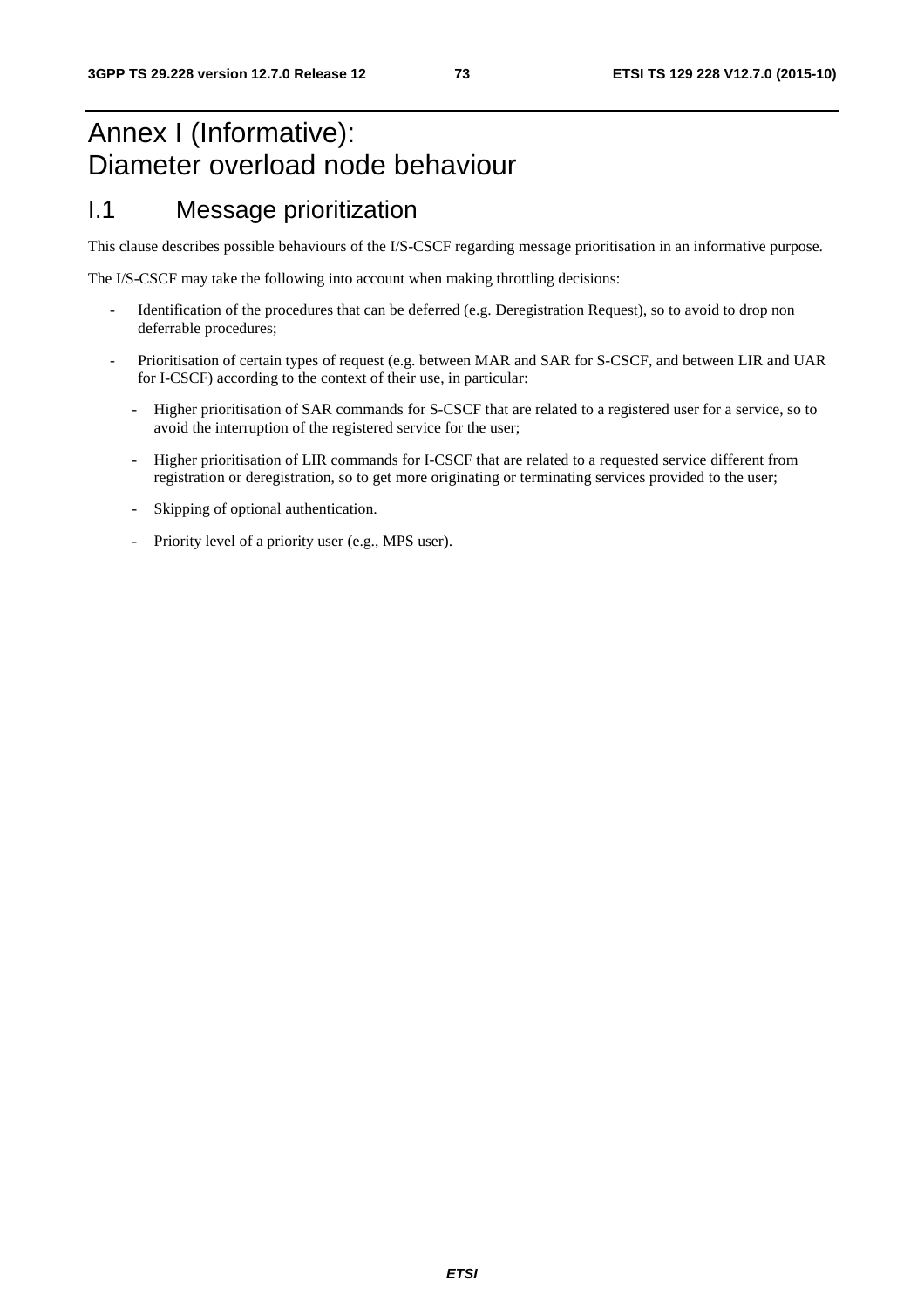## Annex J (informative): Change history

| <b>Change history</b>       |              |                                      |            |                                |                                                                                             |                    |                |
|-----------------------------|--------------|--------------------------------------|------------|--------------------------------|---------------------------------------------------------------------------------------------|--------------------|----------------|
| Date                        | TSG#         | <b>TSG Doc.</b>                      | <b>CR</b>  |                                | <b>Rev Subject/Comment</b>                                                                  | Old                | <b>New</b>     |
| Jun 2002                    |              | CN#16 NP-020264                      |            |                                | Version 2.0.0 approved at CN#16                                                             | 2.0.0              | 5.0.0          |
| Sep 2002                    |              | CN#17 NP-020449                      | 001        | 2                              | Clarification of implicit registration                                                      | 5.0.0              | 5.1.0          |
| Sep 2002                    |              | CN#17 NP-020449                      | 002        | 1                              | Clarification of user registration status query                                             | 5.0.0              | 5.1.0          |
| Sep 2002                    |              | CN#17 NP-020449                      | 003        | $\mathbf{1}$                   | Clarification of HSS initiated update of user profile                                       | 5.0.0              | 5.1.0          |
| Sep 2002                    |              | CN#17 NP-020449                      | 004        | 2                              | Clarification of MAR command                                                                | 5.0.0              | 5.1.0          |
| Sep 2002                    |              | CN#17 NP-020449                      | 005        | 1                              | Conditionality of the SIP-Auth-Data-Item in MAA command                                     | 5.0.0              | 5.1.0          |
| Dec 2002                    |              | CN#18 NP-020587                      | 008        | 2                              | Rejection of registration of a Temporary Public Identity without                            | 5.1.0              | 5.2.0          |
|                             |              |                                      |            |                                | active implicit registration                                                                |                    |                |
| Dec 2002                    |              | CN#18 NP-020587                      | 010        |                                | Removal of upper bounds in Cx i/f user profile                                              | 5.1.0              | 5.2.0          |
| Dec 2002                    |              | CN#18 NP-020587                      | 011        | $\blacksquare$                 | <b>S-CSCF Assignment</b>                                                                    | 5.1.0              | 5.2.0          |
| Dec 2002                    |              | CN#18 NP-020587                      | 012        |                                | NAS-Session-Key AVPs in MAA command                                                         | 5.1.0              | 5.2.0          |
| Dec 2002                    |              | CN#18 NP-020587                      | 013        | 1                              | Correction to detailed behaviour of user registration status query                          | 5.1.0              | 5.2.0          |
| Dec 2002                    |              | CN#18 NP-020587                      | 014        | 1                              | Removing the DDF dependencies from Cx interface                                             | 5.1.0              | 5.2.0          |
| Dec 2002                    |              | CN#18 NP-020587                      | 015        | 1                              | Clarification of SERVER_CHANGE de-registration reason code                                  | 5.1.0              | 5.2.0          |
| Dec 2002                    |              | CN#18 NP-020589                      | 016        | 1                              | Clarification of User-Authorization-Type AVP usage within the UAR                           | 5.1.0              | 5.2.0          |
| Dec 2002<br>Dec 2002        |              | CN#18 NP-020587<br>CN#18 NP-020588   | 017<br>019 | $\mathbf{1}$<br>$\blacksquare$ | Correction to HSS initiated update of user profile                                          | 5.1.0<br>5.1.0     | 5.2.0<br>5.2.0 |
| Dec 2002                    |              | CN#18 NP-020590                      | 020        | 1                              | Correction in charging information<br>Error handling in S-CSCF when receiving too much data | 5.1.0              | 5.2.0          |
| Dec 2002                    |              | CN#18 NP-020587                      | 021        | $\mathbf{1}$                   | Re-allocation of S-CSCF                                                                     | 5.1.0              | 5.2.0          |
| Dec 2002                    |              | CN#18 NP-020591                      | 022        | $\blacksquare$                 | Correction of the SPI                                                                       | 5.1.0              | 5.2.0          |
| Mar 2003                    |              | CN#19 NP-030101                      | 025        | 1                              | Clarification of service profile download at service profile                                | 5.2.0              | 5.3.0          |
|                             |              |                                      |            |                                | modification                                                                                |                    |                |
| Mar 2003                    |              | CN#19 NP-030101                      | 028        |                                | Filter ID field removal in InitialFilterCriteria class                                      | 5.2.0              | 5.3.0          |
| Mar 2003                    |              | CN#19 NP-030101                      | 030        | $\mathbf{1}$                   | Clarification of IMPU barring handling                                                      | 5.2.0              | 5.3.0          |
| Mar 2003                    |              | CN#19 NP-030101                      | 032        | 1                              | The default public user identity in the Server-Assignment-Answer                            | 5.2.0              | 5.3.0          |
| Mar 2003                    |              | CN#19 NP-030101                      | 034        | 2                              | Corrections to service profile                                                              | 5.2.0              | 5.3.0          |
| Mar 2003                    |              | CN#19 NP-030101                      | 037        | 3                              | Handling of non supported data in the S-CSCF when the profile is<br>being updated           | 5.2.0              | 5.3.0          |
| Mar 2003                    |              | CN#19 NP-030101                      | 024        | $\mathbf{1}$                   | Clarification of the HSS behaviour in REGISTRATION and                                      | 5.2.0              | 5.3.0          |
|                             |              |                                      |            |                                | DE_REGISTRATION procedures at IMPU checking time.                                           |                    |                |
| Mar 2003                    |              | CN#19 NP-030101                      | 027        |                                | Deletion of Annex F                                                                         | 5.2.0              | 5.3.0          |
| Mar 2003                    |              | CN#19 NP-030101                      | 029        | $\blacksquare$                 | Clarification of User-Authorization-Type AVP usage within UAR                               | 5.2.0              | 5.3.0          |
| Mar 2003                    |              | CN#19 NP-030101                      | 031        | 1                              | Update TS 29.228 after Diameter has become RFC                                              | 5.2.0              | 5.3.0          |
| Mar 2003                    |              | CN#19 NP-030101                      | 033        | $\mathbf{1}$                   | Replacement of the NAS-Session-Key AVP                                                      | 5.2.0              | 5.3.0          |
| Mar 2003                    |              | CN#19 NP-030101                      | 035        | $\overline{2}$                 | Clarification on Re-allocation of S-CSCF                                                    | 5.2.0              | 5.3.0          |
| Mar 2003                    |              | CN#19 NP-030101                      | 038        | 1                              | Change of SPI to SPT                                                                        | 5.2.0              | 5.3.0          |
| Mar 2003                    |              | CN#19 NP-030101                      | 040        | 1                              | Definition of the Subscribed Media Profile Identifier                                       | 5.2.0              | 5.3.0          |
| Mar 2003                    |              | CN#19 NP-030101                      | 026        | $\bar{\phantom{a}}$            | Error in definition of Service Point of Interest class                                      | $\overline{5.2.0}$ | 5.3.0          |
| Jun 2003                    |              | CN#20   NP-030215                    | 043        |                                | Correct use of the Result-Code AVP                                                          | 5.3.0              | 5.4.0          |
| Jun 2003                    |              | CN#20 NP-030215                      | 044        | $\mathbf{1}$                   | Conditionality of User-Name AVP in Server-Assignment-Answer                                 | 5.3.0              | 5.4.0          |
| Jun 2003                    |              | CN#20 NP-030215                      | 045        |                                | Corrections to the base 64 encoding examples                                                | 5.3.0              | 5.4.0          |
| Jun 2003<br><b>Jun 2003</b> |              | CN#20   NP-030215<br>CN#20 NP-030215 | 046        | 1                              | Deregistration of implicitly registered public user identities                              | 5.3.0              | 5.4.0<br>5.4.0 |
| Jun 2003                    |              | CN#20 NP-030215                      | 047        | 1                              | Clarification on the Server-Assignment-Type NO_ASSIGNMENT                                   | 5.3.0<br>5.3.0     | 5.4.0          |
| Jun 2003                    |              | CN#20 NP-030215                      | 048<br>049 | 1                              | Incorrect use of result-code<br>Misalignment in the Public-User-Identity IE                 | 5.3.0              | 5.4.0          |
| Jun 2003                    |              | CN#20 NP-030215                      | 050        | 1                              | Duplicated Destination-Host AVP within MAR command code                                     | 5.3.0              | 5.4.0          |
| Sep 2003                    |              | CN#21 NP-030383                      | 042        | 3                              | Error in S-CSCF Assignment Type                                                             | 5.4.0              | 5.5.0          |
| Sep 2003                    |              | CN#21 NP-030383                      | 051        | $\overline{2}$                 | Mistakes in the XML schema of 29.228-540                                                    | 5.4.0              | 5.5.0          |
| Sep 2003                    |              | CN#21 NP-030383                      | 055        | 1                              | Extensibility of the public identity structure in the XML schema                            | 5.4.0              | 5.5.0          |
| Sep 2003                    |              | CN#21 NP-030394                      | 041        | 2                              | Introduction of Presence Stage 3 (Px) to the Cx interface                                   | 5.5.0              | 6.0.0          |
| Sep 2003                    |              | CN#21 NP-030394                      | 052        |                                | Sharing public identities across multiple UEs                                               | 5.5.0              | 6.0.0          |
| Dec 2003                    |              | CN#22 NP-030585                      | 057        | 3                              | Conditions for inclusion of Charging Information                                            | 6.0.0              | 6.1.0          |
| Dec 2003                    |              | CN#22 NP-030500                      | 060        | 1                              | MAR in synchronisation failure case                                                         | 6.0.0              | 6.1.0          |
| Dec 2003                    |              | CN#22 NP-030500                      | 061        | 1                              | The S-CSCF name needs to be checked always in MAR                                           | 6.0.0              | 6.1.0          |
| Dec 2003                    |              | CN#22 NP-030500                      | 063        |                                | Conditional AVPs in answer commands                                                         | 6.0.0              | 6.1.0          |
| Dec 2003                    |              | CN#22 NP-030500                      | 065        | 1                              | Server-Assignment-Request                                                                   | 6.0.0              | 6.1.0          |
| Dec 2003                    |              | CN#22   NP-030500                    | 067        |                                | Determination of User-Authorization-Type AVP based on                                       | 6.0.0              | 6.1.0          |
|                             |              |                                      |            |                                | registration expiration                                                                     |                    |                |
| Dec 2003                    |              | CN#22 NP-030500                      | 069        | 2                              | Not registered state after deregistration with S-CSCF deleted at the                        | 6.0.0              | 6.1.0          |
|                             |              |                                      |            |                                | HSS                                                                                         |                    |                |
| Dec 2003                    |              | CN#22   NP-030500                    | 071        | $\blacksquare$                 | The extensibility of the XML schema                                                         | 6.0.0              | 6.1.0          |
| Dec 2003<br>Mar 2004        | <b>CN#22</b> |                                      |            |                                | Reference [9] updated                                                                       | 6.0.0              | 6.1.0          |
|                             |              | CN#23 NP-040046                      | 077        | $\mathbf{1}$                   | Clarification on S-CSCF-Name comparison                                                     | 6.1.0              | 6.2.0          |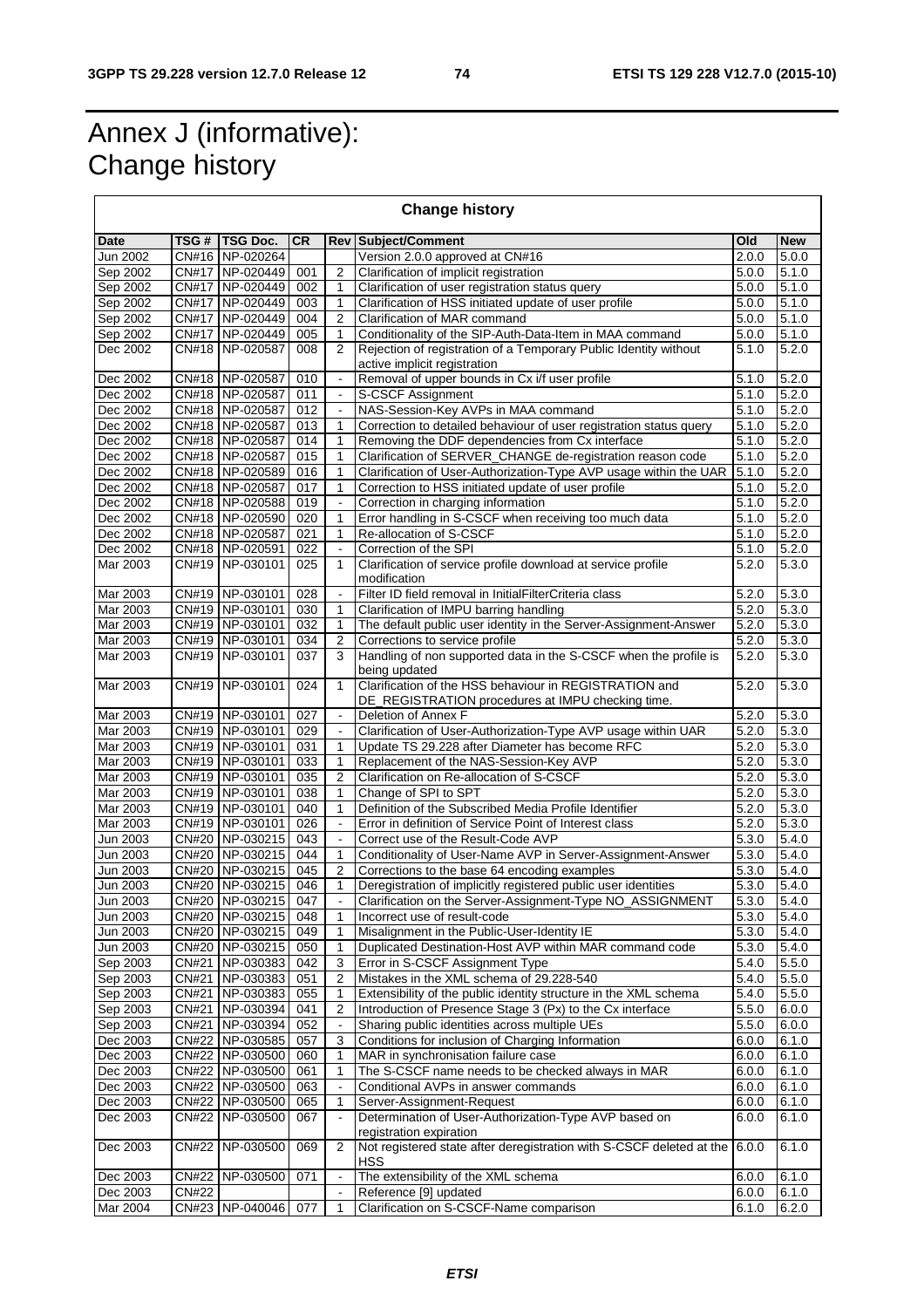| Mar 2004<br>Mar 2004 |              | CN#23 NP-040055                              | 081  | $\tilde{\phantom{a}}$    |                                                                        | 6.1.0 |                |
|----------------------|--------------|----------------------------------------------|------|--------------------------|------------------------------------------------------------------------|-------|----------------|
|                      |              |                                              |      |                          | Error for missing identification in SAR command                        |       | 6.2.0          |
|                      |              | CN#23 NP-040046                              | 085  | 1                        | Conditions for inclusion of Public Identity in SAR                     | 6.1.0 | 6.2.0          |
| Mar 2004             |              | CN#23 NP-040046                              | 087  | $\mathbf{1}$             | Correction to sending the Charging-Information AVP                     | 6.1.0 | 6.2.0          |
| Mar 2004             |              | CN#23 NP-040046                              | 089  | $\blacksquare$           | Correction to User-Authorization-Answer                                | 6.1.0 | 6.2.0          |
|                      |              |                                              |      |                          |                                                                        |       |                |
| Mar 2004             |              | CN#23 NP-040046                              | 091  | $\blacksquare$           | Default handling of error cases during IMS registration                | 6.1.0 | 6.2.0          |
| Jun 2004             |              | CN#24 NP-040215                              | 097  | $\overline{2}$           | Update of the charging addresses from HSS                              | 6.2.0 | 6.3.0          |
| Jun 2004             |              | CN#24 NP-040215                              | 095  | $\mathbf{1}$             | Content of the User Profile                                            | 6.2.0 | 6.3.0          |
|                      |              |                                              |      |                          |                                                                        |       |                |
| Jun 2004             |              | CN#24 NP-040215                              | 099  | $\blacksquare$           | Correction of SessionCase attribute ambiguity                          | 6.2.0 | 6.3.0          |
| Sep 2004             |              | CN#25 NP-040416                              | 109  | 1                        | LIR and services related to unregistered state                         | 6.3.0 | 6.4.0          |
| Sep 2004             |              | CN#25 NP-040401                              | 121  | $\overline{2}$           | Triggering initial REGISTER messages                                   | 6.3.0 | 6.4.0          |
|                      |              |                                              |      |                          |                                                                        |       |                |
| Sep 2004             |              | CN#25 NP-040401                              | 118  | $\mathbf{1}$             | XML versioning                                                         | 6.3.0 | 6.4.0          |
| Sep 2004             |              | CN#25 NP-040401                              | 122  | 1                        | Optimization of User Profile Download                                  | 6.3.0 | 6.4.0          |
| Sep 2004             |              | CN#25 NP-040396                              | 124  | $\overline{2}$           | Simplification of the User Profile Split concept                       | 6.3.0 | 6.4.0          |
|                      |              |                                              |      |                          |                                                                        |       |                |
| Sep 2004             |              | CN#25 NP-040416                              | 120  | 3                        | Use of regular expressions                                             | 6.3.0 | 6.4.0          |
| Dec 2004             |              | CN#26 NP-040523                              | 138  | 1                        | HSS initiated deregistration with "not registered" registration state  | 6.4.0 | 6.5.0          |
| Dec 2004             |              | CN#26 NP-040530                              | 140  | $\mathbf{1}$             | HSS initiated deregistration with user profile removal for permanent   | 6.4.0 | 6.5.0          |
|                      |              |                                              |      |                          | termination                                                            |       |                |
|                      |              |                                              |      |                          |                                                                        |       |                |
| Dec 2004             |              | CN#26 NP-040523                              | 142  | $\overline{2}$           | HSS initiated deregistration using the network initiated de-           | 6.4.0 | 6.5.0          |
|                      |              |                                              |      |                          | registration procedure                                                 |       |                |
| Dec 2004             |              | CN#26 NP-040530                              | 146  | 1                        | Clarification of R6 authentication scheme                              | 6.4.0 | 6.5.0          |
|                      |              |                                              |      |                          |                                                                        |       |                |
| Dec 2004             |              | CN#26 NP-040523                              | 150  | $\blacksquare$           | <b>Regular Expressions</b>                                             | 6.4.0 | 6.5.0          |
| Dec 2004             |              | CN#26 NP-040530                              | 155  | $\bar{\phantom{a}}$      | Correction to XML Root Element                                         | 6.4.0 | 6.5.0          |
| Dec 2004             |              | CN#26 NP-040530                              | 156  | 1                        | Modification of User-Data-Already-Available in SAR command.            | 6.4.0 | 6.5.0          |
|                      |              |                                              |      |                          |                                                                        |       |                |
| Dec 2004             |              | CN#26 NP-040523                              | 159  | $\overline{2}$           | Handling of Information Element marked as (M), (C) or (O)              | 6.4.0 | 6.5.0          |
| Mar 2005             |              | CN#27 NP-050030                              | 166  | $\tilde{\phantom{a}}$    | Avoiding undesired deregistration                                      | 6.5.0 | 6.6.0          |
| Mar 2005             |              | CN#27 NP-050030                              | 168  | 1                        | Correction to authentication procedures in not registered case         | 6.5.0 | 6.6.0          |
|                      |              |                                              |      |                          |                                                                        |       |                |
| Mar 2005             | <b>CN#27</b> | NP-050037                                    | 170  | 3                        | Clarification of behaviour for Shared Public User Identities           | 6.5.0 | 6.6.0          |
| Mar 2005             | <b>CN#27</b> | NP-050037                                    | 172  | $\mathbf{r}$             | Distribution of Cipher Key and Integrity Key                           | 6.5.0 | 6.6.0          |
| Apr 2005             |              |                                              |      |                          | Editorial correction on figure figure A.4.1.1 and on clauses: 6.1.4.1, | 6.6.0 | 6.6.1          |
|                      |              |                                              |      |                          | 6.2.2, B.2.1 and 6.2.1.1                                               |       |                |
|                      |              |                                              |      |                          |                                                                        |       |                |
| Jun 2005             | CT#28        | CP-050086                                    | 181  | $\blacksquare$           | TEL-URI reference correction                                           | 6.6.1 | 6.7.0          |
| Jun 2005             |              | CT#28 CP-050086                              | 183  | $\blacksquare$           | <b>Clarification on Server Capabilities</b>                            | 6.6.1 | 6.7.0          |
| Jun 2005             |              | CT#28 CP-050086                              | 185  | $\blacksquare$           | Incorrect Implementation of CR172                                      | 6.6.1 | 6.7.0          |
|                      |              |                                              |      | $\mathbf{1}$             |                                                                        |       |                |
| Jun 2005             |              | CT#28 CP-050081                              | 188  |                          | Clarification of the content of SIP-Authentication-Context             | 6.6.1 | 6.7.0          |
| Jun 2005             | CT#28        | CP-050086                                    | 192  | $\blacksquare$           | Syntax correction for XML                                              | 6.6.1 | 6.7.0          |
| Sep 2005             | CT#29        | CP-050422                                    | 196  | ä,                       | Authentication Registration with synchronization failure, Data         | 6.7.0 | 6.8.0          |
|                      |              |                                              |      |                          | requested from HSS                                                     |       |                |
| Sep 2005             | CT#29        | CP-050296                                    | 200  |                          | Correction to XML Schema for SharedIFCSet                              | 6.7.0 | 6.8.0          |
|                      |              |                                              |      |                          |                                                                        |       |                |
|                      |              |                                              |      | $\overline{2}$           | Private identities on the Cx                                           |       | 6.8.0          |
| Sep 2005             |              | CT#29 CP-050440                              | 202  |                          |                                                                        | 6.7.0 |                |
|                      |              |                                              |      |                          |                                                                        |       |                |
| Sep 2005             |              | CT#29 CP-050282                              | 204  | 1                        | Charging-Information correction                                        | 6.7.0 | 6.8.0          |
| Sep 2005             | CT#29        | CP-050296                                    | 207  | 1                        | Corrections to UAR and LIR for shared public identities                | 6.7.0 | 6.8.0          |
| Sep 2005             |              | CT#29 CP-050422                              | 208  | $\mathbf{1}$             | Behaviour of the Implicit Registration Set for the Unregistered state  | 6.7.0 | 6.8.0          |
| Sep 2005             |              | CP-050296                                    | 210  | $\blacksquare$           |                                                                        | 6.7.0 |                |
|                      | CT#29        |                                              |      |                          | Change of stage 2 reference from Release 5 to Release 6                |       | 6.8.0          |
| Sep 2005             | CT#29        | CP-050294                                    | 211  | $\blacksquare$           | <b>PSI</b> Activation                                                  | 6.7.0 | 6.8.0          |
| Sep 2005             | CT#29        | CP-050271                                    | 213  | $\overline{2}$           | Removal of redundant restrictions for one Public User Identity in      | 6.7.0 | 6.8.0          |
|                      |              |                                              |      |                          | SAR                                                                    |       |                |
|                      |              |                                              |      | $\blacksquare$           |                                                                        |       |                |
| Sep 2005             |              | CT#29 CP-050296                              | 216  |                          | Error code clean up                                                    | 6.7.0 | 6.8.0          |
| Sep 2005             |              | CT#29 CP-050296                              | 217  | 1                        | Clarification of User Profile update                                   | 6.7.0 | 6.8.0          |
| Dec 2005             |              | CT#30 CP-050604                              | 198  | 5                        | XML syntax correction                                                  | 6.8.0 | 6.9.0          |
| Dec 2005             |              | CT#30 CP-050611                              | 220  | $\mathbf{1}$             | PSI impacts on the Cx Interface                                        | 6.8.0 | 6.9.0          |
|                      |              |                                              |      |                          |                                                                        |       |                |
| Dec 2005             |              | CT#30 CP-050611                              | 221  | 3                        | Routing for PSIs Matching a Wildcarded PSI                             | 6.8.0 | 6.9.0          |
| Dec 2005             |              | CT#30 CP-050611                              | 222  | 2                        | Removal of overhead in Private Identities handling in RTR              | 6.8.0 | 6.9.0          |
| Dec 2005             |              | CT#30 CP-050605                              | 229  | 2                        | Use-Data description corrections                                       | 6.8.0 | 6.9.0          |
|                      |              |                                              |      | 2                        |                                                                        |       |                |
| Dec 2005             |              | CT#30 CP-050605                              | 232  |                          | S-CSCF assignment checking for notregistered state                     | 6.8.0 | 6.9.0          |
| Dec 2005             |              | CT#30 CP-050605                              | 236  | 4                        | RTR correction                                                         | 6.8.0 | 6.9.0          |
| Dec 2005             | CT#30        | CP-050605                                    | 238  | 1                        | PPR correction                                                         | 6.8.0 | 6.9.0          |
| Dec 2005             | CT#30        | CP-050611                                    | 239  | 1                        | Private User Id in RTR                                                 | 6.8.0 | 6.9.0          |
|                      |              |                                              |      |                          |                                                                        |       |                |
| Dec 2005             | CT#30        | CP-050611                                    | 246  | 1                        | Server capabilities associations with features                         | 6.8.0 | 6.9.0          |
| Dec 2005             | CT#30        |                                              |      |                          | Rel-7 version was created because of ETSI TISPAN references.           | 6.9.0 | 7.0.0          |
| Mar 2006             | CT#31        | CP-060084                                    | 0243 | 1                        | SPT for mobile orig unregistered                                       | 7.0.0 | 7.1.0          |
|                      |              |                                              |      | 2                        |                                                                        |       |                |
| Mar 2006             | CT#31        | CP-060159 0247                               |      |                          | Removal of the terms Mobile Originated and Mobile Terminated           | 7.0.0 | 7.1.0          |
| <b>Mar 2006</b>      | CT#31        | CP-060154 0254                               |      |                          | Alignment of Annex E with .xsd file                                    | 7.0.0 | 7.1.0          |
| Mar 2006             | CT#31        | CP-060154 0256                               |      | $\blacksquare$           | Incorrect implementation of CR 0198                                    | 7.0.0 | 7.1.0          |
|                      | CT#31        |                                              |      | 2                        |                                                                        | 7.0.0 |                |
| Mar 2006             |              | CP-060065 0260                               |      |                          | Handling of unknown errors                                             |       | 7.1.0          |
| Mar 2006             | CT#31        | CP-060154 0263                               |      | 2                        | Private User ID in PPR and RTR                                         | 7.0.0 | 7.1.0          |
| Mar 2006             | CT#31        | CP-060065 0269                               |      | $\blacksquare$           | Message flow correction                                                | 7.0.0 | 7.1.0          |
| Mar 2006             | CT#31        | CP-060065 0274                               |      | $\blacksquare$           | Default public-id and PPR                                              | 7.0.0 | 7.1.0          |
|                      |              |                                              |      | $\overline{\phantom{a}}$ |                                                                        |       |                |
| Jun 2006             |              | CT#32 CP-060302 0285                         |      |                          | S-CSCF reselection removal                                             | 7.1.0 | 7.2.0          |
| Jun 2006             |              | CT#32 CP-060308 0290                         |      | 3                        | Correction of the normative text in the table 6.7                      | 7.1.0 | 7.2.0          |
| Jun 2006             |              | CT#32 CP-060308 0292                         |      | 2                        | Using SiFC feature to define optional S-CSCF capabilities              | 7.1.0 | 7.2.0          |
| Sep 2006             |              | CT#33 CP-060308 0296<br>CT#33 CP-060405 0299 |      | $\blacksquare$           | S-CSCF assignment correction                                           | 7.2.0 | 7.3.0<br>7.3.0 |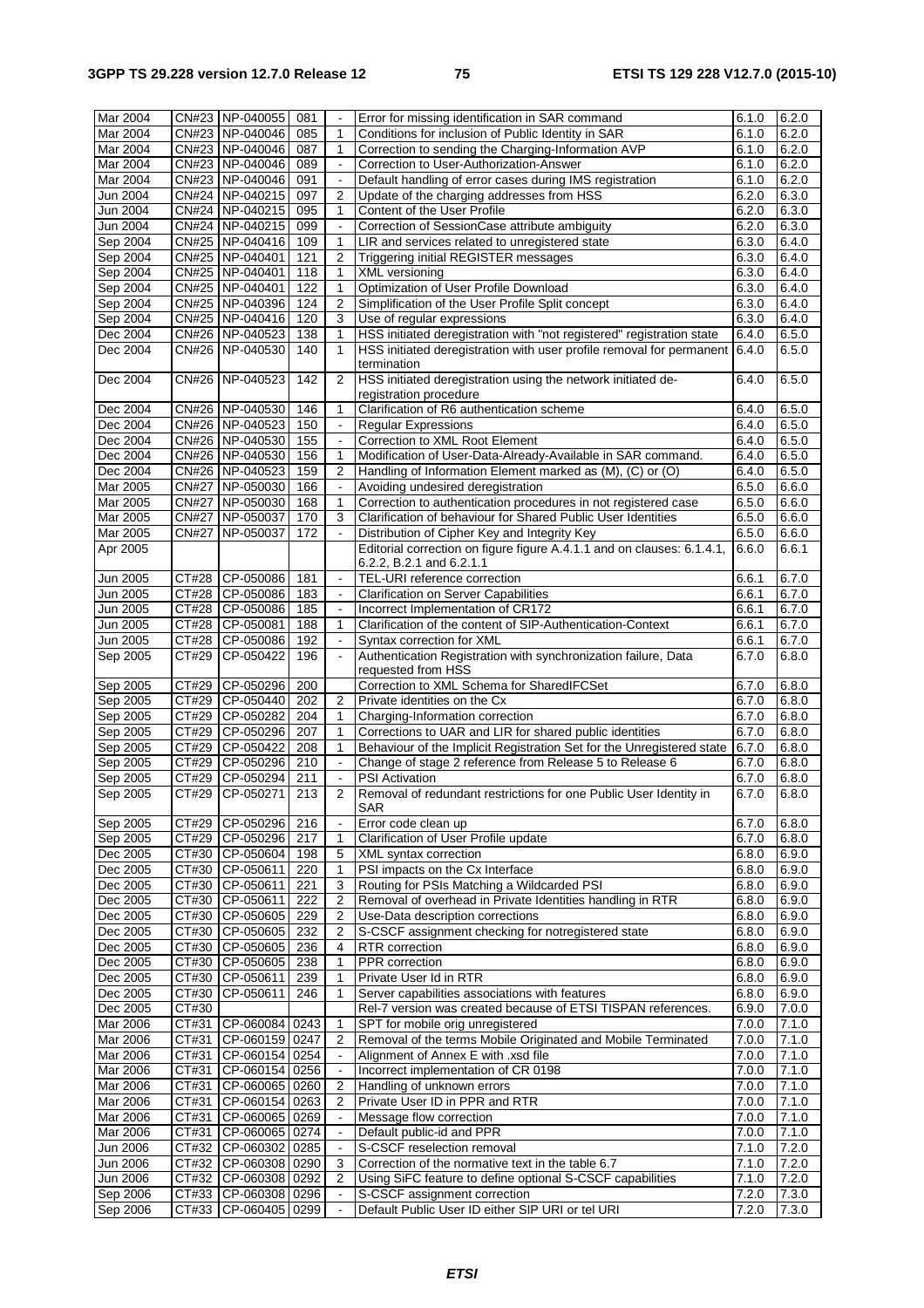| Sep 2006             |                    | CT#33 CP-060399 0304                       |      | $\mathbf{1}$             | Barring Indication for public user identity                                                                 | 7.2.0          | 7.3.0              |
|----------------------|--------------------|--------------------------------------------|------|--------------------------|-------------------------------------------------------------------------------------------------------------|----------------|--------------------|
| Sep 2006             | CT#33              | $ CP-060417 0306$                          |      | $\overline{2}$           | Deletion of description about Authentication-Data-Item                                                      | 7.2.0          | 7.3.0              |
| Sep 2006             |                    | CT#33 CP-060399 0313                       |      | $\mathbf{1}$             | Registration message flow correction                                                                        | 7.2.0          | 7.3.0              |
| Sep 2006             |                    | CT#33 CP-060417 0314                       |      | 4                        | AS originating requests on behalf of a user                                                                 | 7.2.0          | 7.3.0              |
|                      |                    |                                            |      |                          |                                                                                                             |                |                    |
| Sep 2006             |                    | CT#33 CP-060416 0317                       |      | 2                        | Allowing a Display Name to be associated with a Public Identity.                                            | 7.2.0          | 7.3.0              |
| Sep 2006             | CT#33              | CP-060417 0320                             |      |                          | Update of the Table 6.7 "Guidelines for S-CSCF Capabilities"                                                | 7.2.0          | 7.3.0              |
| Dec 2006             | CT#34              | CP-060553 0325                             |      | 1                        | SDP reference correction                                                                                    | 7.3.0          | 7.4.0              |
| Dec 2006             | CT#34              | CP-060566 0326                             |      | 1                        | New message flow about AS originating session                                                               | 7.3.0          | 7.4.0              |
|                      |                    |                                            |      |                          |                                                                                                             |                |                    |
| Dec 2006             | CT#34              | CP-060566 0327                             |      | 1                        | Correction of Private Identity description in SAR                                                           | 7.3.0          | 7.4.0              |
| Dec 2006             | CT#34              | CP-060566 0330                             |      | 3                        | Correction of error code in SAA                                                                             | 7.3.0          | 7.4.0              |
| Dec 2006             | CT#34              | CP-060566 0332                             |      | 1                        | Clarification on use of Authentication pending flag                                                         | 7.3.0          | 7.4.0              |
| Dec 2006             | CT#34              | CP-060566 0336                             |      | 3                        | Optimization of handling of Wildcarded PSIs                                                                 | 7.3.0          | 7.4.0              |
|                      |                    |                                            |      |                          |                                                                                                             |                |                    |
| Dec 2006             | CT#34              | CP-060555 0338                             |      | 1                        | Wildcarded PSI as key in PPR                                                                                | 7.3.0          | 7.4.0              |
| Dec 2006             | CT#34              | CP-060553 0342                             |      | $\mathbf{1}$             | Correction of the HSS behaviour in UAR/UAA command pair                                                     | 7.3.0          | 7.4.0              |
| Dec 2006             | CT#34              | CP-060735 0343                             |      | 3                        | Clarification regarding URI canonicalization - 29.228                                                       | 7.3.0          | 7.4.0              |
| Mar 2007             | CT#35              | CP-070020 0346                             |      | 3                        | Clarification of the server name in LIA                                                                     | 7.4.0          | $\overline{7.5.0}$ |
|                      |                    |                                            |      |                          |                                                                                                             |                |                    |
| Mar 2007             |                    | CT#35 CP-070020 0350                       |      | 3                        | User profile data synchronisation                                                                           | 7.4.0          | 7.5.0              |
| Mar 2007             | CT#35              | CP-070020 0352                             |      | $\blacksquare$           | SAA result code correction                                                                                  | 7.4.0          | 7.5.0              |
| Mar 2007             | CT#35              | CP-070019 0353                             |      | $\overline{2}$           | Removal of roaming restrictions for Emergency Registrations                                                 | 7.4.0          | 7.5.0              |
| Mar 2007             | CT#35              | CP-070020 0354                             |      | $\overline{\phantom{a}}$ | Definition and use of the Wildcarded PSI information element                                                | 7.4.0          | 7.5.0              |
|                      |                    |                                            |      |                          |                                                                                                             |                |                    |
| Jun 2007             | CT#36              | CP-070309 0358                             |      | 1                        | Removal of editor's note on IMS Recovery Procedures                                                         | 7.5.0          | 7.6.0              |
| Jun 2007             | CT#36              | CP-070479 0359                             |      | $\overline{2}$           | Impacts of the IMS Communication Service Identifier                                                         | 7.5.0          | 7.6.0              |
| Jun 2007             | CT#36              | CP-070309 0361                             |      | $\overline{2}$           | Clarification on LIA                                                                                        | 7.5.0          | 7.6.0              |
| Jun 2007             | CT#36              | CP-070309                                  | 0365 | 1                        | Adding User-Authorization-Type is absent condition to UAR                                                   | 7.5.0          | 7.6.0              |
|                      |                    |                                            |      |                          |                                                                                                             |                |                    |
|                      |                    |                                            |      |                          | Detailed behaviour                                                                                          |                |                    |
| Jun 2007             | CT#36              | CP-070312 0367                             |      | $\overline{\phantom{a}}$ | Modification to the tag RegistrationtType to RegistrationType in the                                        | 7.5.0          | 7.6.0              |
|                      |                    |                                            |      |                          | Annex E                                                                                                     |                |                    |
| Sep 2007             | CT#37              | CP-070520 0374                             |      | $\mathbf{1}$             | Authentication failure and timeout handling                                                                 | 7.6.0          | 7.7.0              |
| Sep 2007             | CT#37              | CP-070522 0378                             |      | $\blacksquare$           |                                                                                                             | 7.6.0          |                    |
|                      |                    |                                            |      |                          | Incorrect implemented CR 120r3                                                                              |                | 7.7.0              |
| Sep 2007             | CT#37              | CP-070527                                  | 0379 | $\blacksquare$           | User Data Already Available                                                                                 | 7.6.0          | 7.7.0              |
| <b>Nov 2007</b>      | CT#38              | CP-070743 0388                             |      | $\mathbf{1}$             | Handling of USER_UNKNOWN and                                                                                | 7.7.0          | 7.8.0              |
|                      |                    |                                            |      |                          | NOT_SUPPORTED_USER_DATA error in PPA                                                                        |                |                    |
| <b>Nov 2007</b>      | CT#38              | CP-070744 0392                             |      | $\overline{2}$           | Alias                                                                                                       | 7.7.0          | 7.8.0              |
|                      |                    |                                            |      |                          |                                                                                                             |                |                    |
| <b>Nov 2007</b>      |                    | CT#38 CP-070755 0376                       |      | 6                        | Updates to 29.228 for Digest on the Cx Interface                                                            | 7.8.0          | 8.0.0              |
| Mar 2008             | CT#39              | CP-080019 0393                             |      | 1                        | IMS Restoration after an S-CSCF failure                                                                     | 8.0.0          | 8.1.0              |
| Mar 2008             | CT#39              | CP-080022 0395                             |      | $\overline{2}$           | Update for Supporting NASS-Bundled-Authentication                                                           | 8.0.0          | 8.1.0              |
| Mar 2008             | CT#39              | CP-080019 0398                             |      |                          | SIP Digest password push                                                                                    | 8.0.0          | 8.1.0              |
|                      |                    |                                            |      |                          |                                                                                                             |                |                    |
|                      |                    |                                            |      |                          |                                                                                                             |                |                    |
| Mar 2008             | CT#39              | CP-080019 0400                             |      | 1                        | Wildcarded Public User Identities                                                                           | 8.0.0          | 8.1.0              |
| Jun 2008             | CT#40              | $ CP - 080261 0399$                        |      | 3                        | Originating services after call forwarding                                                                  | 8.1.0          | 8.2.0              |
|                      | CT#40              |                                            |      |                          |                                                                                                             |                |                    |
| Jun 2008             |                    | CP-080261                                  | 0406 |                          | <b>XML</b> example                                                                                          | 8.1.0          | 8.2.0              |
| Jun 2008             | CT#40              | CP-080267                                  | 0408 |                          | Emergency Registration for REGISTRATION_AND_CAPABILITIES                                                    | 8.1.0          | 8.2.0              |
| Jun 2008             | CT#40              | CP-080267 0410                             |      |                          | Removal of restriction for barred user at Emergency Registrations                                           | 8.1.0          | 8.2.0              |
| Sep 2008             | CT#41              | CP-080456 0413                             |      | $\overline{2}$           | <b>Emergency Public User Identity removal</b>                                                               | 8.2.0          | 8.3.0              |
| Sep 2008             | CT#41              | CP-080460 0420                             |      | 1                        | Support of "Loose-Route" indication from HSS                                                                | 8.2.0          | 8.3.0              |
|                      |                    |                                            |      |                          |                                                                                                             |                |                    |
| Sep 2008             | CT#41              | CP-080463 0421                             |      |                          | Cx Impacts of IMS Restoration Procedures                                                                    | 8.2.0          | 8.3.0              |
| Sep 2008             |                    | CT#41 CP-080460 0423                       |      | $\overline{2}$           | Filter Criteria enhancement for 3 <sup>rd</sup> party REGISTER                                              | 8.2.0          | 8.3.0              |
| Sep 2008             | CT#41              | CP-080463 0425                             |      | 1                        | Addition of Registered Private Identities in SAA                                                            | 8.2.0          | 8.3.0              |
| Sep 2008             | CT#41              | CP-080460 0426                             |      | $\mathbf{1}$             | Add Assigned S-CSCF name to SAA                                                                             | 8.2.0          | 8.3.0              |
|                      |                    |                                            |      |                          |                                                                                                             |                |                    |
| Dec 2008             |                    | CT#42 CP-080698 0427                       |      | 2                        | Service Restoration for Registered IMPU                                                                     | 8.3.0          | 8.4.0              |
| Dec 2008             |                    | CT#42 CP-080707 0431                       |      | 2                        | Support for IMS Service Level Trace                                                                         | 8.3.0          | 8.4.0              |
| Dec 2008             |                    | CT#42 CP-080708 0432                       |      |                          | Removal of Digest Domain                                                                                    | 8.3.0          | 8.4.0              |
| Dec 2008             | CT#42              | CP-080696 0433                             |      | 3                        | Diameter Proxy Agent - an alternative User Identity to HSS                                                  | 8.3.0          | 8.4.0              |
|                      |                    |                                            |      |                          | resolution mechanism                                                                                        |                |                    |
|                      |                    |                                            |      |                          |                                                                                                             |                |                    |
| Dec 2008             | CT#42              | CP-080708 0434                             |      | $\overline{2}$           | S-CSCF and AS procedures with Enhanced Filter Criteria                                                      | 8.3.0          | 8.4.0              |
| Mar 2009             |                    | CT#43 CP-090023 0435                       |      | 1                        | <b>Priority Service</b>                                                                                     | 8.4.0          | 8.5.0              |
| Mar 2009             |                    | CT#43 CP-090026 0436                       |      | 1                        | Multiple Registrations in Registration                                                                      | 8.4.0          | 8.5.0              |
| Mar 2009             |                    | CT#43 CP-090036 0440                       |      | $\overline{2}$           | <b>HSS Addresses</b>                                                                                        | 8.4.0          | 8.5.0              |
|                      |                    |                                            |      | 1                        |                                                                                                             | 8.4.0          |                    |
| <b>Mar 2009</b>      |                    | CT#43 CP-090025 0441                       |      |                          | Loose Route Indication                                                                                      |                | 8.5.0              |
| Mar 2009             |                    | CT#43   CP-090028   0442                   |      | 2                        | Support for GPRS IMS Bundled Authentication (GIBA) in Cx                                                    | 8.4.0          | 8.5.0              |
| Sep 2009             |                    | CT#45   CP-090728   0447                   |      | 1                        | Incorrect CR implementation                                                                                 | 8.5.0          | 8.6.0              |
| Dec 2009             | CT#46              |                                            | 0452 | 1                        | Unregistered user clarification                                                                             | 8.6.0          | 8.7.0              |
| Dec 2009             | CT#46              |                                            | 0456 | 2                        | Session-Priority AVP                                                                                        | 8.6.0          | 8.7.0              |
|                      |                    |                                            |      |                          |                                                                                                             |                |                    |
| Dec 2009             | CT#46              |                                            | 0457 | $\overline{2}$           | HSS behaviour after PPA with unknown user                                                                   | 8.6.0          | 8.7.0              |
| Dec 2009             | CT#46              |                                            | 0458 | 1                        | Check of the S-CSCF Name                                                                                    | 8.6.0          | 8.7.0              |
| Dec 2009             | $\overline{CT#46}$ |                                            | 0460 |                          | IMPI must be sent in SAR for UE initiated requests                                                          | 8.6.0          | 8.7.0              |
|                      | CT#46              |                                            |      |                          |                                                                                                             | 8.7.0          |                    |
| Dec 2009             |                    |                                            |      |                          | Upgraded unchanged from Rel-8                                                                               |                | 9.0.0              |
| Mar 2010             |                    | CT#47   CP-100033   0462                   |      |                          | Default IMPU                                                                                                | 9.0.0          | 9.1.0              |
| Mar 2010             |                    | CT#47 CP-100031 0468                       |      | 1                        | Wildcarded Public Identity                                                                                  | 9.0.0          | 9.1.0              |
| Mar 2010             | CT#47              | CP-100033 0470                             |      | 1                        | Priority service attribute                                                                                  | 9.0.0          | 9.1.0              |
|                      |                    |                                            |      | 1                        |                                                                                                             |                |                    |
| Mar 2010             | CT#47              | CP-100033 0474                             |      |                          | User-Auth-Type not checked                                                                                  | 9.0.0          | 9.1.0              |
| Mar 2010<br>Mar 2010 | CT#47              | CT#47   CP-100033   0476<br>CP-100042 0477 |      | 1<br>2                   | GIBA is not allowed when auth. Scheme is Unknown<br>Clarification on the use of User-Data-Already-Available | 9.0.0<br>9.0.0 | 9.1.0<br>9.1.0     |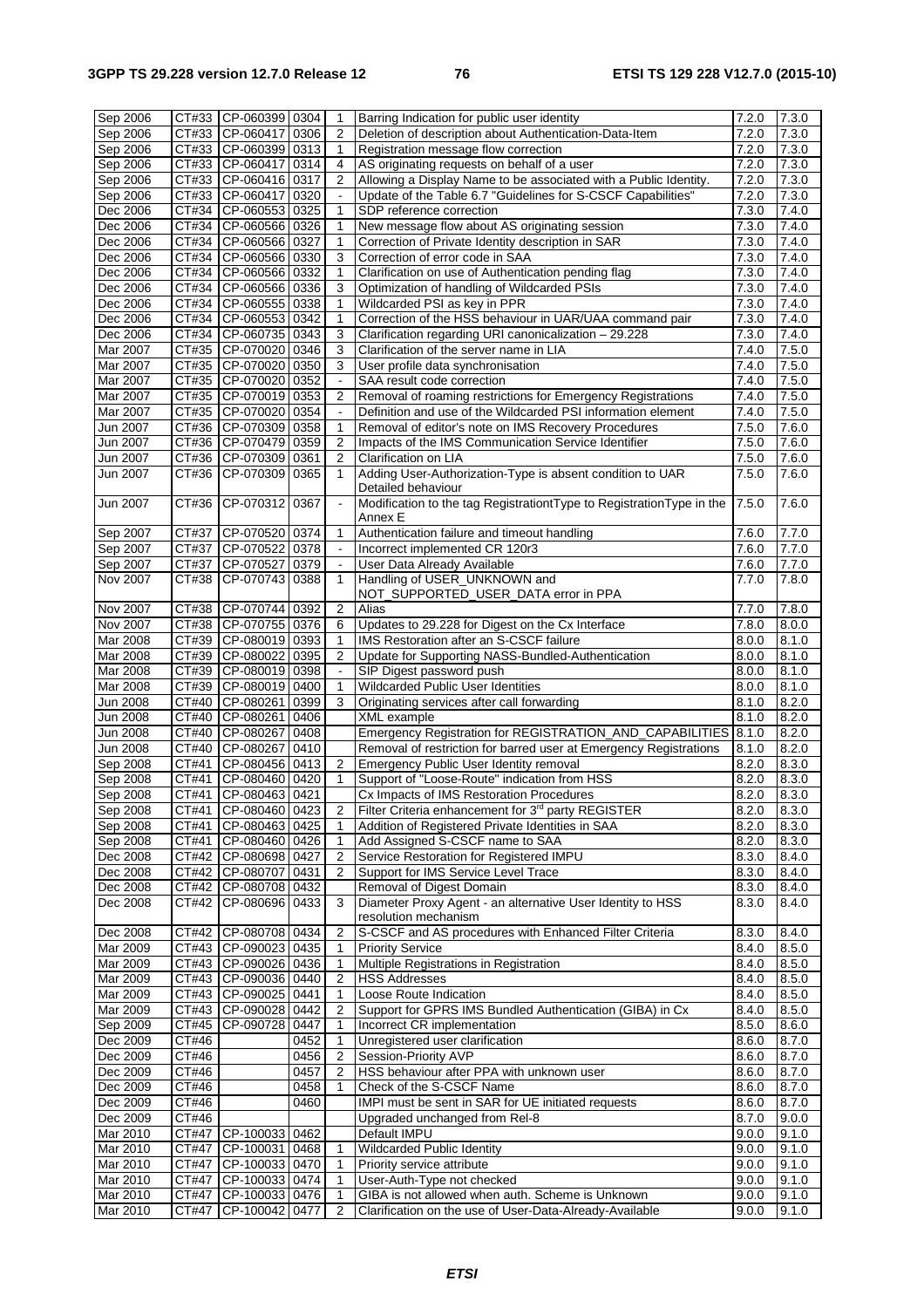| Mar 2010         |                     | CT#47 CP-100015 0482     |      |                     | <b>Server Capabilities</b>                                       | 9.0.0           | 9.1.0                      |
|------------------|---------------------|--------------------------|------|---------------------|------------------------------------------------------------------|-----------------|----------------------------|
| Mar 2010         | CT#47               | CP-100031                | 0466 |                     | RTR for wildcarded public user identity                          | 9.0.0           | 9.1.0                      |
| May 2010         |                     |                          |      |                     | Xml-file corrected                                               | 9.1.0           | 9.1.1                      |
| Jun 2010         | CT#48               | CP-100412 0484           |      | 3                   | Table not aligned with XML schema for wildcarded identities      | 9.1.1           | 9.2.0                      |
| Jun 2010         |                     | CT#48   CP-100412   0487 |      | 3                   | SAR with NO_ASSIGNMENT correction                                | 9.1.1           | 9.2.0                      |
| Jun 2010         |                     | CT#48 CP-100412 0489     |      | $\overline{2}$      | Update of IETF Reference                                         | 9.1.1           | 9.2.0                      |
|                  |                     |                          |      |                     |                                                                  |                 |                            |
| Sep 2010         |                     | CT#49 CP-100447          | 0493 | 2                   | Wildcarded Identities handling                                   | 9.2.0           | 9.3.0                      |
| Sep 2010         | CT#49               | CP-100447                | 0495 |                     | Wrong order in table for XML schema                              | 9.2.0           | 9.3.0                      |
| Sep 2010         |                     | CT#49 CP-100447          | 0497 | $\overline{2}$      | Cx-MAR handling correction in restoration procedures             | 9.2.0           | 9.3.0                      |
| Sep 2010         |                     | CT#49 CP-100447          | 500  | 1                   | Ambiguity of Presence Conditions of IEs and AVP ABNF             | 9.2.0           | 9.3.0                      |
| Sep 2010         |                     | CT#49 CP-100447          | 507  |                     | Correction for de-registration procedure at restoration          | 9.2.0           | 9.3.0                      |
| Sep 2010         |                     | CT#49 CP-100447          | 504  | $\overline{2}$      | Mandatory and optional capabilities handling                     | 9.2.0           | 9.3.0                      |
|                  |                     |                          |      |                     |                                                                  |                 |                            |
| Dec 2010         | CT#50               | CP-100668                | 0519 |                     | Coding of SIP-Authorization AVP and SIP-Authenticate AVP         | 9.3.0           | 9.4.0                      |
| Dec 2010         | CT#50               | CP-100697                | 0509 | 1                   | Clarification on Alias                                           | 9.4.0           | 10.0.0                     |
| Mar 2011         | CT#51               | CP-110044                | 0521 |                     | Originating_CDIV Session Case including in XML                   | 10.0.0          | 10.1.0                     |
| Mar 2011         | CT#51               | CP-110060 0515           |      | 5                   | MPS over Cx                                                      | 10.0.0          | 10.1.0                     |
| Jun 2011         |                     | CT#52 CP-110349 0529     |      | $\overline{2}$      | Handling of RTR for Emergency Registration                       |                 | 10.1.0 10.2.0              |
| Jun 2011         |                     | CT#52 CP-110356 0532     |      | 1                   | <b>Emergency Restoration</b>                                     |                 | 10.1.0 10.2.0              |
|                  |                     |                          |      |                     |                                                                  |                 |                            |
| Jun 2011         | CT#52               | CP-110356                | 0535 | $\blacksquare$      | Incorrect Use of Result-Code AVP                                 |                 | 10.1.0 10.2.0              |
| Jun 2011         | CT#52               | CP-110356 0538           |      | 1                   | Error in assignment type for backward compatibility scenarios    | 10.1.0 10.2.0   |                            |
| Jun 2011         | CT#52               | CP-110383                | 0520 | 4                   | Reference Location over Cx interface                             | 10.2.0          | 11.0.0                     |
| Sep 2011         |                     | CT#53 CP-110566 0542     |      |                     | Priviledged sender                                               |                 | 11.0.0 11.1.0              |
| Sep 2011         |                     | CT#53 CP-110566 0546     |      | 1                   | Public Identity in canonical form                                |                 | 11.0.0 11.1.0              |
| Dec 2011         | CT#54               | CP-110781                | 0552 | 1                   | Identity in the service profile                                  |                 | 11.1.0 11.2.0              |
|                  |                     |                          |      |                     |                                                                  |                 |                            |
| Dec 2011         | CT#54               | CP-110781                | 0557 | 2                   | Providing the IMSI to the S-CSCF                                 |                 | 11.1.0 11.2.0              |
| Dec 2011         | CT#54               | CP-110809                | 0553 | $\mathbf{1}$        | Behaviour of HSS not supported IMS Restoration Procedures to     | 11.1.0          | 11.2.0                     |
|                  |                     |                          |      |                     | <b>LIR</b>                                                       |                 |                            |
| Mar 2012         | CT#55               | CP-120014 0562           |      | 1                   | Server-Capability AVP in LIA and UAA                             |                 | 11.2.0 11.3.0              |
| Mar 2012         |                     | CT#55 CP-120014 0566     |      | 1                   | Update of charging information and authentication data           |                 | 11.2.0 11.3.0              |
| Jun 2012         |                     | CT#56 CP-120245          | 0558 | 2                   | Maximum Number of simultaneous registrations                     |                 | 11.3.0 11.4.0              |
| Sep 2012         | CT#57               | CP-120439                | 0576 | 1                   |                                                                  |                 | 11.4.0 11.5.0              |
|                  |                     |                          |      |                     | Emergency registrations do not affect registration status        |                 |                            |
| Sep 2012         | CT#57               | CP-120456 0577           |      | 1                   | Add RequestURI parameter to SPT matching                         |                 | 11.4.0 11.5.0              |
| Nov 2012         |                     |                          |      |                     | The specification version number in the header corrected         | $11.5.0$ 11.5.1 |                            |
| Dec 2012         | CT#58               | CP-120743 0578           |      |                     | Experimental-Result-Code correction                              |                 | 11.5.1 11.6.0              |
| Dec 2012         |                     | CT#58 CP-120743          | 0582 | 3                   | PSI direct routing with restoration procedures                   | 11.5.1          | 11.6.0                     |
| Dec 2012         |                     | CT#58   CP-120743   0583 |      | $\blacksquare$      | <b>Negated Session Case</b>                                      | 11.5.1          | 11.6.0                     |
| Mar 2013         |                     | CT#59 CP-130011          | 0593 | 1                   | Identities with emergency registration in RTR                    |                 | 11.6.0 11.7.0              |
|                  |                     | CP-130020 0599           |      |                     |                                                                  |                 |                            |
| Mar 2013         | CT#59               |                          |      | 1                   | Clarification on Reference Location information                  |                 | 11.6.0 11.7.0              |
| Jun 2013         |                     | CT#60 CP-130374 0600     |      | 1                   | Absent User-Name after S-CSCF recovery                           |                 | 11.7.0 11.8.0              |
| Sep 2013         | CT#61               | CP-130439                | 0606 | 2                   | Cancellation of the old S-CSCF for IMS Subscription and IMS      | 11.8.0          | 11.9.0                     |
|                  |                     |                          |      |                     | <b>Restoration Procedures</b>                                    |                 |                            |
| Sep 2013         | $\overline{C}$ T#61 | CP-13046§ 0601           |      |                     | Correction on Emergency Registration                             |                 | 11.9.0 12.0.0              |
| Dec 2013         |                     | CT#62 CP-130627 0607     |      | 5                   | Cx Charging Information Download                                 |                 | $12.0.0$ 12.1.0            |
| Jun 2014         |                     | CT#64 CP-140237          | 0609 | 2                   | Wildcarded Public Identity in SAA                                |                 | 12.1.0 12.2.0              |
| Jun 2014         | CT#64               | CP-140243                | 0611 | $\overline{2}$      | Diameter Overload Control Over Cx                                |                 | 12.1.0 12.2.0              |
|                  |                     |                          |      |                     |                                                                  |                 |                            |
| Sep 2014         |                     | CT#65   CP-140506   0624 |      | 2                   | P-CSCF Restoration indication                                    |                 | 12.2.0 12.3.0              |
| Sep 2014         |                     | CT#65 CP-140515 0626     |      |                     | Clarification on REGISTRATION AND CAPABILITIES for De-           |                 | 12.2.0 12.3.0              |
|                  |                     |                          |      |                     | registration                                                     |                 |                            |
| Sep 2014         |                     | CT#65 CP-140515 0627     |      | $\blacksquare$      | Clarification on Unregistered User                               |                 | 12.2.0 12.3.0              |
| Dec 2014         |                     | CT#66 CP-140794 0628     |      | 2                   | HSS behaviour when P-CSCF Restoration indication is received     |                 | $\overline{12.3.0}$ 12.4.0 |
| Dec 2014         |                     | CT#66   CP-140790   0630 |      | 1                   | Priority Consideration for Diameter Overload Control             |                 | 12.3.0 12.4.0              |
| Dec 2014         |                     | CT#66 CP-140777          | 0632 | 1                   | Addition of IMS-AKA based on HTTP Digest AKAv2 for WebRTC        |                 | 12.3.0 12.4.0              |
|                  |                     |                          |      |                     |                                                                  |                 |                            |
| Mar 2015         | CT#67               | CP-150023 0639           |      | 1                   | <b>IMSI Encoding over Cx</b>                                     |                 | 12.4.0 12.5.0              |
| Jun 2015         |                     | CT#68   CP-150251   0633 |      | 4                   | RTR handling when emergency registration                         |                 | 12.5.0 12.6.0              |
| Jun 2015         |                     | CT#68 CP-150251          | 0642 | 1                   | "Digest-AKAv1-MD5" is used as well for other Digest-AKA versions |                 | 12.5.0 12.6.0              |
| Jun 2015         | CT#68               | CP-150251                | 0643 |                     | Confidentiality-key is mandatory                                 |                 | 12.5.0 12.6.0              |
| Jun 2015         |                     | CT#68 CP-150261          | 0640 | $\bar{\phantom{a}}$ | ADMINISTRATIVE_DEREGISTRATION with P-CSCF-Restoration-           |                 | 12.5.0 12.6.0              |
|                  |                     |                          |      |                     | Indication                                                       |                 |                            |
|                  |                     |                          |      |                     |                                                                  |                 |                            |
| <b>July 2016</b> |                     |                          |      |                     | Correction of typo in previous line of history table.            |                 | 12.6.0 12.6.1              |
| Sep 2015         |                     | CT#69   CP-150428   0647 |      | $\mathbf{1}$        | Authentication tables and IE clarifications in MAR/MAA           |                 | 12.6.1 12.7.0              |
| Sep 2015         |                     | CT#69 CP-150428 0649     |      |                     | Wrong CR update                                                  |                 | 12.6.1 12.7.0              |
| Sep 2015         |                     | CT#69 CP-150432 0644     |      | $\mathbf{1}$        | S-CSCF Restoration Information deletion with                     |                 | 12.6.1 12.7.0              |
|                  |                     |                          |      |                     | SAT=UNREGISTERED_USER                                            |                 |                            |
| Sep 2015         |                     | CT#69 CP-150436 0645     |      |                     | P-CSCF Restoration when IMS Restoration is supported             |                 | 12.6.1 12.7.0              |